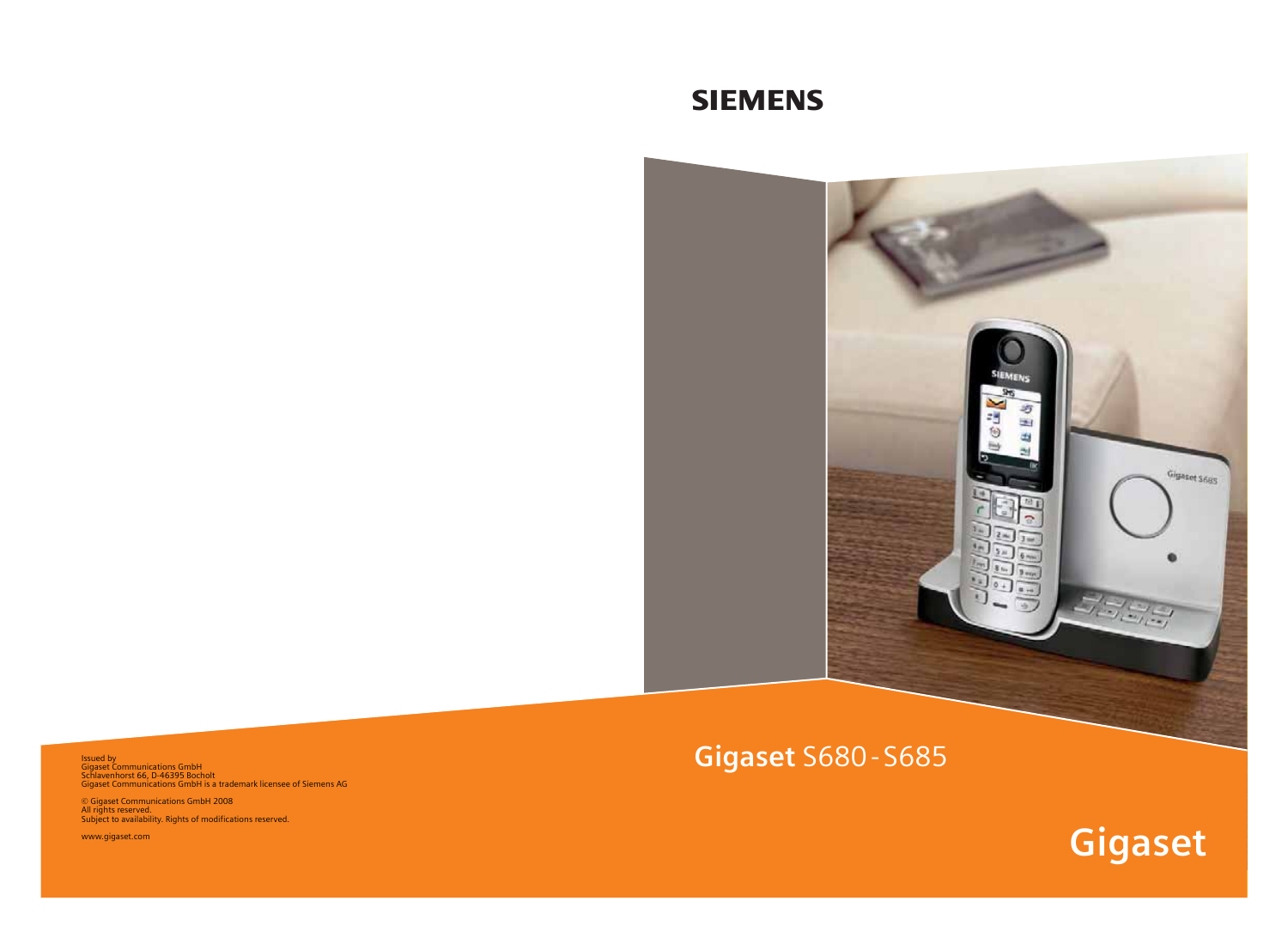# **Handset at a glance**





3 **Display keys** (page 11)

4 **Message key**

Access to calls and message lists; Flashes: new message or new call

- 5 **End call key, On/Off key** End call, cancel function, go back one menu level (press briefly), back to idle status (press and hold), activate/deactivate handset (press and hold in idle status)
- 6 **Hash key**

Keypad lock on/off (press and hold in idle status), Toggle between upper/lower case and digits (press and hold)

- 7 **Call-by-call list key** Open call-by-call list
- 8 **Microphone**
- 9 **Recall key**
	- Confer (flash)
	- Insert a dialling pause (press and hold)
- 10 **Star key** Ring tones on/off (press and hold); During a call: switch from pulse dialling to touch tone dialling (press briefly) Open special characters table
- 11 **Key 1**
	- Dial answer machine (S685 only)/network mailbox (press and hold)
- 12 **Connection socket** for headset
- 13 **Talk key**

Answer a call, open last number redial list (press briefly), start dialling (press and hold) When writing an SMS: send SMS

14 **Handsfree key** Switch between earpiece and handsfree mode;

Lights up: handsfree activated; Flashes: incoming call

- 15 **Control key** (page 11)
- 16 **Bluetooth** activated (page 55)
- 17 **Eco mode** activated (page 13)
- 18 **Signal strength**  $\mathbf{D}$   $\mathbf{D}$   $\mathbf{D}$   $\mathbf{D}$   $\mathbf{D}$   $\mathbf{D}$  (high to low) D>>>>>>> flashes: no reception
- 19 **Answer machine icon** (S685 only) Answer machine switched on; Flashes: answer machine is recording a message or is being operated by another internal party

### **Gigaset contact numbers:**

For personal advice on our range of products and for repairs or guarantee/warranty claims call:

**Service Centre UK: 08453 6708 12**

(local call cost charge) Please have your proof of purchase ready when calling.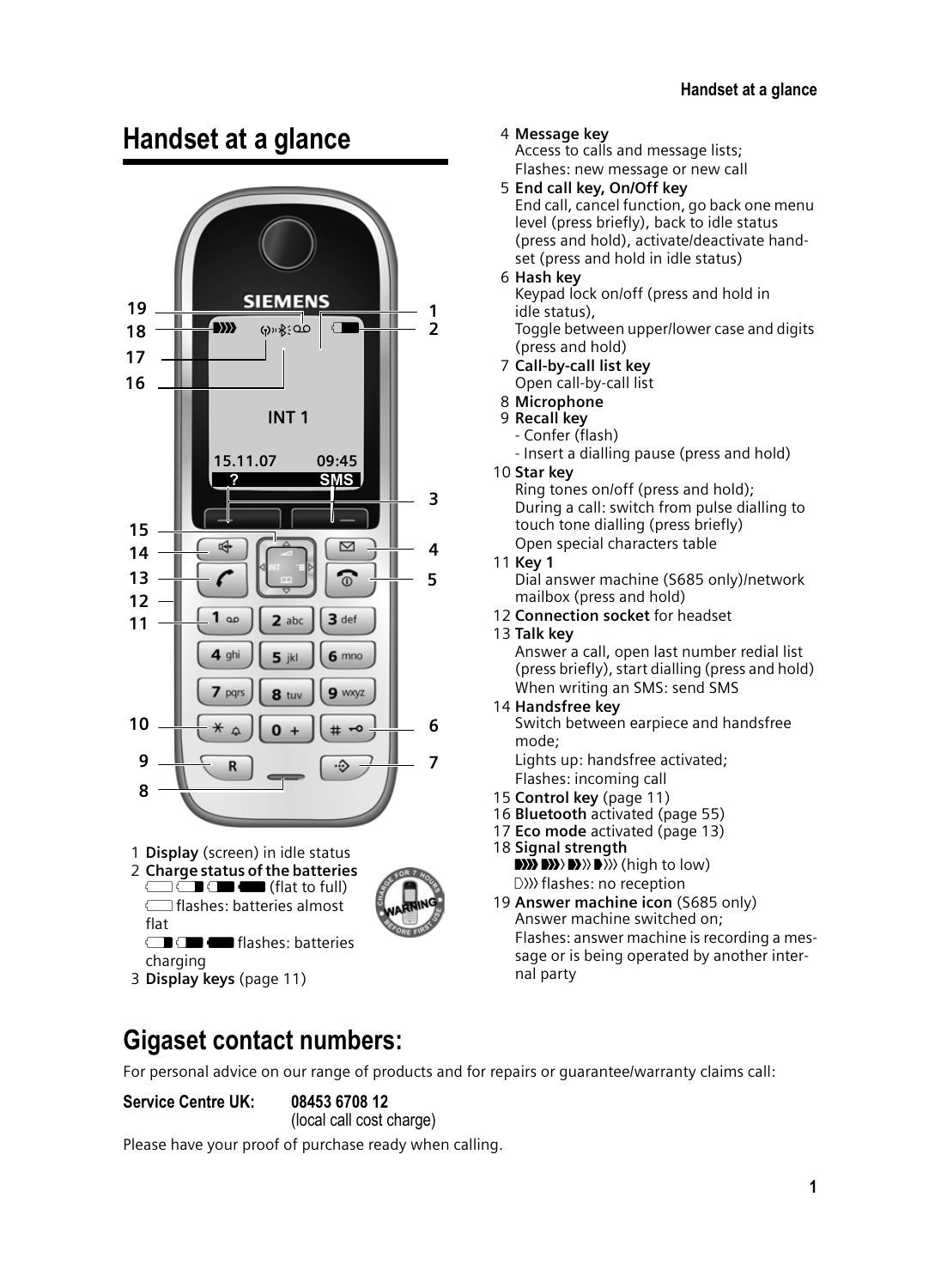# **The base station at a glance**

You can use the keys on the base station to register handsets to the base station, search for handsets ("Paging", see page 44) and operate the integrated answer machine (Gigaset S685 only).

#### **Base station Gigaset S685**







1 Registration/paging key

Press briefly: search for handsets "Paging", see page 44.

Press and hold: register handsets and DECT devices, see page 43.

2 On/Off key: activate/deactivate answer machine.

LED lights up: answer machine is activated. LED flashes: at least one new message is present.

#### **During message playback:**

3 Play/stop key: Play back new messages from the answer machine or cancel the playback (press briefly). Play back new and old messages (press and

hold).

- 4 Skip to next message (press once) or next message but one (press twice).
- 5 Skip back to beginning of message (press once) or to previous message (press twice).
- 6 Delete current message.
- 7 Adjust volume during message playback:  $\boxed{\blacksquare}$  = quieter;  $\boxed{\blacksquare}$  = louder. While an external call is being signalled: adjust ringer melody volume.

#### **Please note:**

- $\triangle$  If the answer machine is being operated from a handset or if it is recording a message, it cannot be operated from the base station.
- $\blacklozenge$  If the LED flashes although the answer machine is switched off, it means that there is still at least one new message that has not been played back yet.

#### **Base station Gigaset S680**



Registration/paging key:

- Press briefly: search for handsets "Paging", see page 44.
- Press and hold: register handsets and DECT devices, see page 43.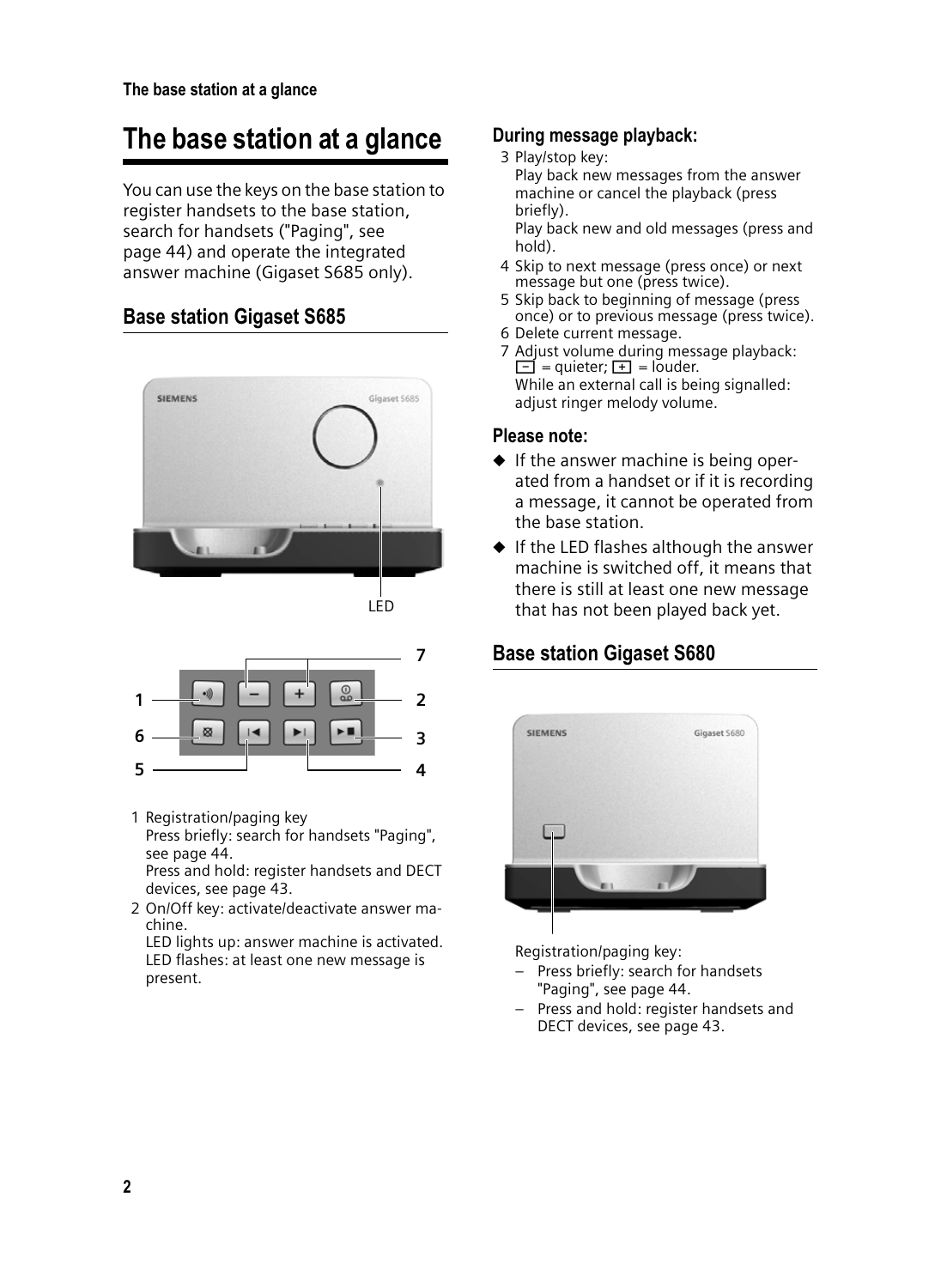# **Contents**

| Handset at a glance<br>. 1                                                                                                                                          |
|---------------------------------------------------------------------------------------------------------------------------------------------------------------------|
| Gigaset contact numbers:  1                                                                                                                                         |
| The base station at a glance $\dots$ 2                                                                                                                              |
| Safety precautions  5                                                                                                                                               |
| Gigaset S680/S685 -<br>More than just a telephone  7                                                                                                                |
| Installing the base station and<br>7<br>Setting up the handset for use 8                                                                                            |
| Operating the handset  11                                                                                                                                           |
| 11<br>11<br>Display keys<br>12<br>Reverting to idle status<br>Menu guidance<br>12<br>Correcting incorrect entries<br>13                                             |
| 13                                                                                                                                                                  |
| Menu tree<br>14                                                                                                                                                     |
| 17<br>Making calls<br>Making an external call<br>17<br>17<br>17<br>Accepting a call<br>Calling Line Identification<br>17<br>Handsfree talking<br>18<br>Muting<br>18 |
| <b>Making calls easily using</b>                                                                                                                                    |
| network services<br>19<br>Setting functions for the next call<br>19<br>Setting functions for all                                                                    |
| subsequent calls<br>19<br>Functions during a call<br>20<br>Functions after a call<br>20                                                                             |
| Using the directory and lists<br>21<br>Directory/call-by-call list<br>21<br>Last number redial list<br>25<br>Opening lists with the                                 |
| Making cost-effective calls  27                                                                                                                                     |
|                                                                                                                                                                     |

| Linking call-by-call numbers               |          |
|--------------------------------------------|----------|
| with one number  27                        |          |
| Automatic network provider                 | 27       |
| preselection (Preselection)                |          |
| SMS (text messages)                        | 29       |
| Writing/sending an SMS                     | 29       |
| Receiving an SMS                           | 31       |
| Notification by SMS                        | 32       |
| SMS mailboxes<br>Setting SMS centres       | 33<br>34 |
| SMS on a PABX                              | 34       |
| Activating/deactivating the                |          |
|                                            |          |
| SMS troubleshooting  35                    |          |
| <b>Operating the answer</b>                |          |
| machine of the Gigaset S685                |          |
| base station                               | 36       |
| Operation via the handset                  | 36       |
| Activating/deactivating call               |          |
|                                            | 39       |
| Setting up the answer machine $\dots$      | 40       |
| Resetting fast access for the              |          |
| answer machine using key 1                 | 40       |
| Operating when on the move                 |          |
| (remote control)                           | 41       |
| Using the network mailbox  42              |          |
| Configuring fast access for the            |          |
| network mailbox                            | 42       |
| Viewing the network mailbox                |          |
| report                                     | 42       |
| Using several handsets                     | 43       |
| Registering handsets                       | 43       |
| Deregistering handsets                     | 44       |
| Locating a handset ("paging")              | 44       |
| Changing the base station                  | 44       |
| Making internal calls                      | 44       |
| Listening in to an external call $\dots$ . | 45       |
| Changing the name of a handset             | 46       |
| Changing a handset's internal              |          |
| Using a handset as a                       |          |
| room monitor                               | 46       |
|                                            |          |
| Handset settings                           | 47       |
| Shortcuts for functions                    |          |
|                                            |          |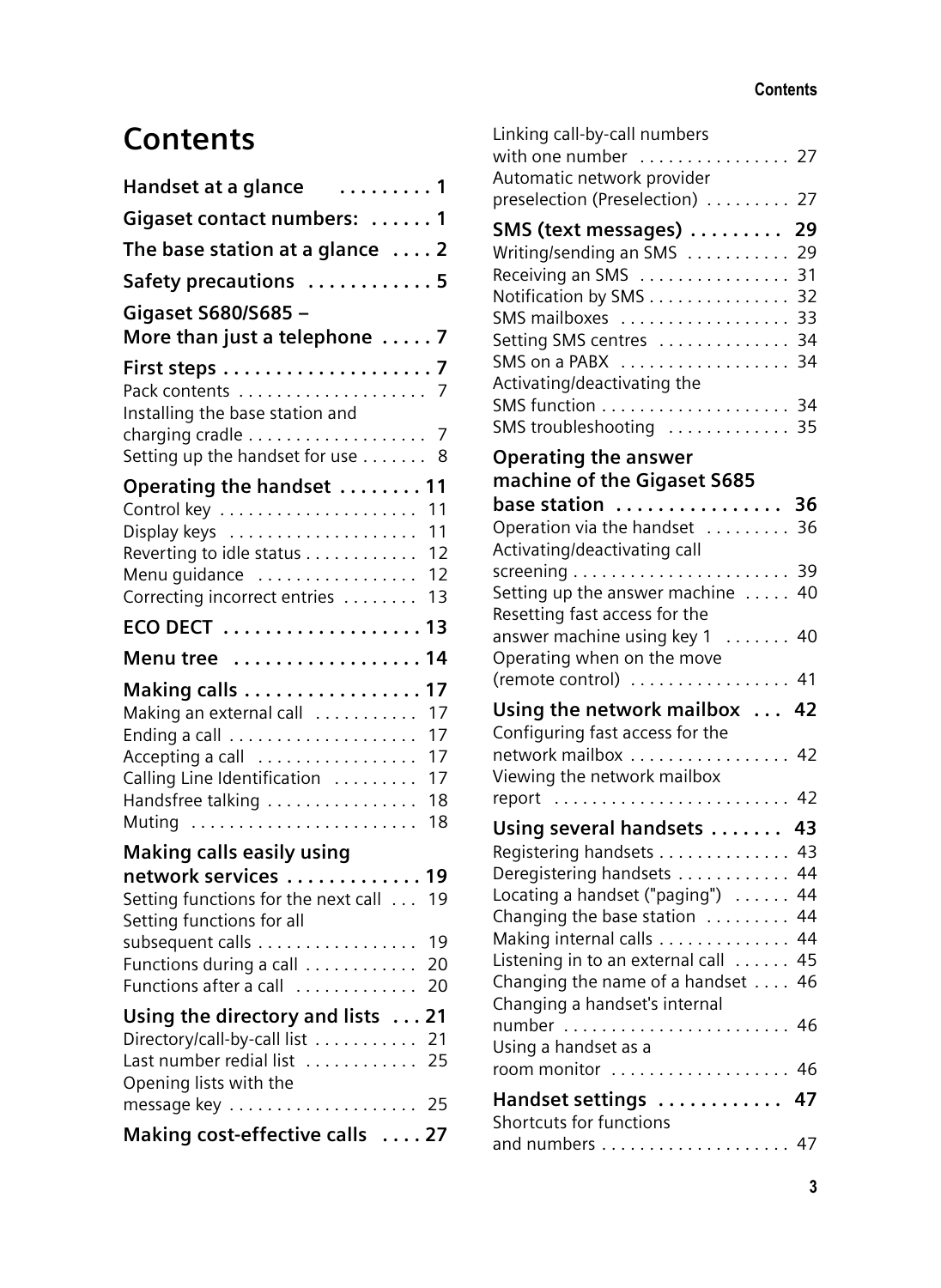#### **Contents**

| Changing the display language             | 48                   |
|-------------------------------------------|----------------------|
| Setting the display                       | 48                   |
| Setting the screensaver                   | 49                   |
| Setting the display backlight             | 49                   |
| <b>Activating/deactivating</b>            |                      |
|                                           | 49                   |
| Changing the handsfree/                   |                      |
| earpiece volume                           | 49                   |
| Changing ring tones                       | 50                   |
| Resource Directory                        | 51                   |
| Activating/deactivating                   |                      |
|                                           | 52                   |
| advisory tones<br>Setting the alarm clock |                      |
|                                           | 52                   |
| Setting an appointment                    |                      |
| (calendar)                                | 53                   |
| Displaying missed appointments            |                      |
| and anniversaries                         | 54                   |
| Using Bluetooth devices                   | 54                   |
| Setting your own area code                | 56                   |
| Restoring the handset to the              |                      |
| factory settings                          | 56                   |
| Base station settings                     | 57                   |
| Protecting against unauthorised           |                      |
|                                           | 57                   |
| Changing ring tones                       |                      |
| (Gigaset S685 only)                       | 57                   |
| Activating/deactivating                   |                      |
|                                           | 57                   |
| Repeater support                          |                      |
| Restoring the base station to             | 58                   |
|                                           |                      |
| the factory settings                      | 58                   |
| <b>Connecting the base station</b>        |                      |
|                                           |                      |
| Dialling modes and recall 59              |                      |
| Saving an access code                     |                      |
| (outside line code)                       | 59                   |
| Setting pauses                            | 59                   |
| Changing the pause after the recall key   | $\ddot{\phantom{a}}$ |
| 60                                        |                      |
| Switching temporarily to touch            |                      |
| tone dialling (DTMF)                      | 60                   |
|                                           |                      |
| Appendix  61                              |                      |
|                                           | 61                   |
| Contact with liquid                       | 61                   |
| Questions and answers                     | 61                   |
| Service (Customer Care)                   | 62                   |

| Authorisation  63<br><b>Guarantee Certificate</b> |  |
|---------------------------------------------------|--|
| United Kingdom  63                                |  |
| Specifications  64                                |  |
| Notes on the user guide  65                       |  |
| Example of a menu input  65                       |  |
| Example of multiple line input  65                |  |
| Writing and editing text  66                      |  |
| <b>Additional functions via the</b>               |  |
| PC interface  67                                  |  |
| Accessories  68                                   |  |
| <b>Wall-mounting the</b>                          |  |
| base station  70                                  |  |
|                                                   |  |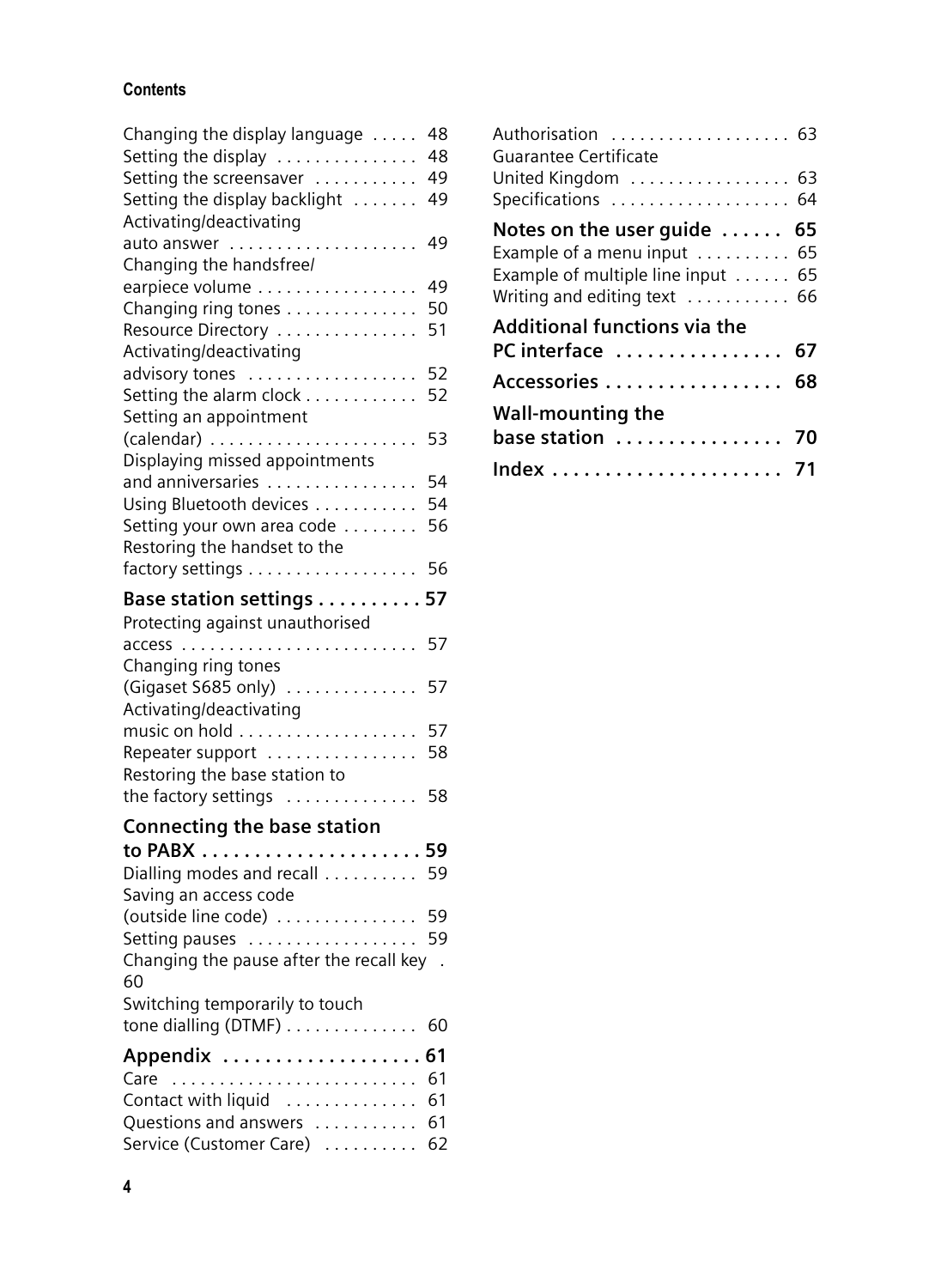# **Safety precautions**

#### **Warning:**

Read the safety precautions and the user guide before use. Explain their contents and the potential hazards associated with using the telephone to your children.



Only use the mains adapter supplied, as indicated on the underside of the base station or charging cradle.



Fit only the **recommended, rechargeable batteries** (page 64), i.e. never use a conventional (non-rechargeable) battery or other battery types as this could result in significant health risks and personal injury.

Batteries should not be disposed of in general household waste. Observe the local waste disposal regulations, which you can find out about by contacting your local authority or the dealer you purchased the product from.



The operation of medical appliances may be affected. Be aware of the technical conditions in your particular environment, e.g. doctor's surgery.



Do not hold the rear of the handset to your ear when it is ringing or when the handsfree function is activated. Otherwise you risk serious and permanent damage to your hearing.

The handset may cause an unpleasant humming noise in hearing aids.



Do not install the base station or charging cradle in bathrooms or shower rooms. The base station and charging cradle are not splashproof (page 61).



Do not use your phone in environments with a potential explosion hazard (e.g. paint shops).

If you give your Gigaset to someone else, make sure you also give them the user guide.



Please remove faulty base stations from use or have them repaired by our Service, as they could interfere with other wireless services.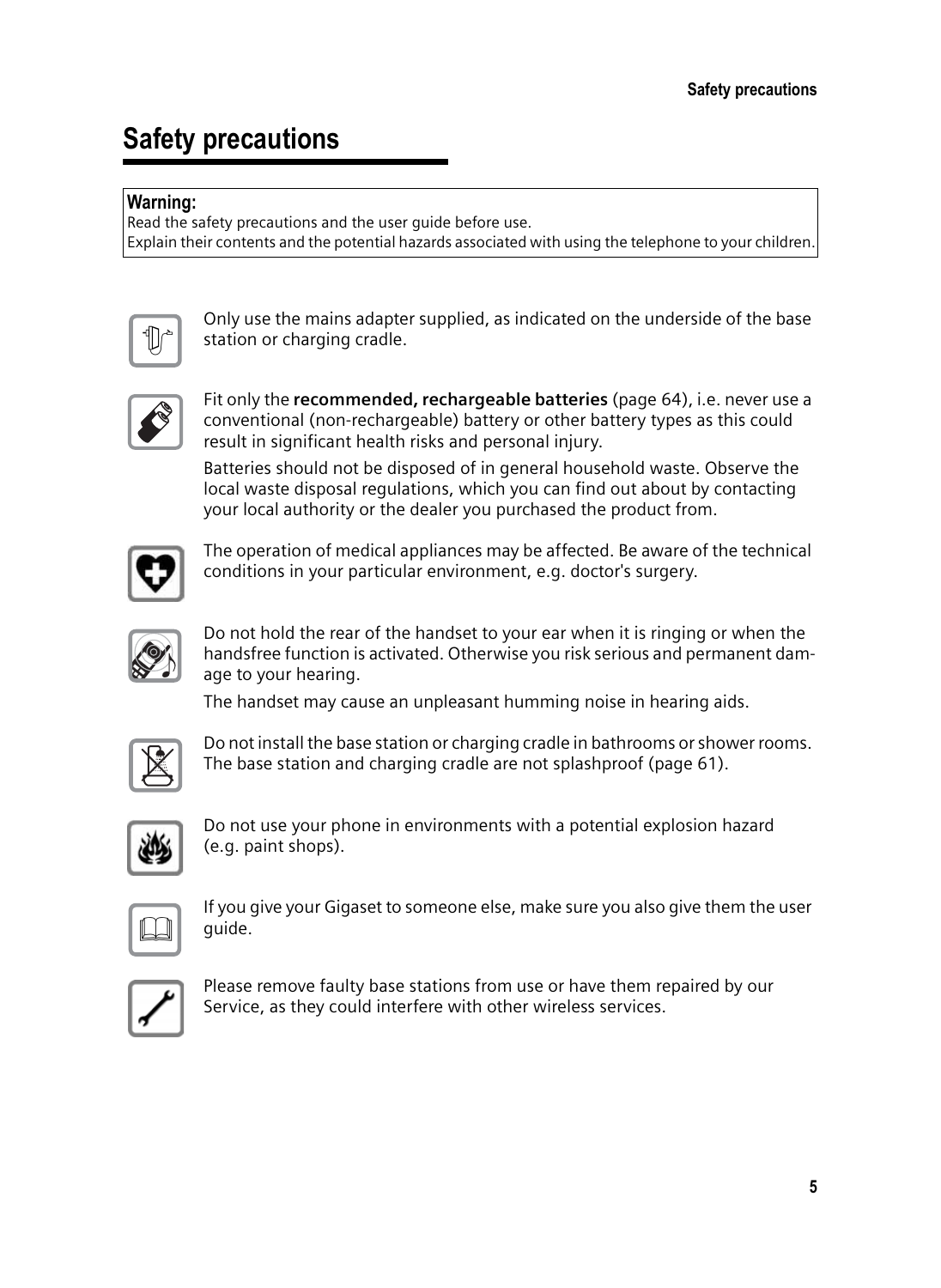#### **Safety precautions**



All electrical and electronic products should be disposed of separately from the municipal waste stream via designated collection facilities appointed by the government or the local authorities.

This crossed-out wheeled bin symbol on the product means the product is covered by the European Directive 2002/96/EC.

The correct disposal and separate collection of your old appliance will help prevent potential negative consequences for the environment and human health. It is a precondition for reuse and recycling of used electrical and electronic equipment.

For more detailed information about disposal of your old appliance, please contact your local council refuse centre or the original supplier of the product.

#### **Please note:**

Not all of the functions described in this manual are available in all countries.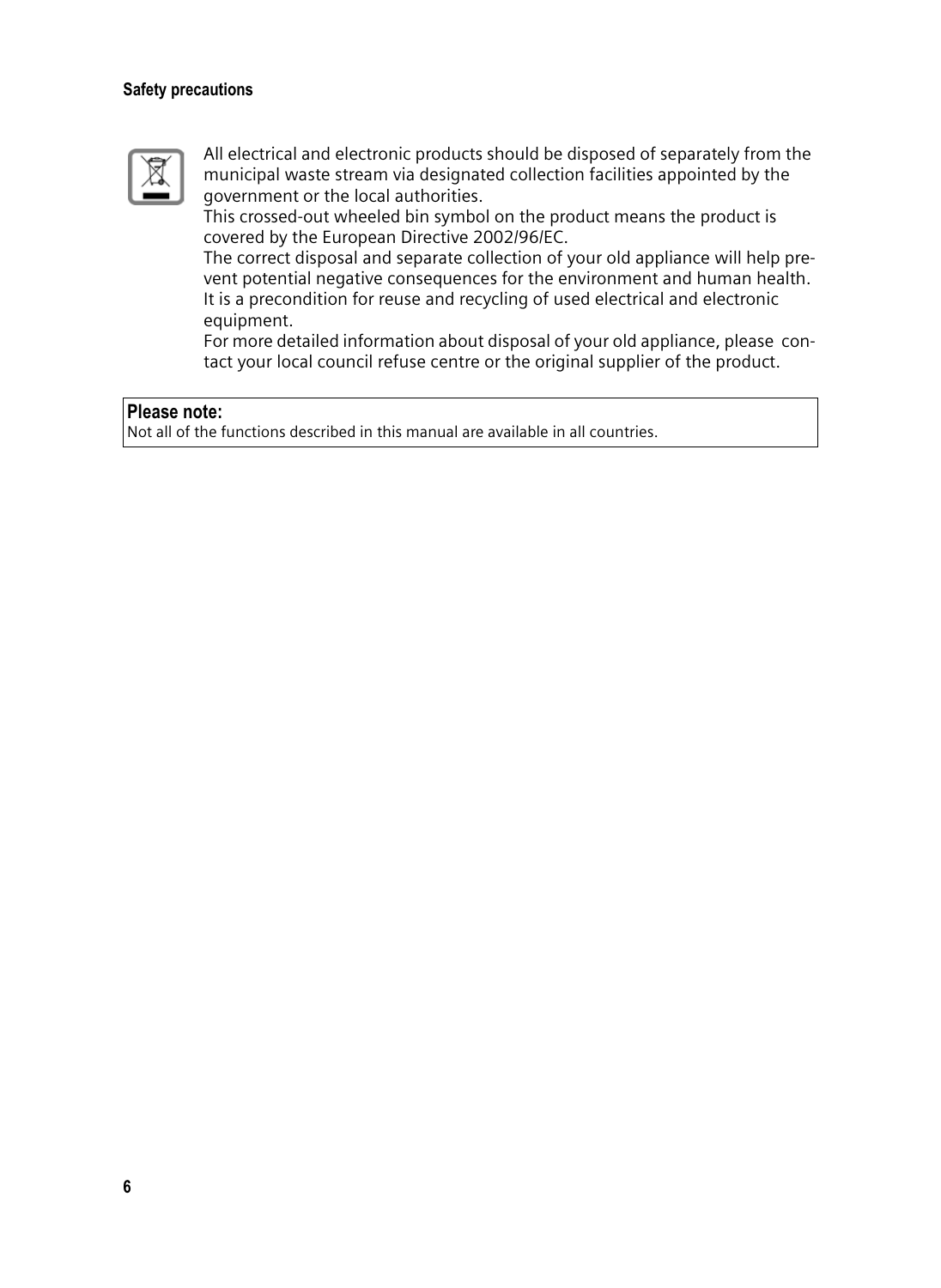# **Gigaset S680/S685 – More than just a telephone**

Your phone, which has a clearly laid out colour display (65K colours) doesn't just offer you the option of sending and receiving SMS messages via the fixed network and of saving up to 250 phone numbers and e-mail addresses (page 21) – it can do much more besides:

- $\blacklozenge$  You can reduce the transmission power by activating the eco mode (page 13).
- $\triangle$  You can programme the keys of your phone with important numbers or frequently used functions. The number is then dialled or the function started by simply pressing a key (page 47).
- $\triangle$  You can easily make calls using network services (page 19).
- $\blacklozenge$  You can designate important people as VIPs so you can tell important calls by the ringer melody (page 22).
- $\blacklozenge$  You can assign pictures to your contacts. You can then tell who is calling you from the picture on your handset's display.

Precondition: Calling Line Identification (CLIP, page 17).

- $\blacklozenge$  You can save appointments (page 53) and anniversaries (page 24) on your phone and it will remind you of them in advance.
- ◆ You can use Bluetooth™ for wireless communication with other devices that also use this technology (see page 54). Bluetooth™ can be used for
	- headsets (page 10)
	- exchanging directory entries with your mobile phone (page 23)
	- downloading photos (.bmp) to visualise the caller (page 67)
	- exchanging directories with Outlook using Gigaset QuickSync (page 67)
- ◆ Enjoy using your new telephone!

# **First steps**

### **Pack contents**

- ◆ one Gigaset S680/S685 base station with mains adapter,
- ◆ one Gigaset S68H handset,
- $\bullet$  one phone cord,
- $\bullet$  two batteries.
- $\bullet$  one battery cover,
- $\bullet$  one belt clip,
- $\bullet$  one user quide.

## **Installing the base station and charging cradle**

The base station and charging cradle are designed for use in enclosed dry rooms with a temperature range of  $+5$  °C to  $+45$  °C.

Set up the base station at a central point in the apartment or house.

You can find instructions on how to mount the base station on the wall at the end of this user guide.

#### **Please note:**

- $\blacklozenge$  Never expose the telephone to heat sources, direct sunlight or other electrical appliances.
- $\blacklozenge$  Protect your Gigaset from moisture, dust, corrosive liquids and vapours.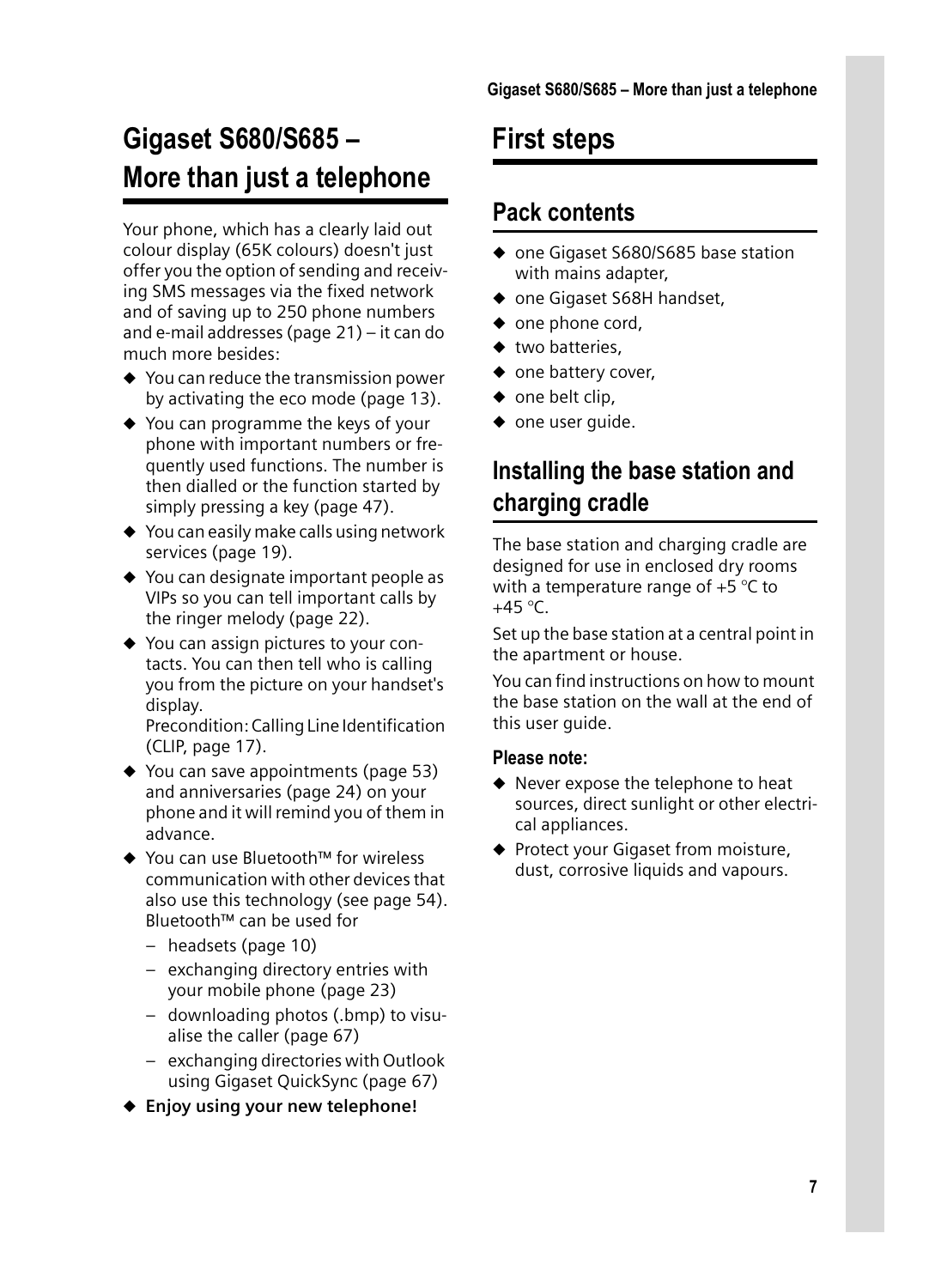#### **First steps**

#### **Range and reception strength**

#### **Range:**

- ◆ Outdoors: up to 300 m
- $\triangleleft$  Indoors: up to 50 m

The range is reduced when eco mode is activated (see page 13).

#### **Reception strength:**

The display shows the quality of the radio range between the base station and handset:

- ◆ Good to poor: DIN
BIN DIN
BIN
- $\blacklozenge$  No reception:  $\triangle$  *N*) flashes

#### **Connecting the base station**

▶ First connect the power supply unit and **then** the phone jack as shown below and place the cables in the cable recesses.



1 Mains adapter 230 V 2 Phone jack with phone cord

#### **Please note:**

◆ The mains adapter must **always be connected**, as the phone will not operate without mains connection.

- $\triangle$  Only use the mains adapter and phone cord **supplied**.
- $\blacklozenge$  If you buy a replacement phone cord, make sure that the phone jack has the correct type of wiring.

#### **Correct phone jack assignment**



### **Setting up the handset for use**



The display is protected by a plastic film. **Please remove the protective film!**

#### **Inserting the batteries**

#### **Warning:**

Use only the rechargeable batteries recommended by Gigaset Communications GmbH \* (page 64). Never use a conventional (nonrechargeable) battery or other battery types as this could result in significant health risks and personal injury. For example, the batteries could explode. The phone could also malfunction or be damaged as a result of using batteries that are not of the recommended type.

- Gigaset Communications GmbH is a trademark licensee of Siemens AG.
- $\blacktriangleright$  Insert the batteries the right way round (see figure).

The polarity is indicated in/on the battery compartment.

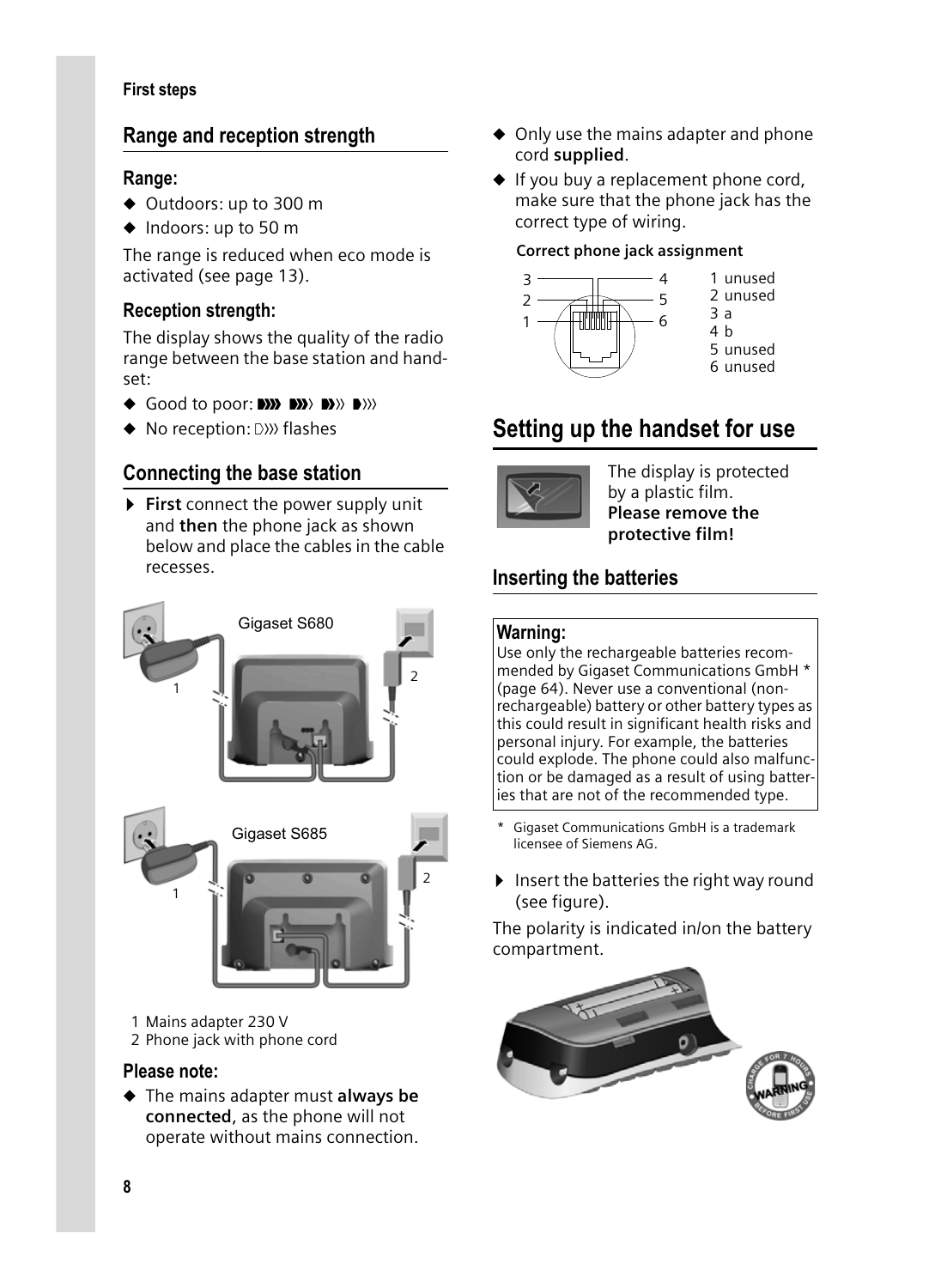#### **Closing the battery cover**

- $\triangleright$  First, align the notches on the side of the battery cover with the protrusions on the inside of the housing.
- $\triangleright$  Then press the cover until it clicks into place.



#### **Attaching the belt clip**

There are notches for attaching the belt clip on the side of the handset at the same height as the display.

 $\triangleright$  Press the belt clip onto the back of the handset so that the protrusions on the belt clip engage with the notches.



#### **Opening the battery cover**

- $\blacktriangleright$  If fitted, remove the belt clip.
- $\blacktriangleright$  Place your fingertip in the cavity in the casing and lift the battery cover upwards.



#### **Placing the handset in the base station and registering**

 $\blacktriangleright$  Place the handset in the base station with its **display facing upwards**.

The handset registers automatically. Registration can take up to 5 minutes. During this time **Regstr.Procedure** appears in the display and the name of the base station flashes, e.g. **Base 1**. The handset will be assigned the lowest unassigned internal number  $(1-6)$ .

This will appear in the display when registration is complete, e.g. **INT 1**. This means that the number 1 has been assigned. If the internal numbers 1–6 are already assigned to other devices, the number 6 is overwritten.

#### **Please note:**

- Automatic registration is only possible while no one is making calls using the base station.
- Each key press interrupts the automatic registration.
- If automatic registration does not work the handset will have to be registered manually (page 43).
- You can change the name of the handset (page 46).

To charge the batteries, leave the handset in the base station.

#### **Please note:**

- If the handset has turned itself off because the batteries are flat and if it is then placed in the charging cradle, it will turn itself on automatically.
- Only place the handset in the base station or charging cradle that is intended for it.

For questions and problems see page 61.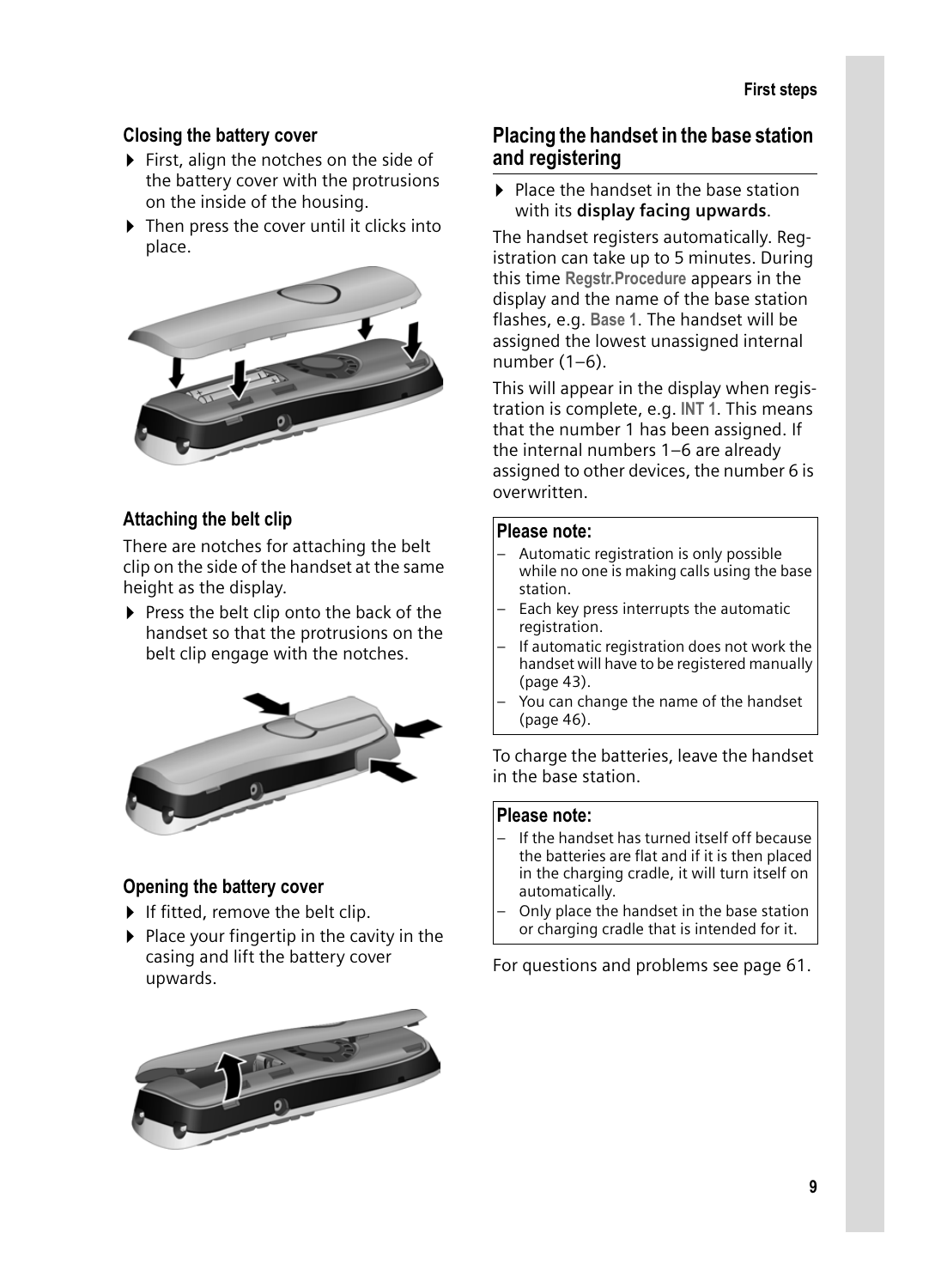#### **First steps**

#### **Headset socket**

You can connect various headset types (with 2.5 mm jack connector), including: HAMA Plantronics M40, MX100 and MX150.

You can access a list of headsets that have been tested for compatibility on the Internet at

www.plantronics.com/productfinder.

#### **Initial charging and discharging of batteries**

If the handset is activated, the flashing battery icon  $\Box$  in the top right of the display indicates that the batteries are being charged.

During handset operation, the battery icon indicates the charge status of the batteries (page 1). The correct charge level can only be displayed if the batteries are first fully charged **and** discharged.

- $\blacktriangleright$  To do this, leave the handset in the base station or charging cradle **continuously** for **seven** hours. Your handset need not be turned on for it to charge.
- ▶ Afterwards, remove the handset from the base station and do not put it back again until the batteries are fully discharged.

#### **Please note:**

After the first battery charge **and** discharge you may replace your handset in its base station after every call.

#### **Please note:**

- $\blacklozenge$  Always repeat the charging and discharging procedure if you remove the batteries from the handset and reinsert them.
- $\blacklozenge$  The batteries may warm up during charging. This is not dangerous.
- $\triangle$  After a while the charge capacity of the batteries will decrease for technical reasons.

#### **Setting the date and time**

The date and time must be set in order to, for example, have the correct time for incoming calls and be able to use the alarm clock and calendar.

 $\blacktriangleright$  If you have not yet set the date and time, press the display key Time to open the input field.

To change the time, open the input field with:

 $\Box \rightarrow \Box \rightarrow$  Date/Time

 $\triangleright$  Change multiple line input:

**Date:**

Enter the day, month and year in 8-digit format.

**Time:**

Enter hours and minutes as 4 digits, e.g.  $\boxed{0 +}$   $\boxed{7 \text{ ps}}$   $\boxed{1 \text{ m}}$   $\boxed{5 \text{ m}}$  for 07:15 a.m.

**Save** Press the display key

### **Display in idle status**

Once the phone is registered and the time set, the idle display is as shown here (example). If the answer machine is activated, the answer machine icon oo will also be displayed in the header:



Your answer machine is set with a standard announcement.

#### **Your phone is now ready for use.**

If you have any queries about using your phone, please read the tips on troubleshooting ("Questions and Answers", page 61) or contact our customer service department (Customer Care, page 62).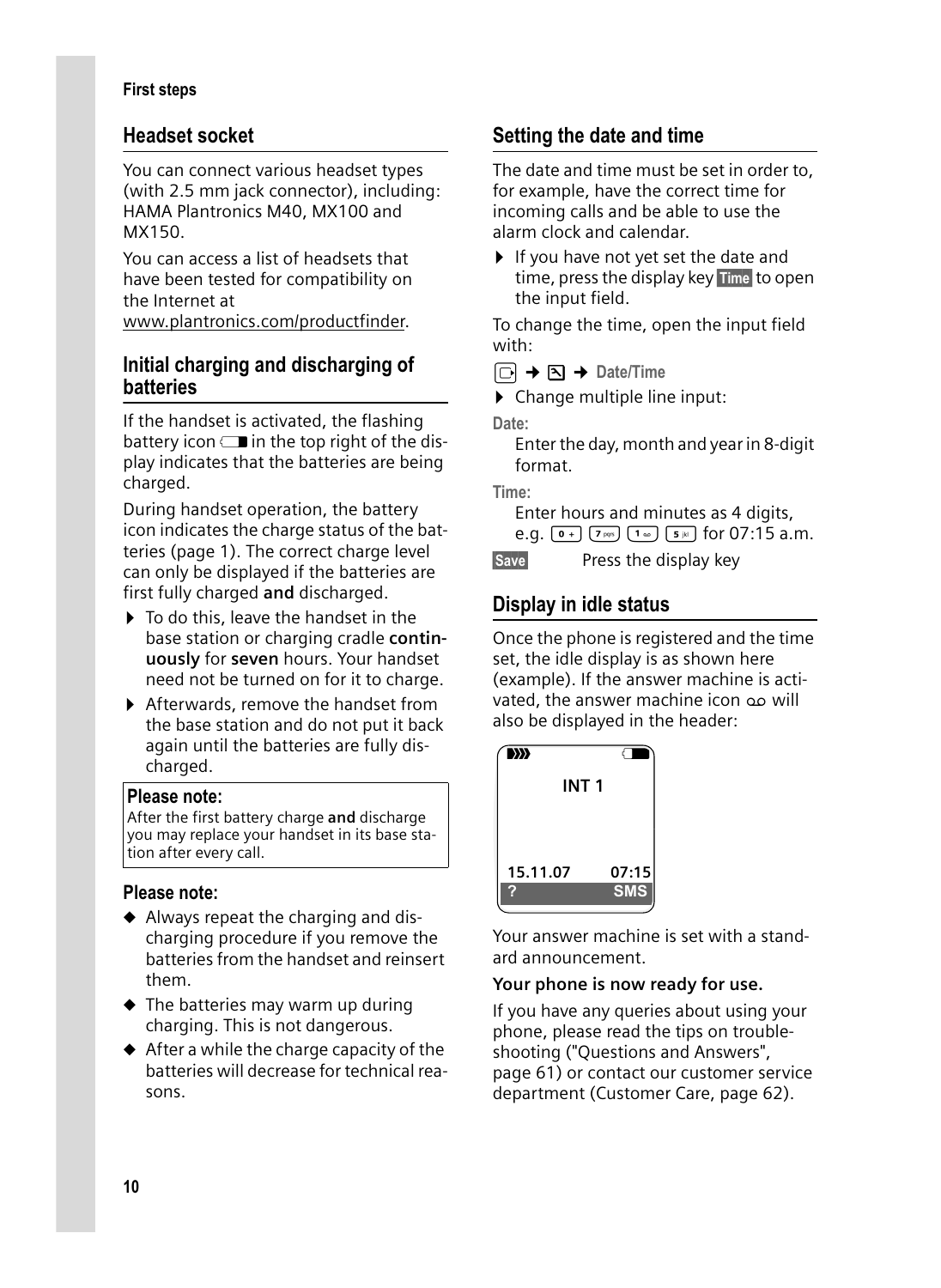# **Operating the handset**

#### **Activating/deactivating the handset**

a **In idle status, press and hold the end call key (confirmation tone).**

#### **Activating/deactivating the keypad lock**

 $(\overline{a} \cdot \overline{b})$  Press and **hold** the hash key.

You will hear the confirmation tone. The  $\rightarrow$  icon appears in the display when the keypad lock is activated.

The keypad lock is deactivated automatically if someone calls you. It is re-activated when the call is finished.

## **Control key**



In the description below, the side of the control key (up, down, right, left) that you have to press in the different operating situations is marked in black, e.g.  $\Box$  for "press right on the control key".

The control key has a number of different functions:

#### **When the handset is in idle status**

- $\Box$  Open the directory.
- $\Box$  Open the main menu.
- $\Box$  Open the list of handsets.
- $\Box$  Call up the menu to set the call volume (page 49), ring tones (page 50) and advisory tones (page 52) for the handset.

#### **In the main menu and in input fields**

You can use the control key to move the cursor up  $\boxed{\bigcirc}$ , down  $\boxed{\bigcirc}$ , right  $\boxed{\bigcirc}$  or left b.

#### **In lists and submenus**

- $\boxed{0}$  /  $\boxed{0}$  Scroll up/down line by line.
- $\Box$  Open submenu or confirm selection.
- Go back one menu level or cancel.

#### **During an external call**

- $\Box$  Open the directory.
- $\Box$  Initiate internal consultation call and mute
- $\Box$  Adjust the loudspeaker volume for earpiece and handsfree mode.

# **Display keys**

The function of the display keys changes depending on the particular operating situation. Example:



1 Current display key functions are shown in the bottom display line.

2 Display keys

The most important display icons are:



Left display key, as long as it has not been assigned a func tion (page 47).



Open the main menu.



§Options§ Open a context-dependent menu.



Delete key: deletes one character at a time from right to left.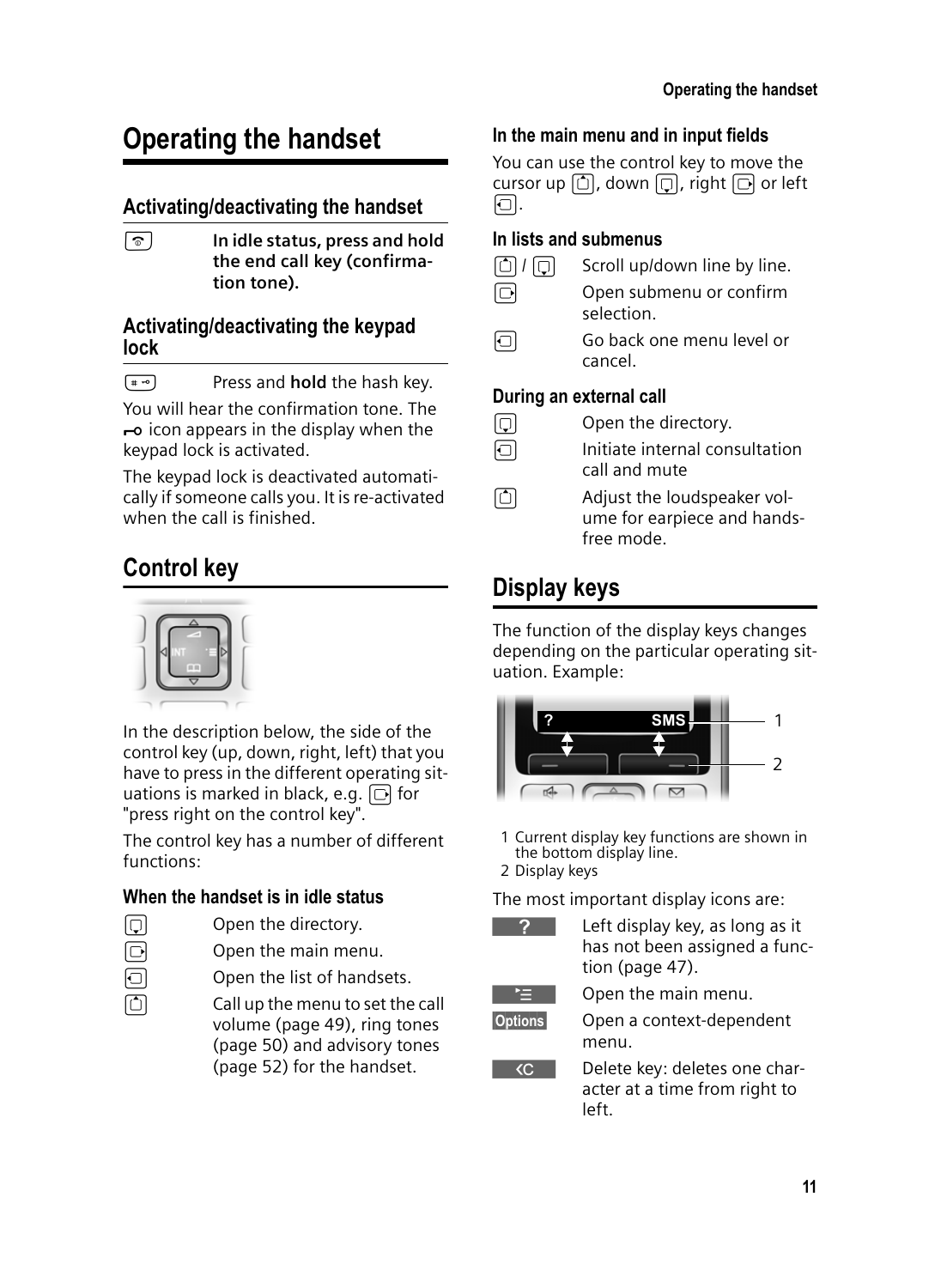#### **Operating the handset**

| Тe                   | Go back one menu level or<br>cancel operation.                      |
|----------------------|---------------------------------------------------------------------|
| E-Mail               | Fetch e-mail address from the<br>directory.                         |
| $\rightarrow$ $\Box$ | Copy number into directory.                                         |
| $\overline{O}$       | Divert external call to answer<br>machine<br>$(5685 \text{ only}).$ |
|                      | Open the last number redial<br>list                                 |

### **Reverting to idle status**

You can revert to idle status from anywhere in the menu as follows:

- **Press and hold** the end call key  $\lceil \hat{\mathcal{B}} \rceil$ .
- Or:
- ▶ Do not press any key: after 2 minutes the display will **automatically** revert to idle status.

Changes that you have not confirmed or saved by pressing OK, Yes, Save, Send or Save Entry **OK** will be lost.

An example of the display in idle status is shown on page 1.

### **Menu guidance**

Your telephone's functions are accessed using a menu that has a number of levels.

#### **Main menu (first menu level)**

 $\triangleright$  Press  $\Box$  with the handset in idle status to open the main menu.

The main menu functions are shown in the display with colour icons and names.

To access a function, i.e. to open the corresponding submenu (next menu level):

▶ Navigate to the function using the control key  $\lbrack \mathbb{Q} \rbrack / \lbrack \mathbb{Q} \rbrack$ . The name of the function is displayed in the display header. Press the display key OK.

#### **Submenus**

The functions in the submenus are displayed as lists.

To access a function:

 $\triangleright$  Scroll to the function with the control key  $\textcircled{c}$  and press **OK**.

Or:

 $\blacktriangleright$  Enter the corresponding digit combination (page 14).

**Briefly** press the end call key  $\lceil \hat{\mathcal{E}} \rceil$  once to return to the previous menu level/cancel the operation.

#### **Illustration in the user guide**

The operating steps are shown in abbreviated form.

#### **Example**

The illustration:

```
□ → □ → Date/Time
```
means:

- $\Box$  Press the key to display the main menu.
- $\mathbb{R}$  Use the control key  $\mathbb{C}$  to scroll through submenu **Settings and press OK**.
- **Date/Time** Scroll to the function with the control key  $\textcircled{1}$  and press **OK**.

#### **Other types of illustrations:**

- $\boxed{\frown}$  /  $\boxed{0+}$  /  $\boxed{*_4}$  etc. Press the matching key on the handset.
- Fill Enter digits or letters.

**You will find detailed examples of menu entries and multiple line input in the appendix to this user guide, page 65.**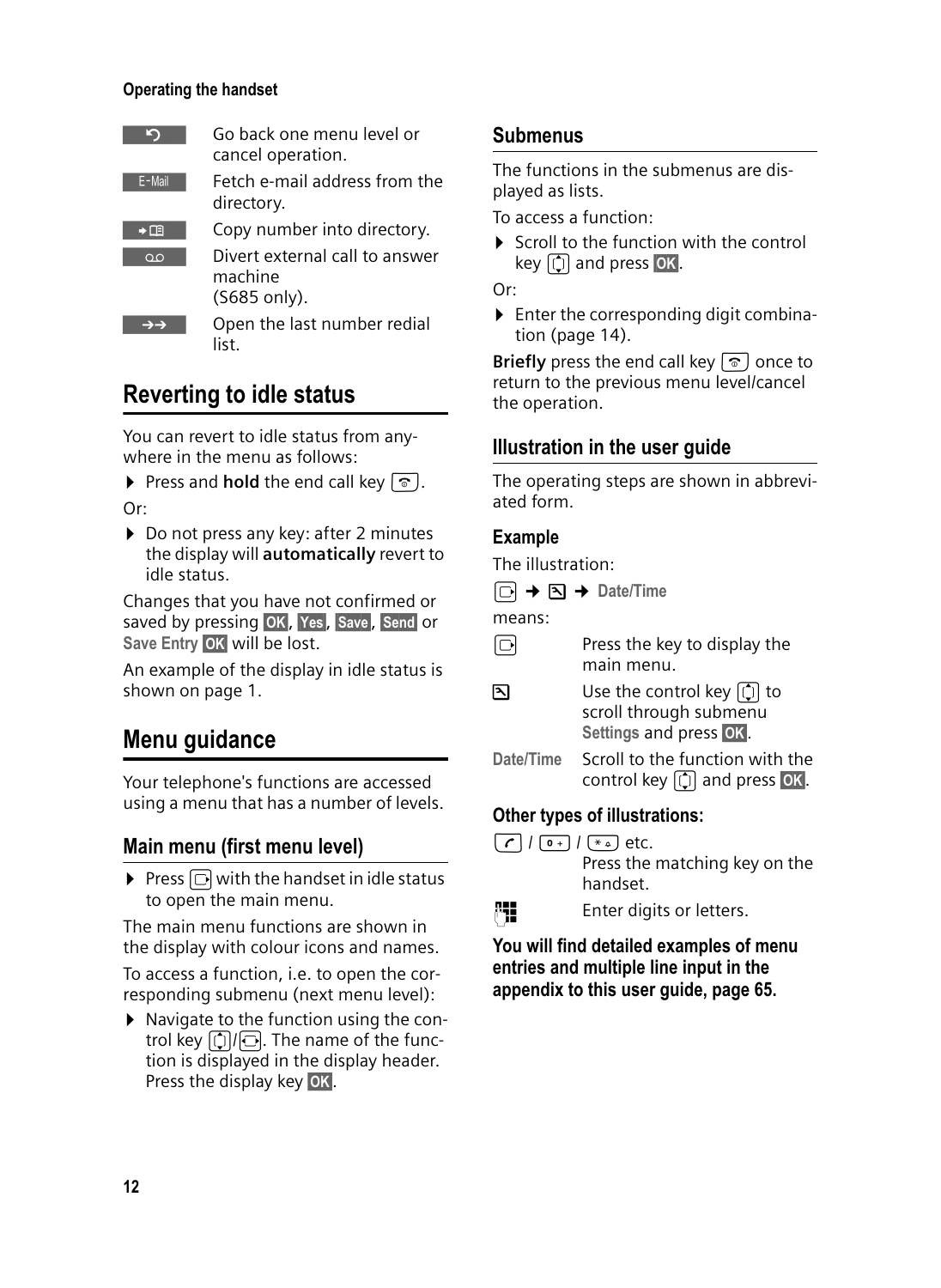## **Correcting incorrect entries**

You can correct incorrect characters in the text by navigating to the incorrect entry using the control key. You can then:

- $\bullet$  press  $\&c$  to delete the character to the left of the cursor
- $\bullet$  insert characters to the left of the cursor
- $\bullet$  overwrite the character (flashing) when entering the time and date etc.

# **ECO DECT**

ECO DECT reduces power consumption by using a power supply with low power consumption and also reduces the transmission power of the base station.

If only **one** handset is registered and it is in the base station, eco mode is always **activated automatically**. In this case, the transmission power of the base station is reduced to the minimum.

You can use your handset to reduce the transmission power on the base station **manually** even when the handset is not in the base station.

By doing so, you will reduce the transmission power even if you have several handsets registered.

Your handset also reduces the transmission power depending on the distance to the base station.

#### **Activating/deactivating eco mode:**

<sup>v</sup>¢ ¢**Base** ¢**Add. Features**  ¢**Eco Mode**

**OK** Press the display key  $(\sqrt{)} = \text{on}.$ 

If eco mode is activated manually, the  $\Psi$ <sup>"</sup> icon is displayed at the top of the screen. If eco mode is **activated** automatically (only one handset is registered and it is on the base station) and eco mode has **not** been activated via the menu, then the icon is **not** displayed.

#### **Please note:**

- Activating eco mode reduces the range of the base station.
- Eco mode and any repeater support (see page 58) cancel each other out, i.e. both functions cannot be used at the same time.
- If external handsets (GAP) and handsets from earlier Gigasets versions are used, your handset will **not** automatically reduce the transmission power to the base station.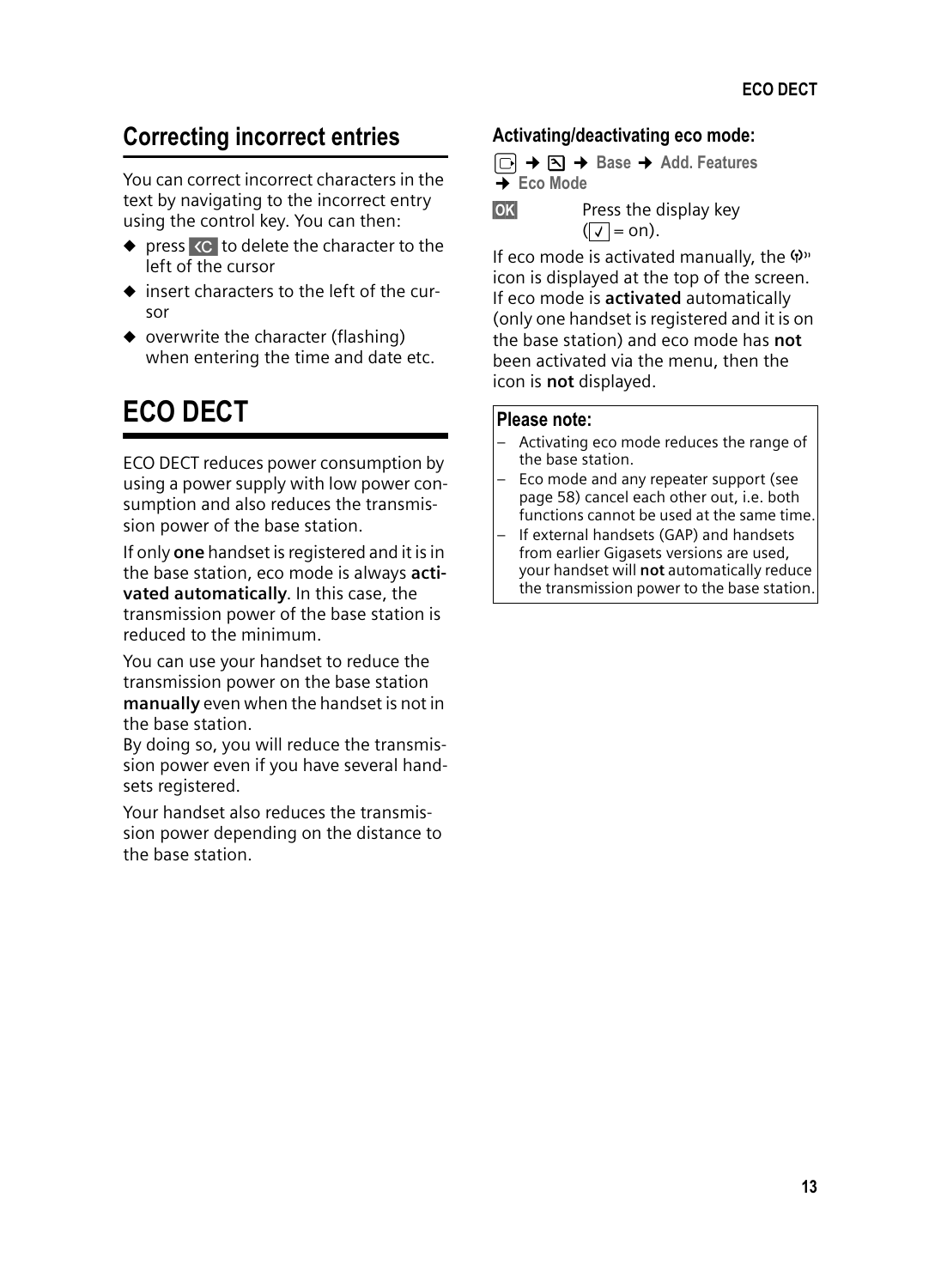# **Menu tree**

Instead of scrolling to locate a menu function, you can select a function more quickly by opening the menu and keying in a digit combination (or shortcut).

**Example:**  $\boxed{\bigcirc}$   $\boxed{8}$   $\boxed{8}$   $\boxed{2}$   $\boxed{2}$   $\boxed{2}$   $\boxed{2}$   $\boxed{3}$   $\boxed{1}$   $\boxed{0}$  for "Set ringer melody for external calls".

With the telephone in *idle status*, press  $\Box$  (open main menu):

1 SMS  $\boxed{\bigcirc}$ 

#### **You have activated an SMS mailbox (general or private) without a PIN**

| $1 - 1$ | New SMS    | $\vert$ (page 29) |
|---------|------------|-------------------|
| $1 - 2$ | Incoming 0 | (page 31)         |
| $1 - 3$ | Outgoing 0 | $\vert$ (page 30) |

#### **You have activated an SMS mailbox with a PIN or 2-3 mailboxes**

| $1-1$                    | <b>Mailbox</b>                      | $1 - 1 - 1$                      | <b>New SMS</b>         | (page 29) |
|--------------------------|-------------------------------------|----------------------------------|------------------------|-----------|
|                          |                                     | $1 - 1 - 2$                      | Incoming 0             | (page 31) |
|                          |                                     | $1 - 1 - 3$                      | Outgoing 0             | (page 30) |
| $1 - 2$<br>to<br>$1 - 4$ | Mailbox 1<br>Mailbox 2<br>Mailbox 3 | $1 - 2 - 1$<br>to<br>$1 - 4 - 1$ | <b>New SMS</b>         | (page 29) |
|                          |                                     | $1 - 2 - 2$<br>to<br>$1 - 4 - 2$ | Incoming 0             | (page 31) |
|                          |                                     | $1 - 2 - 3$<br>to<br>$1 - 4 - 3$ | Outgoing 0             | (page 30) |
| $1 - 6$                  | Settings                            | $1 - 6 - 1$                      | <b>Service Centres</b> | (page 34) |
|                          |                                     | $1 - 6 - 2$                      | <b>SMS Mailboxes</b>   | (page 33) |
|                          |                                     | $1 - 6 - 3$                      | Notify Number          | (page 32) |
|                          |                                     | $1 - 6 - 4$                      | Notify Type            | (page 32) |

2 Sel. Services  $C\mathcal{T}$ 

| $2 - 3$ | Withhold No. | (page 19)   |              |           |
|---------|--------------|-------------|--------------|-----------|
| $2 - 6$ | All Calls    | $2 - 6 - 1$ | Call Divert  | (page 19) |
|         |              | $2 - 6 - 3$ | Call Waiting | (page 19) |
| $2 - 7$ | Ringback Off | (page 20)   |              |           |

**3** Calls List  $\equiv$  **T** (page 26)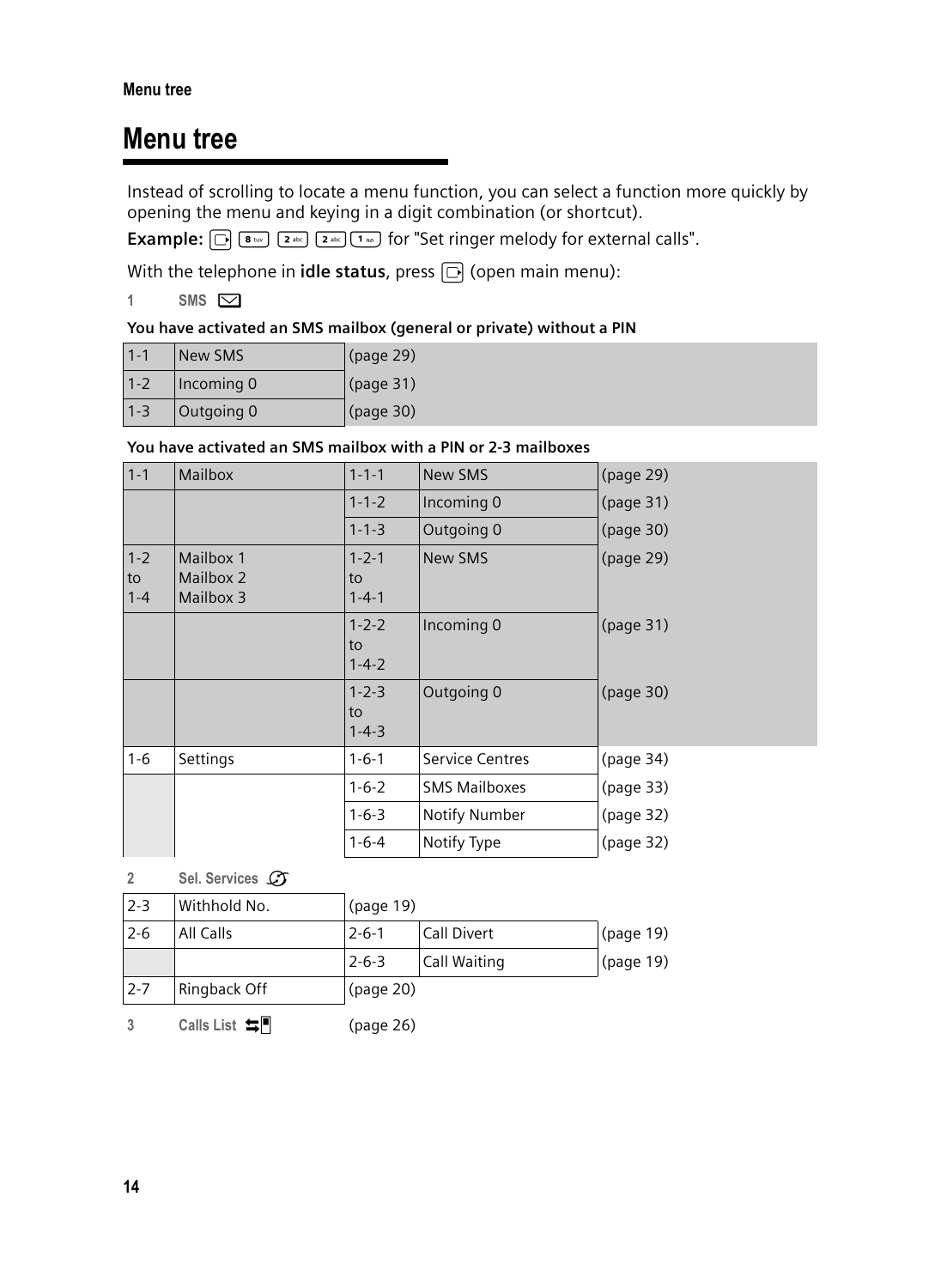#### **Menu tree**

| 4       | Add. Features <b>K</b> |             |                        |                             |
|---------|------------------------|-------------|------------------------|-----------------------------|
| $4 - 3$ | <b>Room Monitor</b>    | (page 46)   |                        |                             |
| $4 - 4$ | Data Transfer          | $4 - 4 - 2$ | Bluetooth              | (page 55)                   |
|         |                        | $4 - 4 - 3$ | Directory              | (page 23)                   |
| $4 - 6$ | <b>Missed Alarms</b>   | (page 54)   |                        |                             |
| 5       | Alarm Clock $\odot$    | (page 52)   |                        |                             |
| 6       | Calendar $\sqrt{1}$    | (page 53)   |                        |                             |
| 7       | Resource Dir.          |             |                        |                             |
| $7 - 1$ | Screensavers           | (page 51)   |                        |                             |
| $7-2$   | <b>Caller Pictures</b> | (page 51)   |                        |                             |
| $7 - 3$ | Sounds                 | (page 51)   |                        |                             |
| $7 - 4$ | Capacity               | (page 52)   |                        |                             |
| 8       | Settings 3             |             |                        |                             |
| $8 - 1$ | Date/Time              | (page 10)   |                        |                             |
| $8-2$   | Audio Settings         | $8 - 2 - 1$ | <b>Handset Volume</b>  | (page 49)                   |
|         |                        | $8 - 2 - 2$ | Ringer Settings        | (page 50)                   |
|         |                        | $8 - 2 - 3$ | <b>Advisory Tones</b>  | (page 52)                   |
| $8 - 3$ | Display                | $8 - 3 - 1$ | Screen Saver           | (page 49)                   |
|         |                        | $8 - 3 - 2$ | Colour Scheme          | (page 48)                   |
|         |                        | $8 - 3 - 3$ | Contrast               | (page 48)                   |
|         |                        | $8 - 3 - 4$ | Backlight              | (page 49)                   |
| $8 - 4$ | Handset                | $8 - 4 - 1$ | Language               | (page 48)                   |
|         |                        | $8 - 4 - 2$ | Auto Answer            | (page 49)                   |
|         |                        | $8 - 4 - 3$ | Register H/Set         | (page 43)                   |
|         |                        | $8 - 4 - 4$ | Select Base            | (page 44)                   |
|         |                        | $8 - 4 - 5$ | Area Codes             | (page 56)                   |
|         |                        | 8-4-6       | Reset Handset          | (page 56)                   |
| $8 - 5$ | Base                   | $8 - 5 - 1$ | <b>Ringer Settings</b> | (page 57)                   |
|         |                        | $8 - 5 - 2$ | Music on hold          | (page 57)                   |
|         |                        | $8 - 5 - 3$ | System PIN             | (page 57)                   |
|         |                        | $8 - 5 - 4$ | <b>Base Reset</b>      | (page 58)                   |
|         |                        | $8 - 5 - 5$ | Add. Features          | (page 13, page 45, page 59) |
|         |                        | $8 - 5 - 6$ | Preselection           | (page 27)                   |
|         |                        | $8 - 5 - 7$ | Calls List Type        | (page 26)                   |
|         |                        |             |                        |                             |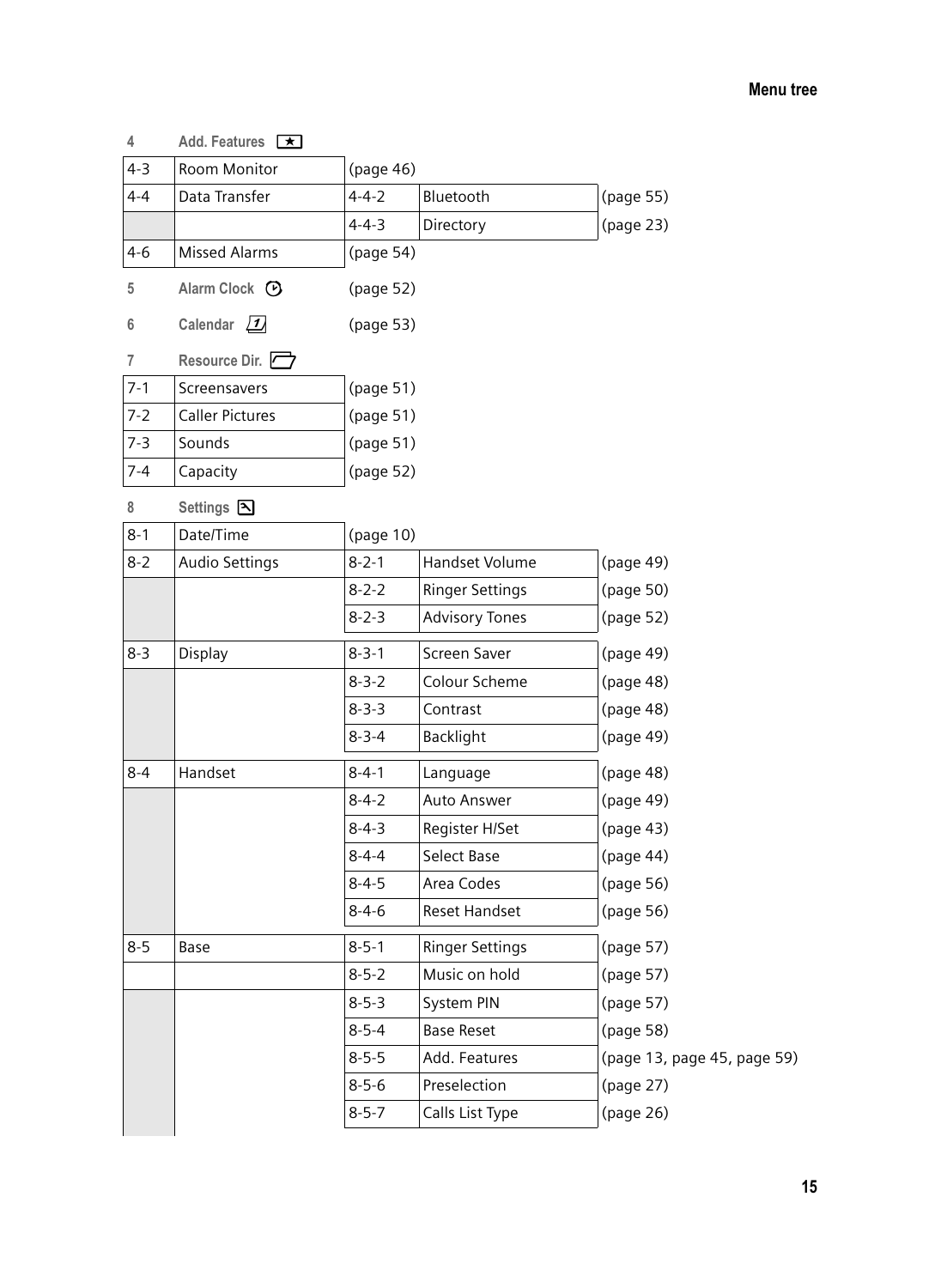#### **Menu tree**

| $8 - 6$ | Voice Mail | $8 - 6 - 1$ | Set Key 1               | (page 42) |
|---------|------------|-------------|-------------------------|-----------|
|         |            |             | only S685 base station: |           |
|         |            | $8 - 6 - 2$ | Ans Machine             | (page 36) |
|         |            | $8 - 6 - 3$ | Call Screening          | (page 39) |
|         |            | $8 - 6 - 4$ | Announcements           | (page 36) |
|         |            | $8 - 6 - 5$ | Message Length          | (page 40) |
|         |            | $8 - 6 - 6$ | <b>Record Quality</b>   | (page 40) |
|         |            | $8 - 6 - 7$ | Ring Delay              | (page 40) |
|         |            |             |                         |           |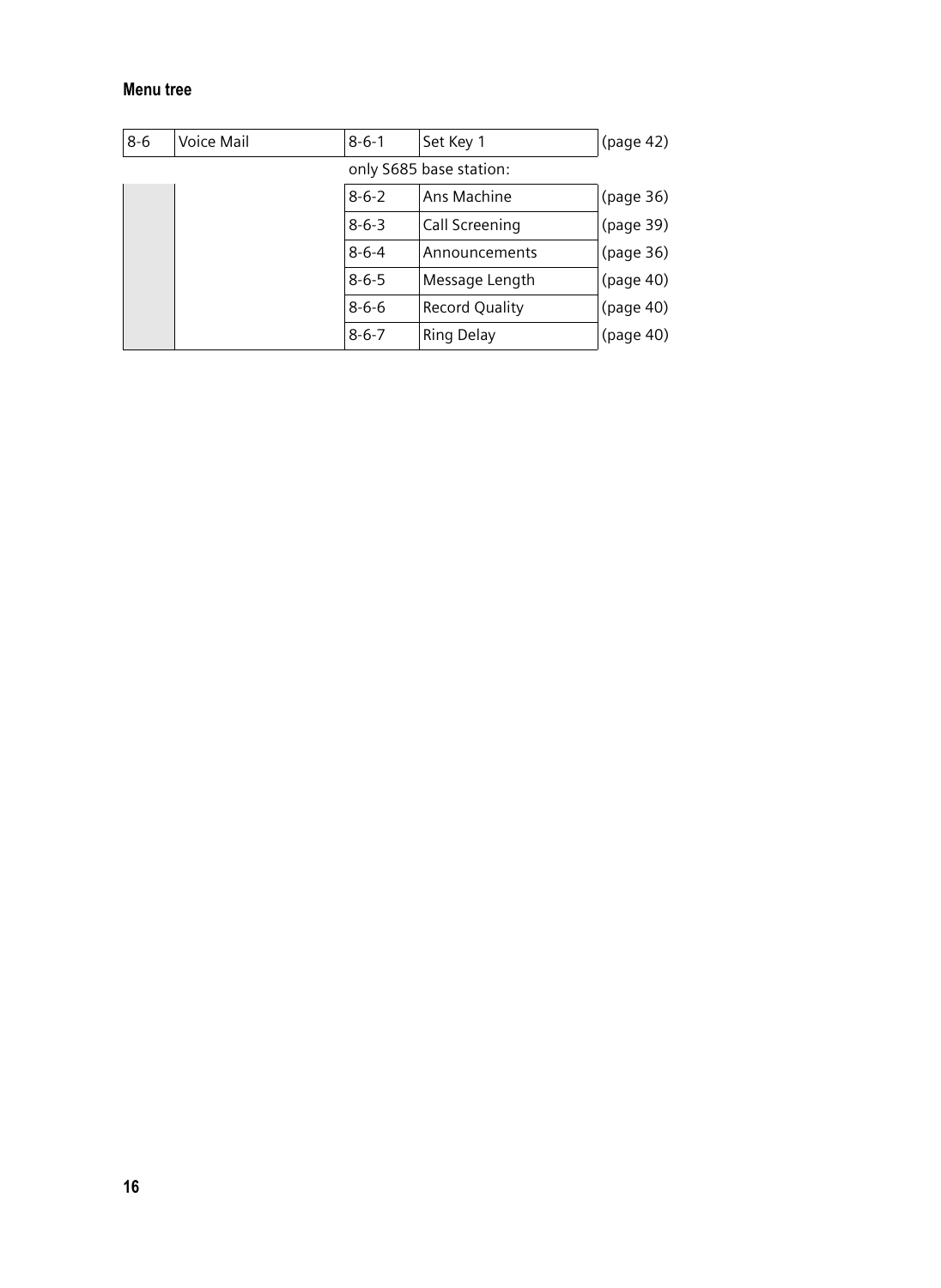# **Making calls**

### **Making an external call**

External calls are calls using the public telephone network.

 $\mathbb{F}$   $\left[\begin{array}{cc} \mathbf{c} \end{array}\right]$  Enter the number and press

the talk key.

Or:

**c PI** Press and **hold** the talk key  $\lceil \cdot \rceil$  and then enter the number.

You can cancel the dialling operation with the end call key  $\lceil \hat{z} \rceil$ .

You are shown the duration of the call while the call is in progress.

#### **Please note:**

Dialling using the directory, the call-by-call list (page 1, page 21) or the calls and last number redial list (page 26/page 25) saves you from having to re-enter numbers and network provider prefixes ("call-by-call numbers").

#### **Continuing a call on a Bluetooth headset**

**Precondition**: Bluetooth is activated; a connection has been established between the Bluetooth headset and the handset (see page 55).

Press the talk key on the Bluetooth headset; it may take up to 5 seconds to establish a connection to the handset.

For further details on your headset, see the user guide issued with it.

# **Ending a call**

 $\boxed{\circ}$  Press the end call key.

### **Accepting a call**

The handset indicates an incoming call in three ways: by ringing, by a display on the screen and by the flashing handsfree key  $\sqrt{4}$ .

You can accept the call by:

- **Pressing the talk key**  $\lceil \cdot \rceil$ **.**
- Pressing the handsfree key  $\left(\frac{1}{2}\right)$ .
- ▶ Gigaset S680: Press the display key Accept.
- ▶ Gigaset S685: Press the display key as to divert the call to the answer machine (page 39).

If the handset is in the charging cradle and the **Auto Answer** function is activated (page 49), the handset will take a call automatically when you lift it out of the cradle.

If the ringer melody is intrusive, press the display key Silence. You can take the call as long as it is displayed on the screen.

#### **Accepting a call on a Bluetooth headset**

**Precondition**: Bluetooth is activated; a connection has been established between the Bluetooth headset and the handset (see page 55).

**Only press the talk key on the headset when the headset itself rings** (this may take up to 5 seconds).

For further details on your headset, see the user guide issued with it.

# **Calling Line Identification**

When you receive a call, the caller's number is displayed on the screen if the following conditions are met:

- ◆ Your network provider supports CLIP, CLI.
	- CLI (Calling Line Identification): the caller's number is transmitted.
	- CLIP (Calling Line Identification Presentation): the caller's number is displayed.
- ◆ You have arranged CLIP with your network provider.
- $\blacklozenge$  The caller has arranged CLI with the network provider.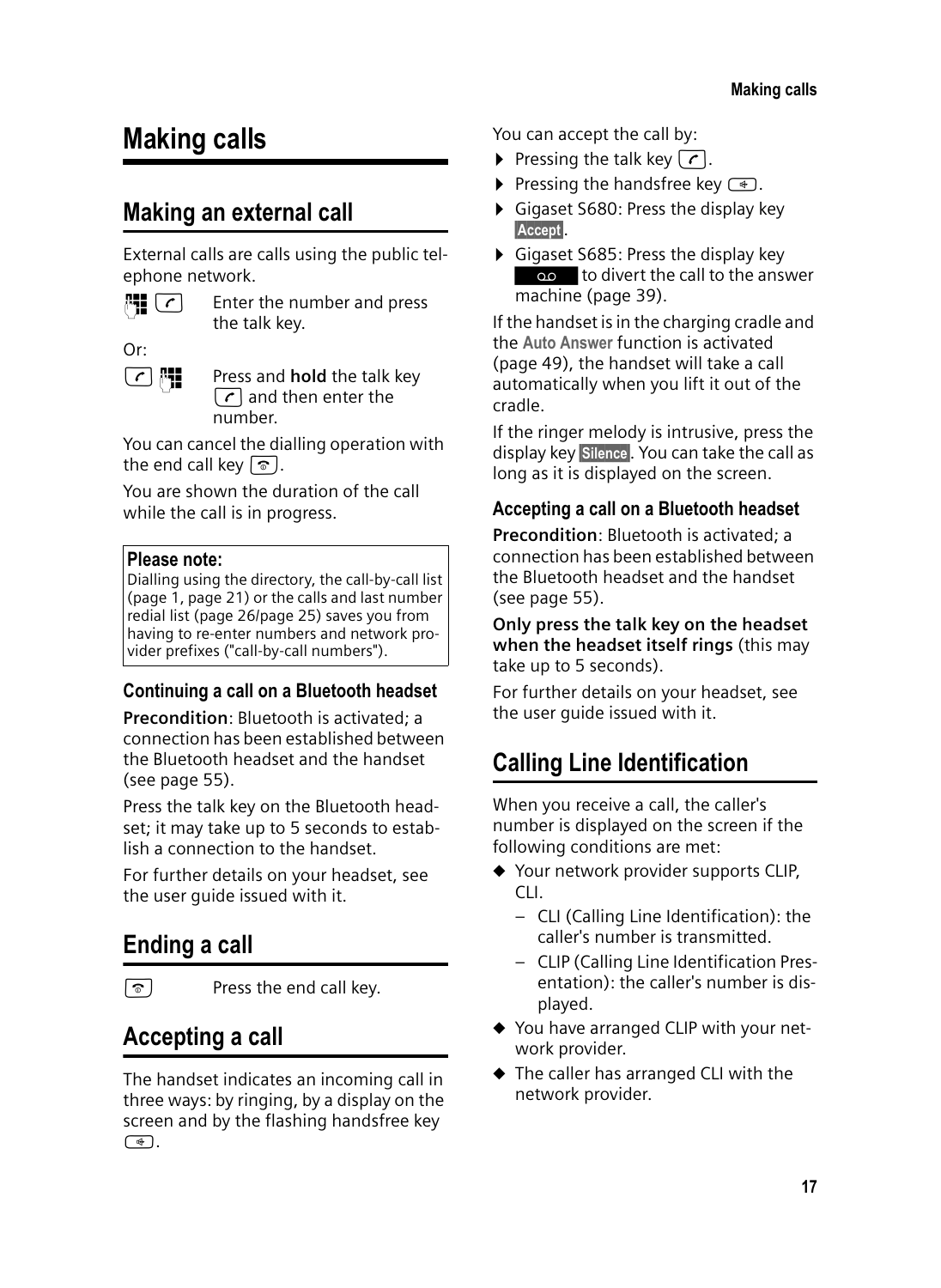### **Call display with CLIP/CLI**

If the number of the caller is saved in your directory, you will see their name, and if you have assigned a CLIP picture to that caller, this will also be displayed.



or



1 Ringer melody icon

2 Number or name of caller

The following is displayed in place of the number:

- **← External, if no number is transmitted.**
- ◆ Withheld, if the caller has withheld Calling Line Identification (page 19).
- u **Unavailable**, if the caller has not arranged Calling Line Identification.

# **Handsfree talking**

In handsfree mode, instead of holding the handset to your ear you can put it down, for example on the table in front of you. This allows others to participate in the call.

#### **Activating/deactivating handsfree mode**

#### **Activating while dialling**

- **Fig.**  $\bullet$  Enter the number and press the handsfree key.
- ▶ You should inform your caller before you use the handsfree function so that they know someone else is listening.

#### **Switching between earpiece and handsfree mode**

 $\sqrt{\frac{4}{x}}$  Press the handsfree key.

During a call and when listening to the answer machine (Gigaset S685 only), activate or deactivate handsfree.

If you wish to place the handset in the charging cradle during a call:

Press and hold the handsfree key  $\boxed{\bullet}$ while placing the handset in the base station. If the handsfree key  $\rightarrow$  does not light up, press the key again.

For how to adjust the loudspeaker volume, see page 49.

# **Muting**

You can deactivate the microphone in your handset during an external call. The other party hears hold music.

- $\Box$  Press the control key on the left to mute the handset.
	-

**Press the display key to reacti**vate the microphone.

You can turn the hold music on and off (page 57).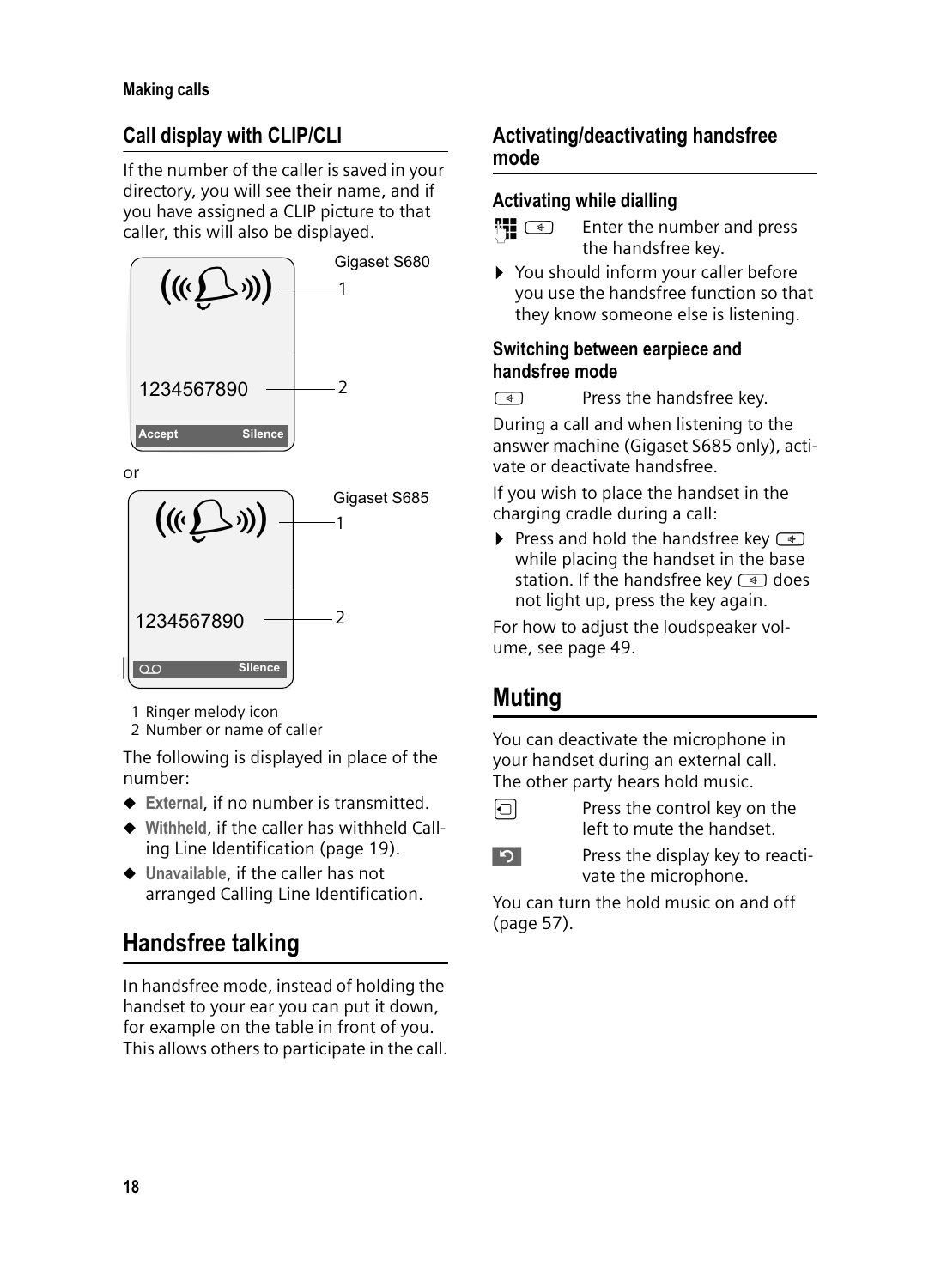# **Making calls easily using network services**

Network services are functions that your network provider makes available to you. You have to request these services from your network provider.

¤ **If you require assistance, please contact your network provider.**

### **Setting functions for the next call**

**Withhold No.** 

Withhold Calling Line Identification for the next call (CLIR).

 $\Box \rightarrow \mathcal{L}$  $\rightarrow$  Withhold No. **Fill** Enter number.

 $\sqrt{r}$  Press the talk key.

### **Setting functions for all subsequent calls**

If you have completed one of the following procedures, a code is sent.

 $\blacktriangleright$  After confirmation from the telephone network, press the end call key  $\lceil \hat{\mathcal{B}} \rceil$ .

You can set the following features:

**General call diversion** 

<sup>v</sup>¢ <sup>ê</sup> ¢**All Calls** ¢ **Call Divert**   $\triangleright$  Change multiple line input: **When: All Calls** / **No Answer** / **When Busy**. **Call No.:** Press the display key Fill. Enter the number to which the call is to be diverted  $Or$ 

Press  $\Box$ . Select number from the directory and press OK. Press Save to save.

#### **Status:**

Activate/deactivate call diversion

- $\triangleright$  Press the display key Send.
- $\boxed{\circ}$  After the announcement, press the end call key.

**Status:** 

Activating/deactivating parallel ringing.

▶ Press the display key Send.

#### **Activating/deactivating call waiting**

- $\Box$  $\rightarrow$  $\mathcal{L}$   $\rightarrow$  All Calls  $\rightarrow$  Call Waiting
- **Status:** Activate/deactivate.
- Send Press the display key.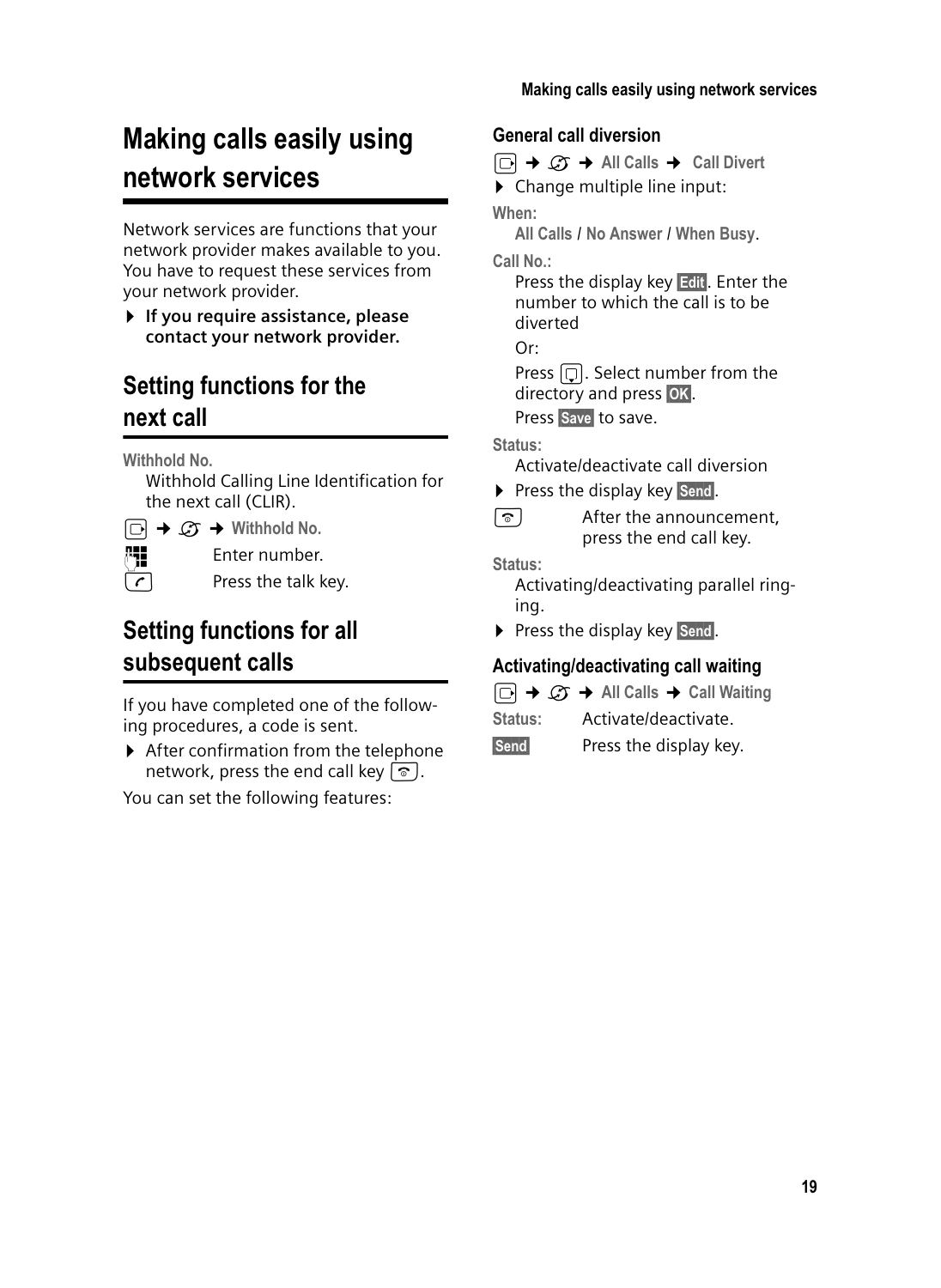### **Functions during a call**

#### **Initiating ringback**

You hear the busy tone.

§Options§¢**Ringback**

- 
- $\boxed{\circ}$  Press the end call key.

#### **Consultation**

During a call:

**Ext.Call** Press the display key.

Fill Enter the number.

You have the following options:

- $\blacklozenge$  Toggling:
	- $\triangleright$  Use  $\lbrack \mathbf{\hat{u}} \rbrack$  to toggle between the participants.
- $\blacklozenge$  End call with both participants:
	- Press the end call key  $\boxed{\circ}$ .

#### **Accepting a waiting call**

Accept Press the display key.

You have the option of toggling or holding a conference call.

#### **Please note:**

Without CLIP a waiting call is only announced with a beep.

#### **Accepting a waiting call**

§Options§ ¢ **Accept waiting call**

### **Functions after a call**

#### **Cancelling ringback**

 $\Box$   $\rightarrow$   $\mathcal{Q}$   $\rightarrow$  Ringback Off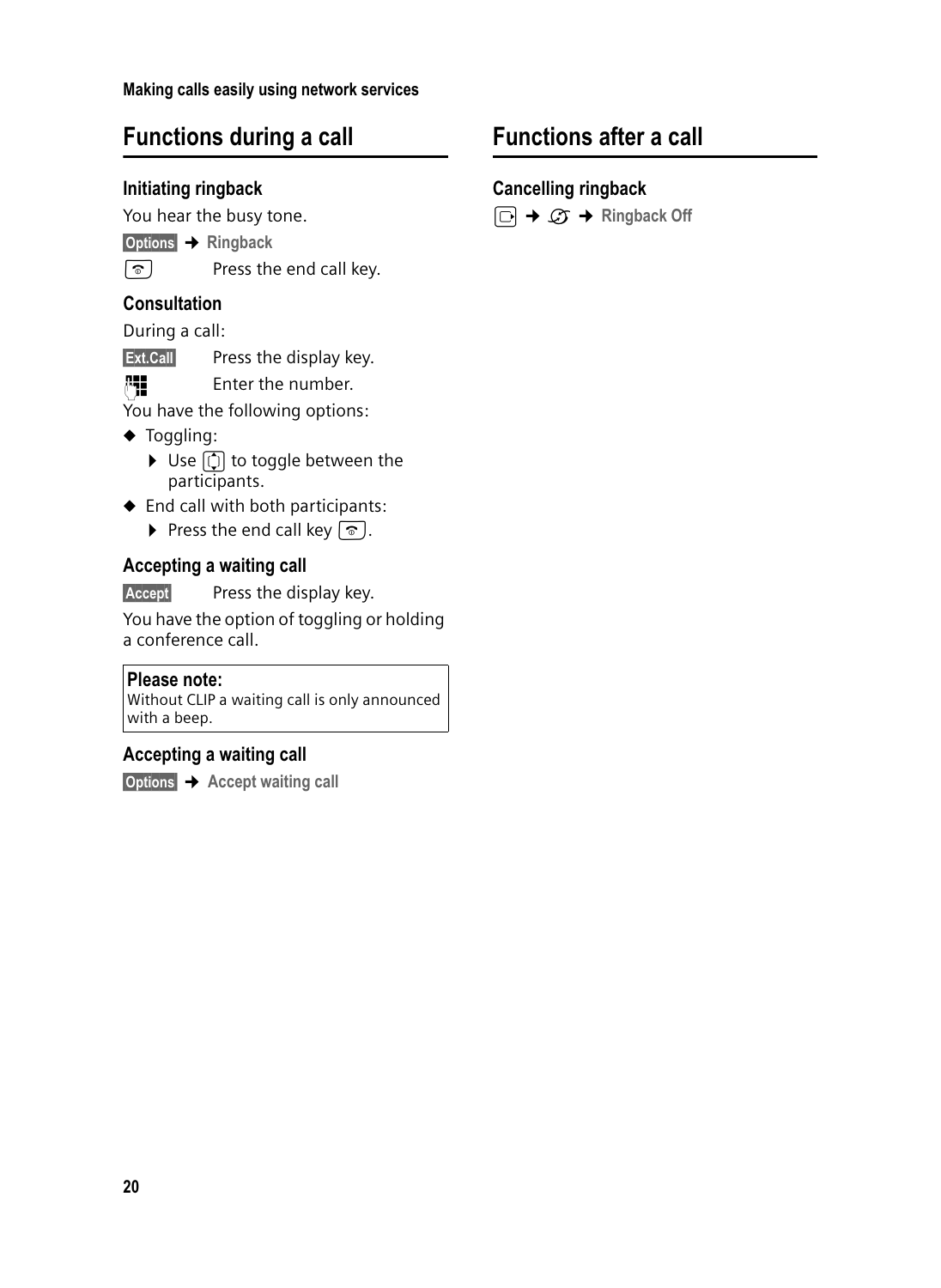# **Using the directory and lists**

The options are:

- $\blacklozenge$  Directory
- $\triangleleft$  Call-by-call list
- $\triangle$  Last number redial list
- $\triangle$  SMS list
- $\triangleleft$  Call history
- $\triangle$  List of missed calls
- $\triangle$  Answer machine list (Gigaset S685 only).

You can save a total of 250 entries in the directory and call-by-call list.

You create the directory and call-by-call list for your own individual handset. You can also send lists/entries to other handsets (page 23).

# **Directory/call-by-call list**

#### **Please note:**

For quick access to a number from the directory or the call-by-call list (quick dial), you can assign the number to a key.

#### **Directory**

In the **directory** you can save

- $\blacklozenge$  Up to three numbers and associated first names and surnames
- ◆ VIP designation and VIP ringer melody (optional)
- $\triangleq$  E-mail address (optional)
- $\blacklozenge$  CLIP pictures (optional)
- $\triangle$  Anniversaries with reminder
- $\triangleright$  With the handset in idle status, open the directory by pressing the  $\Box$  key.

#### **Length of the entries (directory)**

3 numbers: each max. 32 digits First name and surname: each max. 16 characters E-mail address:

max. 60 characters

#### **Call-by-call list**

The **call-by-call list** is used to store the access codes for network providers ("call-by-call numbers").

 $\triangleright$  Open the call-by-call list in idle status by pressing the  $\odot$  key.

#### **Length of entries**

Number: max. 32 digits Name: max. 16 characters

#### **Saving a number in the directory**

 $\Box$  **→ New Entry** 

 $\triangleright$  Change multiple line input:

**First Name / Surname:**

Enter a name in at least one of the fields.

**Phone (Home) / Phone (Office) / Phone (Mobile)** Enter a number in at least one of the fields.

**E-mail**

Enter e-mail address.

**Annivers.:**

Select **On** or **Off**.

With setting **On:**

Enter **Anniversary (Date)** and **Annivers. (Time)** (page 24) and select reminder type: **Annivers. (Signal)**.

**Caller Picture**

If required, select a picture to be displayed when the caller calls (see Resource Directory, page 51). Precondition: Calling Line Identification (CLIP).

 $\triangleright$  Save changes: (page 66).

#### **Saving a number in the call-by-call list**

#### $\rightarrow$  New Entry

 $\triangleright$  Change multiple line input:

**Name:**

Enter name.

**Number:**

Enter number.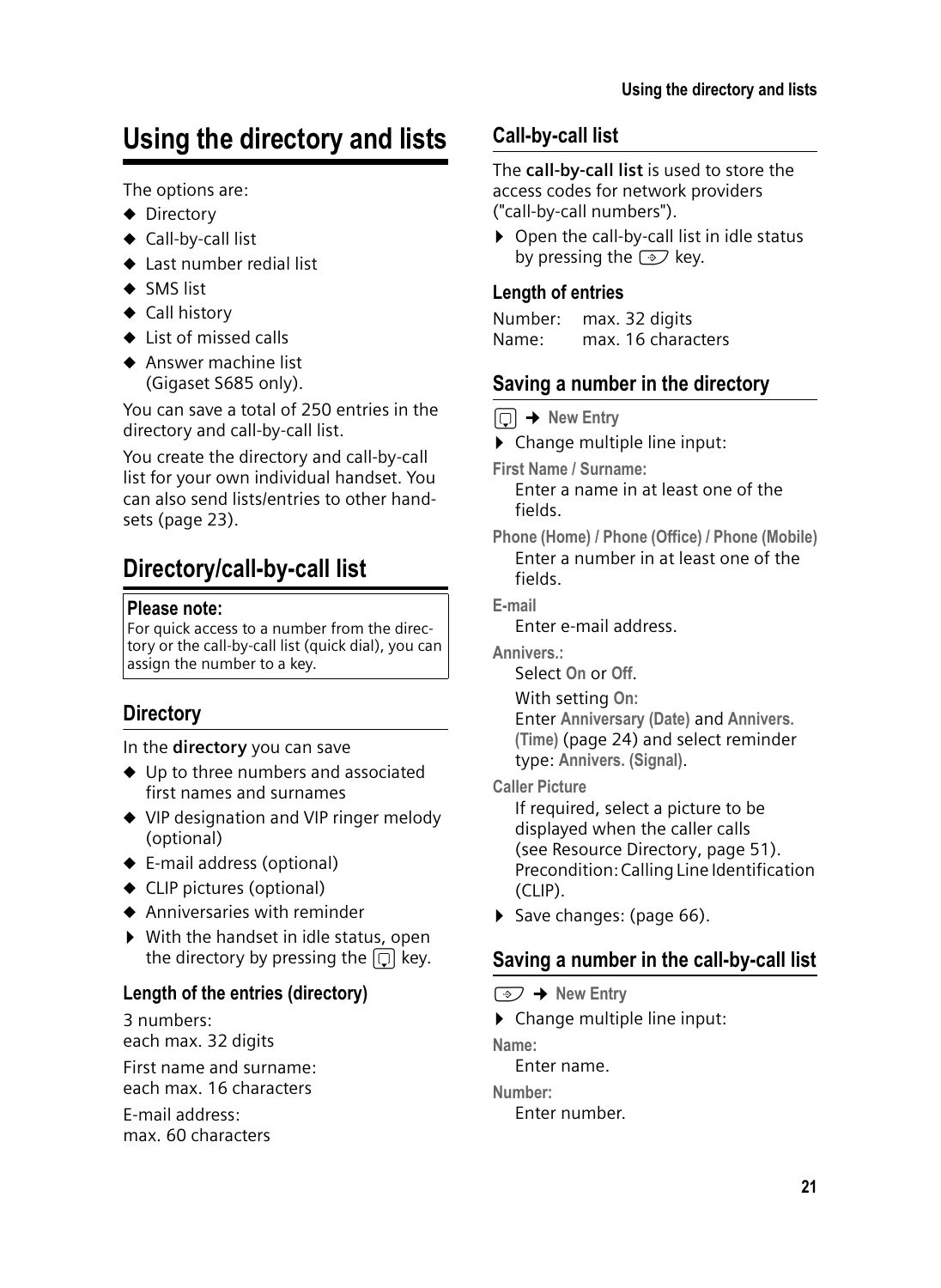#### **Order of directory entries**

Directory entries are generally sorted alphabetically by surname. Spaces and digits take first priority. If only the first name was entered in the directory, this is incorporated into the sort order instead of the surname.

The sort order is as follows:

- 1. Space
- 2. Digits (0–9)
- 3. Letters (alphabetical)
- 4. Other characters

To get round the alphabetical order of the entries, insert a space or a digit in front of the first letter of the surname. These entries will then move to the beginning of the directory.

#### **Selecting entries in the directory and call-by-call list**

 $\Box$  I  $\odot$  Open directory or call-by-call list.

You have the following options:

- $\blacklozenge$  Use  $\lceil \bigcirc \rceil$  to scroll through the entries until the required name is selected.
- $\triangle$  Enter the first character of the name (in the directory: first character of the surname or of the first name if **only** the first name has been entered), or scroll to the entry using  $\boxed{)}$ .

#### **Dialling with the directory/call-by-call list**

 $\Box$  /  $\odot$   $\rightarrow$   $\Box$  (select entry)

 $\lceil \cdot \rceil$  Press the talk key. The number is dialled.

#### **Managing entries in the directory/ call-by-call lists**

 $\Box$  /  $\odot$   $\rightarrow$   $\Box$  (select entry)

#### **Viewing entries**

**View** Press the display key. The

entry is displayed. Back with **OK**.

#### **Editing entries**

- **View** Edit Press display keys one after the other.
- ▶ Carry out changes and save.

#### **Using other functions**

 $\Box$  /  $\odot$  +  $\Box$  (select entry)

 $\rightarrow$  Options (open menu)

The following functions can be selected with  $\lceil \overline{\bigcirc} \rceil$ :

**Display Number** 

To edit or add to a saved number, or to save it as a new entry, press + D after the number is displayed.

**Edit Entry** 

Edit selected entry.

**Delete Entry** 

Delete selected entry.

**VIP Entry** (directory only)

Mark a directory entry as a **VIP** (Very Important Person) and assign a specific ringer melody to it. You can then recognise important calls from the ringer melody.

**Precondition:** Calling Line Identification (page 17).

**Copy Entry** 

Send a single entry to a handset (page 23).

**Delete List** 

Delete **all** entries in the directory/callby-call list.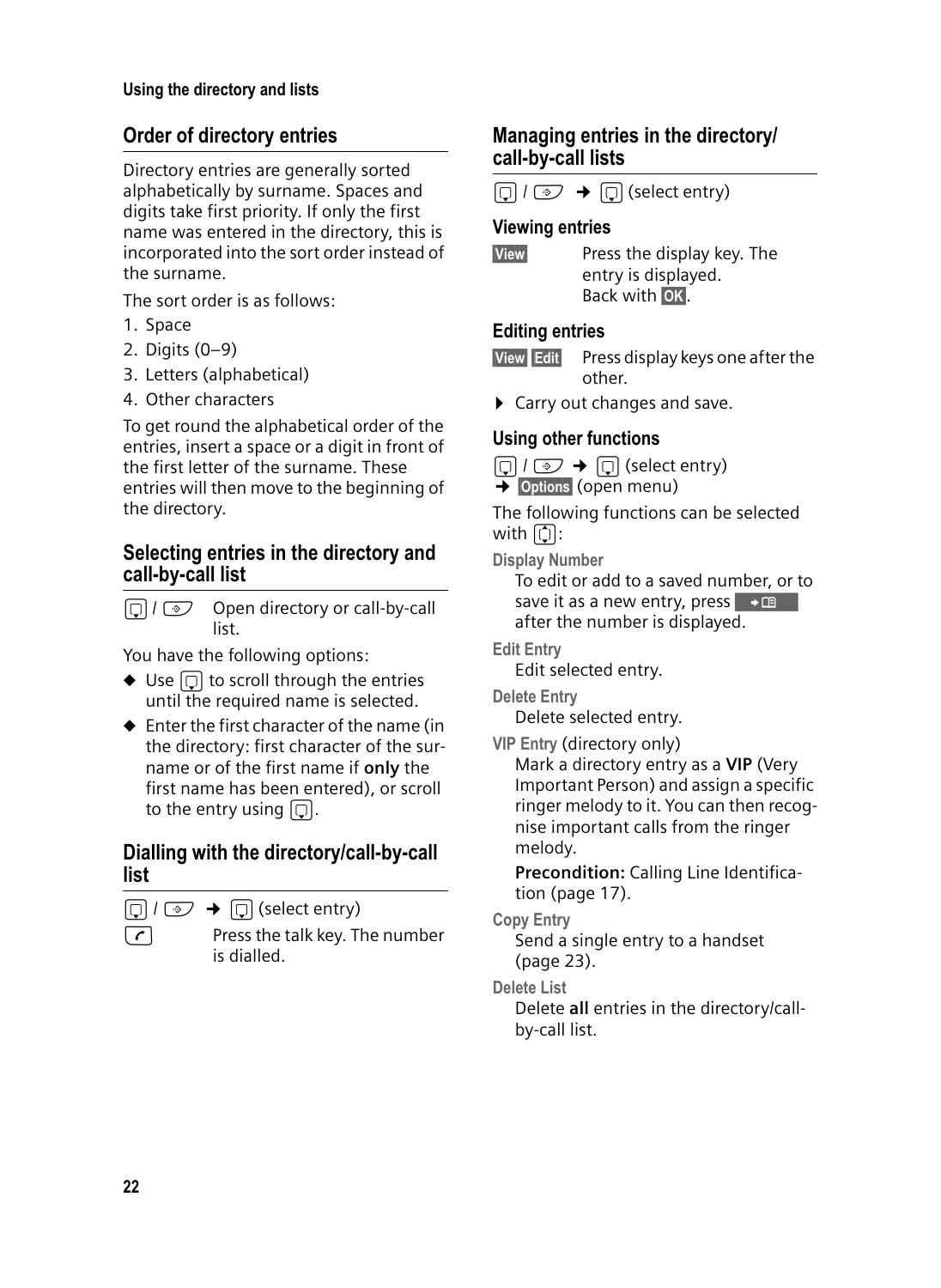**Copy List** 

Send complete list to a handset (page 23).

**Available Memory** 

Display the available entries in the directory and call-by-call list (page 21).

### **Using quick dial keys**

▶ Press and **hold** the required quick dial key (page 47).

#### **Sending the directory/call-by-call list to another handset**

#### **Preconditions:**

- $\triangle$  The sending and receiving handsets must both be registered on the same base station.
- $\triangle$  The other handset and the base station can send and receive directory entries.

 $\Box$  /  $\odot$   $\rightarrow$   $\Box$  (select entry)

 $\rightarrow$  Options (open menu) → Copy Entry / **Copy List** ¢**to Internal**

 $\Box$  Select the internal number of the receiving handset and press **OK**.

You can transfer several individual entries one after the other by responding Yes to the **Copy next entry?** prompt.

A successful transfer is confirmed by a message and confirmation tone on the receiving handset.

#### **Please note:**

You can also send the complete **directory** via data transfer, without opening the directory:

<sup>v</sup>¢í¢**Data Transfer** ¢**Directory**

#### **Please note:**

- $\triangle$  Entries with identical numbers are not overwritten on the receiving handset.
- $\blacklozenge$  The transfer is cancelled if the phone rings or if the memory of the receiving handset is full.

#### **Transferring the directory as a vCard with Bluetooth**

In Bluetooth mode (see page 55) you can transfer directory entries in vCard format, e.g. to exchange entries with your mobile.

 $\Box$   $\rightarrow$   $\Box$  (select entry)  $\rightarrow$  Options (open menu)¢**Copy Entry** / **Copy List** 

 $→$  vCard via Bluetooth

The list of "Known Devices" (see page 55) is displayed.

### $\Box$  Select device and press OK.

### **Receiving a vCard with Bluetooth**

If a device from the "Known Devices" list (see page 55) sends a vCard to your handset, this occurs automatically and you are informed about it via the display.

If the sending device does not appear in the list, you will be asked on the display to enter the device PIN for the sending device:



~ Enter the PIN for the **sending** Bluetooth device and press §OK§.

The transferred vCard is available as a directory entry.

#### **Copying a displayed number to the directory**

You can copy numbers displayed in a list, e.g. the call history or the last number redial list, in an SMS or during a call to the directory.

A number is displayed:

§Options§¢**Copy to Directory**

▶ Complete the entry, see page 21.

Gigaset S685: The message playback is interrupted during the number transfer from the answer machine list.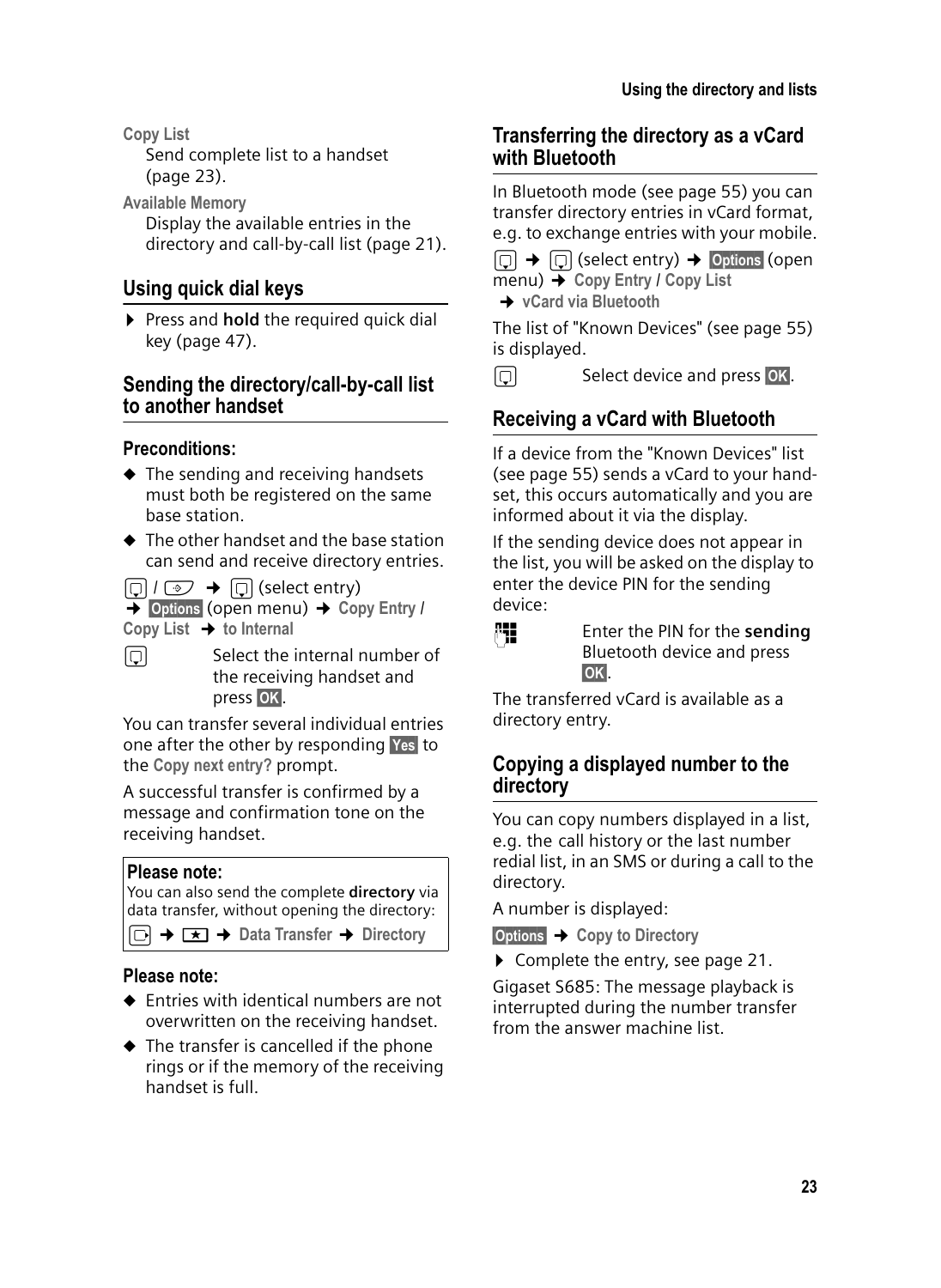#### **Copying a number or e-mail address from the directory**

In many operating situations, you can open the directory to copy a number or email address, for example. Your handset need not be in idle status.

- $\triangleright$  Depending on the operating situation, or **E** Directory. open the directory with  $\boxed{\Box}$  or  $\boxed{\Box}$
- 

 $\Box$  Select an entry (page 22).

### **Saving an anniversary in the directory**

For each number in the directory, you can save an anniversary and specify a time at which a reminder call should be made on the anniversary (delivery status: **Annivers.: Off**).

Anniversaries are automatically recorded in the calendar (page 53).

 $\Box \rightarrow \Box$  (select entry; page 22)

- **View** Edit Press display keys one after the other.
- **nance in Scroll to the Annivers.: line.**
- v Select **On**.
- $\triangleright$  Change multiple line input:

#### **Anniversary (Date)**

Enter day/month/year in 8-digit format.

**Annivers. (Time)**

Enter the hour/minute for the reminder call in 4-digit format.

**Annivers. (Signal)**

Select the type of signal for the reminder.

 $\triangleright$  Save changes: (page 66).

#### **Please note:**

A time must be specified for reminder calls. If you select a visual signal, a time is not required and is automatically set to 00.00.

#### **Deactivating anniversaries**

- $\Box \rightarrow \Box$  (select entry; page 22) **View** Edit Press display keys one after the other. **Scroll to the Annivers.: line.** v Select **Off**.
- Save Press the display key.

#### **Reminder call on an anniversary**

A reminder call is signalled on the handset using the selected ringer melody.

You now have the following options:

**OFF** Press the display key to acknowledge and end the reminder call.

#### **Viewing missed anniversaries**

In idle status, you are reminded of an elapsed and unacknowledged anniversary by the **one-off** display of Appoint.

- ▶ View appointment:
- Appoint. Press the display key.

You now have the following options:

| Write an SMS<br><b>SMS</b> |  |
|----------------------------|--|
|----------------------------|--|

Delete Delete the reminder. After deleting, press the  $\Box$  or Go Back display key: Back in idle status, Appoint. is no longer displayed.

You can also view missed anniversaries afterwards (see page 54).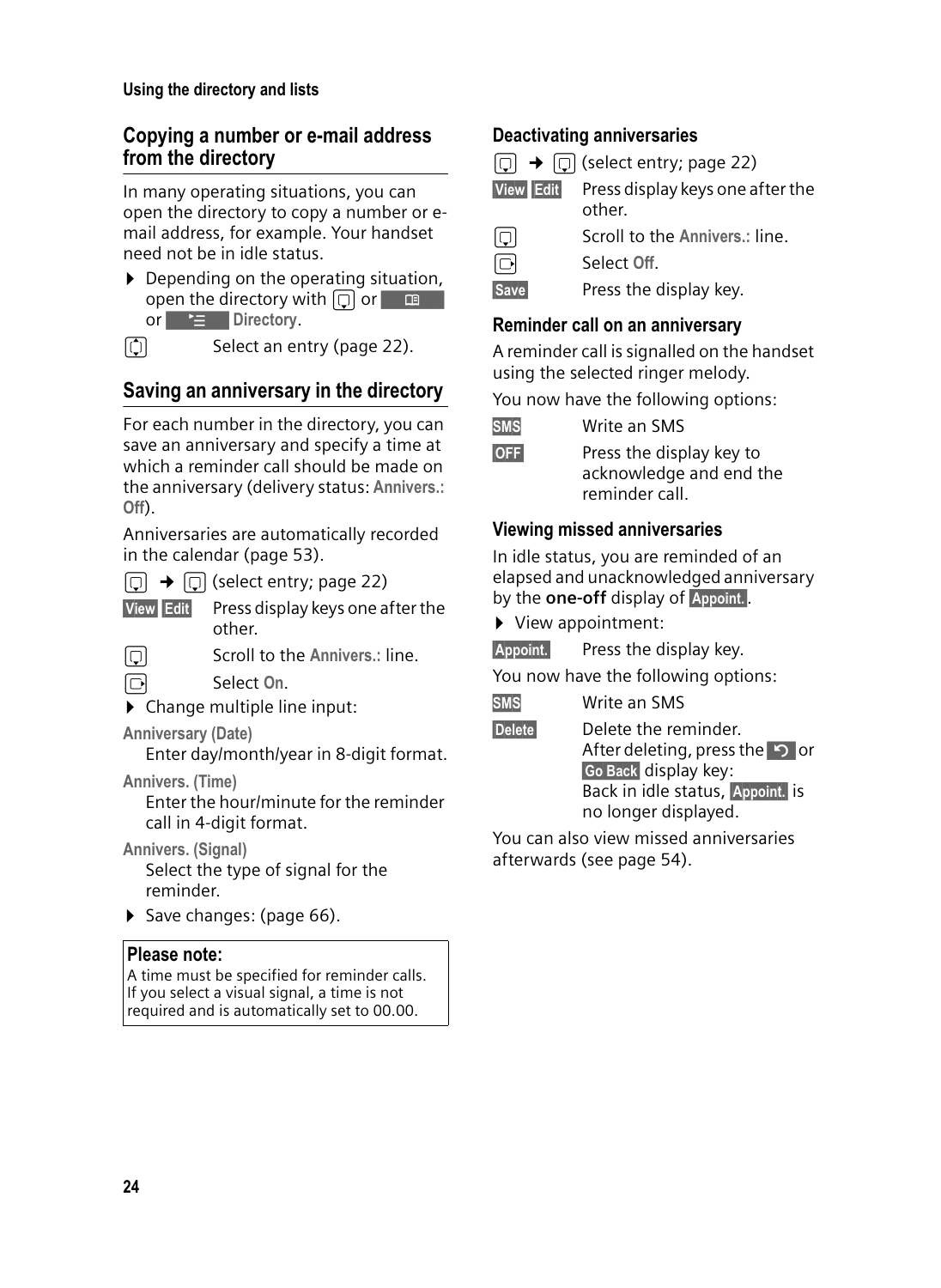## **Last number redial list**

The last number redial list contains the twenty numbers last dialled with the handset (max. 32 digits). If a number is in the phone book or the call-by-call list, then the appropriate name will be displayed.

### **Manual last number redial**

c Press the key **briefly**.

同 Select entry.

 $\lceil \cdot \rceil$  Press the talk key again. The number is dialled.

When a name is displayed, you can display the corresponding phone number by pressing the display key View.

#### **Managing entries in the last number redial list**

| $\lfloor c \rfloor$                | Press the key briefly.                  |
|------------------------------------|-----------------------------------------|
| IOI                                | Select entry.                           |
| <b>Options</b>                     | Open menu.                              |
|                                    | The following functions can be selected |
| with $\lceil \mathbf{C} \rceil$ :  |                                         |
| $\sim$ $\sim$ $\sim$ $\sim$ $\sim$ |                                         |

**Copy to Directory** Copy an entry to the directory (page 21).

**Automatic Redial** 

The selected number is automatically dialled at fixed intervals (at least every 20 seconds). The handsfree key flashes and "open listening" is activated.

- Called party answers: press the talk key  $\lceil \cdot \rceil$ . The function is ended.
- Called party does not answer: the call is terminated after approx. 30 seconds. The function is ended after pressing any key or after ten unsuccessful attempts.

**Display Number** (as in the directory, page 22)

**Delete Entry** (as in the directory, page 22) **Delete List** (as in the directory, page 22)

### **Opening lists with the message key**

You can use the message key  $\text{I}$  to open the following list selection:

- $\triangleleft$  SMS list If **several** mailboxes are set up (page 33), several lists are displayed.
- ◆ Answer machine list (Gigaset S685 only) or network mailbox, if your network provider supports this function and the fast access is set for the network mailbox (page 42).
- $\triangleleft$  Call history

An advisory tone sounds as soon as a **new message** arrives in a list. The **s** key flashes (it goes off when the key is pressed). In **idle status**, the display shows an icon for the new message:

| lcon | New message                                                                    |
|------|--------------------------------------------------------------------------------|
| הר   | in the answer machine list<br>(Gigaset S685 only) or on the<br>network mailbox |
| FD)  | in the call history                                                            |
|      | in SMS list                                                                    |

The number of new entries is shown beneath the corresponding icon.

#### **List selection**

If you press the message key  $\text{I}$ , only the lists that contain messages are shown (exception: network mailbox). Lists with new messages are identified in bold:

| <b>Messages &amp; Calls</b> |     |
|-----------------------------|-----|
| Mailbox                     | (2) |
| SMS:                        | (1) |
| <b>Calls List:</b>          | (4) |
|                             |     |
|                             |     |
|                             |     |
|                             |     |
|                             | OK  |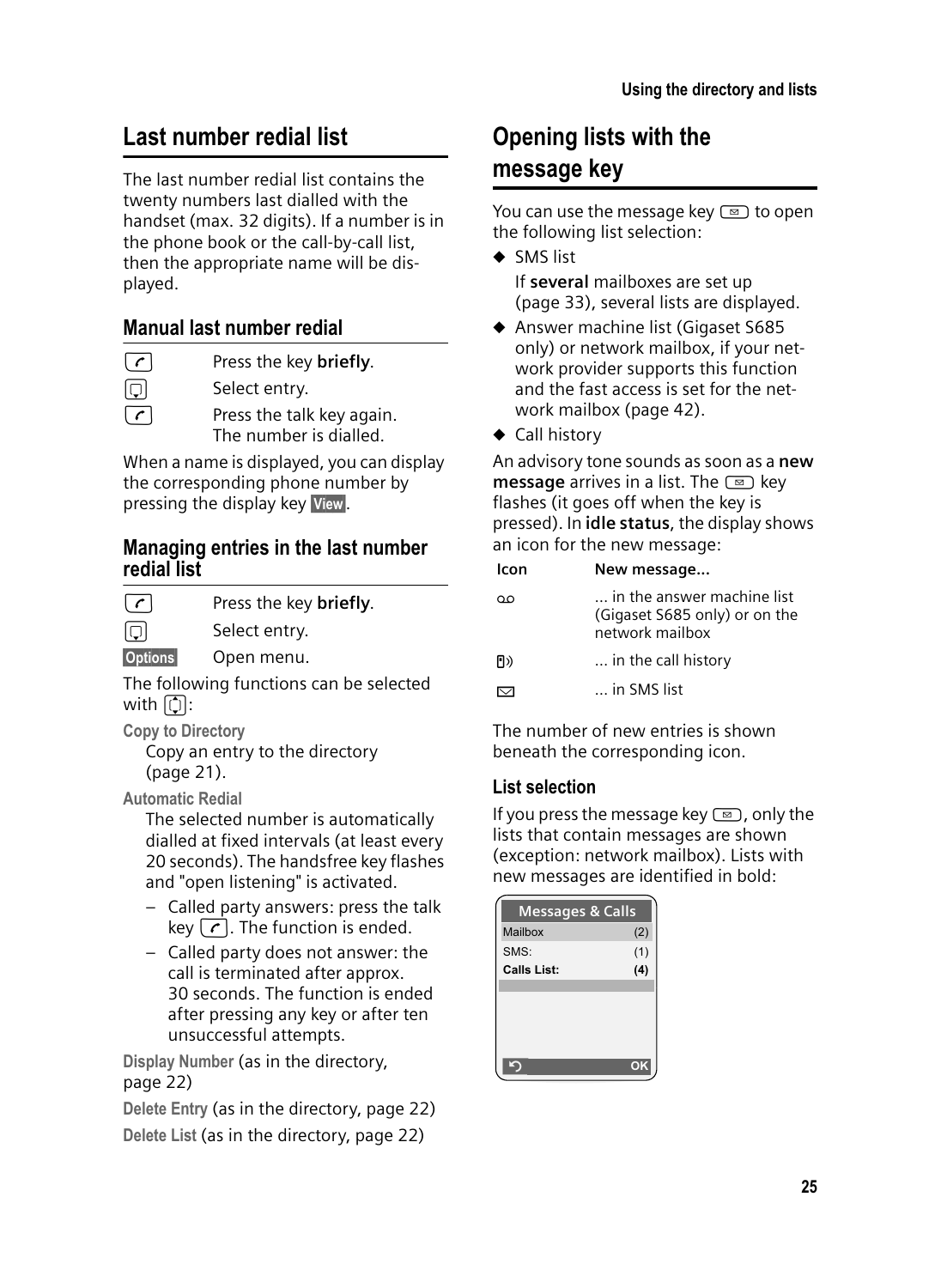#### **Using the directory and lists**

Select a list with  $\lbrack \bullet \rbrack$ . To open, press  $\lbrack \circ \rbrack$ or **OK**.

If only one list contains entries, no list selection is offered and the relevant list is displayed immediately.

#### **Incoming SMS message list**

All received SMS messages are saved in the incoming message list, page 31.

#### **Call history**

**Precondition:** Calling Line Identification (CLIP, page 17)

Depending on the type of list set, the call history contains

- accepted calls  $(\sqrt{})$
- $\bullet$  missed calls
- $\bullet$  calls recorded by the answer machine (Ã, Gigaset S685 only)

Depending on the type of list set, all numbers of the last 30 incoming calls are saved or just the missed calls are saved. The list of missed calls does not contain calls that were answered or recorded by the answer machine (Gigaset S685 only).

You can also call up the call history via the menu:

 $\Box \rightarrow$  Calls List

#### **Setting the calls list type**

<sup>v</sup>¢ ¢**Base**¢**Calls List Type**

**Missed Calls / All Calls** 

Select and press  $\bullet$  ( $\sqrt{}$  = on).

a Press and **hold** (idle status).

The calls list entries are retained when you change the list type.

#### **List entry**

New messages are displayed at the top. Example of list entries:

|                      | <b>All Calls</b> |                |
|----------------------|------------------|----------------|
| <b>Susi Sorglos</b>  |                  |                |
| 29/11/07 12:20       |                  |                |
| <b>Louise Miller</b> |                  |                |
| 29.11.07 11:15       |                  |                |
|                      |                  |                |
|                      |                  |                |
|                      |                  |                |
| Delete               |                  | <b>Options</b> |

- $\blacklozenge$  List type (in header)
- $\triangleleft$  Status of entry **Bold:** new entry
- $\triangle$  Number or name of caller You can add the caller's number to the directory (page 23).
- $\blacklozenge$  Date and time of call (if set, page 10)
- $\blacklozenge$  Type of entry:
	- accepted calls  $(\sqrt{})$
	- missed calls
	- calls recorded by the answer machine (Ã, Gigaset S685 only)

Pressing the display key Delete deletes the marked entry.

After pressing the display key Options you can select more functions with  $\lbrack \mathbf{\hat{Q}} \rbrack$ :

**Copy to Directory** 

Copy number to the directory.

**Delete List** 

Delete complete list.

When you quit the call history, all entries are set to the status "old", i.e. the next time you call the list up they will no longer be shown in bold.

#### **Answer machine list (Gigaset S685 only)**

You can use the **answer machine list** to listen to the messages that are on the answer machine.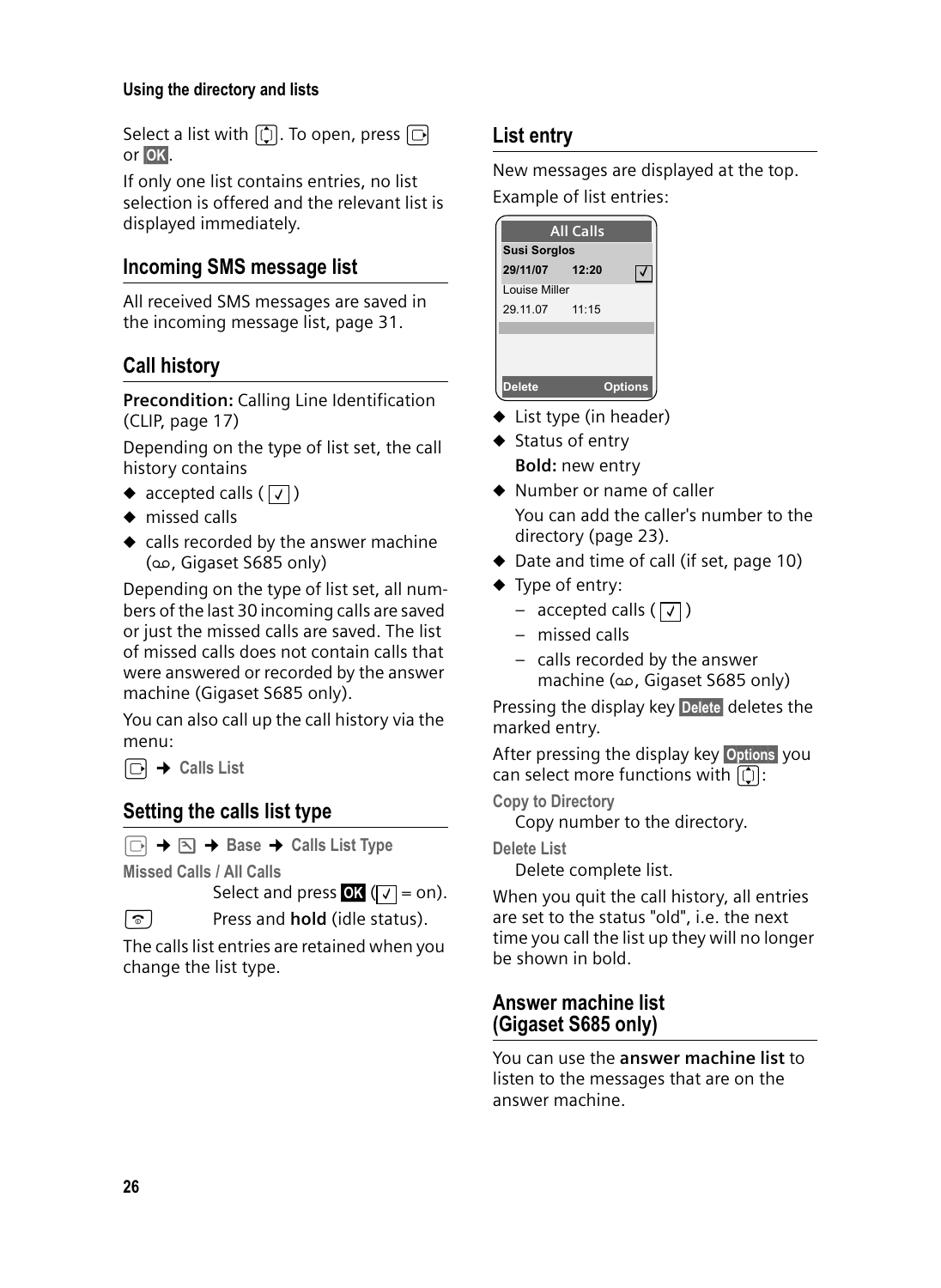# **Making cost-effective calls**

Sign up with a network provider who offers particularly low-cost call rates (callby-call). You can manage the numbers in the call-by-call list.

# **Linking call-by-call numbers with one number**

You can insert the dialling code of a network provider ahead of the number ("linking").

 $\circled{$  Open call-by-call list.

select entry (call-by-call number).

§Options§ Press the display key.

**Display Number** 

Select and press **OK**.

~ Enter number or select number from the directory (page 24).

 $\lceil \cdot \rceil$  Press the talk key. Both numbers are dialled.

## **Automatic network provider preselection (Preselection)**

You can specify a call-by-call number (preselection number) which is **automatically** placed in front of numbers when you dial them.

◆ The "with preselection" list contains the "rule" for dialling code numbers or the first digits of dialling code numbers with which you wish the preselection number to be used.

u The "**without preselection**" list contains the "exception to the rule". Example:

You have entered 08 for "with preselection". Consequently, all numbers that start with 08 are dialled with preselection.

If, for example, you want 081 to still be dialled without preselection, enter 081 for "without preselection".

When dialling, the **first** digits of the selected numbers are compared with both lists after the talk/handsfree key is pressed:

- $\blacklozenge$  The preselection number is not prefixed if the dialled number
	- **does not** match any entries in the two lists
	- matches an entry in the "**without preselection**" list
- $\blacklozenge$  The preselection number is prefixed if the first digits of the dialled number match with **only** one entry in the list "**with preselection**".

### **Saving preselection numbers**

<sup>v</sup>¢ ¢**Base**¢**Preselection → Preselect No.** 

**Fill** Enter or change the preselection number (call-by-call number).

Save Press the display key.

**a** Press and **hold** (idle status).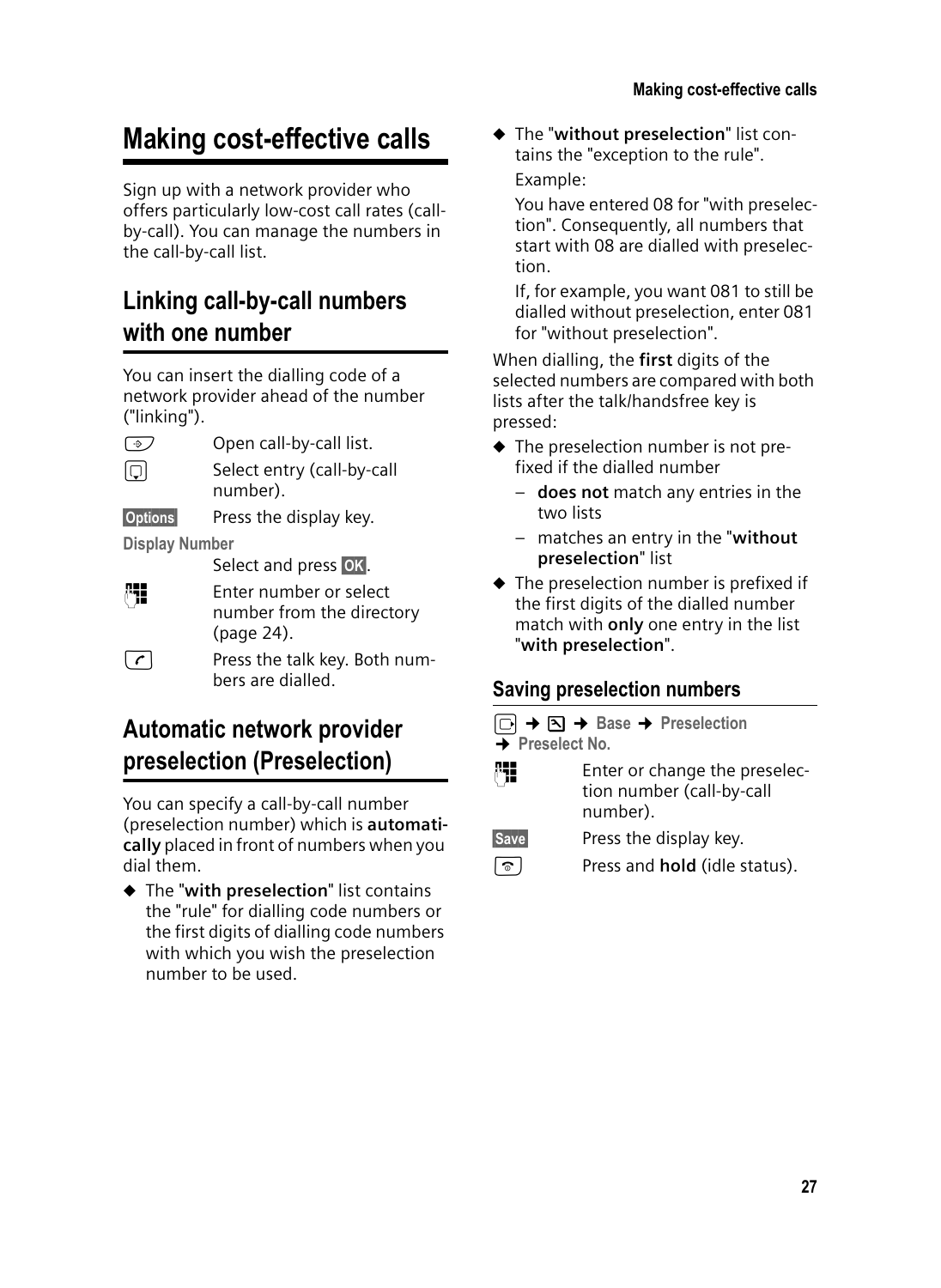#### **Making cost-effective calls**

#### **Save or change entries in the preselection lists**

Each of the two lists can contain 20 entries, each with 6 digits.

Numbers may be prefixed according to the country in the "**with preselection**" list. This means e.g. that all national calls or calls to the mobile network are **automatically** linked to the preselection number you have saved previously.



| . . | → With Preselect / Without Presel. |
|-----|------------------------------------|
| 冋   | Select entry.                      |

**Edit** Press the display key.

~ Enter or edit first digits of number.

Save Press the display key.

**a** Press and **hold** (idle status).

#### **Temporarily cancelling preselection**

<sup>c</sup>(press and **hold**)¢§Options§ **→ Aut Preselct off** 

#### **Permanently deactivating preselection**

 $\blacktriangleright$  Delete the preselection number (page 27).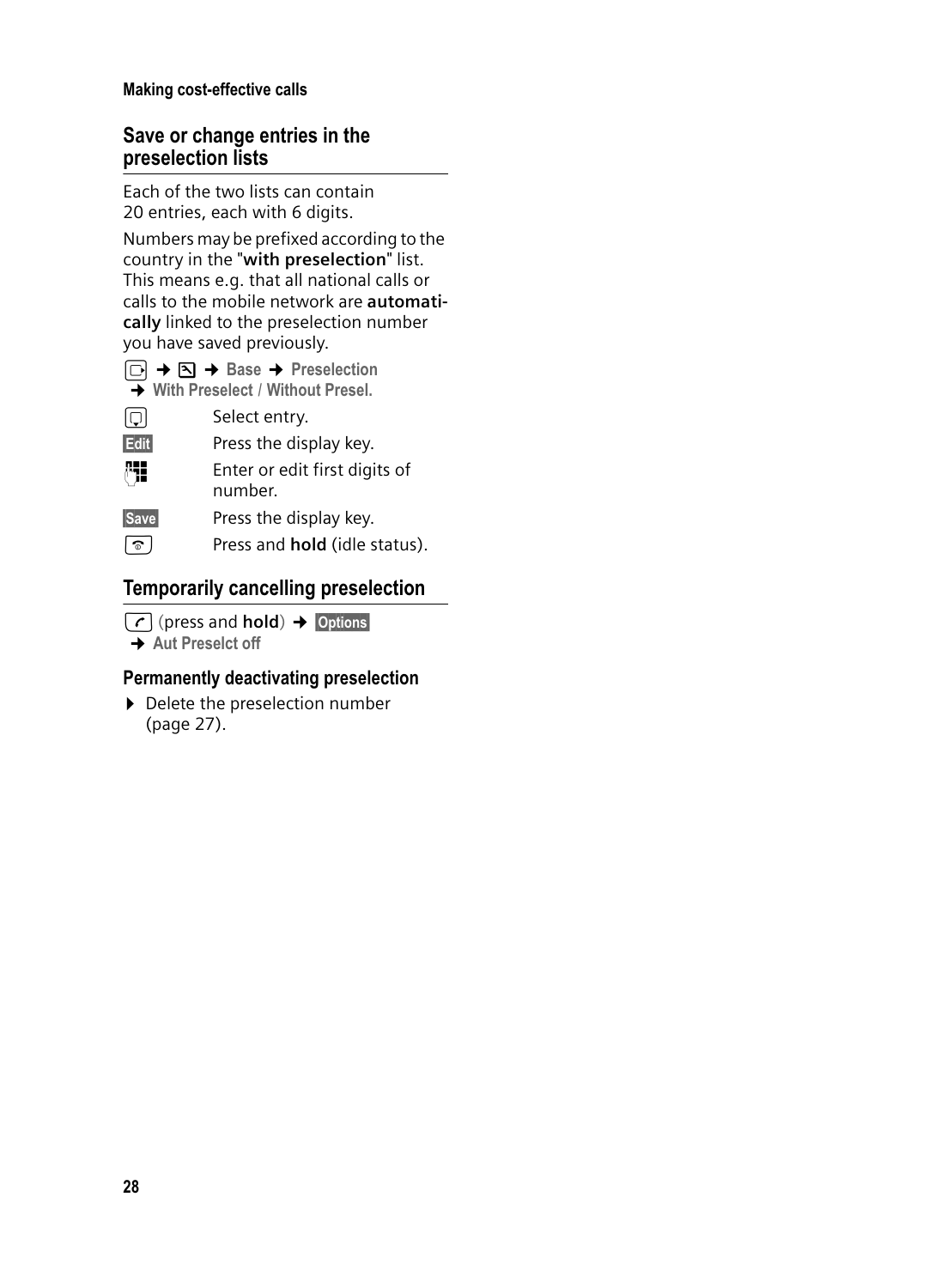# **SMS (text messages)**

Your unit is supplied ready for sending SMS messages immediately.

#### **Preconditions:**

- $\triangleleft$  Calling Line Identification is enabled for your phone line.
- $\blacklozenge$  Your network provider supports SMS in the fixed network (information on this can be obtained from your network provider).
- $\blacklozenge$  You are registered with your service provider to send and receive SMS.

SMS messages are exchanged between SMS centres operated by service providers. You must enter the SMS centre through which you wish to send and receive SMS messages into your phone. You can receive SMS messages from **every** SMS centre that is entered, provided you have registered with your service provider.

Your SMS messages are sent through the SMS centre that is entered as the active send service centre (page 34). Only one SMS centre can be the active send service centre at any one time.

If no SMS Service Centre is entered, the SMS menu only contains the entry **Settings**. Enter an SMS Service Centre (page 34).

Information on writing an SMS can be found in the appendix:

- $\blacklozenge$  For how to enter text, see page 66.
- $\blacklozenge$  Writing using the predictive text tool EATONI, see page 66.

#### **Rules**

- $\blacklozenge$  An SMS can be up to 612 characters.
- $\bullet$  If there are more than 160 characters, the SMS is sent as a **linked** SMS (up to 4 SMS messages with 153 characters each).

#### **Please note:**

- $\blacklozenge$  If your phone is connected to a PABX, please read page 34.
- $\blacklozenge$  To receive SMS messages you must be registered with your service provider.

### **Writing/sending an SMS**

#### **Writing an SMS**

- **Mailbox 2** Select mailbox if necessary and press **OK**.
- **FIL** Enter mailbox PIN if necessary and press **OK**.
- New SMS Select and press OK.
- **Fill** Write an SMS.

#### **Please note:**

- Instructions on entering text can be found at page 66 and on writing with EATONI predictive text at page 66.
- EATONI is activated as a default setting. Activating/deactivating EATONI see page 67.

#### **Sending an SMS**

 $\sqrt{\epsilon}$  Press the talk key

Or:

- §Options§ Press the display key.
- Send Select and press OK.
- **SMS** Select and press OK.
- ~ **/**s /C
	- Select number with area code (even if you are in that area) from the directory or call-bycall list, or enter number directly. For SMS to an SMS mailbox: add the mailbox ID to the **end** of the number.
- **Send** Press the display key. The SMS is sent.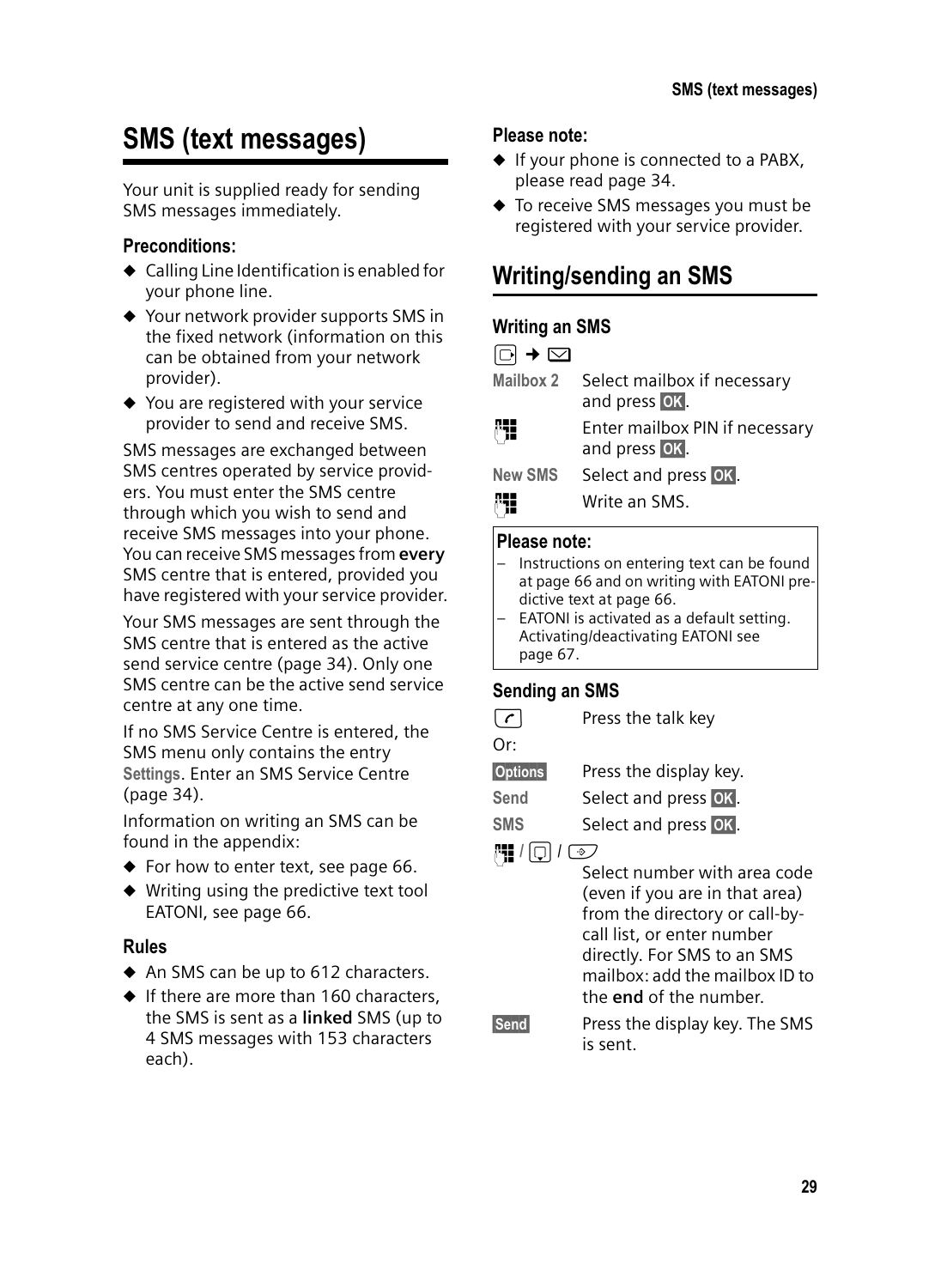#### **Please note:**

- If you are interrupted by an external call while writing an SMS, the text is automatically saved in the outgoing message list.
- If the memory is full, or if the SMS function on the base station is being used by another handset, the operation is cancelled. An appropriate message appears in the display. Delete SMS messages you no longer require or send the SMS later.

#### **Setting input language**

▶ You are writing an SMS (page 29).

**Options** Press the display key.

**Select Language** 

Select and press OK.

 $\Box$  Select input language and press **OK**.

a Press the end call key **briefly** twice to return to the text panel.

The input language setting only applies to the current SMS.

#### **Draft message list**

You can save an SMS in the draft message list and edit and send it later.

#### **Saving an SMS in the draft message list**

▶ You are writing an SMS (page 29).

§Options§ Press the display key.

Save Entry Select and press OK.

#### **Opening the draft message list**

 $\Box \rightarrow \Box \rightarrow$  (mailbox, mailbox PIN)  $\rightarrow$  Outgoing (3)

The first list entry is displayed, e.g.:

**1234567890 21.11.07 09:45**

#### **Reading or deleting individual SMS messages**

▶ Open the draft message list and then:

**q** Select SMS.

**Read** Press the display key. The entry will be displayed. Scroll line by line using  $\overline{1}$ .

Or delete the SMS with **Options** Delete Entry OK.

#### **Writing/changing an SMS**

▶ You are reading an SMS in the draft message list.

§Options§ Open menu.

You have the following options:

**New SMS** 

Write a new SMS and then send (page 29) or save it.

**Edit** 

Edit the text of the saved SMS and then send (page 29).

**Character Set**

Text is shown in the selected character set.

#### **Deleting draft message list**

▶ Open the draft message list and then:

§Options§ Open menu.

**Delete all** Select, press **OK** and confirm with Yes. The list is cleared.

a Press and **hold** (idle status).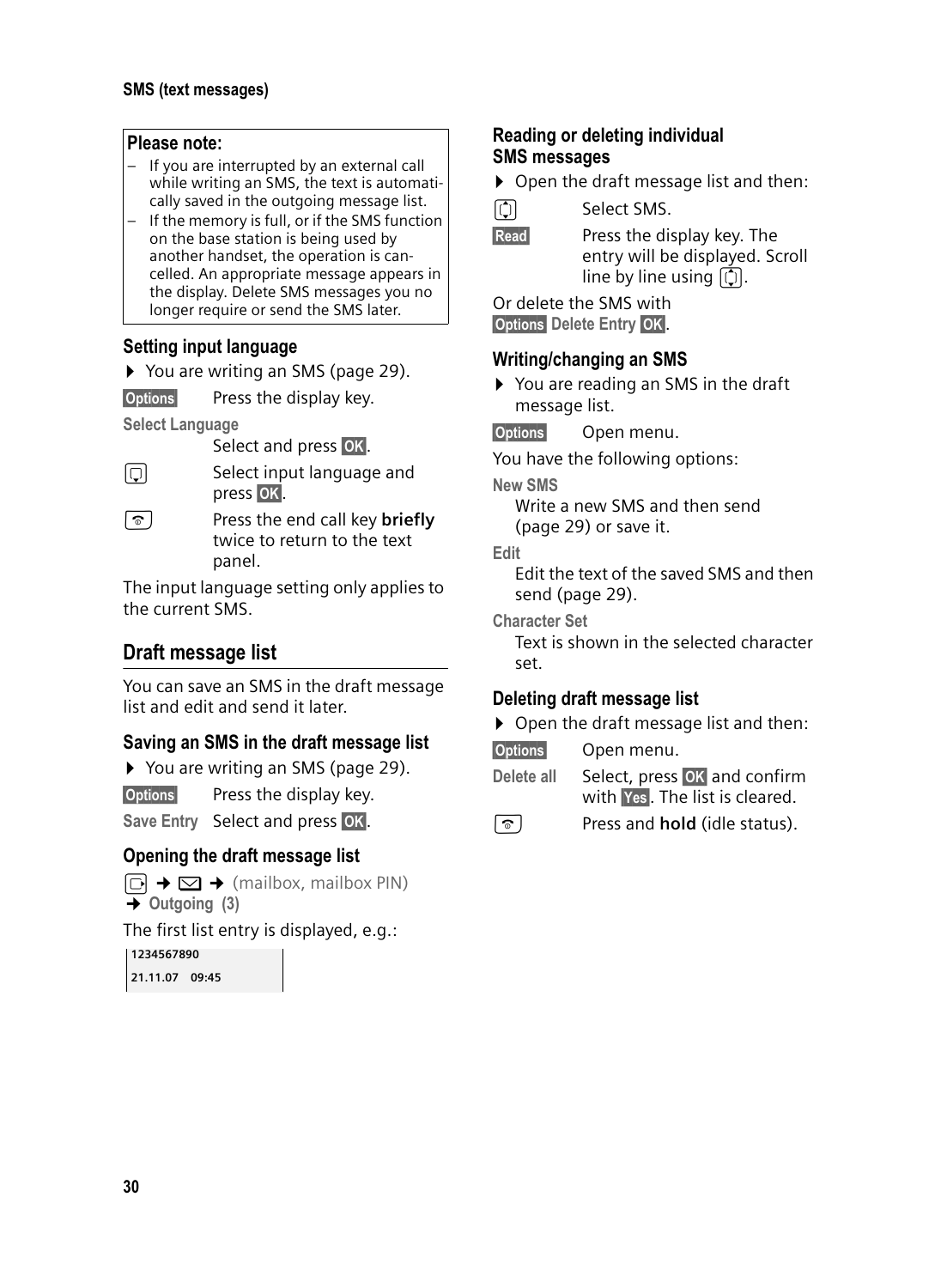# **Receiving an SMS**

All received SMS messages are saved in the incoming message list. Linked SMS messages are displayed as **one** message. If this is too long or is not transferred completely, it is split into individual messages. Since an SMS remains in the list even after it has been read, you should **regularly delete SMS messages from the list**.

The display tells you if the SMS memory is full.

▶ Deleting SMS messages you no longer require (page 31).

#### **Incoming message list**

The incoming message list contains:

- $\blacklozenge$  All received SMS messages, starting with the most recent.
- $\triangleleft$  SMS messages that could not be sent due to an error.

New SMS messages are signalled on all Gigaset S68H handsets by the  $\Xi$  icon in the display, the flashing message key  $\textcircled{\small{2}}$ and an advisory tone.

#### **Opening the incoming message list with the** f **key**

f Press.

Select mailbox if necessary and enter mailbox PIN.

The incoming message list is displayed as follows (example):



1 **bold:** number of new entries **regular:** number of read entries

2 Name of mailbox, here: general mailbox Open list with **OK**.

An entry in the list is displayed as in the following example:

| 1234567890     |  |
|----------------|--|
| 21.11.07 09:45 |  |

#### **Opening the incoming message list via the SMS menu**

 $\Box \rightarrow \Box \rightarrow$  (mailbox, mailbox PIN) ¢**Incoming (2)** 

#### **Reading or deleting individual SMS messages**

- $\triangleright$  Open the incoming message list.
- ▶ Continue as described in "Reading or deleting individual SMS messages", page 30.

After you have read a new SMS, it is given the status "Old" (is no longer shown in bold).

#### **Deleting the incoming message list**

All **new and old** SMS messages in the list are deleted.

 $\triangleright$  Open the incoming message list.

§Options§ Open menu.

▶ To continue, see "Deleting draft message list", page 30.

#### **Replying to or forwarding SMS messages**

Read the SMS (page 31):

§Options§ Press the display key.

You have the following options:

**Reply**

Write and send a reply SMS directly (page 29).

**Edit** 

Edit the text in the SMS and then send it (page 29).

#### **Forwarding an SMS**

▶ You are reading an SMS (page 31):

**Options** Press the display key.

Forward Select and press OK For further information, see page 29.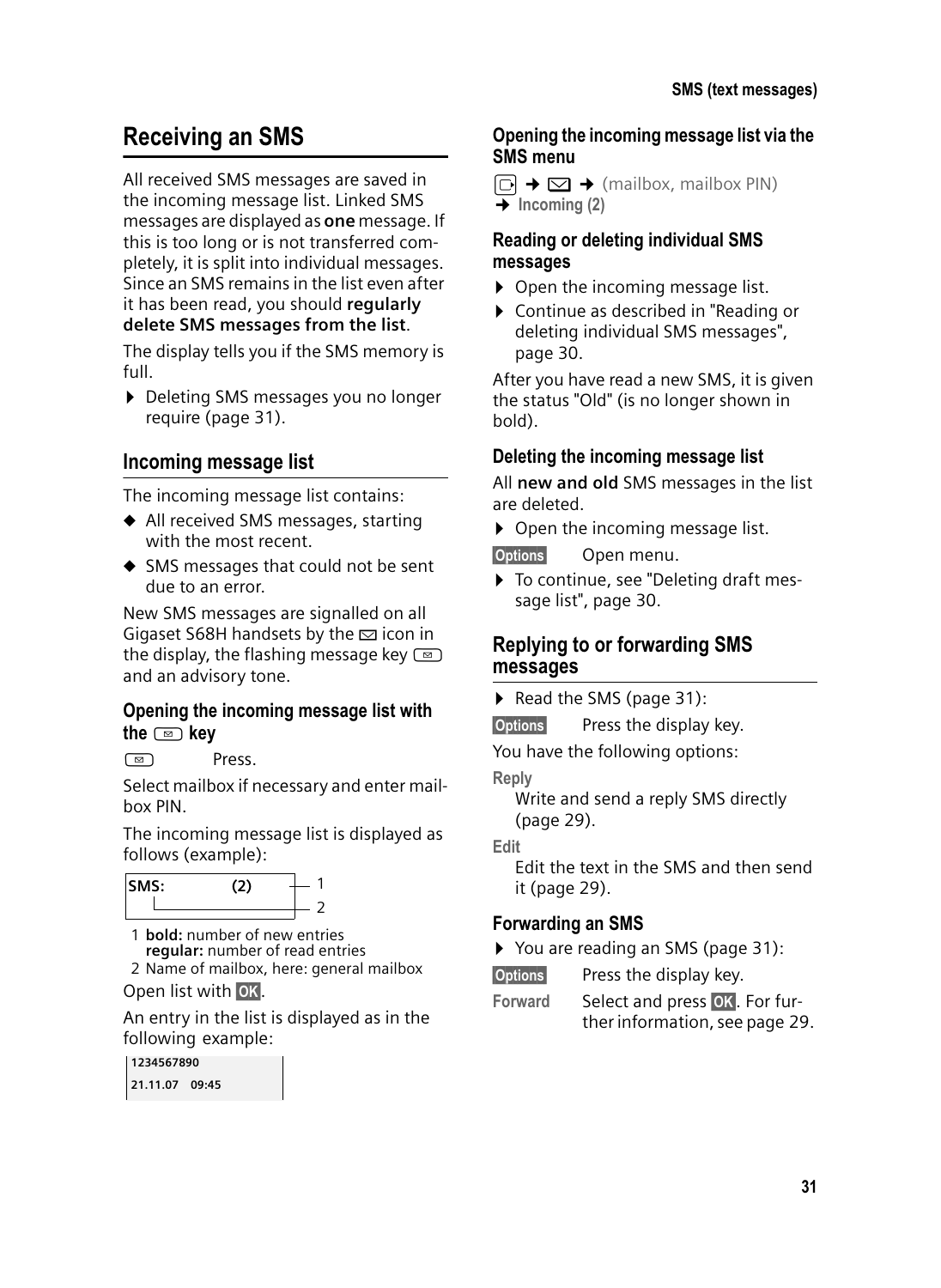#### **Adding numbers to the directory**

#### **Adding the sender's number**

- ▶ Open incoming message list and select entry (page 31).
- §Options§ Press the display key. For further information, see page 23.

#### **Please note:**

- You can create a special directory for SMS messages within your main directory by putting a star (\*) before the names.
- An attached mail box identifier is added to the directory.

#### **Copying/dialling numbers from an SMS text**

▶ Read the SMS (page 31) and scroll to the telephone number.

The digits are reverse-highlighted.

| $\rightarrow$ CB $^{\circ}$ | Press the display key. For fur- |
|-----------------------------|---------------------------------|
|                             | ther information, see page 23.  |

Or:

 $\lceil \cdot \rceil$  Press the talk key to dial the number.

If you wish to use the number to send an SMS:

 $\triangleright$  Save the number with the local area code (dialling code) in the directory.

#### **Changing the character set**

Read the SMS (page 31):

**Options** Press the display key.

**Character Set**

Text is shown in the selected character set.

## **Notification by SMS**

You can be notified about missed calls or new answer machine messages (Gigaset S685 only) via SMS.

**Precondition:** For missed calls, the caller's number (CLI) must have been transmitted.

Notification is sent to your mobile phone or another phone with SMS functionality.

You only need to set the phone number to which notification should be sent (notification number) and the notification type.

#### **Saving the notification number**

|                  | $\Box \rightarrow \Box \rightarrow$ Settings $\rightarrow$ Notify Number |
|------------------|--------------------------------------------------------------------------|
| 門                | Enter the number to which the<br>SMS should be sent.                     |
| <b>Save</b>      | Press the display key.                                                   |
| $ \hat{\sigma} $ | Press and <b>hold</b> (idle status).                                     |

#### **Warning:**

Do **not** enter your own fixed network number for the notification of missed calls. This can lead to chargeable endless looping.

#### **Setting the notification type**

 $\Box$   $\rightarrow$   $\Box$   $\rightarrow$  Settings  $\rightarrow$  Notify Type

 $\blacktriangleright$  Change multiple line input if necessary:

**Missed Calls:**

Set **On** if you require SMS notification.

**Ans Machine:** 

(Gigaset S685 only)

Set **On** if you require SMS notification.

 $\triangleright$  Save changes (page 66).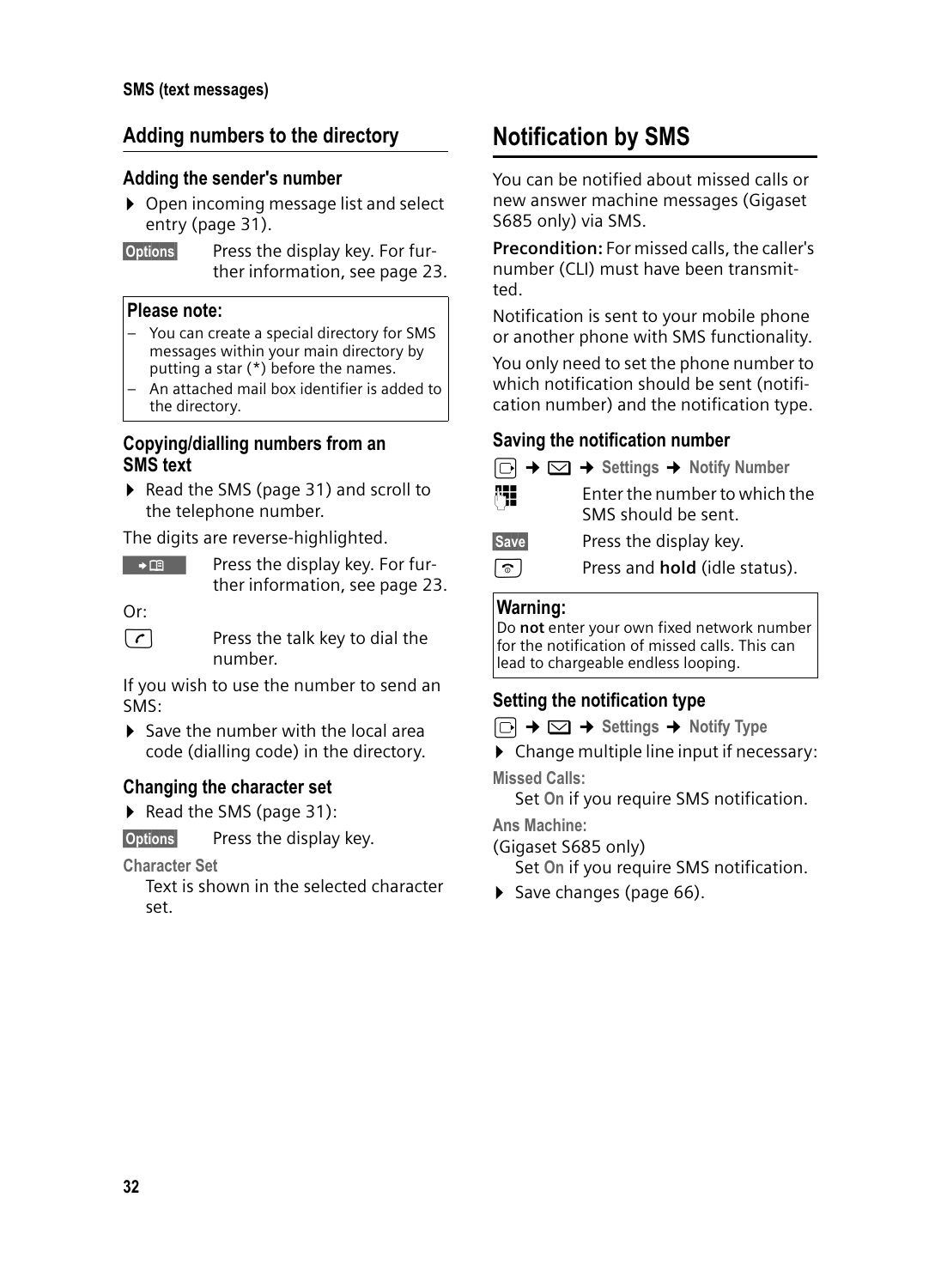### **SMS mailboxes**

The **general mailbox** is the default setting. Anyone can access this mailbox and it cannot be protected by a PIN. You can additionally set up three **personal mailboxes** and protect these with a **PIN**. Each mailbox is identified by a name and a "mailbox ID" (a kind of extension number).

#### **Please note:**

- $\triangle$  If you operate a number of devices (base stations) with SMS functionality on a single phone line, then each SMS mailbox ID may only occur once. In this case you must also change the preset ID of the general mailbox ("0").
- $\blacklozenge$  You can only use personal mailboxes if your service provider supports this function. You can tell whether this is the case by the addition of a star (\*) to the number of a (preset) SMS centre. Both service providers, for sending and receiving sms to / from personal mailboxes have to support this function.
- $\blacklozenge$  If you have forgotten your mailbox PIN, you can reset it by restoring the base station's default settings. This will **delete all SMS messages from all mailboxes**.

#### **Setting up and changing a personal mailbox**

#### **Setting up a personal mailbox**

- $\boxed{\Box}$  $\rightarrow$  $\boxed{\triangle}$   $\rightarrow$  Settings  $\rightarrow$  SMS Mailboxes
- s Select mailbox, e.g. **Mailbox 2** and press **OK**.
- $\triangleright$  Change multiple line input:

#### **On/Off:**

Activate or deactivate mailbox.

#### **ID:**

Select mailbox ID (0–9). You can only select the available numbers.

**Protection:** 

Activate/deactivate PIN protection.

**PIN**

- If necessary, enter 4-digit PIN.
- $\triangleright$  Save changes (page 66).

Active mailboxes are marked with  $\sqrt{\ }$  in the mailbox list. They are shown in the SMS list and can, if necessary, be displayed by pressing the message key  $\textcircled{2}$ .

#### **Deactivating a mailbox**

▶ Set On/Off: to Off. Confirm message with Yes if necessary.

**All** SMS messages saved in this mailbox will be deleted.

#### **Deactivating PIN protection**

▶ Set Protection: to Off.

The mailbox PIN is reset to "0000".

#### **Changing the name of a mailbox**

- $\boxed{\odot}$  $\rightarrow$  $\boxed{\sim}$  $\rightarrow$  **Settings**  $\rightarrow$  **SMS Mailboxes**  $\overline{\blacktriangleright}$   $\boxed{\Box}$  (Select mailbox) **Edit** Press the display key. Fill Enter new name. Save Press the display key.
- a Press and **hold** (idle status).

#### **Changing a mailbox's PIN and ID**



 $\boxed{\odot}$  $\rightarrow$  $\boxed{\sim}$  $\rightarrow$  **Settings**  $\rightarrow$  **SMS Mailboxes**  $\overline{\bullet}$   $\Box$  (Select mailbox)

- <sup>[1</sup>] Enter mailbox PIN if necessary and press **OK**.
- ▶ Set ID:, Protection: and PIN (page 33).

#### **Sending an SMS to a personal mailbox**

To send an SMS to a personal mailbox, the sender must know your ID and enter it after your number.

▶ You can send your SMS contact an SMS via your personal mailbox.

Your SMS contact will receive your SMS number with current ID and can save it in their directory. If the ID is invalid, the SMS will not be delivered.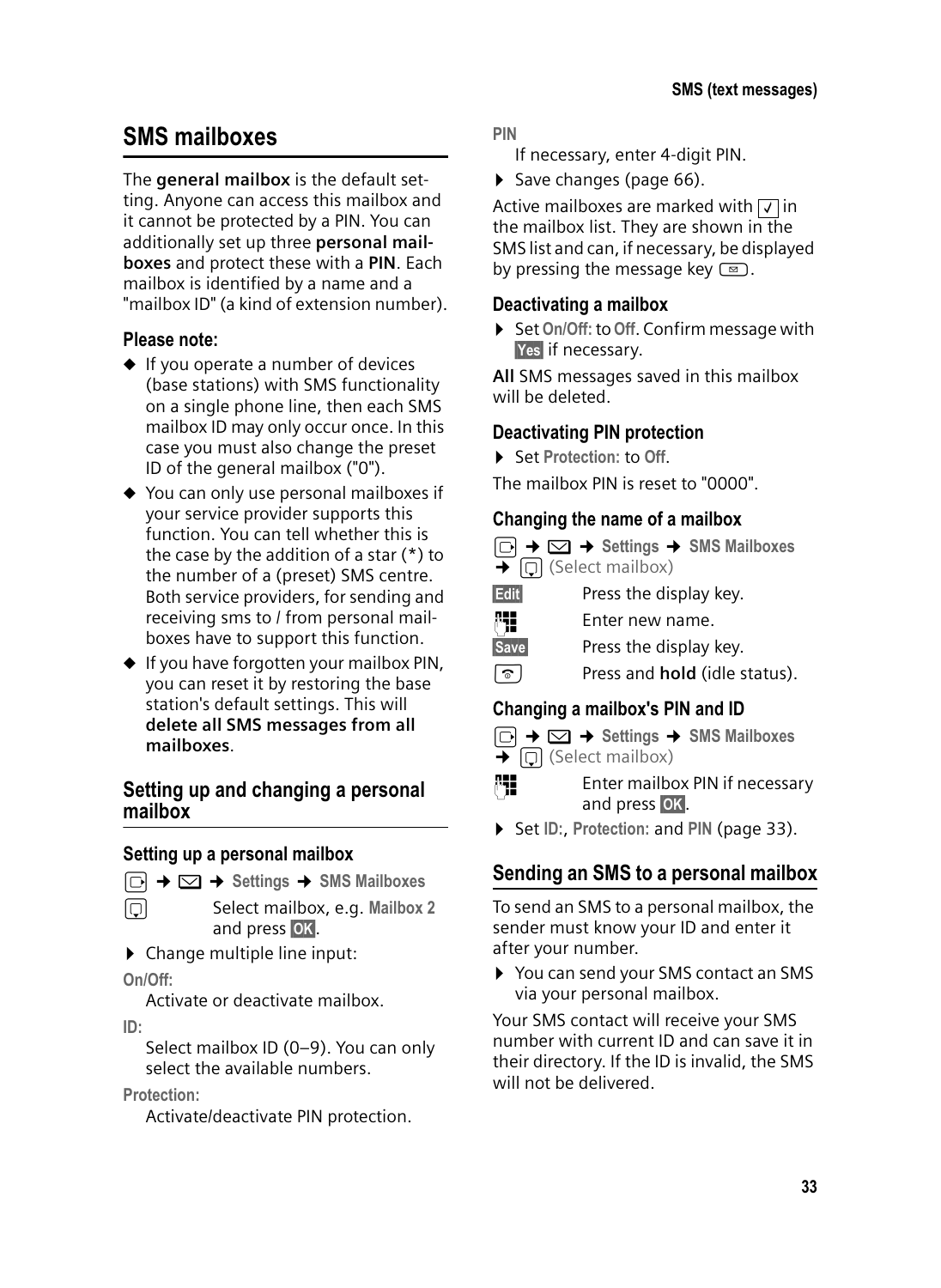### **Setting SMS centres**

#### **Entering/changing SMS centres**

- $\triangleright$  You should find out about the services and special functions offered by your service provider **before you make a new application** and/or before you delete pre-configured call numbers.
- $\Box$  $\rightarrow$  $\Box$   $\rightarrow$  Settings  $\rightarrow$  Service Centres
- s Select SMS centre (e.g. **Service Centr. 1) and press OK.**
- $\triangleright$  Change multiple line input:

**Active Send:** 

Select **Yes** if SMS messages are to be sent via the SMS centre.

**SMS:**

Press the display key  $E$ dit $\blacksquare$ . Enter the number of the SMS service and insert a star if your service provider supports personal mailboxes.

▶ Save changes (page 66).

#### **Please note:**

Ask your service provider for details on how to enter service numbers if you wish to use personal mailboxes (precondition: your service provider supports this function).

#### **Sending an SMS through another SMS centre**

- $\triangleright$  Activate the SMS centre (2 to 4) as the active send service centre.
- ▶ Send the SMS

### **SMS on a PABX**

- $\blacklozenge$  You can only receive an SMS when the **Calling Line Identification** is **forwarded to the extension of the PABX (CLIP)**.The CLIP evaluation of the number of the SMS centre happens in your **Gigaset**.
- $\triangleq$  If required, you must prefix the number for the SMS centre with the access code (depending on your PABX).

If in doubt, test your PABX, e.g. by sending an SMS to your own number: once with and once without the access code.

 $\blacklozenge$  When you send SMS messages, your sender number may be sent without your extension number. In this case the recipient cannot reply to you directly.

Sending and receiving SMS messages **on ISDN PABXs** is only possible via the MSN number assigned to your base station.

### **Activating/deactivating the SMS function**

If you deactivate the SMS function, you cannot send or receive any SMS messages with your phone.

The settings which you have made for sending and receiving SMS messages (e.g. the call numbers of the SMS centres) and the entries in the incoming and draft message lists are saved even after you turn off your phone.

 $\Box$  Open menu.

 $\boxed{8 \text{ tur}}$   $\boxed{5 \text{ jkl}}$   $\boxed{9 \text{ ways}}$   $\boxed{2 \text{ abc}}$   $\boxed{6 \text{ mno}}$ Enter the digits.

**OF DEACTIVATE SMS function.** 

Or:

³§OK§ Activate SMS function (default setting).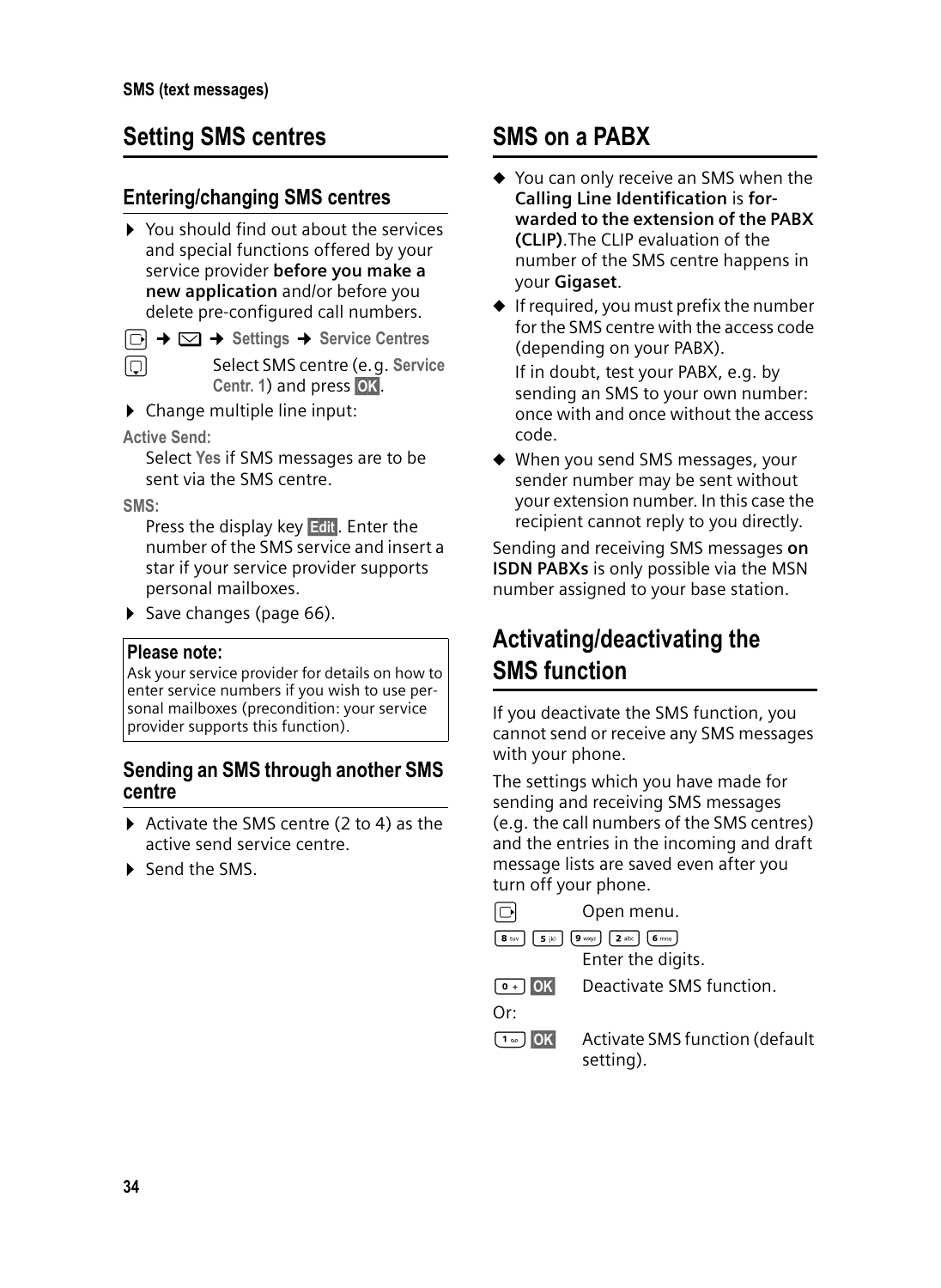### **SMS troubleshooting**

#### **Error codes when sending**

| E0 Calling Line Identification permanently<br>withheld (CLIR) or Calling Line Identifica-<br>tion not activated. |
|------------------------------------------------------------------------------------------------------------------|
| <b>FE</b> Error occurred during SMS transfer.                                                                    |
| FD Connection to SMS centre failed, see self-<br>help.                                                           |

#### **Self-help with errors**

The following table lists error situations and possible causes and provides notes on troubleshooting.

You cannot send messages.

- 1. You have not requested the CLIP service (Calling Line Identification Presentation).
	- $\triangleright$  Ask your service provider to enable this service.
- 2. SMS transmission has been interrupted (e.g. by a call).
	- ▶ Re-send the SMS.
- 3. Network provider does not support this feature.
- 4. No number or an invalid number is entered for the SMS centre set as the active send service centre.
	- $\blacktriangleright$  Enter the number (page 34).

You receive an incomplete SMS.

- 1. Your phone's memory is full.
	- ▶ Delete old SMS messages (page 31).
- 2. The service provider has not yet sent the rest of the SMS.

You have stopped receiving SMS messages.

- 1. You have changed the ID of your mailbox.
	- $\blacktriangleright$  Give your SMS contacts your new ID or undo the change (page 33).
- 2. You have not activated your mailbox.
	- $\blacktriangleright$  Activate your mailbox (page 33).
- 3. Call diversion is activated with **When: All Calls** or the **All Calls** call diversion is activated for the network mailbox.
	- $\triangleright$  Change the call diversion

The message is played back.

- 1. The "display call number" service is not activated.
	- $\blacktriangleright$  Ask your service provider to activate this function (chargeable).
- 2. Your mobile phone operator and your fixed network SMS service provider have not agreed on a co-operation.
	- ▶ Obtain information from your fixed network SMS service provider.
- 3. Your terminal is recorded by your SMS provider as having no fixed network SMS functionality, i.e. you are no longer registered with the provider.
	- $\blacktriangleright$  Have the device (re-)registered to receive SMS messages.

Messages are only received during the day.

The terminal is recorded in your SMS provider's database as having no fixed network SMS functionality, i.e. you are no longer registered with the provider.

- ▶ Obtain information from your fixed network SMS service provider.
- $\blacktriangleright$  Have the device (re-)registered to receive SMS messages.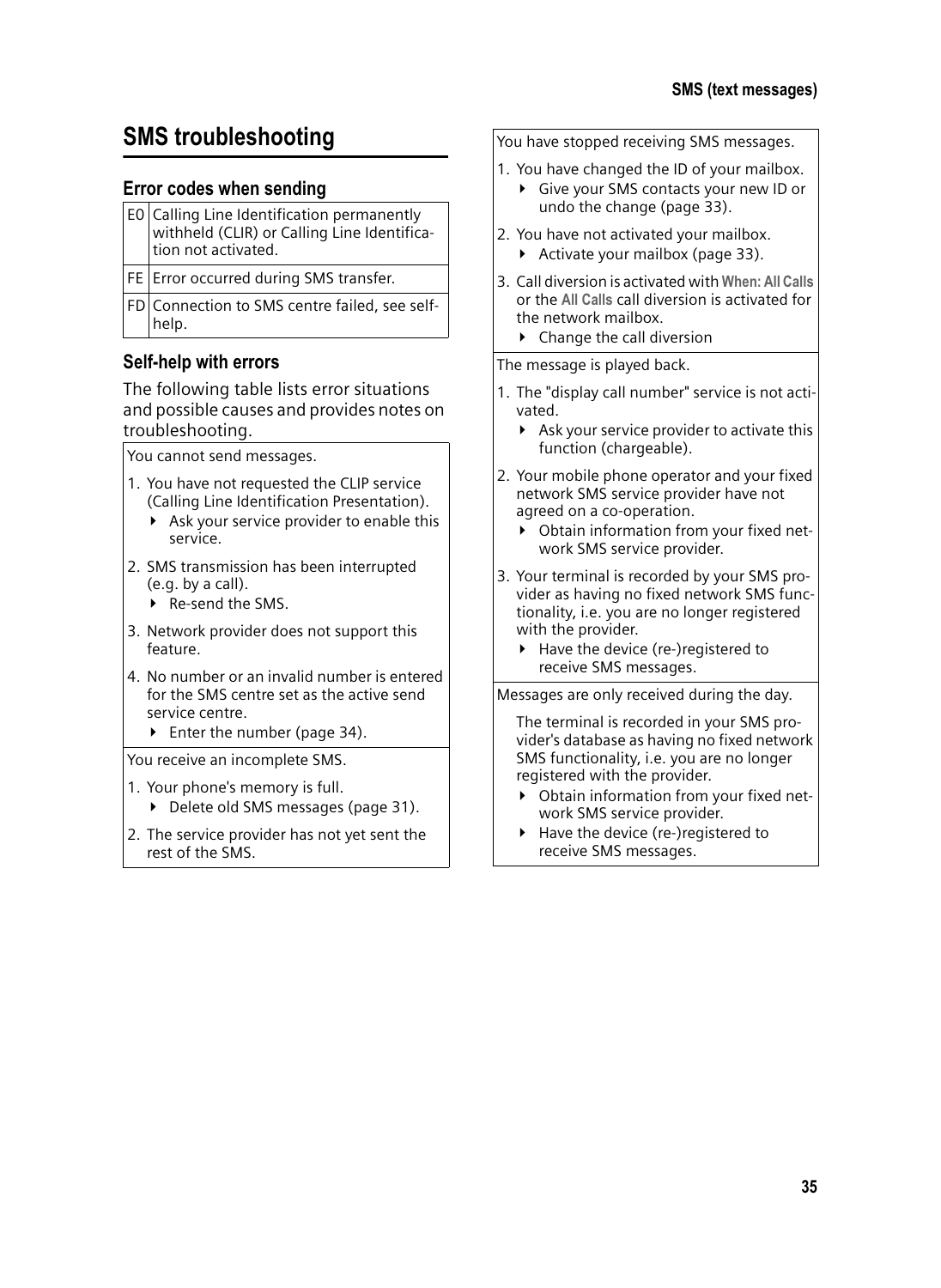# **Operating the answer machine of the Gigaset S685 base station**

You can operate the answer machine which is integrated into the base station using the keys on the base station (see page 2), via the handset or by remote control (other phone/mobile phone). Your own announcement message or advisory message can only be recorded via the handset.

### **Announcement mode**

You can use the answer machine in two different modes.

- ◆ In Ans. & Record mode, the caller hears the announcement and can then leave a message.
- ◆ In Announce Only mode, the caller hears your announcement but cannot leave a message.

# **Operation via the handset**

The handset loudspeaker activates **automatically** if you receive an acoustic prompt or message while operating. You can switch it off with the handsfree key  $\Box$ 

#### **Activating/deactivating the answer machine**

$$
\begin{array}{ccc}\n\boxed{\bigcirc} & \rightarrow & \boxed{\searrow} & \rightarrow & \text{Voice Mail} & \rightarrow & \text{Ans Machine} \\
\boxed{\bigvee} = \text{on} & & \n\end{array}
$$

When you switch the answer machine on, the remaining memory time is announced. If the time has not yet been set (page 10), an appropriate announcement is made. The × icon appears in the display.

The phone is supplied with pre-recorded announcements for answer and record mode and for announce only mode. If a personal announcement has not been recorded, the relevant pre-recorded announcement is used.

### **Recording a personal announcement/ announce only**

|  |  |  |  | □ → □ → Voice Mail → Announcements |
|--|--|--|--|------------------------------------|
|  |  |  |  |                                    |

- ¢**Record Announce** / **Record Anc Only**
- **OK** Press the display key to start the recording.

You hear the ready tone (short tone).

- ▶ Now speak your announcement (at least 3 secs.).
- **End** Press the display key to end the recording.

Cancel the recording with  $\boxed{\circ}$  or  $\boxed{\circ}$ . Restart the recording with OK.

After recording, the announcement is played back for you to check. You can rerecord the announcement with New.

#### **Please note:**

- $\triangle$  Recording ends automatically if the maximum recording time of 170 seconds is exceeded or there is a break in speech for more than 2 seconds.
- $\bullet$  If you cancel the recording, the prerecorded announcement will be used again.
- $\triangleq$  If the answer machine's memory is full, it will switch to **Announce Only** mode.
	- $\triangleright$  Delete old messages and the answer machine will automatically switch back to **Ans. & Record** mode. Repeat recording if required.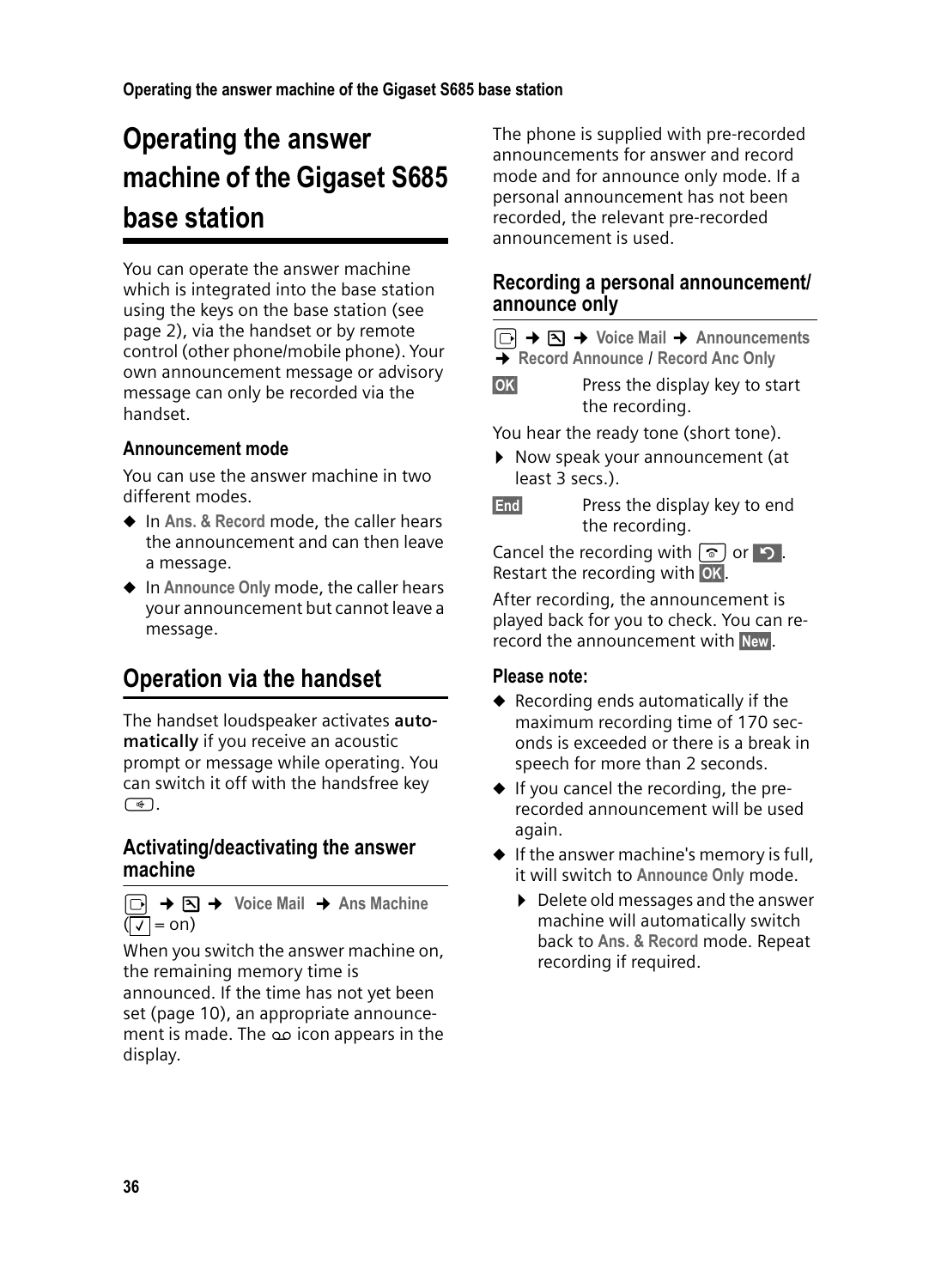# **Playing back announcements**

<sup>v</sup>¢ ¢**Voice Mail** ¢**Announcements**  ¢**Play Announce** / **Play Anc Only**

If you have not recorded a personal announcement, the relevant pre-recorded announcement is played.

Record a new announcement while playing back announcement:

New Press the display key.

If the answer machine's memory is full, it will switch to **Announce Only** mode.

▶ Delete old messages and the answer machine will automatically switch back to **Ans. & Record** mode. Repeat recording if required.

### **Deleting announcements/announce only**

<sup>v</sup>¢ ¢ **Voice Mail** ¢**Announcements** ¢**Del Announce** / **Del Anc Only**

Yes Press the display key to confirm the prompt.

**a** Press and **hold** (idle status).

Once you have deleted your announcement, the relevant pre-recorded announcement will be used again.

## **Selecting announcement mode**

You can choose between **Ans. & Record** and **Announce Only**.

 $\boxed{\Box}$  $\rightarrow$  $\boxed{\Delta}$   $\rightarrow$  Voice Mail  $\rightarrow$  Announcements ¢**Set Ans. Mode** ¢**Ans. & Record** / Announce Only ( $\sqrt{}$  = on)

**a** Press and **hold** (idle status).

The selected mode is saved even after the answer machine is deactivated.

If the memory for messages is full in **Ans. & Record** mode, the answer machine will switch to the **Announce Only** mode and you will receive an instruction to delete old messages.

Delete old messages.

The answer machine **automatically** switches back to the set mode once deletion is complete. You can then reselect the required recording mode.

### **Setting "answer and record" or "announce only" by toggling**

You can use the **Ans Mode Time** setting to change over the announcement mode for a specific period.

**Example: Ans. & Record** mode is set. If you activate **Ans Mode Time** and set a period (e.g. 18:00 to 08:00) the answer machine switches to **Announce Only** mode for this period. Outside this period (08:01 to 17:59), **Ans. & Record** mode is active.

<sup>v</sup>¢ ¢**Voice Mail** ¢**Announcements**  ¢**Set Ans. Mode** ¢**Ans Mode Time**   $(\sqrt{)}$  = on)

 $\triangleright$  Change multiple line input:

**From:**

Enter hours/minutes for the start of the period in 4-digit format.

**Until:**

Enter hours/minutes for the end of the period in 4-digit format.

**Activation:**

Select **On** or **Off.**

▶ Save changes with Save.

If the messages memory is full and **Activation: On** has been selected, saving is interrupted and you will receive an instruction to delete old messages.

▶ Delete old messages and repeat the setting.

As soon as you change the announcement mode (page 37), the **Ans Mode Time** function is automatically deactivated.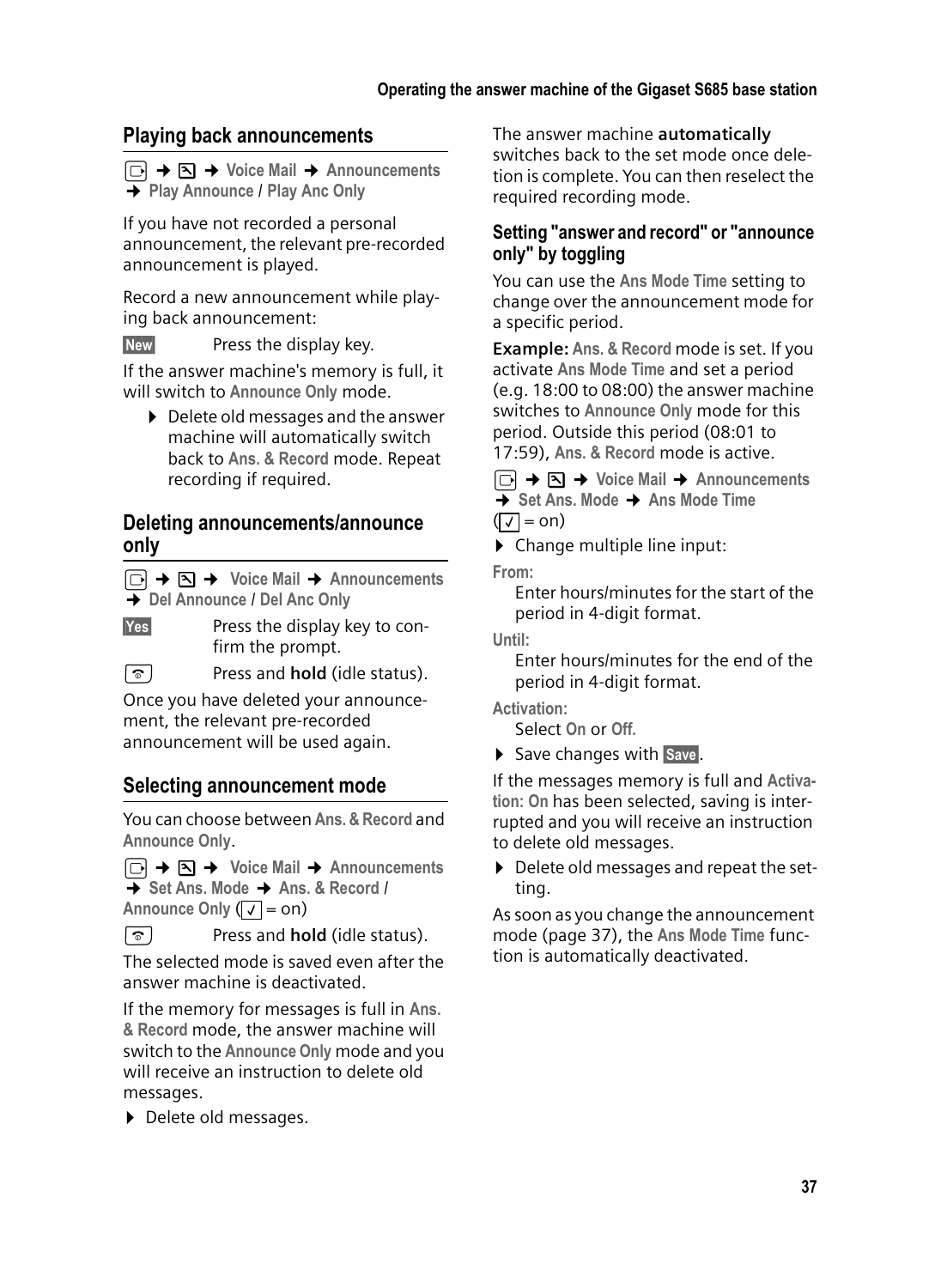# **Playing back messages**

The date and time of each message is logged (provided this has been set, page 10) and displayed during the playback. If Calling Line Identification is activated, the caller's number is displayed. If the caller's number is saved in the directory, their name is displayed.

### **Playing back new messages**

New messages that have not yet been heard are indicated by the  $\infty$  icon in the display and by the  $\circled{=}$  key flashing on the handset.

 $\Box$  Press the message key.

Ans M.: Select and press **OK**.

An announcement informs you if there are new or old messages.

If there are new messages, playback then begins with the first new message. After the last new message you will hear the end tone and an announcement about how much recording time remains.

If the message has been saved with the date and time you will hear an appropriate announcement before playback begins.

## **Playing back old messages**

You can listen to old messages if there are no more new messages. Begin playback as described under "Listening to new messages".

After the entry time and date have been played back (after approx. 3 seconds) a new message assumes the status "old".

## **Stopping and controlling playback**

During message playback:

|--|

Pause playback. Press [2 abc] again to resume.

 $\Box$  or  $\Box$ 

To the previous message.

 $\Box$  or  $\overline{3}$  def

To the next message.

 $2 \times \lbrack \bigcirc \rbrack$  To next-but-one message.

If playback is interrupted for over a minute, the answer machine returns to idle status.

### **Marking a message as "new"**

A previously played back "old" message is displayed as a "new" message again.

#### **During message playback:**

 $\left(\begin{matrix} \ast & 0 \\ 0 & \ast \end{matrix}\right)$  Press the star key.

An announcement informs you of the message's new status.

#### **Or:**

§Options§ Open menu.

**Mark as New** 

Select and press OK.

Playback of the current message is cancelled. Playback of next message starts, if applicable.

The  $\text{F}$  key on the handset flashes.

#### **Adding the telephone number of a message to the directory**

See "Copying a displayed number to the directory", page 23.

# **Deleting messages**

You can either delete all old messages together or individually.

## **Deleting all old messages**

During playback or pause:

**Options** Press the display key.

**Del All Old Msgs**

Select and press **OK**.

**Fress the display key to con**firm the prompt.

# **Deleting individual old messages**

During playback or pause:

**Delete** Press the display key.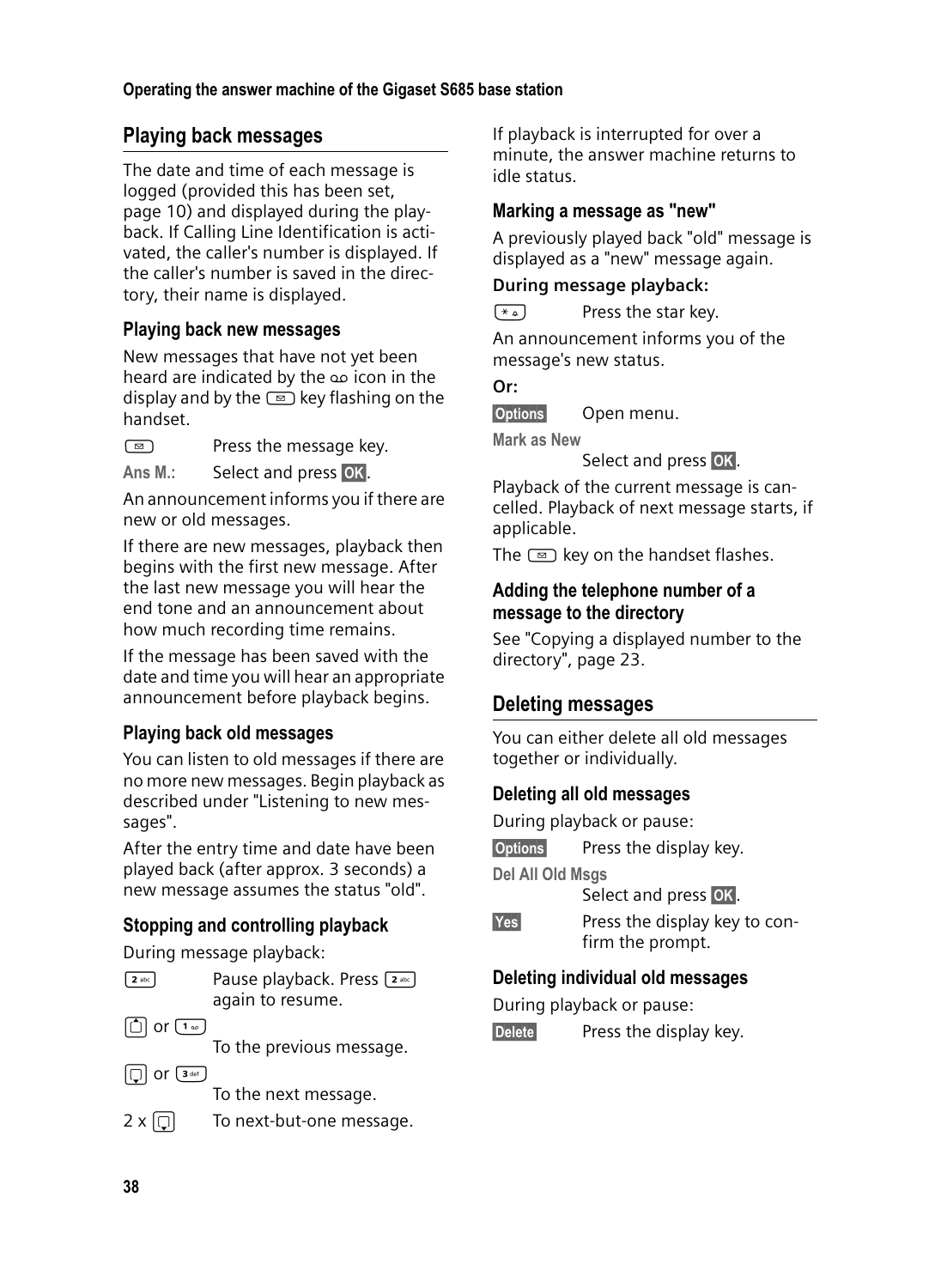#### **Picking up a call from the answer machine**

You can pick up a call while the answer machine is recording or is being operated via remote operation:

 $\lceil$  /  $\rceil$  Accept

Press the talk or display key.

Recording stops and you can speak to the caller.

If 2 seconds of the call have already been recorded when you pick it up, the call will be displayed as a new message. The  $\textcircled{\texttt{m}}$ key on the handset flashes.

You can accept the call even if it is not signalled on the handset.

#### **Diverting an external call to the answer machine**

You can divert an incoming external call to the answer machine even if it is deactivated.

**Precondition:** Sufficient memory space is available on the answer machine.

An external call is signalled on the handset:

 $\overline{\phantom{a}}$  Press the display key.

The answer machine starts immediately in recording mode and records the call. The set time for the call acceptance (page 40) is ignored.

#### **Activating/deactivating two-way recording**

You can record an **external** call with the answer machine.

 $\blacktriangleright$  Inform the caller that the call is being recorded.

§Options§ Open menu.

**Two Way Record** 

Select and press OK.

The two-way recording is indicated on the display by an advisory text and is added to the answer machine list as a new message.

**End** Press the display key to stop the two-way recording.

The maximum recording time depends on the memory available on the answer machine. If the memory is full you will hear an end tone, the recording is aborted and the call recorded up to that point is listed in the answer machine list as a new message. If the answer machine was in **Ans. & Record** mode, it will switch to the **Announce Only** mode. You will receive an instruction to delete old messages.

▶ Delete old messages.

The answer machine **automatically** switches back to the set mode once deletion is complete.

# **Activating/deactivating call screening**

During recording of a message you can listen in via the loudspeaker of registered handsets.

### **Permanently activating/deactivating call screening**



s Press and **hold** (idle status).

You can switch off the **Call Screening** function on the handset during the recording.

# **Switching off call screening for the current recording**

 $\boxed{\circ}$  Press the end call key.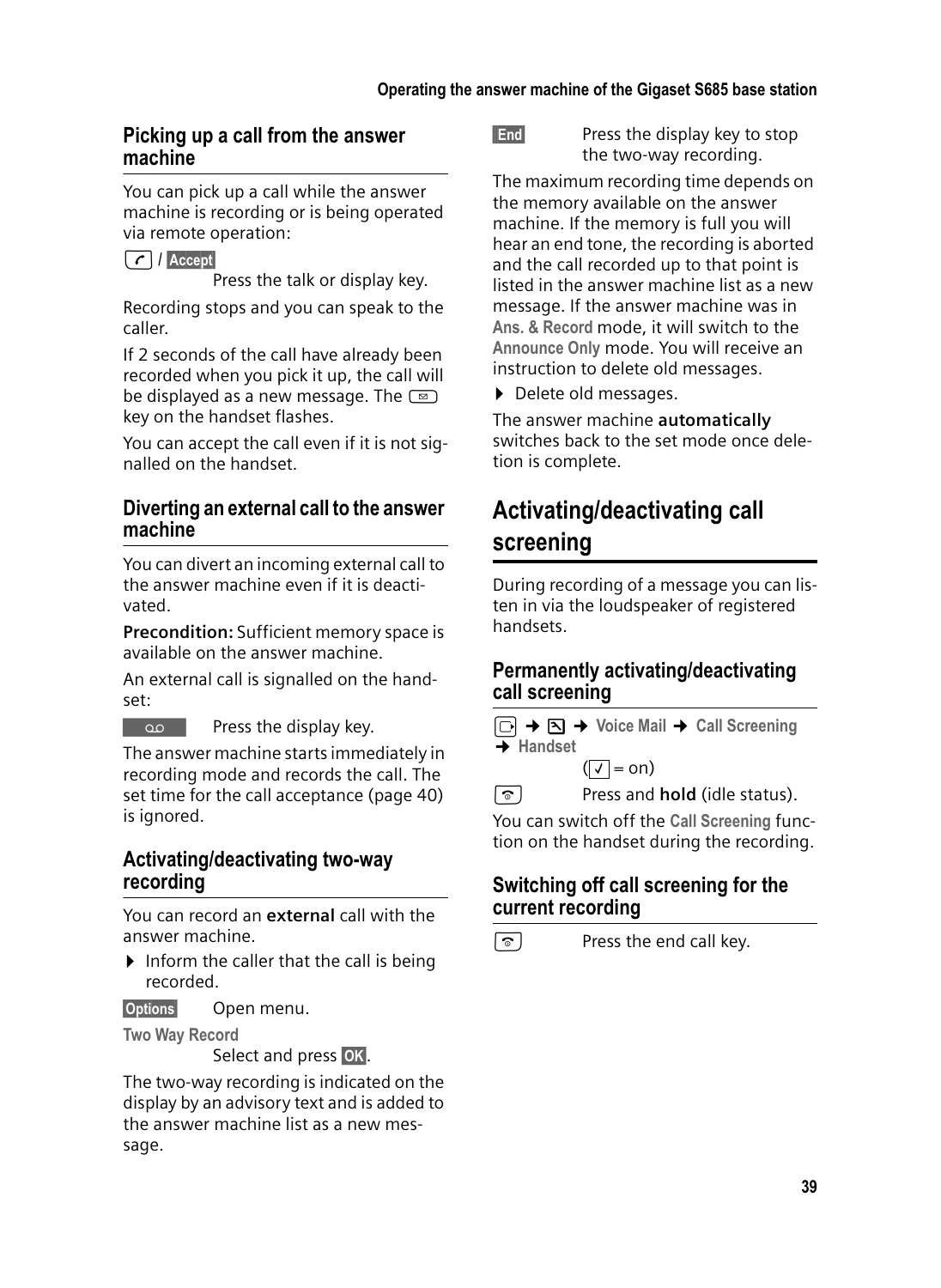# **Setting up the answer machine**

The answer machine has already been preset at the factory. Make individual settings using the handset.

### **Call acceptance/charge saving function for remote operation**

You can set when you want the answer machine to accept a call.

The options are: **0 sec.**, after **10 sec.**, **18 sec.** or **30 sec.** and the cost-saving setting **Automatic**.

In **Automatic** mode, the following applies for call acceptance:

- $\blacklozenge$  If there are no new messages, the answer machine accepts a call after 18 seconds.
- $\blacklozenge$  If new messages are present, the answer machine accepts a call after **10 seconds**.

When operating remotely you can tell after approx. 15 seconds that there are no new messages (otherwise the answer machine would already have accepted your call). There will be no call charges if you hang up now.

- <sup>v</sup>¢ ¢**Voice Mail** ¢**Ring Delay**
- Select r **0 sec.** / **10 sec.** / **18 sec.** / **30 sec.** / **Automatic**.

Save Press the display key.

a Press and **hold** (idle status).

# **Setting the recording time**

You can set the maximum recording time of a message. The options are: **1**, **2**, **3 mins** or **Maximum**.

- <sup>v</sup>¢ ¢**Voice Mail** ¢**Message Length**
- $\Theta$  Select recording time.
- 
- Save Press the display key.

# **Setting the recording quality**

Set the quality you require for your recordings. The options are: **Standard**, **High**, **Excellent**. If the quality is higher, the maximum recording time is reduced.

|            | $\boxed{\odot}$ $\rightarrow$ $\boxed{\sim}$ $\rightarrow$ Voice Mail $\rightarrow$ Record Quality |
|------------|----------------------------------------------------------------------------------------------------|
| $\bigodot$ | Select the recording quality.                                                                      |

- 
- Save Press the display key.

# **Resetting fast access for the answer machine using key 1**

By default, key  $\boxed{1\omega}$  has been assigned for fast access to the integrated answer machine. However, if you have set the network mailbox for fast access (page 42), you can reset this setting.

 $\Box$  **→**  $\Box$  **→ Voice Mail → Set Key 1** 

**Answer Machine** / **Network Mailb.** Select and press **OK**.

**a** Press and **hold** (idle status).

After you have selected the network mailbox or the answer machine, press and **hold** key  $\boxed{1\omega}$ . You will be connected directly.

The setting for fast access applies to all Gigaset S68H handsets.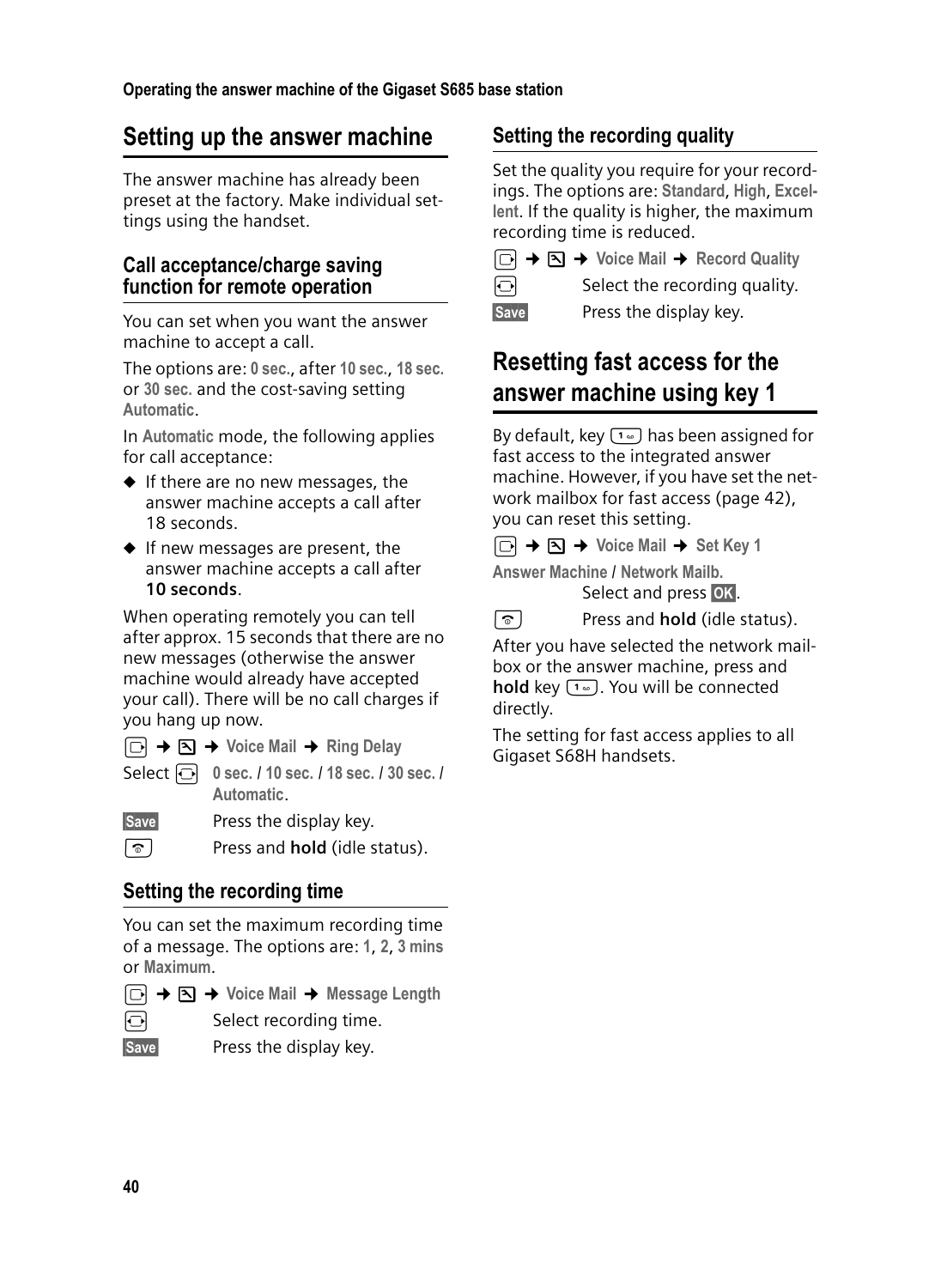# **Operating when on the move (remote control)**

You can check and activate your answer machine from any other telephone (hotel, pay phone etc.), or initiate ringback from the answer machine with an SMS.

### **Preconditions:**

- $\blacklozenge$  You have set a system PIN other than 0000 (page 57).
- $\triangle$  The phone you are using for remote operation has touch tone dialling (DTMF), i.e. you hear different tones when you press the keys. Alternatively, you can use a code transmitter (available from your mobile phone retailer).

### **Calling the answer machine and playing back messages**

Fill Dial your own number.

인 隅 vhen you hear your announcement, press **9** and enter the system PIN.

You will be informed whether any new messages have been recorded. The messages are now played back. You can now operate the answer machine with the keypad.

The following keys are used for operation:

- $\boxed{1}$  Go to the start of the previous message.
- **2** Stop playback. Press again to resume.
- 3 Go to the next message.
- $\mathbb{R}$  Mark message as "new".
- **o** Delete current message.

### **Activating the answer machine**

 $\triangleright$  Phone home and let the phone ring until you hear: "Please enter PIN".

Film Enter system PIN.

Your answer machine is activated. It tells you how much memory time is left.

The messages are now played back.

The answer machine cannot be deactivated remotely.

## **Initiating ringback from the answer machine with SMS and listening to messages**

**Precondition:** You must have stored a notification number (see page 32).

You can use the telephone (mobile phone or any other device with SMS functionality) for which you have stored the notification number in your phone to send an SMS to your answer machine when you are away from home. It will then call you back. The message playback begins when you accept the call and press any key.

The SMS must contain the following:

\*<System PIN>\*<Ringback number>\*

The ringback number is optional.

Examples:

\*4711\* or \*4711\*089123456\*

If a ringback number is entered, it is dialled; otherwise the notification number is dialled.

You can now operate the answer machine via the keypad, as described in the previous sections.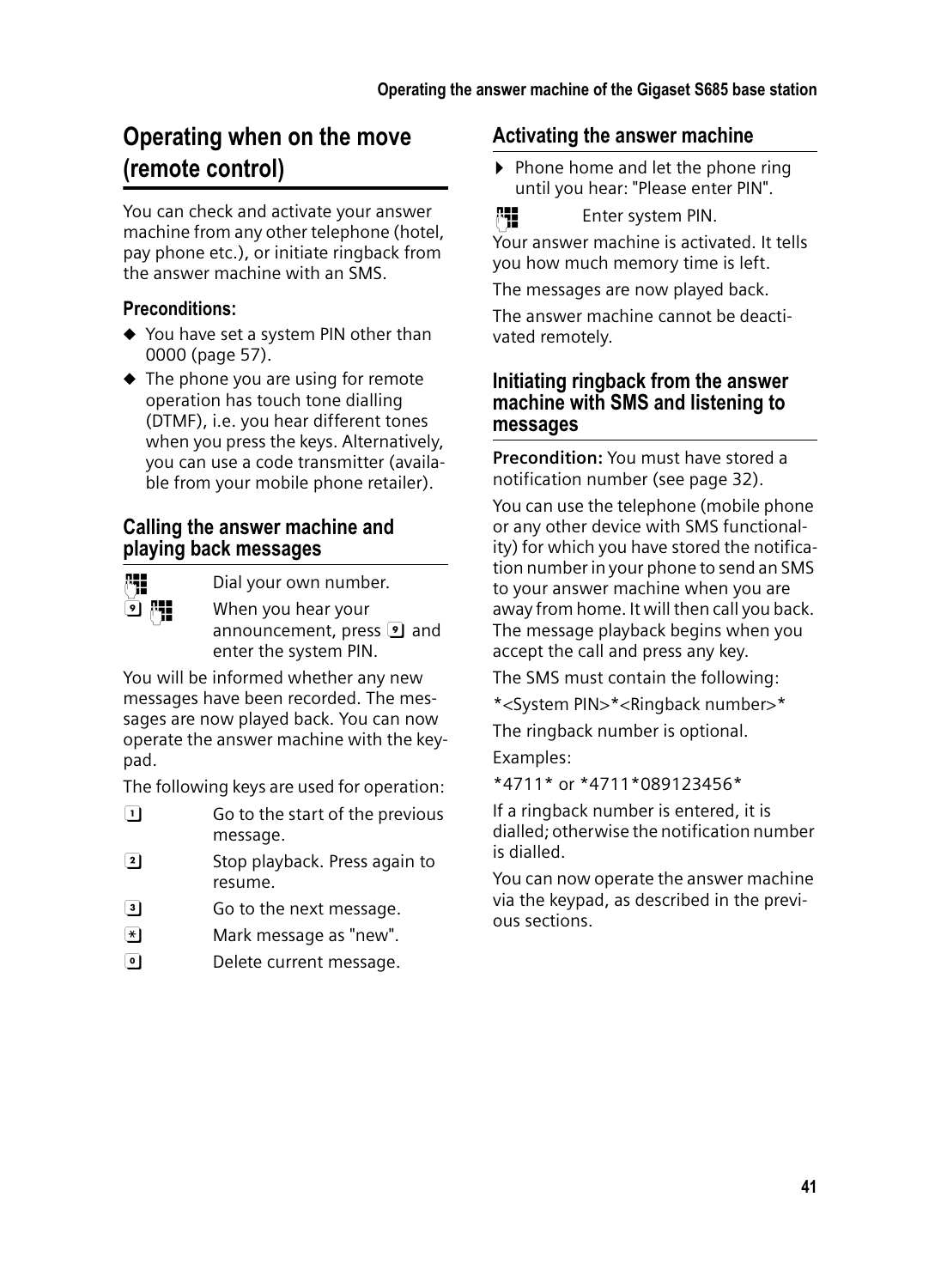# **Using the network mailbox**

The network mailbox is your network provider's answer machine within the network. You cannot use the network mailbox unless you have **requested** it from your network provider.

# **Configuring fast access for the network mailbox**

With fast access, you can dial the network mailbox or the integrated answer machine (Gigaset S685 only) directly.

Gigaset S680: Fast access is set for the network mailbox. You only need to enter the number of the network mailbox.

Gigaset S685: The integrated answer machine is set for fast access. Instead of using this, you can specify the network mailbox, such as the T-NetBox provided by T-Com. Ask your network provider about this.

#### **Configuring fast access for the network mailbox and entering the network mailbox number**

<sup>v</sup>¢ ¢**Voice Mail** ¢**Set Key 1**

**Network Mailb.**

Select and press OK  $(\sqrt{})$  = on).

FI Enter the number for the network mailbox.

Save Press the display key.

a Press and **hold** (idle status).

The setting for fast access applies to all Gigaset S68H handsets.

## **Calling the network mailbox**

- ³ Press and **hold**. You are connected straight to the network mailbox.
- $\overline{\bullet}$  Press handsfree key  $\overline{\bullet}$  if required. You will hear the network mailbox announcement.

# **Viewing the network mailbox report**

When a message is recorded, you receive a call from the network mailbox. If you have requested Calling Line Identification, the network mailbox number will be displayed. If you take the call, the new messages are played back. If you do not take the call, the network mailbox number will be saved in the missed calls list and the message key flashes (page 25).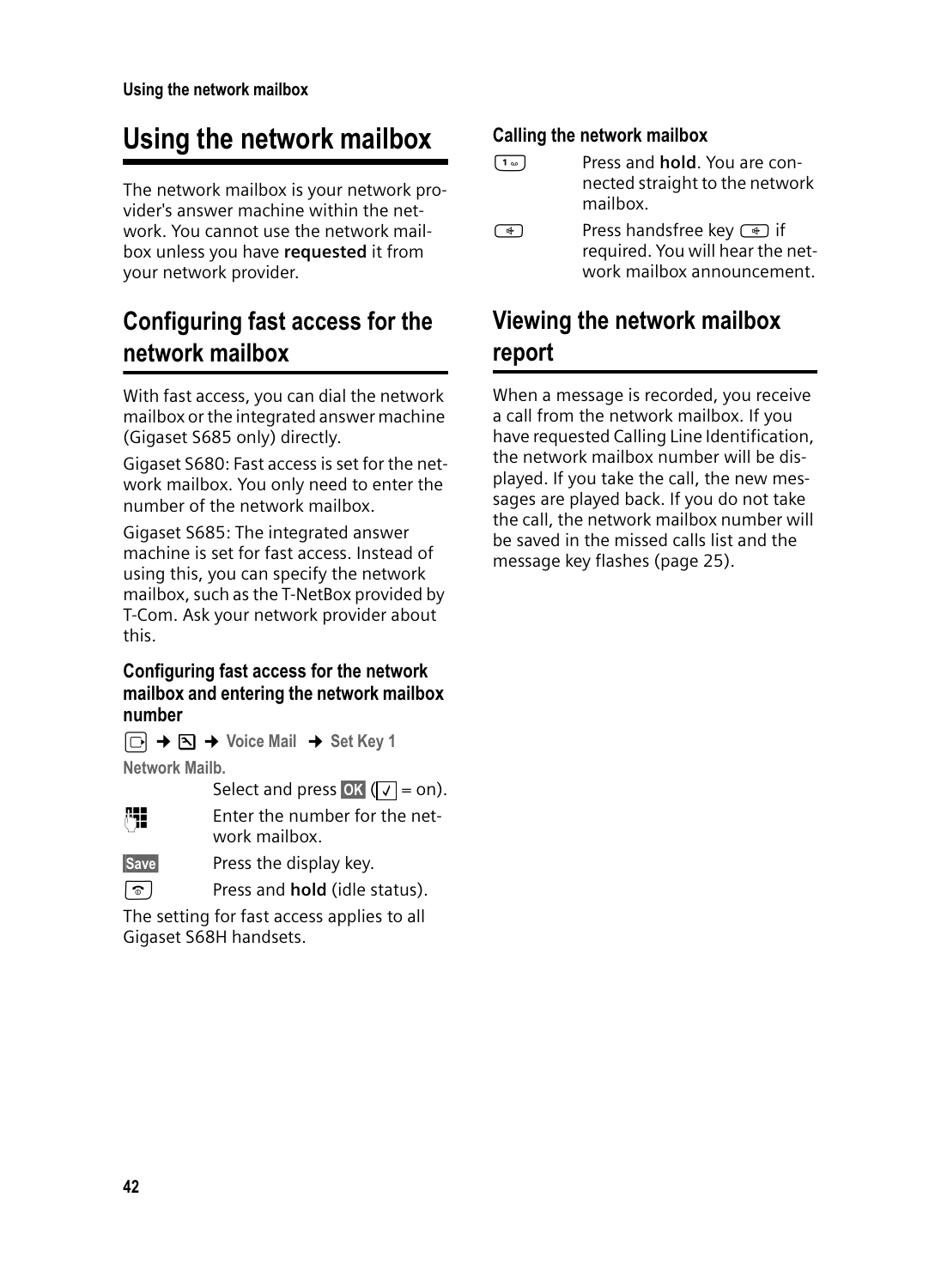# **Using several handsets**

# **Registering handsets**

You can register up to six handsets to your base station.

A Gigaset S68H handset can be registered to up to four base stations.

#### **Automatic registration of Gigaset S68H to Gigaset S680/S685**

Precondition: The handset must not already be registered to a base station.

Registering the handset to the base station occurs automatically.

 $\blacktriangleright$  Place the handset in the base station with its display facing forward.

Registration can take up to 5 minutes. During this process, the registration procedure appears in the display and the name of the base station flashes, e.g. base station 1. When the handset has registered successfully, its screen displays its internal number, e.g. INT 2 for internal number 2. The handset is assigned the lowest available internal number (1–6). If all internal numbers 1–6 have been assigned, number 6 is overwritten, provided the handset with the internal number 6 is in idle status.

#### **Please note:**

- Automatic registration is not possible when the base station to which you wish to register the handset is being used to make a call.
- Each key press interrupts the automatic registration.
- If automatic registration does not work, you will have to register the handset manually.
- You can change the name of the handset (see page 46).

#### **Manual registration of Gigaset S68H to Gigaset S680/S685**

You must activate manual registration of the handset on both the handset and the base station.

Once it has been registered, the handset returns to idle status. The handset's internal number is shown in the display e.g. **INT 1**. If not, repeat the procedure.

#### **On the handset**

- <sup>v</sup>¢ ¢**Handset** ¢**Register H/Set**
- 
- **ightharroring Select base station, e.g. Base 1** and press **OK**.
- ~ Enter the system PIN of the base station (the default is 0000) and press **QK**, You will see flashing on the display e.g. **Base 1**.

#### **On the base station**

Within 60 sec. press and **hold** the registration/paging key on the base station (page 2) (approx. 3 sec.).

## **Registering other handsets**

You can register other Gigaset handsets and handsets for other devices with GAP functionality as follows.

#### **On the handset**

 $\triangleright$  Start to register the handset as described in its user guide.

#### **On the base station**

Press and **hold** the registration/paging key on the base station (page 2) (approx. 3 sec.).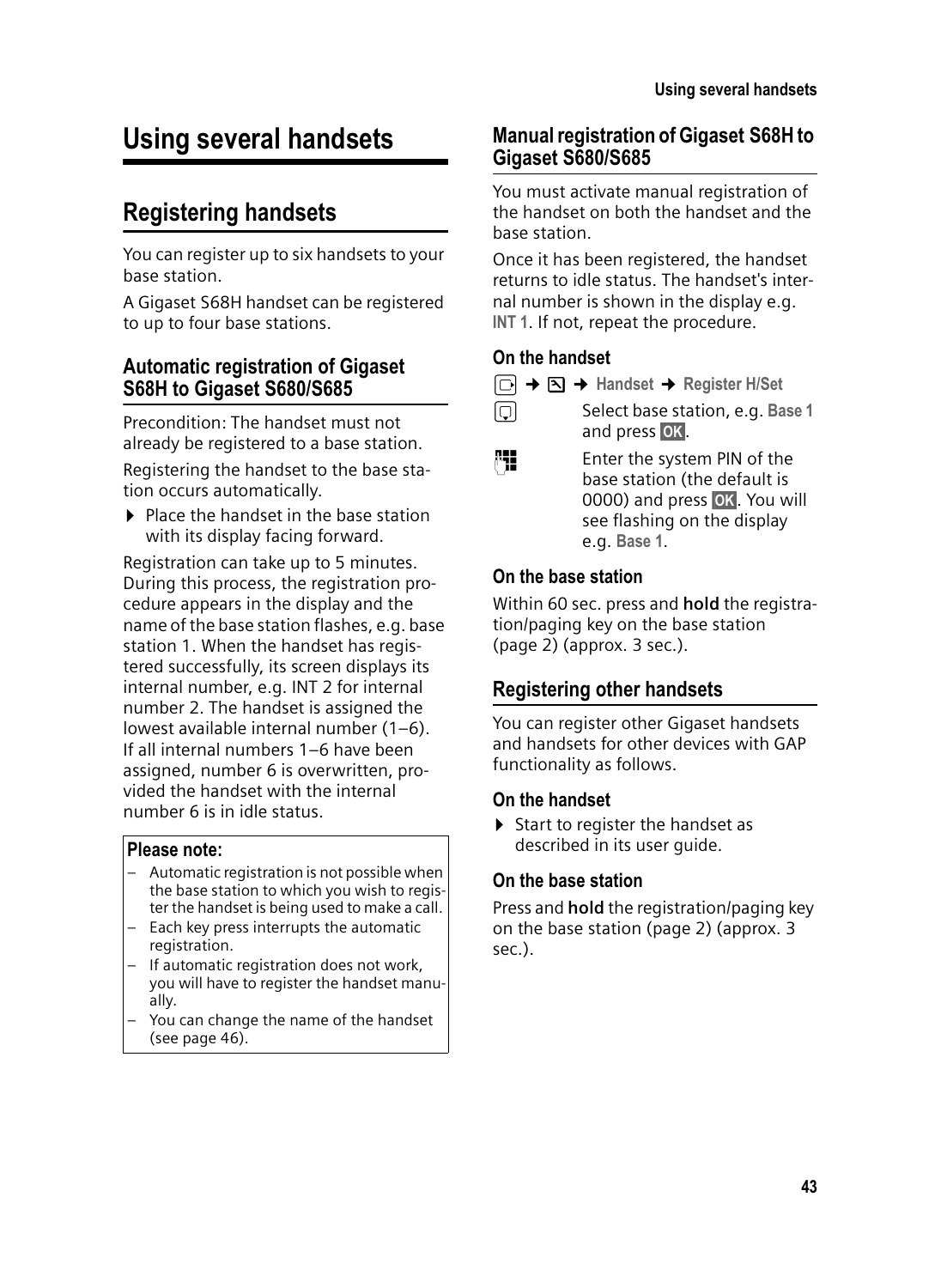# **Deregistering handsets**

You can deregister any other registered handset from any registered Gigaset S68H handset.

|                   | Open list of internal parties.<br>The handset you are currently<br>using is indicated by $\lt$ . |
|-------------------|--------------------------------------------------------------------------------------------------|
| IQI               | Select the internal party you<br>wish to deregister.                                             |
| <b>Options</b>    | Open menu.                                                                                       |
| De-reg. H/Set No. |                                                                                                  |
|                   | Select and press OK.                                                                             |
|                   | Enter the current system PIN<br>and press OK.                                                    |
| Yes               | Press the display key.                                                                           |

# **Locating a handset ("paging")**

You can locate your handset using the base station.

- **Briefly** press the registration/paging key on the base station (page 2).
- $\blacktriangleright$  All handsets will ring simultaneously ("paging"), even if the ring tones are switched off.

# **Ending paging**

**Briefly** press the registration/paging key on the base station or press the talk key  $\lceil \cdot \rceil$  on the handset.

# **Changing the base station**

If your handset is registered to more than one base station, you can set it to a particular base station or to the base station that has the best reception (**Best Base**).

- <sup>v</sup>¢ ¢**Handset**¢**Select Base**
- select one of the registered base stations or **Best Base** and press **OK**.

# **Making internal calls**

Internal calls to other handsets registered on the same base station are free.

## **Calling a specific handset**

- $\Box$  Initiate internal call. **Fill** Enter the number of the handset.
- Or:
- $\Box$  Initiate internal call.
- 同 Select handset.
- $\lceil \cdot \rceil$  Press the talk key.

# **Calling all handsets ("group call")**

- $\Box$  Initiate internal call.
- $\left(\begin{matrix} \ast & 0 \\ 0 & \ast \end{matrix}\right)$  Press the star key. All handsets are called.

# **Ending a call**

 $\boxed{\circ}$  Press the end call key.

# **Transferring a call to another handset**

You can transfer an external call to another handset (connect).

- $\Box$  Open list of handsets. The external participant hears hold music if activated (see page 57).
- select a handset or **Call All** and press **OK**.

When the internal participant answers:

 $\blacktriangleright$  If necessary announce the external call.

 $\boxed{\circ}$  Press the end call key.

The external call is transferred to the other handset.

If the internal participant does **not** answer or the line is busy, press the display key End, to return to the external call.

When transferring a call you can also press the end call key  $\circled{}$  before the internal participant answers.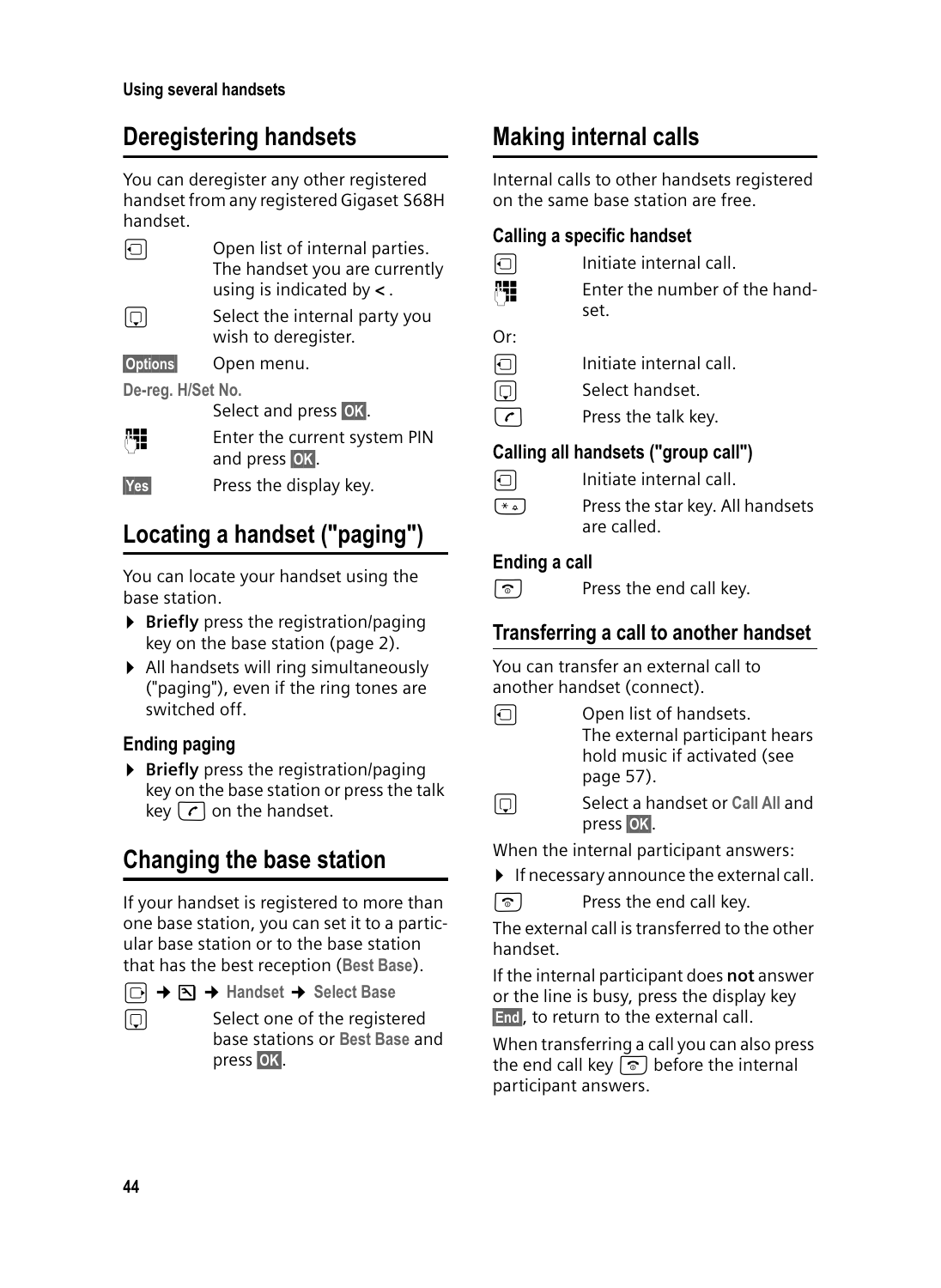Then, if the internal participant does not answer or the line is busy, the call will automatically return to you (the display will show **Recall**).

# **Internal consultation calls**

When you are speaking to an **external** participant you can call an **internal** participant at the same time for consultation.

 $\Box$  Open list of handsets. The external participant hears hold music if activated (see page 57).

 $\Box$  Select handset and press OK.

### **Ending a consultation call**

**End** Press the display key.

You are reconnected with the external participant.

# **Accepting/rejecting call waiting**

If you receive an **external** call during an **internal** call, you will hear the call waiting tone (short tone). The caller's number will appear in the display if Calling Line Identification is enabled.

#### **Ending an internal call, accepting an external call**

Accept Press the display key.

The internal call is **ended**. You are connected to the external caller.

#### **Rejecting the external call**

Reject Press the display key.

The call waiting tone is turned off. You remain connected with the internal participant. The ringer melody can still be heard on other registered handsets.

# **Listening in to an external call**

**Precondition:** The **Listening In** function must be activated.

You are conducting an external call. An internal participant can listen in on this call and take part in the conversation. All the participants are made aware of the "listening in" by a signal tone.

## **Activating/deactivating internal listening-in**

<sup>v</sup>¢ ¢**Base**¢**Add. Features** 

¢**Listening In**

Press **OK** to activate/deactivate the function ( $\sqrt{1}$  = on).

a Press and **hold** (idle status).

# **Internal listening in**

The line is engaged with an external call. Your screen will display information to that effect. You want to listen in to the external call.

**c** Press and **hold** the talk key.

You are linked into the call. All participants hear a signal tone. During this time, this handset displays the **Conference** message and it is not possible to dial another number from this handset.

## **Ending listening in**



 $\boxed{\circ}$  Press the end call key.

All participants hear a signal tone.

If the **first** internal participant presses the end call key  $\lceil \widehat{\mathcal{C}} \rceil$ , the handset that has "listened in" remains connected to the external participant.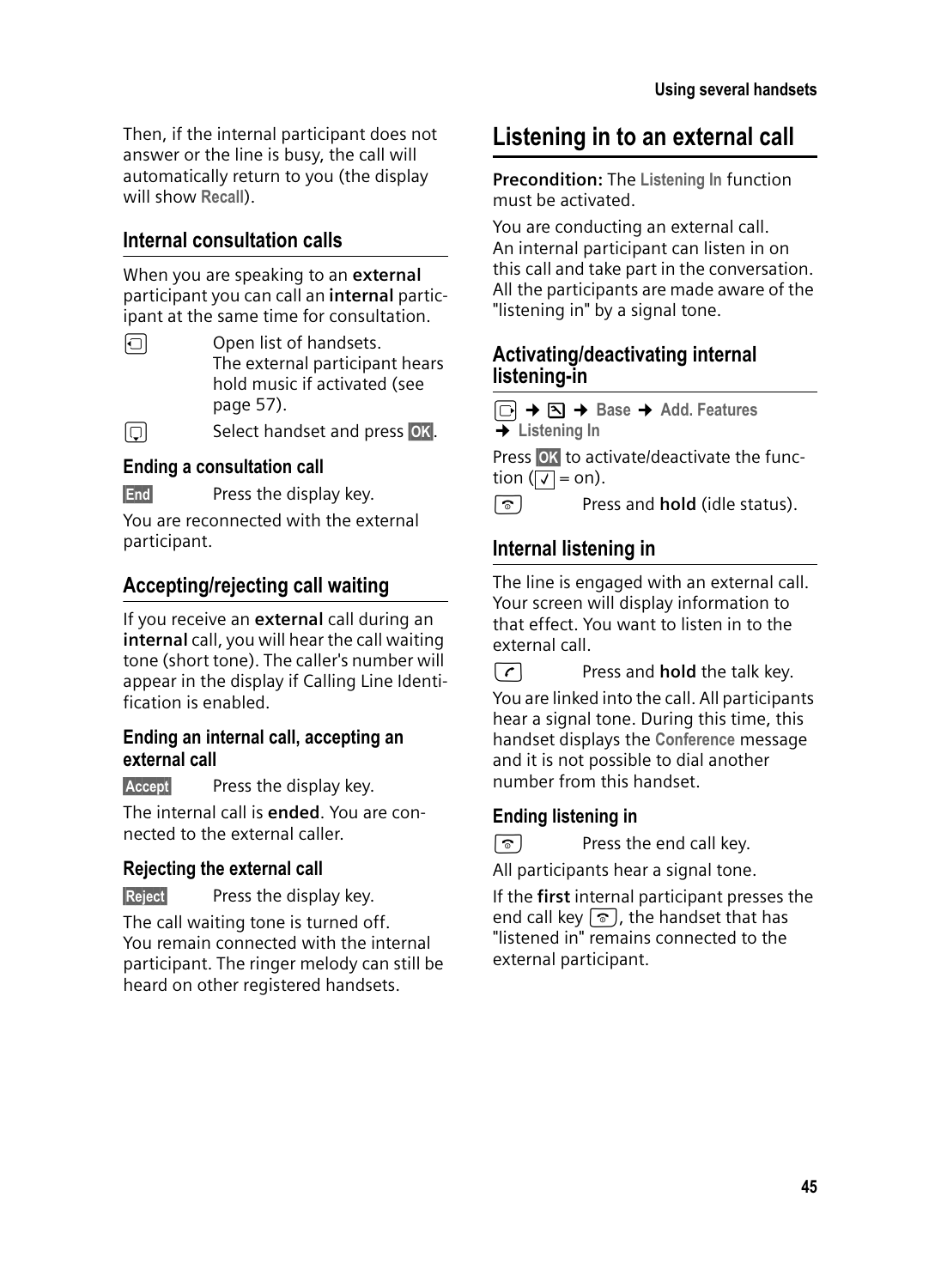# **Changing the name of a handset**

The names "INT 1", "INT 2" etc. are assigned automatically at registration. You can change these names. The name must be no more than 10 characters. The changed name is displayed in every handset's list.

| ЮI   | Open list of handsets. Your<br>own handset is indicated by <. |
|------|---------------------------------------------------------------|
| IQI  | Select handset.                                               |
| Edit | Press the display key.                                        |
|      | Enter name.                                                   |
| Save | Press the display key.                                        |
|      |                                                               |

# **Changing a handset's internal number**

A handset is **automatically** assigned the lowest free number on registration. If all slots are occupied, number 6 is overwritten if this handset is in idle status. You can change the internal number of all registered handsets (1–6).

|                | Open list of handsets. Your<br>own handset is indicated by <. |
|----------------|---------------------------------------------------------------|
| <b>Options</b> | Open menu.                                                    |
| Edit H/Set No. |                                                               |
|                | Select and press OK. The list of<br>handsets is displayed.    |
| lol            | The current number flashes.<br>Select a handset.              |
|                | Enter the new internal number                                 |

(1–6). The handset's old number is overwritten.

Save Press the display key to save the input.

a Press and **hold** (idle status).

You will hear the error tone (descending tone sequence) if you assign an internal number twice.

 $\blacktriangleright$  Repeat the procedure with a free number.

# **Using a handset as a room monitor**

If the room monitor is activated, a previously saved destination number is called as soon as a set noise level is reached. You can save an internal or external number in your handset as the destination number.

The room monitor call to an external number stops after around 90 seconds. The room monitor call to an internal number (handset) stops after approx. 3 minutes (depending on the base station). When the room monitor is activated, all keys are locked except the end call key. The handset's speaker is muted.

When the room monitor is activated. incoming calls to the handset are indicated **without a ringer melody** and are only shown on the screen. The display and keypad are not illuminated and advisory tones are also turned off.

If you accept an incoming call, the room monitor mode is suspended for the duration of the call, but the function **remains** activated.

The room monitor mode is retained if you turn the handset off and on again.

#### **Caution!**

- **You should always check the operation of the room monitor before use. For example, test its sensitivity. Check the connection if you are diverting the room monitor to an outside number.**
- When the function is activated the handset's operating time is severely reduced. If necessary, place the handset in the charging cradle. This ensures that the batteries do not run down.
- Ideally the handset should be positioned 1 to 2 metres away from the baby. The microphone must be directed towards the baby.
- The connection to which the room monitor is diverted must not be blocked by an activated answer machine.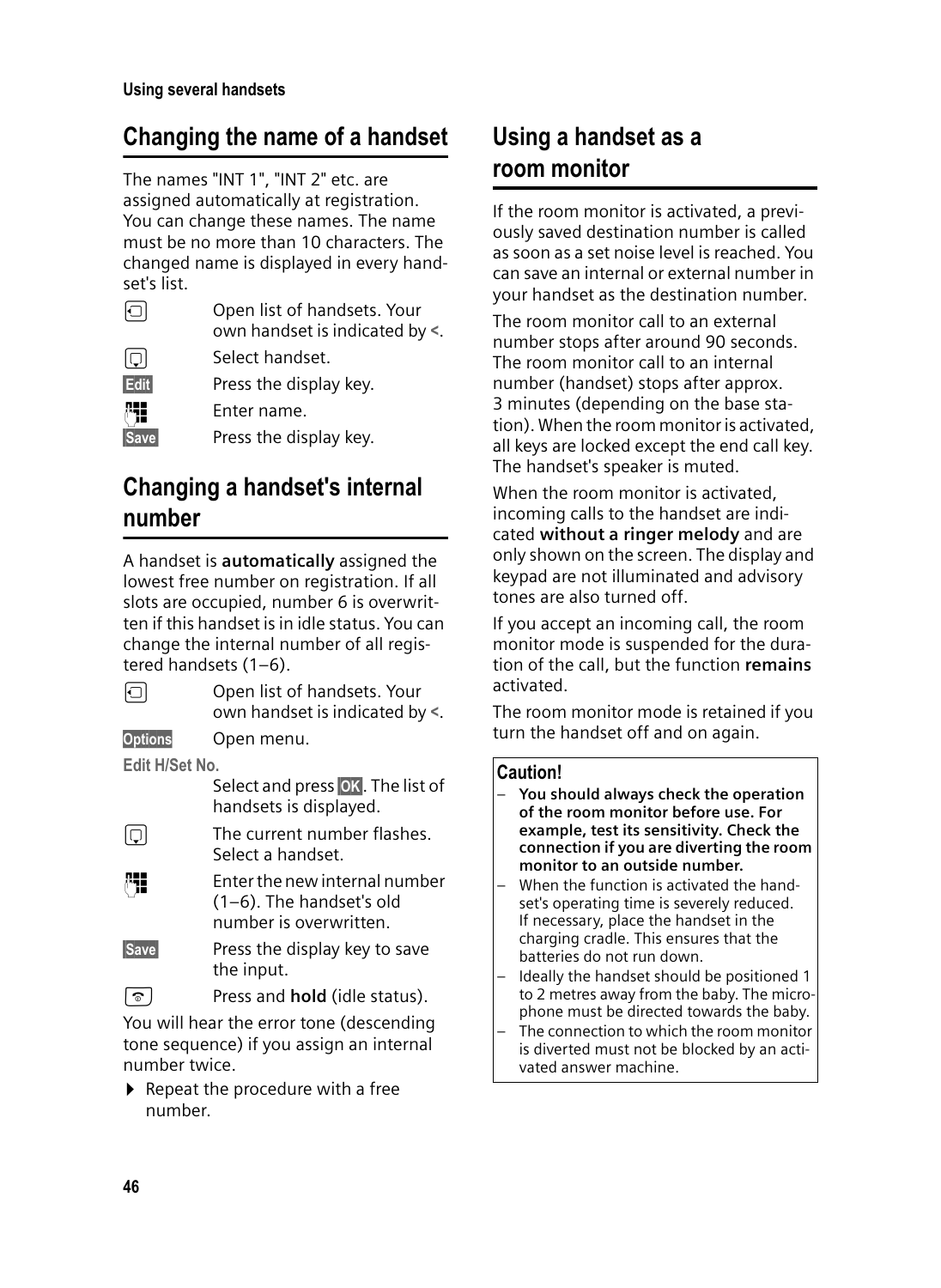### **Activating the room monitor and entering the destination number**

 $\boxed{\odot}$  **→**  $\boxed{\star}$  → Room Monitor

 $\triangleright$  Change multiple line input:

**Room M.:**

Select **On** to activate.

**Call to:**

**External number:** Select the number from the directory (press display key **n** (**n c**) or enter it directly. Only the **last 4 digits** are displayed.

**Internal number:** Options → INT

 $\rightarrow$  **OK**  $\rightarrow$   $\boxed{ }$  (select handset or Call **All**, if all registered handsets are to be  $\text{called)} \rightarrow \text{OK}.$ 

**Level:**

Set noise level sensitivity (**Low** or **High**).

▶ Press Save to save the settings.

# **Changing set destination numbers**

 $\Box \rightarrow \Box \rightarrow$  Room Monitor

**Scroll to the Call to: line.** 

**KC** or Delete

Delete existing number.

▶ Enter number as described in "Activating the room monitor and entering the destination number" (page 47).

### **Deactivating the room monitor remotely**

**Preconditions**: The phone must support touch tone dialling and the room monitor should be set for an external destination number.

 $\blacktriangleright$  Accept the call from the room monitor and press keys  $\mathbf{9} \#$ .

The room monitor function will deactivate after the call ends. There will be no further room monitor calls. The other room monitor settings (e.g. no ringer melody) on the handset will remain activated until you press the display key **OFF** on the handset.

To reactivate the room function with the same phone number:

 $\blacktriangleright$  Turn on the activation again and save with Save (page 47).

# **Handset settings**

Your handset is preconfigured, but you can change the settings to suit your individual requirements.

# **Shortcuts for functions and numbers**

You can assign the left display key and each of the digit keys  $\boxed{\bullet}$  and  $\boxed{\bullet}$  to  $\boxed{\bullet_{\text{max}}}$  a number or a function. The righthand display key has already been assigned a function. You can change the assignment.

The number is then dialled or the function started by simply pressing a key.

# **Assigning a digit key/left display key**

**Precondition:** The digit key or the left display key has not yet been assigned a number or a function.

 $\triangleright$  Press the display key  $\triangleright$  ? or press and **hold** the digit key.

The list of possible key assignments is opened. The following can be selected:

**Quick Dial** / **Call-by-Call**

Assign key to a number from the directory or call-by-call list.

The directory or call-by-call list is opened.

▶ Select an entry and press OK.

If you delete or edit an entry in the directory or call-by-call list, this has no effect on the assignment to the digit/ display key.

**Room Monitor** 

Assign key to the menu for setting and activating the room monitor (see page 46).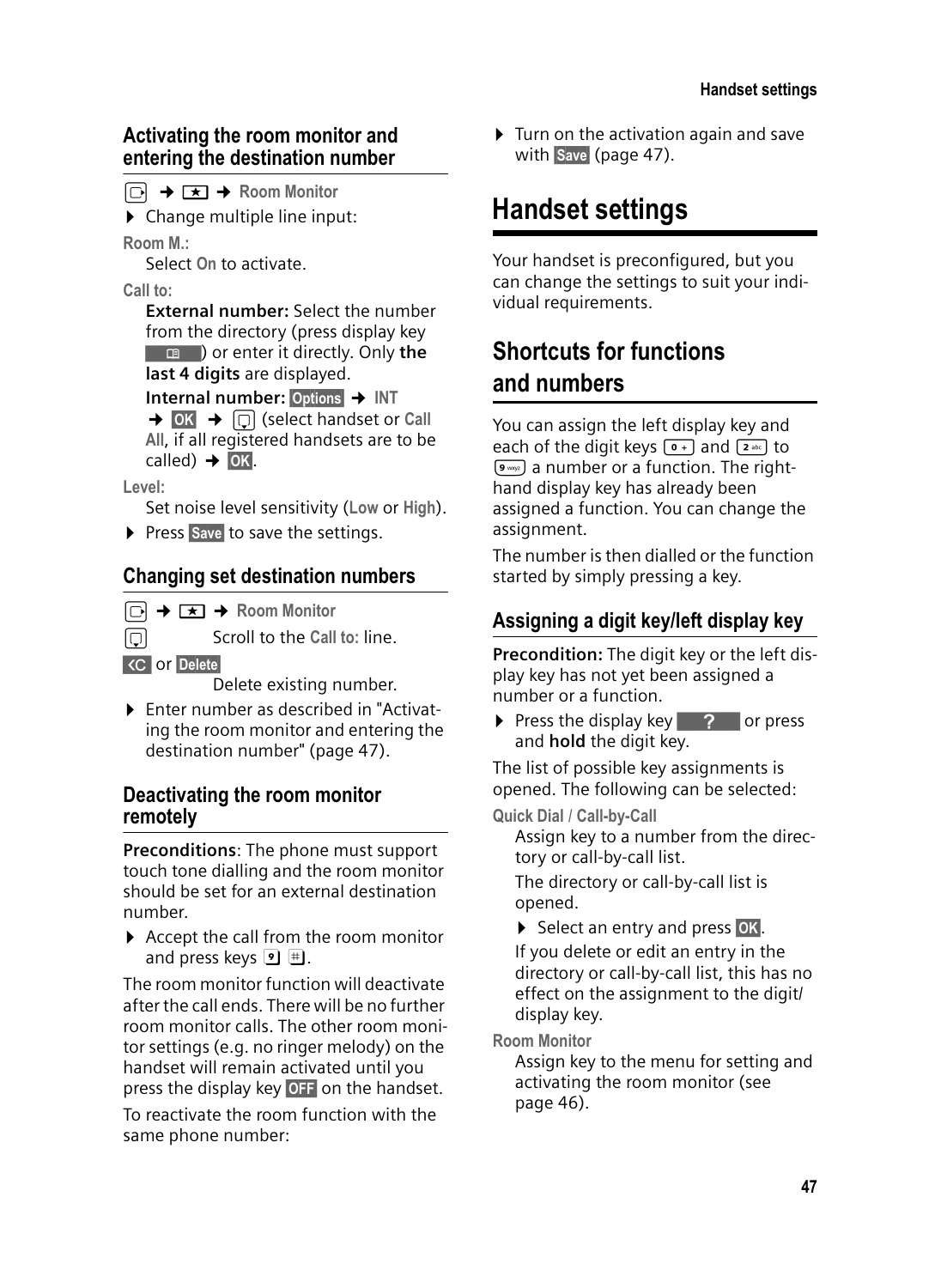#### **Handset settings**

**Alarm Clock** 

Assign key to the menu for setting and activating the alarm clock (see page 52).

**Calendar**

Open calendar/enter new appointment.

**Bluetooth**

Assign key to the Bluetooth menu.

#### **More Features...**

More functions are available:

**INT**

Internal calls (see page 44).

**SMS**

Assign the menu for SMS functions to a key (see page 29).

**SMS Notific.** 

Assign key with the menu for activating SMS notification (page 32).

**Withhold No.** 

Suppress Calling Line Identification for the next call (page 19).

If the left display key has been assigned a shortcut, the selected function or name of the phone number in the directory or callby-call list is displayed (abbreviated if necessary) in the bottom display line via the display key.

#### **Starting the function, dialling the number**

If the handset is in idle status, press and **hold** the digit key or press the display key **briefly**.

Depending on the key assignment:

- $\blacklozenge$  Numbers are dialled directly.
- $\blacklozenge$  The function menu is opened.

## **Changing key assignments**

#### **Display key**

▶ Press and **hold** the left or right display key.

The list of possible key assignments is opened.

 $\triangleright$  Proceed as is described when first assigning the key with a shortcut (page 47).

### **Digit key**

**Press the digit key briefly.** 

- **Change** Press the display key. The list of possible key assignments is displayed.
- $\triangleright$  Proceed as is described when first assigning the key with a shortcut (page 47).

# **Changing the display language**

You can view the display texts in different languages.

 $\Box$  **→**  $\Box$  **→ Handset → Language** 

The current language is indicated by  $\boxed{\checkmark}$ .

- $\Box$  Select a language and press §OK§.
- **a** Press and **hold** (idle status).

If you accidentally choose a language you do not understand:

 $\boxed{)}$   $\boxed{8 \text{ tur}}$   $\boxed{4 \text{ ghi}}$   $\boxed{1 \text{ }\omega}$ 

Press keys in sequence.

select the correct language and press OK.

# **Setting the display**

You have a choice of four colour schemes and several different contrasts.

 $\Box \rightarrow \Box \rightarrow$  Display

**Colour Scheme** 

Select and press **OK**.

- select a colour scheme and press **OK** ( $\sqrt{ }$  = current colour). a Press **briefly**. **Contrast** Select and press OK.  $\Theta$  Select contrast.
- Save Press the display key.
- **a** Press and **hold** (idle status).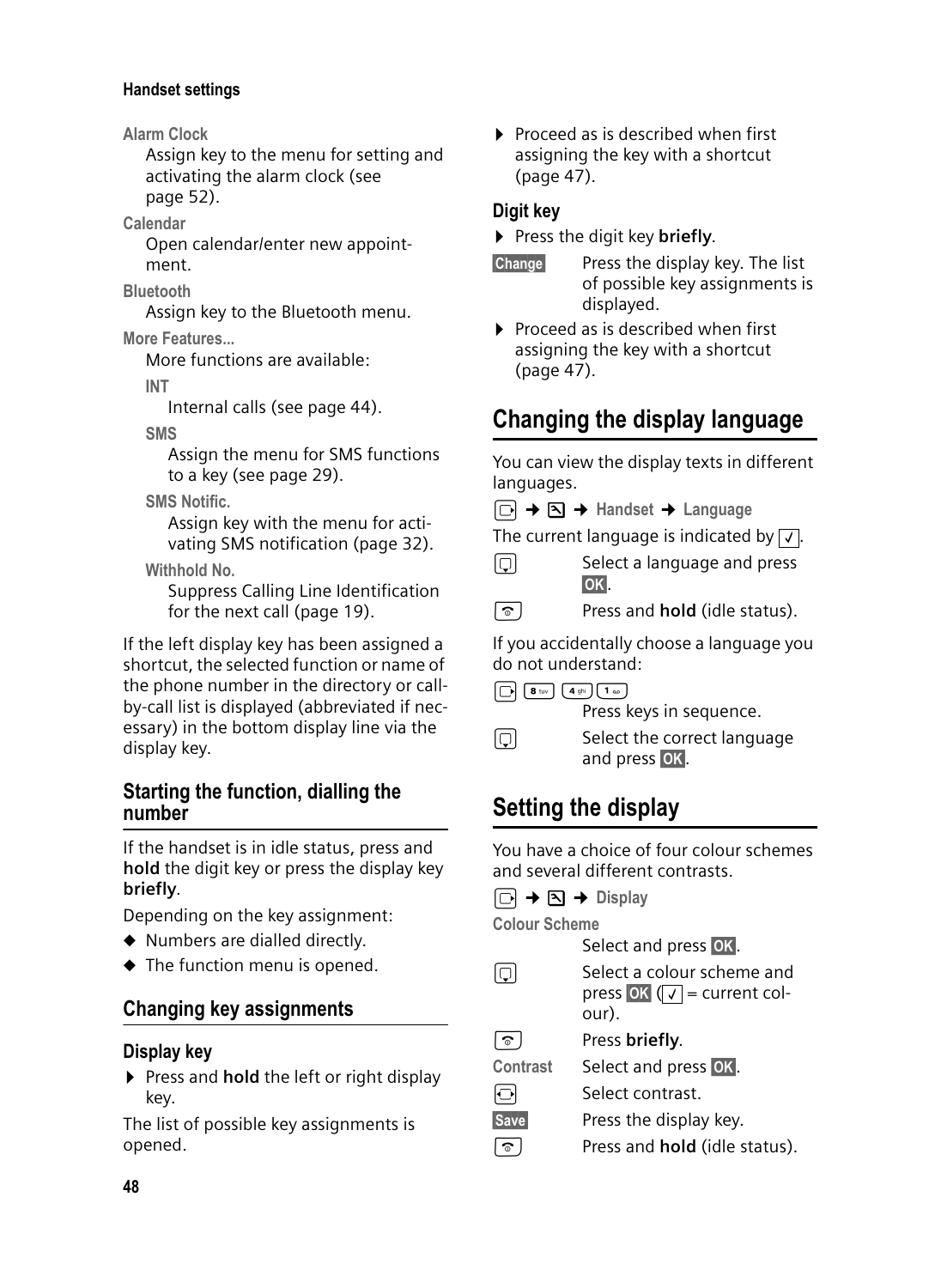# **Setting the screensaver**

You can set a picture from the Resource Dir. (page 51) to be displayed as a screensaver when the handset is in idle status. This will replace the idle status display. It may conceal the date, time and name.

The screensaver is not displayed in certain situations, e.g. during a call or if the handset is deregistered.

If a screensaver is activated, the **Screen**  Saver menu option is marked with  $\sqrt{ }$ .

<sup>v</sup>¢ ¢**Display** ¢**Screen Saver**

The current setting is displayed.

 $\triangleright$  Change multiple line input:

**Activation:**

Select **On** (screensaver is displayed) or **Off** (no screensaver).

**Selection:**

If required, change the screensaver (see below).

 $\triangleright$  Save changes: (page 66).

If the screensaver conceals the display, **briefly** press  $\boxed{\circ}$  to show the idle display with time and date.

# **Changing the screensaver**

 $\boxed{\Box}$  $\rightarrow$  $\boxed{\Delta}$   $\rightarrow$  Display  $\rightarrow$  Screen Saver

**Scroll to the Selection line.** 

View Press the display key. The active screensaver is displayed.

 $\Box$  Select screensaver and press Change<sub></sub>

▶ Save changes: (page 66).

# **Setting the display backlight**

Depending on whether or not the handset is in the charging cradle, you can activate or deactivate the backlight. If the base station is turned on, the display is permanently dimmed.

<sup>v</sup>¢ ¢**Display** ¢**Backlight** 

The current setting is displayed.

 $\triangleright$  Change multiple line input:

**In Charger** Select **On** or **Off**.

**Without Charger**

Select **On** or **Off**.

#### **Please note:**

With the **On** setting, the standby time of the handset can be significantly reduced.

Save Press the display key.

a Press and **hold** (idle status).

# **Activating/deactivating auto answer**

If you activate this function, when you receive a call you can simply lift the handset out of the charging cradle without having to press the talk key  $\lceil \cdot \rceil$ .

 $\Box$   $\rightarrow$   $\Box$   $\rightarrow$  Handset

**Auto Answer**

Select and press OK  $(\sqrt{}) =$  on).

**a** Press and **hold** (idle status).

# **Changing the handsfree/ earpiece volume**

You can set the loudspeaker volume for handsfree talking to five different levels and the earpiece volume to three different levels.

In idle status:

- <sup>t</sup>¢**Handset Volume**
- $\overline{\odot}$  Set the earpiece volume.
- **Scroll to the Speaker: line.**
- $\overline{\odot}$  Set the handsfree volume.

Save Press display key if necessary to save the setting permanently.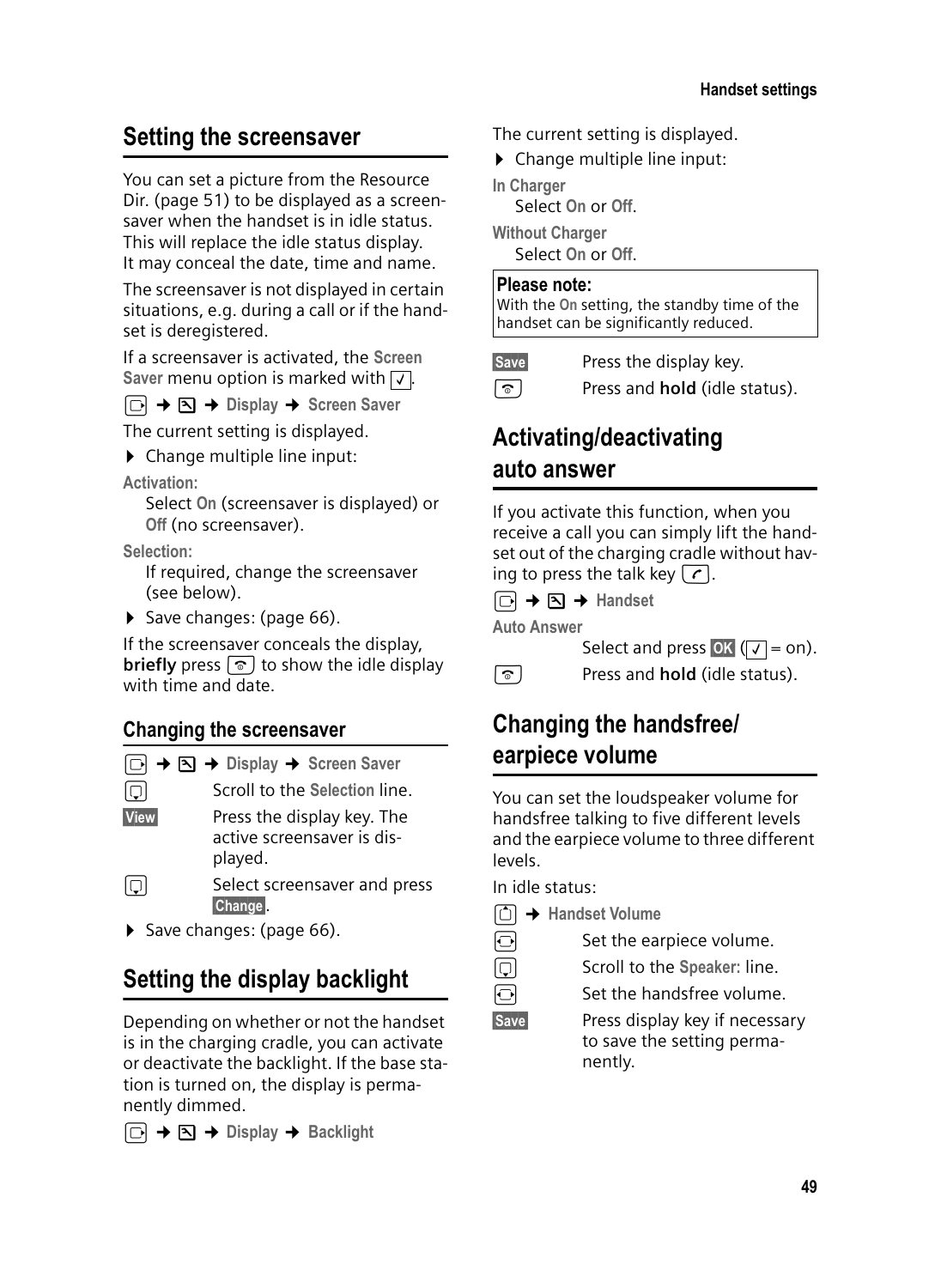#### **Handset settings**

Setting the volume during a call:

Press the control key. Select volume.

Save Press display key if necessary to save the setting permanently.

The setting will automatically be saved after approx. 3 seconds, if not then press the display key Save.

If  $\Box$  is assigned to another function, e.g. toggling (page 20):

§Options§ Open menu.

Volume Select and press **OK**.

Configure setting (see above).

#### **Please note:**

You can also set the call volume, the ring tones and the advisory tones via the menu (see page 15).

# **Changing ring tones**

 $\bullet$  Volume:

You can choose between five volumes  $(1-5; e.g. volume 2 = \nightharpoonup (1-1)$  and the "crescendo" ring (6; volume increases with each ring =  $\rightharpoonup$   $\hspace{1em}$   $\hspace{1em}$   $\hspace{1em}$   $\hspace{1em}$   $\hspace{1em}$   $\hspace{1em}$   $\hspace{1em}$   $\hspace{1em}$   $\hspace{1em}$   $\hspace{1em}$   $\hspace{1em}$   $\hspace{1em}$   $\hspace{1em}$   $\hspace{1em}$   $\hspace{1em}$   $\hspace{1em}$   $\hspace{1em}$   $\hspace{1em}$   $\hspace{1em}$   $\hspace{1em}$   $\hspace{1em}$   $\hs$ 

 $\blacklozenge$  Ring tones:

You can select various ring tones, melodies or any sound from Resource Directory (page 51).

You can set different ring tones for the following functions:

- ◆ Ext. Calls: for external calls
- ◆ Internal Calls: for internal calls
- ◆ Appointments: for set appointments (page 53)
- $\blacklozenge$  All: the same ringer melody for all functions

# **Settings for individual functions**

Set the volume and melody depending on the type of signalling required.

In idle status:

|             | [û] → Ringer Settings                            |
|-------------|--------------------------------------------------|
| IQI         | Select setting, e.g.<br>Ext. Calls and press OK. |
| ЮI          | Set volume $(1-6)$ .                             |
| 问           | Scroll to the next line.                         |
| Ð           | Select melody.                                   |
| <b>Save</b> | Press the display key to save<br>the setting.    |

# **Same settings for all functions**

In idle status:

- <sup>t</sup>¢**Ringer Settings** ¢**All**
- ▶ Set volume and ringer melody (see "Settings for individual functions").
- Save Press the display key to confirm the prompt.
- a Press and **hold** (idle status).

#### **Please note:**

You can also set the call volume, the ring tones and the advisory tones via the menu (see page 15).

### **Activating/deactivating the ringer melody**

You can deactivate the ringer melody on your handset before you answer a call or when the handset is in idle status; the ringer melody can be deactivated permanently or just for the current call. The ringer melody cannot be re-activated while an external call is in progress.

#### **Deactivating the ringer melody permanently**

 $(\overline{a})$  Press and **hold** the star key.

The  $\alpha$  icon appears in the display.

## **Re-activating the ringer melody**

 $(\overline{a})$  Press and **hold** the star key.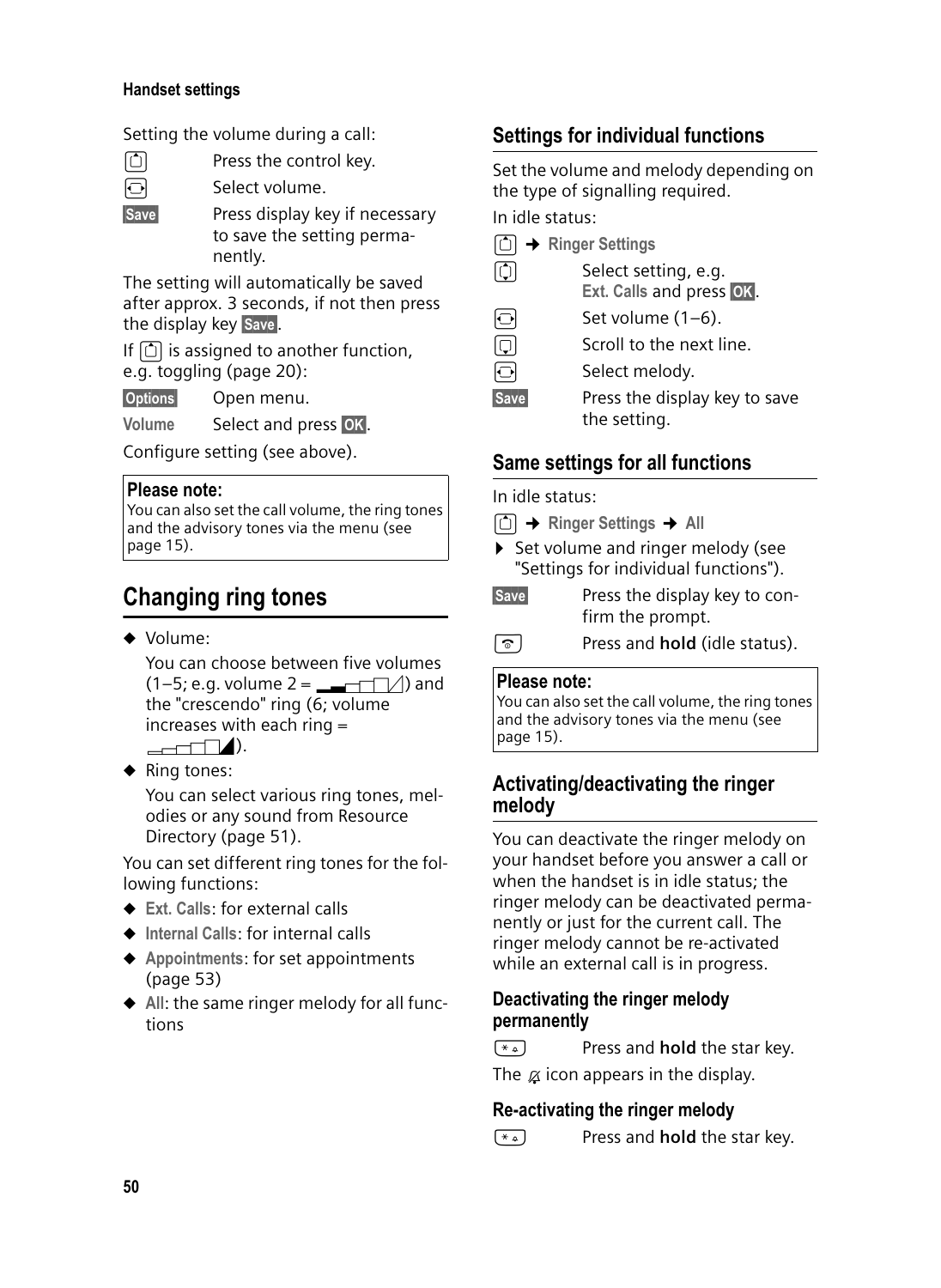#### **Deactivating the ringer melody for the current call**

Silence Press the display key.

# **Activating/deactivating the alert tone**

In place of the ringer melody you can activate an alert tone. When you get a call, you will hear **a short tone** ("Beep") instead of the ringer melody.

- $\left(\begin{array}{cc} \ast & \ast \\ \end{array}\right)$  Press and **hold** the star key and **within 3 seconds:**
- **Beep** Press the display key. A call will now be signalled by **one** short alert tone. You will now see  $\Delta \Pi$  in the display.

# **Resource Directory**

Resource Directory on the handset manages sounds, which you can use as ring tones, and pictures (CLIP pictures and screensavers), which you can use as caller pictures or as screensavers. Precondition: Calling line identification (CLIP). Resource Directory can manage the following media types:

| Icon | Sound                                       | Format                                                         |
|------|---------------------------------------------|----------------------------------------------------------------|
| ▵    | Ring tones                                  | Standard                                                       |
|      | Picture<br>(CLIP picture, screen-<br>saver) | <b>BMP</b><br>$(128 \times 100)$<br>or<br>128 x 160<br>pixels) |

The icon is displayed in front of the name in Resource Directory. Various mono- and polyphonic sounds and pictures are preconfigured on your handset.

You can listen to the available sounds and view the pictures.

You can download pictures from a PC (see page 67). If too little memory is available, then you will have to delete one or more pictures first. The pre-configured pictures are labelled with  $\mathbf{\hat{n}}$ . You cannot rename or delete them.

## **Playing back sounds/viewing CLIP pictures**

<sup>v</sup>¢Ï¢**Screensavers** / **Caller Pictures**  / **Sounds** (select entry)

- Play / View Press the display key. Sounds are played back or pictures are displayed. Press the  $\Box$  key to switch between entries.
- $\boxed{\mathsf{End}$  /  $\boxed{\mathsf{S}}$  Press the display key. Playback of the sound or display of the picture ends.

While you are playing back sounds, you can also interrupt playback with the  $\Box$  key.

**a** Press and **hold** (idle status).

If you have saved a picture in an invalid data format, you will see an error message after selecting the entry. Cancel the operation with  $\Box$  Use Delete to delete the picture.

### **Sounds: setting the volume**

During playback:

Volume Press the display key.

 $\overline{\Theta}$  Set volume.

Save Press the display key.

## **Renaming/deleting a picture**

You have selected an entry.

§Options§ Open menu.

If a picture cannot be deleted  $(\oplus)$ , these options are not available. Depending on the situation, you can select the following functions:

**Delete Entry** 

The selected entry is deleted.

**Delete List** 

All entries in the list that can be deleted are deleted.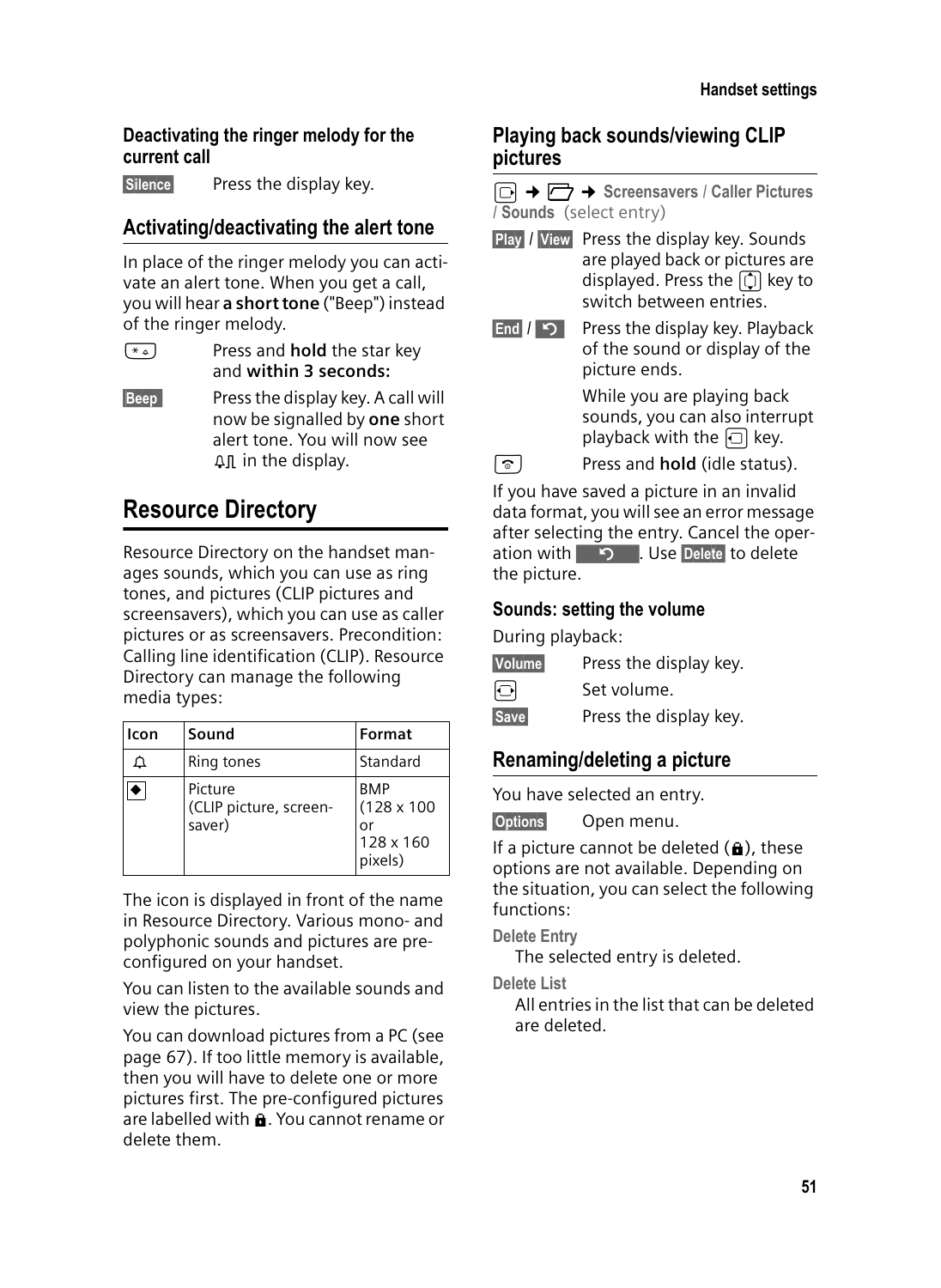#### **Handset settings**

**Rename**

Change the name (max. 16 characters) and press Save. The entry is saved with the new name.

## **Checking memory**

You can display the capacity available for screensavers and CLIP pictures.

 $\Box \rightarrow \Box \rightarrow$  Capacity

Back: press the display key.

# **Activating/deactivating advisory tones**

Your handset uses "advisory tones" to tell you about different activities and statuses. The following advisory tones can be activated and deactivated independently of each other:

- ◆ Key click: Every key press is confirmed.
- ◆ Acknowledge tones:
	- **Confirmation tone** (ascending tone sequence): at the end of an entry/ setting and when an SMS or a new entry arrives in the answer machine list or call history
	- **Error tone** (descending tone sequence): when you make an incorrect entry
	- **Menu end tone**: when scrolling at the end of a menu
- ◆ Battery tone: The batteries need to be charged.

In idle status:

- <sup>t</sup>¢**Advisory Tones**
- $\triangleright$  Change multiple line input:

**Key Tones:** 

Select **On** or **Off**.

**Confirm.:**

Select **On** or **Off**.

**Battery:**

Select **On**, **Off** or **In Call**. The battery warning tone is only activated/deactivated and only sounds during a call.

▶ Save changes: (page 66).

You cannot deactivate the confirmation tone for placing the handset in the base station.

#### **Please note:**

You can also set the call volume, the ring tones and the advisory tones via the menu (see page 15).

# **Setting the alarm clock**

**Precondition:** The date and time have already been set (page 10).

### **Activating/deactivating the alarm clock and setting the wake-up time**

 $\boxdot$  +  $\odot$ 

 $\triangleright$  Change multiple line input:

**Activation:** Select **On** or **Off**.

**Time:** 

Enter the wake-up time in 4-digit format.

**Occurance:**

Select **Daily** or **Monday-Friday**.

**Volume:** 

Set the volume (1–6).

**Melody:** 

Select melody.

 $\triangleright$  Save changes: (page 66).

The  $\odot$  icon is shown in the display.

A wake-up call with selected ringer melody (page 50) is signalled on the handset. The wake-up call sounds for 60 seconds.  $\Theta$  is shown in the display. If no key is pressed, the wake-up call is repeated twice at five minute intervals and then turned off.

During a call, the wake-up call is signalled by a short tone.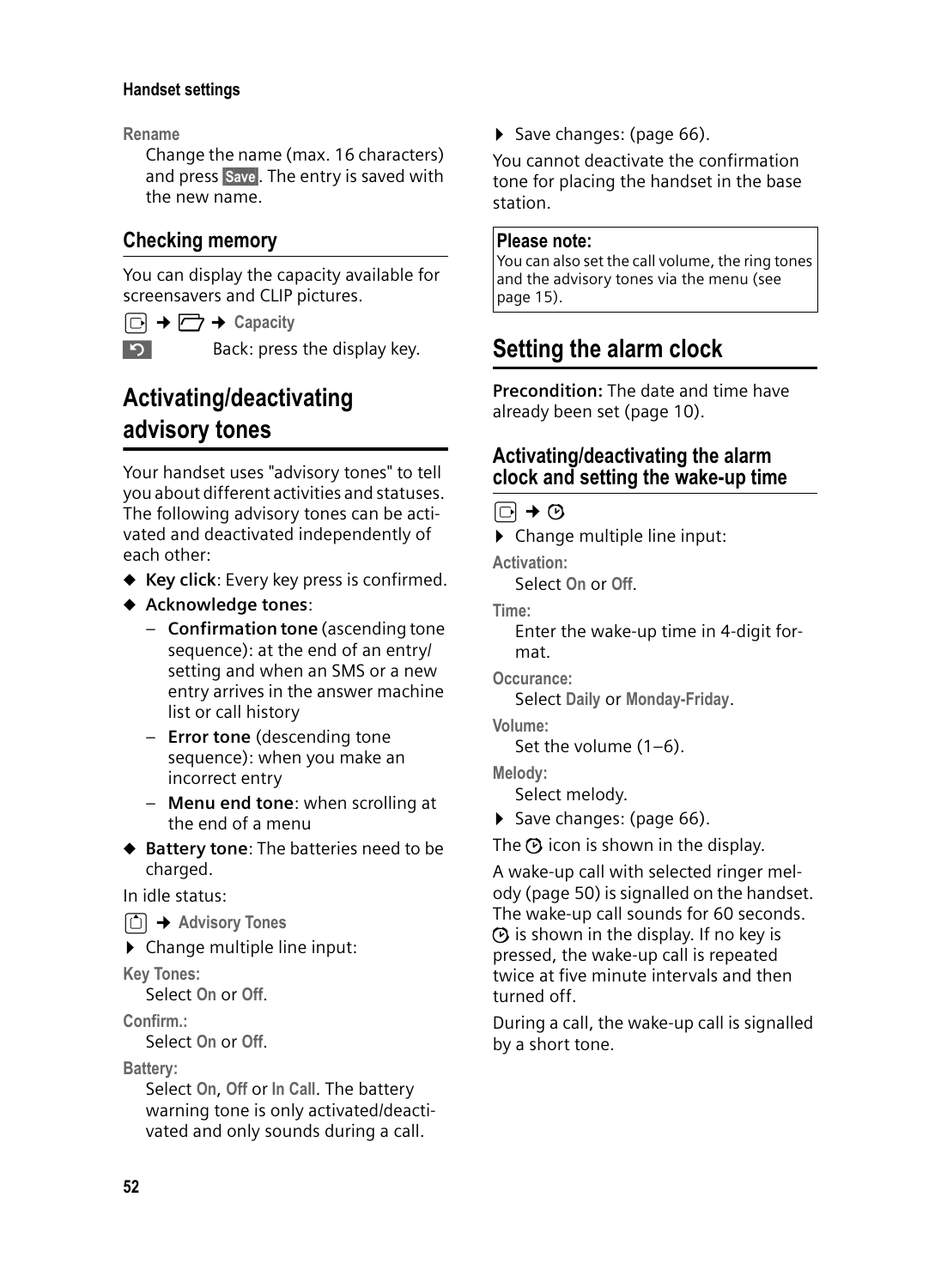## **Deactivating the wake-up call/ repeating after a pause (snooze mode)**

**Precondition**: A wake-up call is sounding.

**OFF** Press the display key. The wake-up call is deactivated.

**or**

§Snooze§ Press the display key or any key. The wake-up call is deactivated and then repeated after 5 minutes. After the second repetition the wake-up call is deactivated completely.

# **Setting an appointment (calendar)**

You can have your handset remind you of up to 30 appointments (volume and melody, see page 50).

# **Saving an appointment**

**Precondition:** The date and time have already been set (page 10).



 $\Box/\Box$  Select the day in the graphical calendar and press OK. (Days on which appointments have already been saved are highlighted in black.)

The list of saved appointments for the day is displayed. If you have already saved 30 appointments, you must first delete an existing appointment.

**<New Entry>** 

Select and press OK.

 $\blacktriangleright$  Change multiple line input:

**Appoint.:**

Select **On** or **Off**.

**Date:**

Enter day/month/year in 8-digit format. **Time:** 

Enter hours/minutes in 4-digits format.

**Notes:**

Enter text (max. of 16 characters). The text appears as the appointment name in the list and will be displayed on the screen during the appointment reminder. If you do not enter any text, only the date and time of the appointment are displayed.

Save Press the display key.

**a** Press and **hold** (idle status).

The appointment is marked with  $\sqrt{\ }$  in the appointments list. The list of appointments is sorted by date.

An appointment reminder is signalled with the selected ringer melody (page 50). The appointment reminder sounds for 60 seconds. The entered text, date and time are displayed.

During a call, the appointment reminder is signalled by a short tone.

# **Managing appointments**

| $\rightarrow$ 11  |                                                                                                                                                                        |
|-------------------|------------------------------------------------------------------------------------------------------------------------------------------------------------------------|
| 回顺                | Select the day in the graphical<br>calendar and press OK.<br>(Days on which appointments<br>have already been saved are<br>highlighted in black in the cal-<br>endar.) |
| $ \mathbb{O} $    | Select appointment for the<br>day.                                                                                                                                     |
| <b>Options</b>    | Open menu<br>Back with 9.                                                                                                                                              |
|                   | You have the following options:                                                                                                                                        |
| <b>View Entry</b> | View selected appointment,<br>open the Options menu for editing,<br>deleting and activating/ deactivating.                                                             |
|                   |                                                                                                                                                                        |

**Edit Entry** 

Edit selected appointment.

**Delete Entry** 

Delete selected appointment.

**Activate / Deactivate** Activate/deactivate the selected appointment.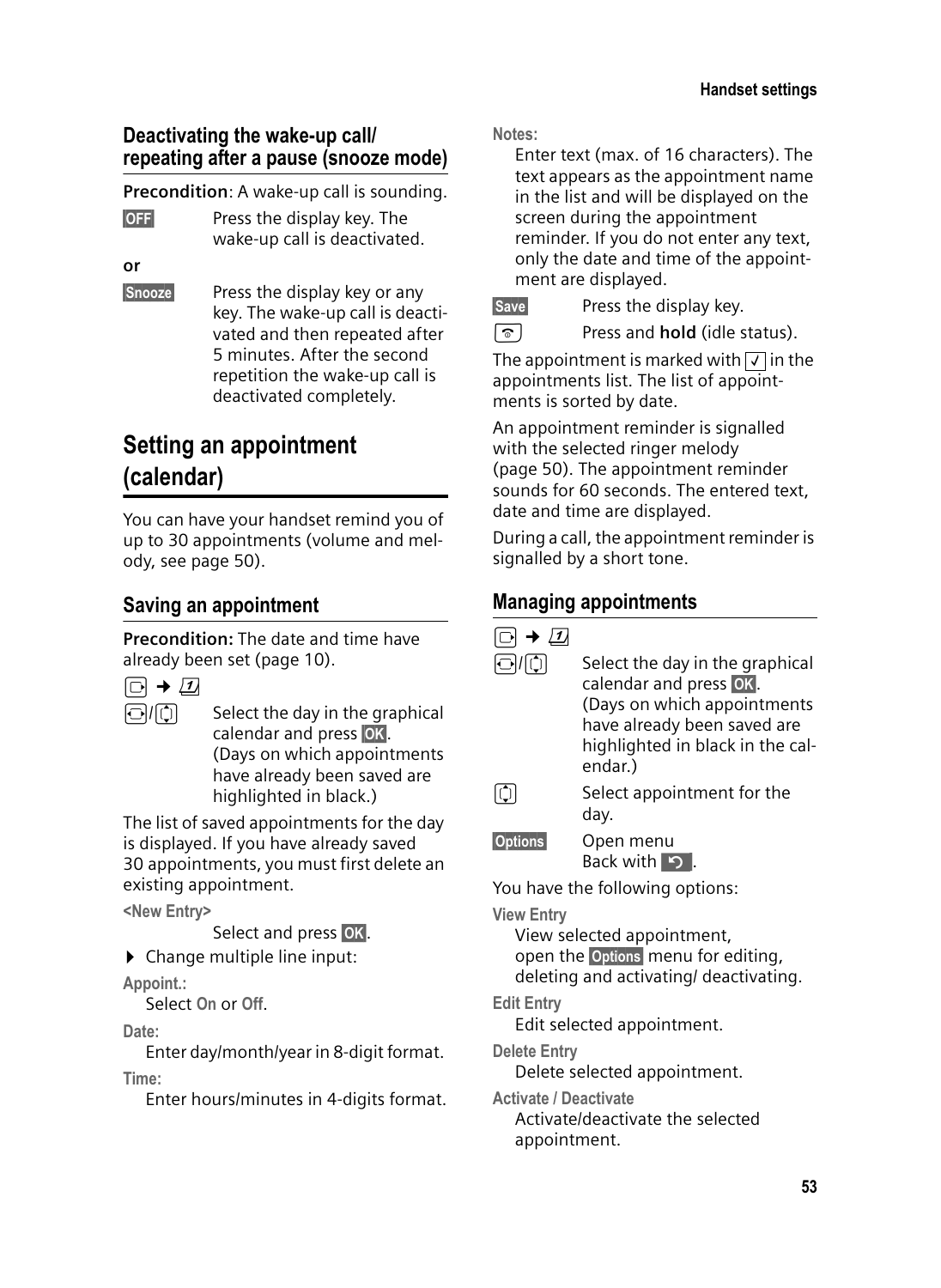#### **Handset settings**

**Delete List**

Delete **all** appointments.

## **Deactivating or accepting an appointment reminder**

**Precondition**: An appointment reminder is sounding.

**SOFF** Press the display key to deactivate the appointment reminder.

 $Or$ 

**SMS** Press display key to accept the appointment reminder with an SMS.

# **Displaying missed appointments and anniversaries**

Missed appointments/anniversaries (page 24) are displayed in the **Missed Alarms** list if:

- $\blacklozenge$  You do not accept an appointment/ anniversary.
- $\triangle$  The appointment/anniversary was signalled during a phone call.
- $\triangle$  The handset is deactivated at the time of the appointment/anniversary.
- $\blacklozenge$  Automatic redial was activated at the time of an appointment/anniversary (page 25).

The most recent entry is at the head of the list.

If there is a new appointment/anniversary in the list, the display shows Appoint. Pressing the display key will also open the **Missed Alarms** list.

To open the list from the menu:

 $\boxed{\odot}$  **→**  $\boxed{\times}$  **→ Missed Alarms** 

Select appointment/anniversary.

Information about the appointment/anniversary is displayed. A missed appointment is displayed with the appointment name and a

missed anniversary is displayed with the last name and first name. The date and time will also be given.

Delete Delete appointment

SMS Write an SMS.

**a** Press and **hold** (idle status).

If 10 entries are already stored in the list, the next appointment reminder will delete the oldest entry.

# **Using Bluetooth devices**

Your Gigaset S68H handset can communicate wirelessly via Bluetooth™ with other devices using this technology.

Before you can use your Bluetooth devices, you must first activate Bluetooth and then register the devices to the handset.

You can register 1 Bluetooth headset to the handset. You can also register up to 5 data devices (PC, PDA) to send and receive directory entries as vCards or to exchange data with the computer (page 67).

In order to be able to continue using the phone numbers, it is essential that area codes (international and local area codes) are saved on the phone (see page 56).

You will find a description of how to operate your Bluetooth devices in the user guides for these devices.

#### **Please note:**

- You can only operate headsets on your handset that have the **headset profile**.
- It can take up to 5 seconds to create a connection between your handset and a Bluetooth headset. This applies both when a call is accepted using the headset or transferred to the headset, and when a number is dialled from the headset.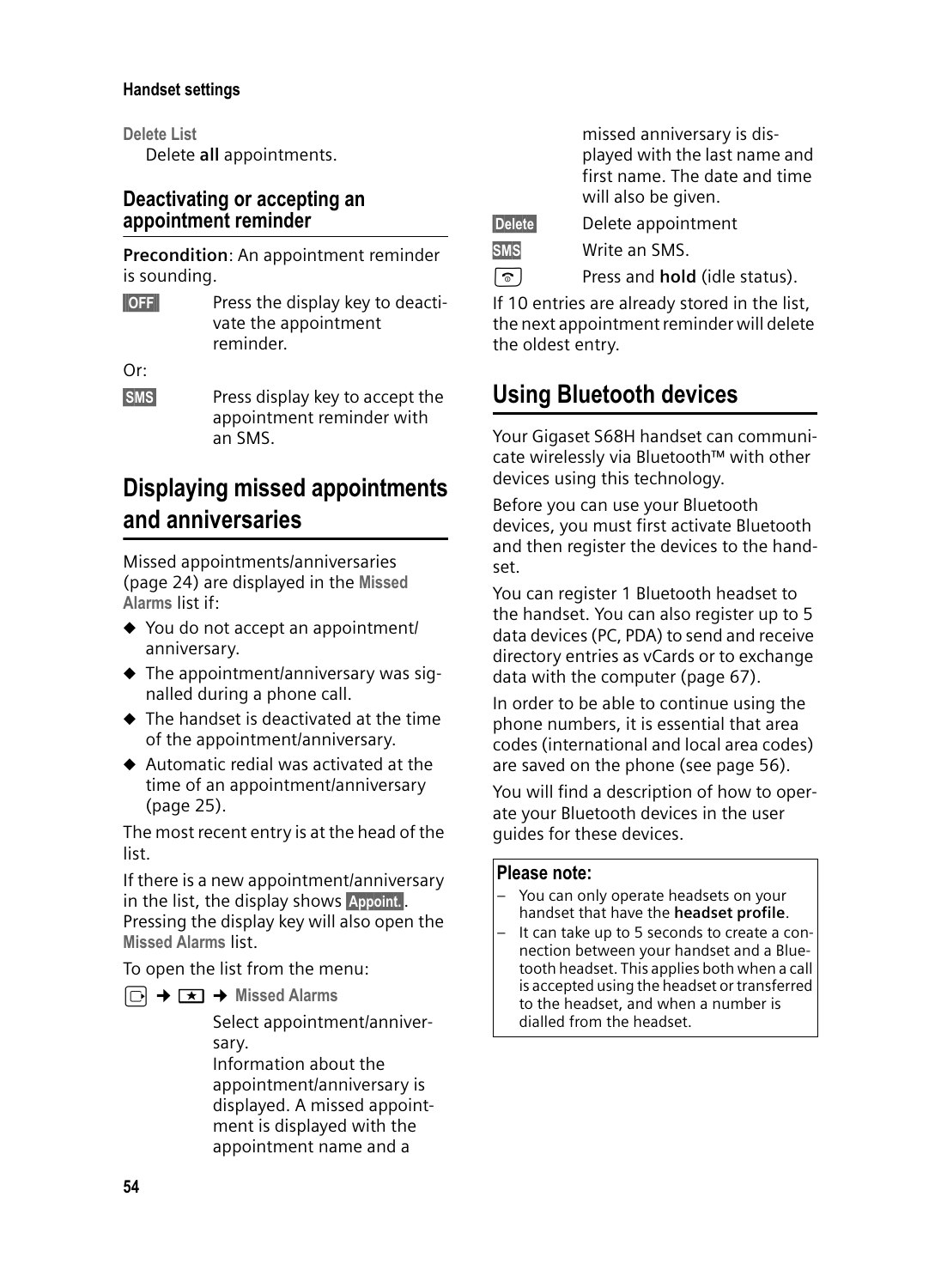#### **Activating/deactivating Bluetooth mode**

<sup>v</sup>¢í¢**Data Transfer** ¢**Bluetooth**  $\overline{+}$  Activation

Press OK to activate or deactivate Bluetooth mode ( $\sqrt{ }$  = activated).

In idle status, the  $*$  icon on the handset shows that Bluetooth mode is activated:



# **Registering Bluetooth devices**

The distance between the handset in Bluetooth mode and the activated Bluetooth device (headset or data device) should be no more than 10 m.

#### **Please note:**

- If you register a headset, any headset that is already registered will be overwritten.
- If you would like to use a headset with your handset that is already registered to another device (e.g. to a mobile phone), please **deactivate** this connection before you start the registration process to the Gigaset.

 $\Box$  **→**  $\Box$  → Data Transfer → Bluetooth ¢**Search Headset** / **Search Data Device**

The search can take up to 30 seconds.

Once the device has been found, its name will be shown on the display.

**Options** Press the display key.

Trust Device Select and press **OK**.



**↑↑ Enter the PIN for the Bluetooth** device you want to **register** and press **OK**.

The device is saved in the list of known devices.

#### **Cancelling/repeating current search**

To cancel search:

Cancel Press the display key.

Repeat search if necessary:

**Options** Select and press OK.

**Repeat Search**

Select and press OK.

### **Editing the list of known (trusted) devices**

#### **Open list**

<sup>v</sup>¢í¢**Data Transfer** ¢**Bluetooth**  ¢**Known Devices**

A corresponding icon appears next to each device name in the list displayed:

- **Icon Meaning**
- **o Bluetooth headset**
- **Bluetooth data device**

### **Viewing entries**

- Open list  $\rightarrow$   $\Box$  (select entry)
- **Options** Press the display key.
- View Entry Select and press **©K**. Device name and address are displayed. Back with OK.

## **Deregistering Bluetooth devices**

- Open list  $\rightarrow$   $\Box$  (select entry)
- **Options** Press the display key.
- **Delete Entry Select and press OK**.
- a Back: press and **hold** key.

#### **Please note:**

If you deregister an activated Bluetooth device, it may try to reconnect as an "unregistered device".

#### **Changing the name of a Bluetooth device**

Open list  $\rightarrow$   $\Box$  (select entry) **Options** Press the display key. Rename Select and press **OK**. **Fill** Change name Save Press the display key **a** Back: Press and **hold** key.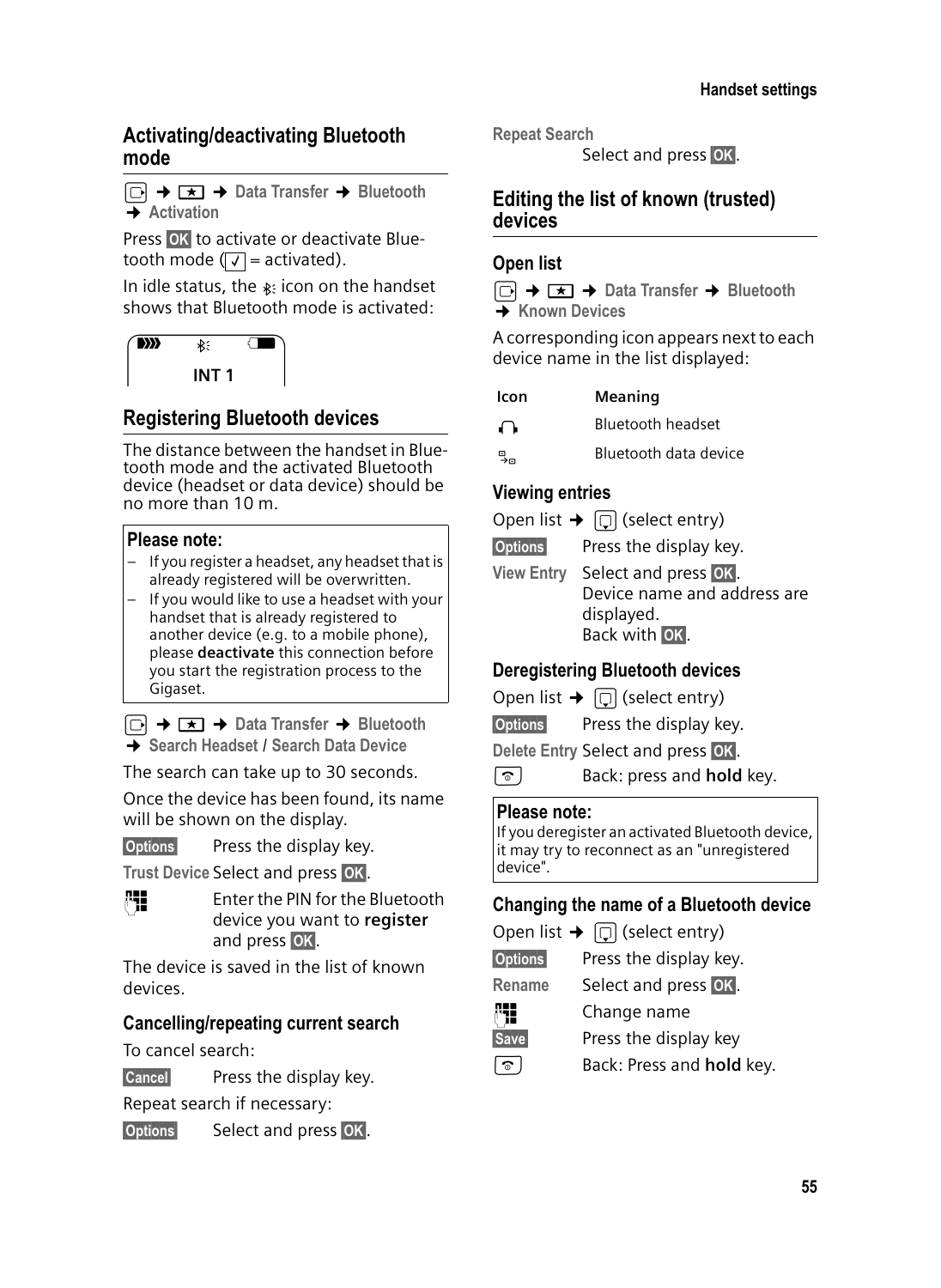#### **Handset settings**

### **Rejecting/accepting an unregistered Bluetooth device**

If a Bluetooth device that is not registered in the list of known devices tries to connect with the handset, you will be prompted on the display to enter the PIN for the Bluetooth device (bonding).

## **← Reject**

Go Back Press the display key.

#### **← Accept**

~ Enter the PIN for the Bluetooth device you want to **accept** and press OK.

If you have accepted the device, you can use it temporarily (i.e. as long as it is within receiving range or until you deactivate the handset) or save it to the list of known devices.

Once the PIN has been confirmed, save to the list of known devices:

- $-$  **Yes** Press the display key
- $\overline{\phantom{a}}$  No Press the display key: use temporarily.

### **Changing the Bluetooth name of the handset**

You can change the handset name used to identify it on the display of another Bluetooth device.

- <sup>v</sup>¢í¢**Data Transfer** ¢**Bluetooth** ¢**Own Device Name**
- §Change§ Press the display key
- **Fill** Change name
- Save Press the display key
- **a** Back: Press and **hold** key.

# **Setting your own area code**

In order to transfer phone numbers (for example vCard), it is essential that your area code (international and local area code) is saved on the phone.

Some of these numbers are already preset.

<sup>v</sup>¢ ¢**Handset** ¢**Area Codes** 

Check that the (pre)set area code is correct.

▶ Change multiple line input:<br>  $\begin{array}{cc} \boxed{\downarrow} & \text{Select/change input} \end{array}$ 

| J<br>I |  |  |
|--------|--|--|
|        |  |  |

- Select/change input field.
- $\Theta$  Navigate in the input field.
- $\overline{AC}$  If necessary, delete number: press the display key.



~ Enter number.



**Example**:

| <b>Area Codes</b>   |  |  |             |  |  |  |
|---------------------|--|--|-------------|--|--|--|
| International code: |  |  |             |  |  |  |
| $00 - 44$           |  |  |             |  |  |  |
| Local area code:    |  |  |             |  |  |  |
| $0 - 120$ 1         |  |  |             |  |  |  |
|                     |  |  | <b>Save</b> |  |  |  |

# **Restoring the handset to the factory settings**

You can reset any individual settings and changes that you have made. Entries in the directory, the call-by-call list, the call history, the SMS lists and the handset's registration to the base station as well as the content of Resource Directory are retained.

<sup>v</sup>¢ ¢**Handset** ¢**Reset Handset**

**Fress the display key.** Press the display key.

**a** Press and **hold** (idle status).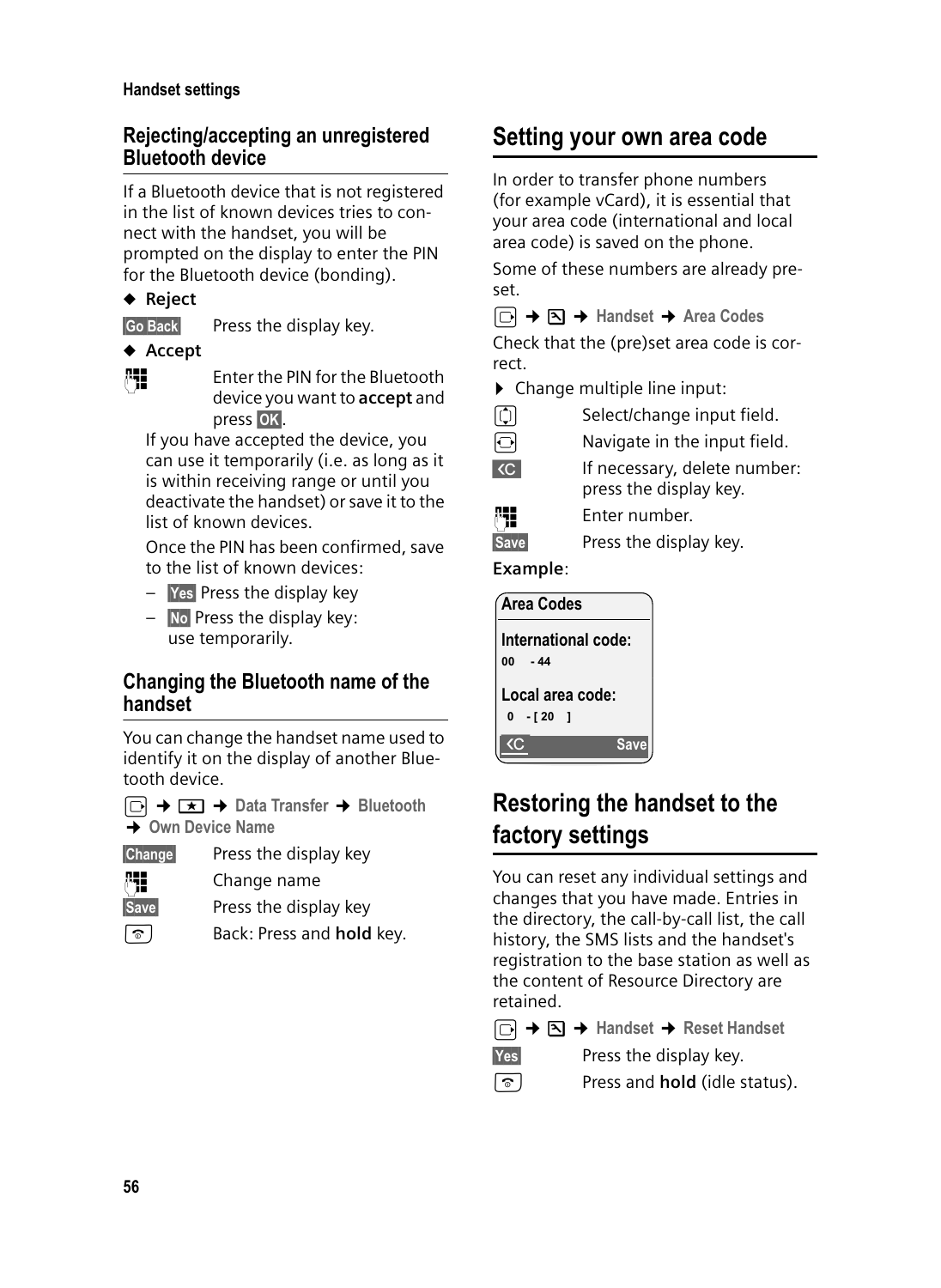# **Base station settings**

The base station settings are carried out using a registered Gigaset S68H handset.

# **Protecting against unauthorised access**

Protect the system settings of the base station with a PIN known only by you. The system PIN must be entered when, for example, registering/deregistering a handset to/from the base station or when restoring the default settings.

# **Changing the system PIN**

You can change the 4-digit system PIN set on the base station (default setting: 0000) to a 4-digit PIN known only by you.

Gigaset S685: Setting a system PIN facilitates remote operation of the answer machine (page 41).

<sup>v</sup>¢ ¢**Base**¢**System PIN** 



~ Enter the current system PIN and press OK.

~ Enter new system PIN. For security the PIN is shown as four stars  $(****$ ).

 $\boxed{\Box}$   $\begin{bmatrix} \blacksquare \blacksquare \blacksquare \end{bmatrix}$  Jump to the next line, re-enter new system PIN and press OK.

a Press and **hold** (idle status).

# **Resetting the system PIN**

If you have forgotten your system PIN you can reset the base station to the original code **0000**:

Disconnect the power cord from the base station. Hold down the registration/paging key on the base station while reconnecting the power cable to the base station. Release the key after a while.

The base has now been reset and the system PIN **0000** set.

### **Please note:**

All handsets are deregistered and must be reregistered.

# **Changing ring tones (Gigaset S685 only)**

#### $\blacklozenge$  Volume:

You can choose between five volumes and the "crescendo" ring, see page 50. Select "0" to deactivate the base station ringer melody.

 $\blacklozenge$  Ring tones:

You can set a ringer melody melody for external calls, see page 50.

<sup>v</sup>¢ ¢**Base**¢**Ringer Settings** For how to adjust the settings, see page 50.

# **Activating/deactivating music on hold**

 $\Box$  $\rightarrow$  $\Box$   $\rightarrow$  Base  $\rightarrow$  Music on hold Press OK to activate or deactivate music on hold  $(\sqrt{7})$  = on).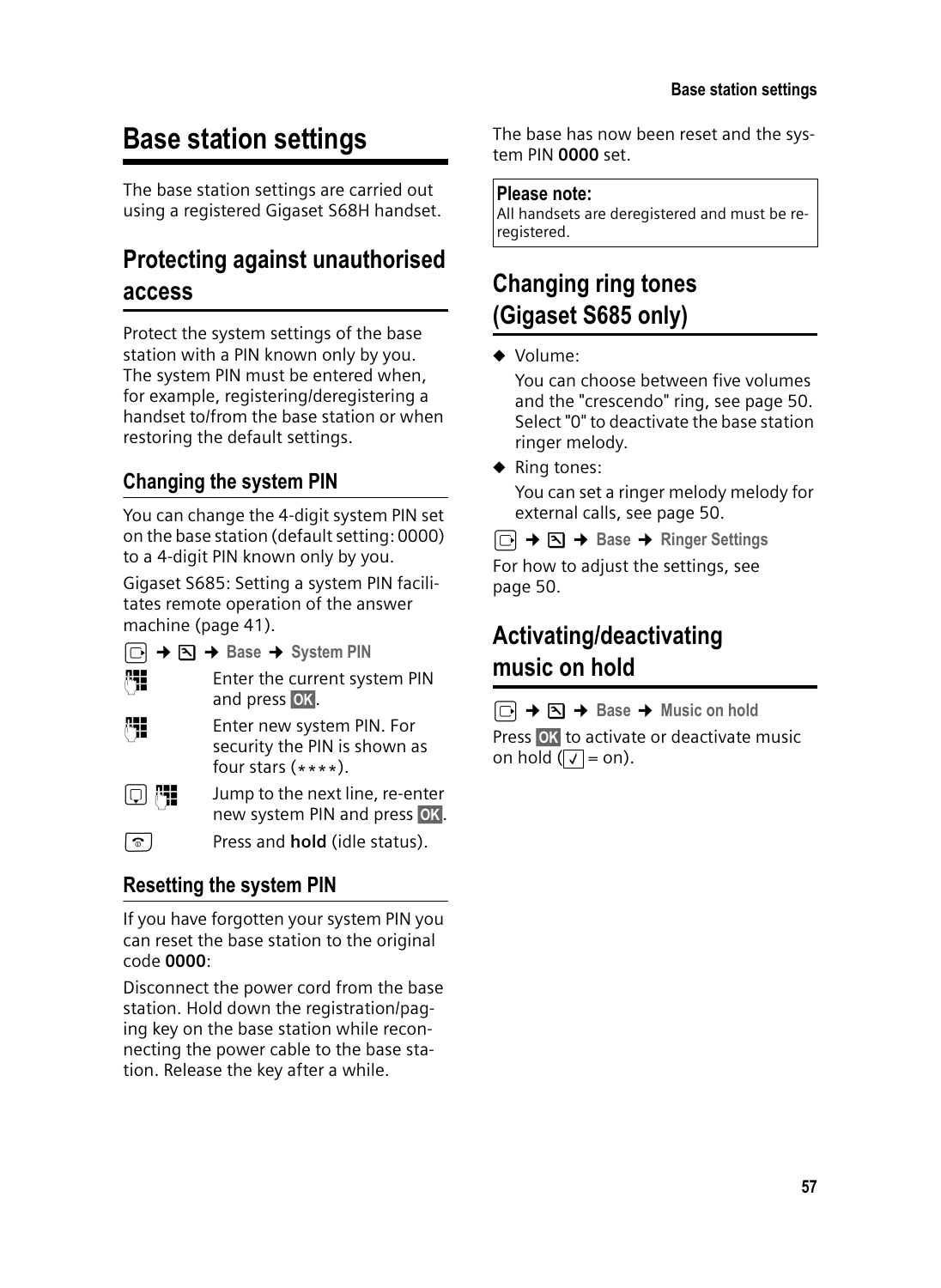# **Repeater support**

With a repeater you can increase the range and reception strength of your base station. You will need to activate repeater mode. This will terminate any calls that are in progress at the time.

**Precondition:** A repeater is registered. Eco mode is disabled.

<sup>v</sup>¢ ¢**Base**¢**Add. Features**   $→$  **Repeater Mode** 

Yes Press the display key.

When repeater mode is active, the menu item is marked with  $\sqrt{ }$ .

#### **Please note:**

Repeater support and eco mode (see page 13) rule each other out, i.e. both functions cannot be used at the same time.

# **Restoring the base station to the factory settings**

When the settings are restored

- $\bullet$  eco mode is disabled,
- $\blacklozenge$  handsets are still registered,
- $\blacklozenge$  the system PIN is not reset.

<sup>v</sup>¢ ¢**Base**¢**Base Reset**  FI Enter the system PIN and press §OK§.

Yes Press the display key.

Cancel the restoring process by pressing  $\lceil \widehat{\infty} \rceil$  or the display key  $\lceil \widehat{\infty} \rceil$ .

**a** Press and **hold** (idle status)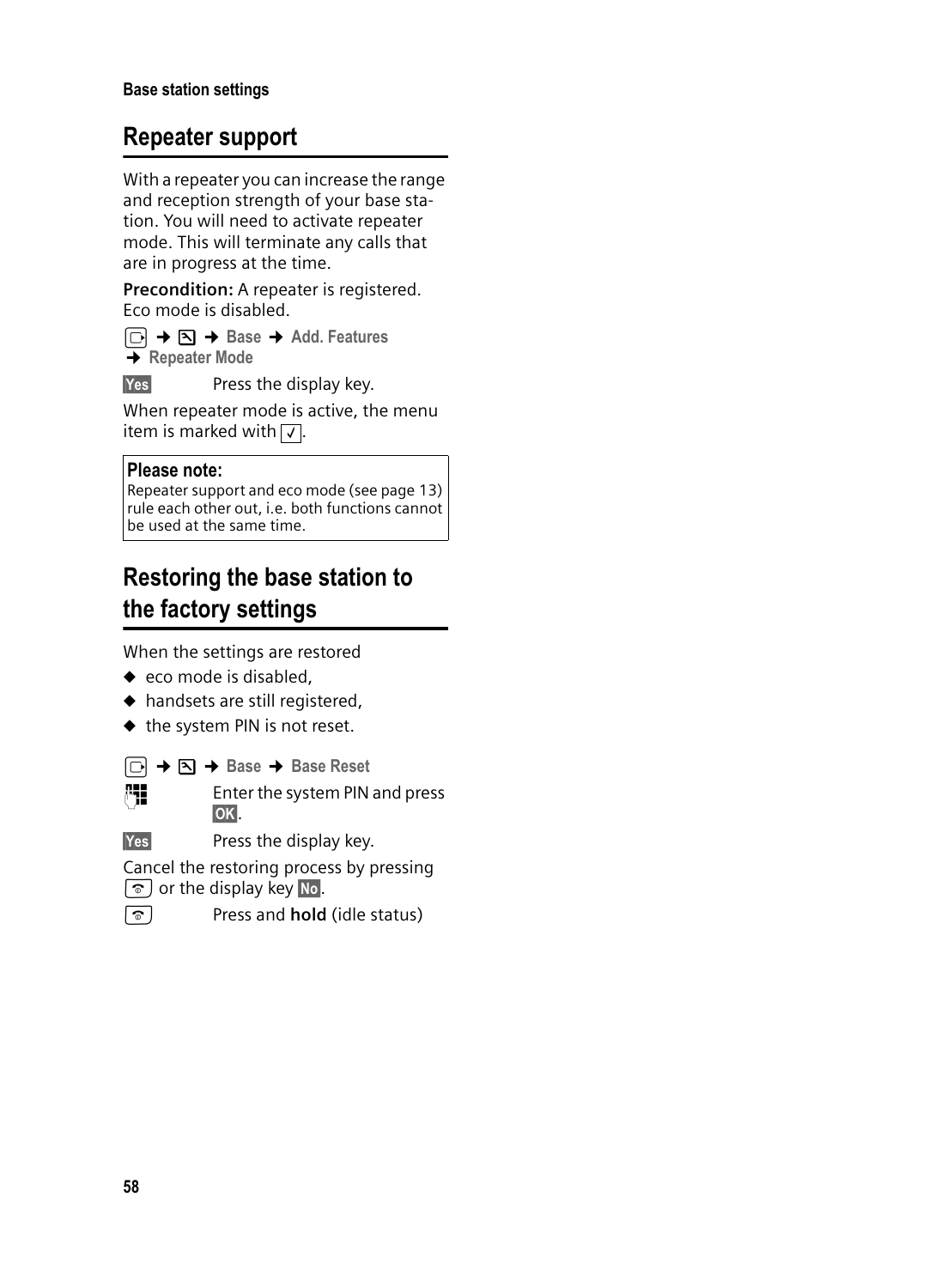# **Connecting the base station to PABX**

The following settings are only necessary when your PABX requires them; see the PABX user guide.

You cannot send or receive SMS messages on PABXs that do not support Calling Line Identification.

# **Dialling modes and recall**

The current setting is indicated by  $\boxed{\checkmark}$ .

# **Changing the dialling mode**

The following dialling modes can be selected:

- $\blacklozenge$  Touch tone dialling (DTMF)
- $\blacklozenge$  Pulse dialling (DP)
- <sup>v</sup>¢ ¢**Base**¢**Add. Features**
- ¢**Dialling Mode**
- $\boxed{\Box}$  Select dialling mode  $(\boxed{\lor} = \text{on})$ and press **OK**.
- a Press and **hold** (idle status).

# **Setting recall**

- <sup>v</sup>¢ ¢**Base**¢**Add. Features → Recall**
- $\boxed{\Box}$  Select flashing time  $(\boxed{\lor} = \text{on})$ and press OK.
- **a** Press and **hold** (idle status).

# **Saving an access code (outside line code)**

**Precondition:** You may have to enter an access code for external calls in your PABX, e.g. "0".

<sup>v</sup>¢ ¢**Base**¢**Add. Features** 

¢**Access Code** 

Enter or change access code, max. 3 digits.

▶ Save changes: (page 66).

If an access code has been saved,

- $\blacklozenge$  The access code is prefixed automatically when you select from the following lists: numbers of the SMS centres, call history or answer machine list.
- $\blacklozenge$  The access code must be entered when dialling manually and when manually entering directory, emergency/quick dial numbers and SMS centre numbers.
- $\bullet$  If you copy the recipient's number from the directory when sending an SMS, you have to delete the access code.
- $\triangle$  An existing access code is deleted using  $\overline{AC}$ .

# **Setting pauses**

# **Changing pause after line seizure**

You can change the length of pause that is inserted between pressing the talk key  $\lceil \cdot \rceil$  and sending the number.

 $\Box$  Open menu.

 $\begin{bmatrix} 8 \text{ tur} \\ 5 \text{ jkl} \end{bmatrix} \begin{bmatrix} 9 \text{ way} \\ 9 \text{ way} \end{bmatrix} \begin{bmatrix} 1 \text{ so } 6 \text{ mm} \end{bmatrix}$ Press keys.

- 
- **Fill** Enter digit for the pause length (**1** = 1 sec.; **2** = 3 sec.;  $3 = 7$  sec.) and press  $\overline{OK}$ .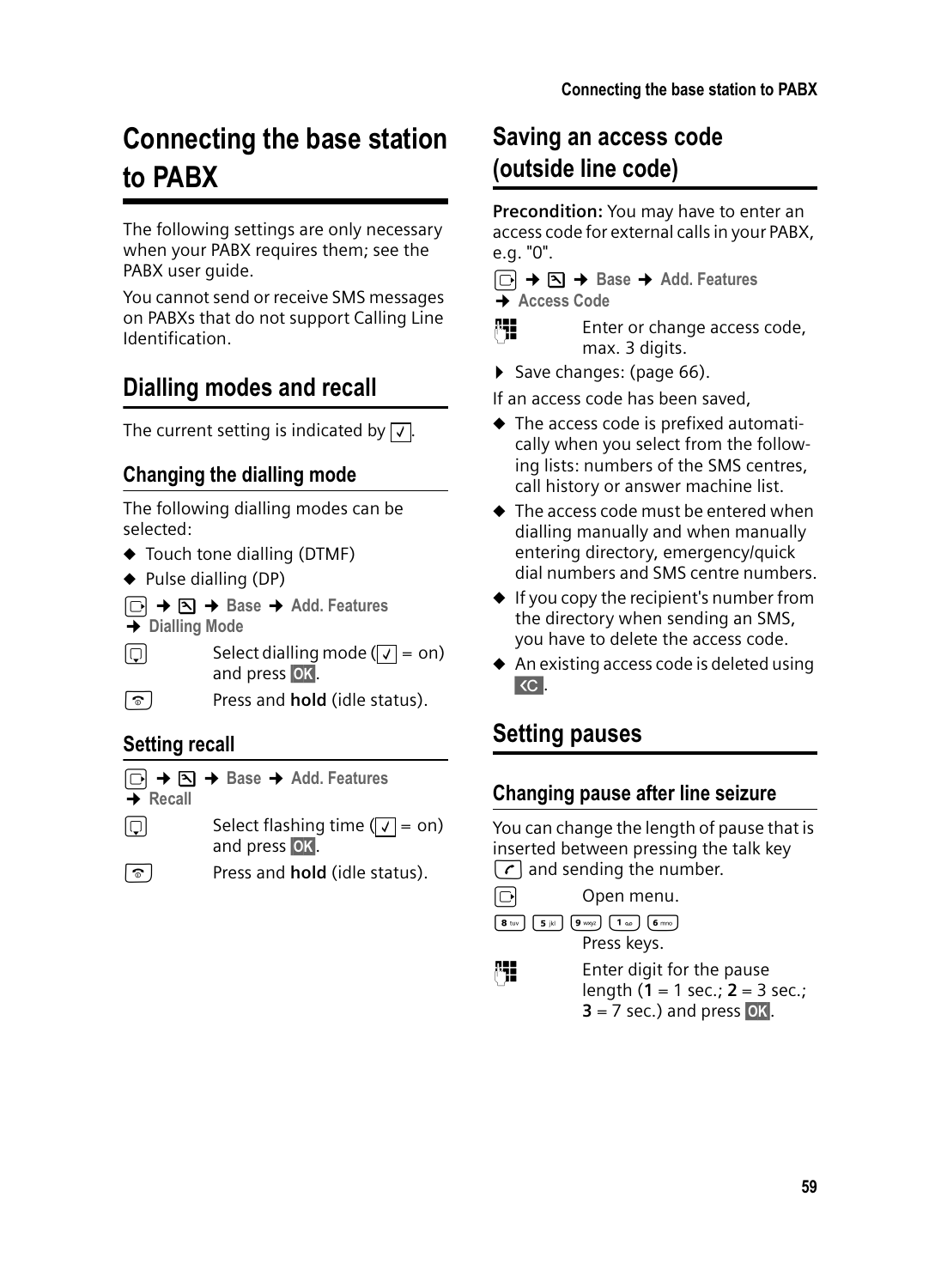# **Changing the pause after the recall key**

You can change the length of the pause if your PABX requires this (refer to the user guide for your PABX).

 $\Box$  Open menu.  $\begin{array}{|c|c|c|c|}\hline \mathbf{8} & \text{tuv} & \mathbf{5} & \text{jkl} \\\hline \end{array} \begin{array}{|c|c|c|c|}\hline \mathbf{9} & \text{woyz} & \mathbf{1} & \text{a} & \mathbf{2} & \text{abc} \\\hline \end{array}$ Press keys.

FI Enter a digit for the length of the pause  $(1 = 800 \text{ ms})$ **2** = 1600 ms; **3** = 3200 ms) and press **OK**.

### **Changing a dialling pause (pause after access code)**

**Precondition:** You have saved an access code (page 59).

| Open menu.                                                                                                                        |
|-----------------------------------------------------------------------------------------------------------------------------------|
| 8 tuv     5 jkl   [9 wxyz ] [ 1 as ]<br>أ مه 1]<br>Press keys.                                                                    |
| Enter a digit for the length of<br>the pause $(1 = 1 \text{ sec.})$<br>$2 = 2$ sec.; $3 = 3$ sec.;<br>$4 = 6$ sec.) and press OK. |

To insert a dialling pause: press  $\overline{\mathbb{R}}$  for 2 seconds. A P appears in the display.

# **Switching temporarily to touch tone dialling (DTMF)**

If your PABX still operates with pulse dialling (DP), but you need touch tone dialling (DTMF) for a connection (e.g. to listen to the network mailbox) you must switch to touch tone dialling for the call.

**Precondition:** You are conducting a call or have already dialled an external number.

 $\left(\begin{matrix} \ast & 0 \\ 0 & \ast \end{matrix}\right)$  Press the star key.

After the call is ended, pulse dialling is automatically activated again.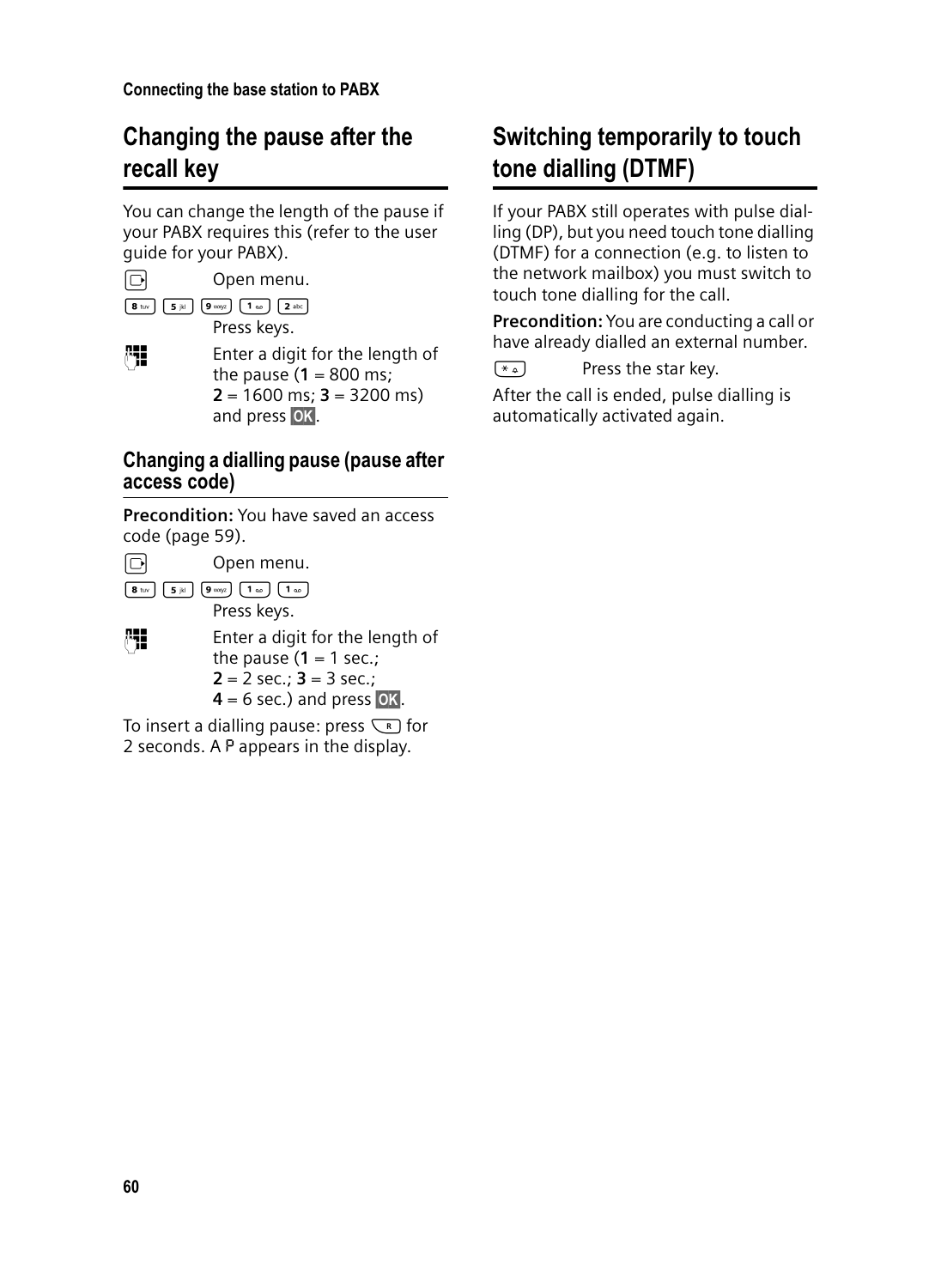# **Appendix**

# **Care**

Wipe the base station, charging cradle and handset with a **damp** cloth (do not use solvent) or an antistatic cloth.

**Never** use a dry cloth. This can cause static.

#### **Contact with liquid !**

If the handset has come into contact with liquid:

- 1. **Switch off the handset and remove the battery pack immediately**.
- 2. Allow the liquid to drain from the handset.
- 3. Pat all parts dry, then place the handset with the battery compartment open and the keypad facing down in a dry, warm place **for at least 72 hours** (**not** in a microwave, oven etc.).
- **4. Do not switch on the handset again until it is completely dry.**

When it has fully dried out, you will normally be able to use it again.

# **Questions and answers**

If you have any questions about using your phone, visit us at www.gigaset.com/customercare

at any time. The table below contains a list of common problems and possible solutions.

#### **Registration or connection problems with a Bluetooth headset.**

- $\blacktriangleright$  Reset the Bluetooth headset (see the user guide for your headset).
- $\blacktriangleright$  Delete registration data from the handset when deregistering the device (see page 55).
- $\blacktriangleright$  Repeat the registration process (see page 55).

#### **The display is blank.**

- 1. The handset is not turned on.
	- **Exercise 2 Press and hold** the end call key  $\sqrt{2}$ .
- 2. The battery is almost flat.
	- ▶ Charge or replace the batteries (page 8).

**The keys of a handset do not respond when pressed.**

The keypad lock is activated.

**►** Press and **hold** the hash key  $(\pm \infty)$  (page 11).

**"Base station x" flashes on the display.**

- 1. The handset is outside the range of the base station.
	- $\blacktriangleright$  Move the handset closer to the base station.
- 2. The base station's range is reduced because eco mode is activated.
	- ▶ Deactivate eco mode (page 13) or reduce the distance between the handset and the base station.
- 3. The handset has been deregistered.  $\blacktriangleright$  Register the handset (page 43).
- 4. The base station is not turned on.
	- $\blacktriangleright$  Check the base station's mains adapter (page 8).

#### **Base Search flashes in the display.**

The handset is set to **Best Base** and no base station is turned on or within range.

- Move the handset closer to the base station.
- $\blacktriangleright$  Check the base station's mains adapter (page 8).

#### **Handset does not ring.**

- 1. The ringer melody is deactivated.
	- $\blacktriangleright$  Activate the ringer melody (page 50).
- 2. Call diversion set to **All Calls**.
	- ▶ Deactivate call diversion (page 19).

#### **You cannot hear a ringer/dialling tone from the fixed network.**

The phone cord supplied has not been used or has been replaced by a new cord with the wrong jack connections.

 $\blacktriangleright$  Please always use the phone cord supplied or ensure that the jack connections are correct when purchasing from a retailer (page 8).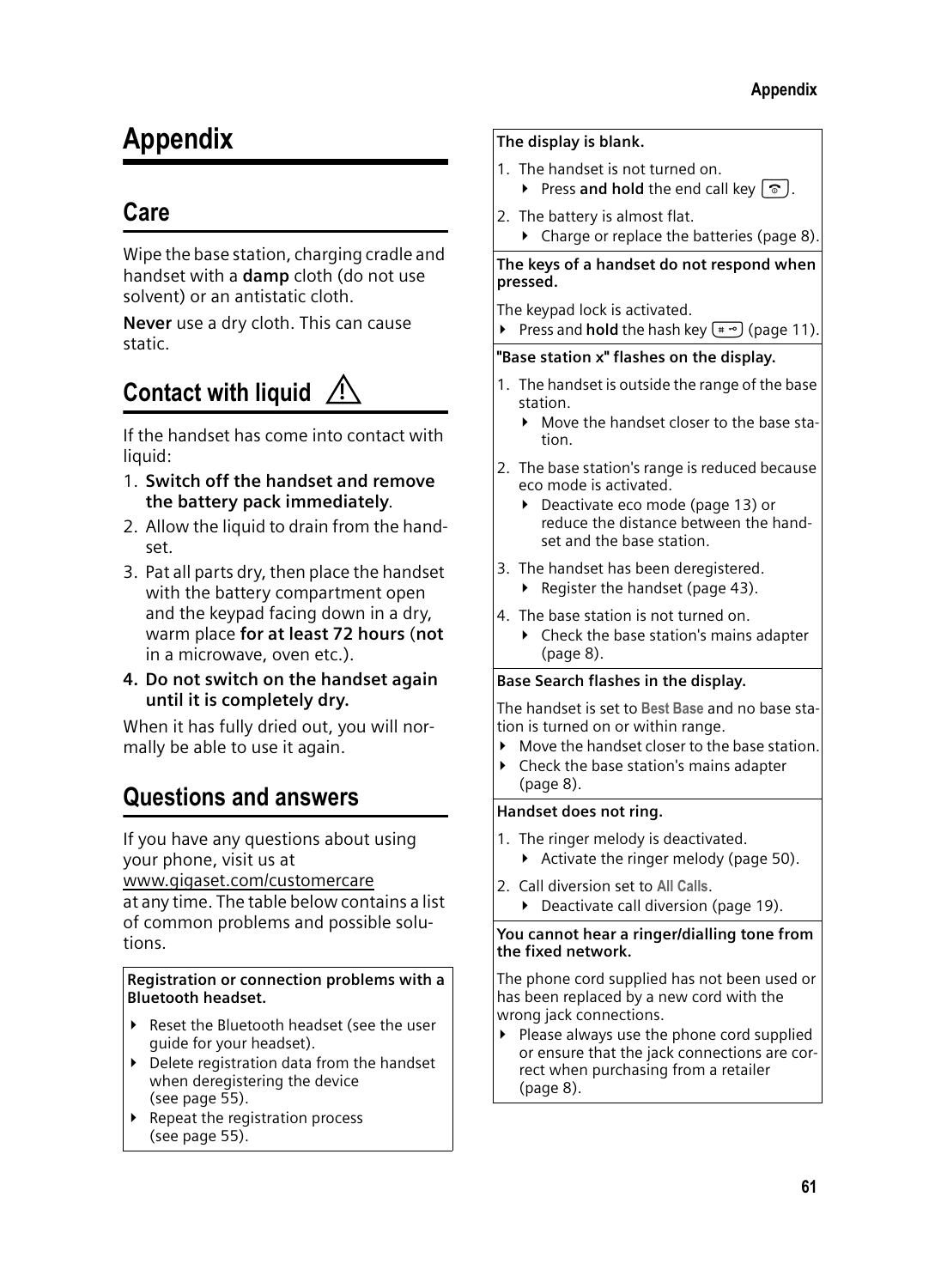#### **Appendix**



#### **Gigaset S685 only:**

**No time is specified for a message in the call history.**

Date/time is not set.

 $\blacktriangleright$  Set the date/time (page 10).

**The answer machine reports "PIN is incorrect" to the remote control.**

- 1. You have entered the wrong PIN
	- $\blacktriangleright$  Enter the system PIN again
- 2. The system PIN is still set to 0000.
	- $\blacktriangleright$  Change the system PIN (page 57).

#### **The answer machine is not recording any messages/has switched over to announcement.**

Its memory is full.

- ▶ Delete old messages.
- Play back new messages and delete.

# **Service (Customer Care)**

We offer you support that is fast and tailored to your specific needs!

Our Online Support on the Internet can be reached any time from anywhere. www.gigaset.com/customercare It provides you with 24/7 support for all our products. It also provides a list of FAQs

and answers plus user guides and current software updates (if available for the product) for you to download.

You will also find frequently asked questions and answers in the appendix of this user quide.

For personal advice on our range of products and assistance with repairs or guarantee/warranty claims you can contact us on:

UK helpdesk: 0 84 53 67 08 12.

Please have your proof of purchase ready when calling with regard to guarantee/ warranty claims.

Replacement or repair services are not offered in countries where our product is not sold by authorised dealers.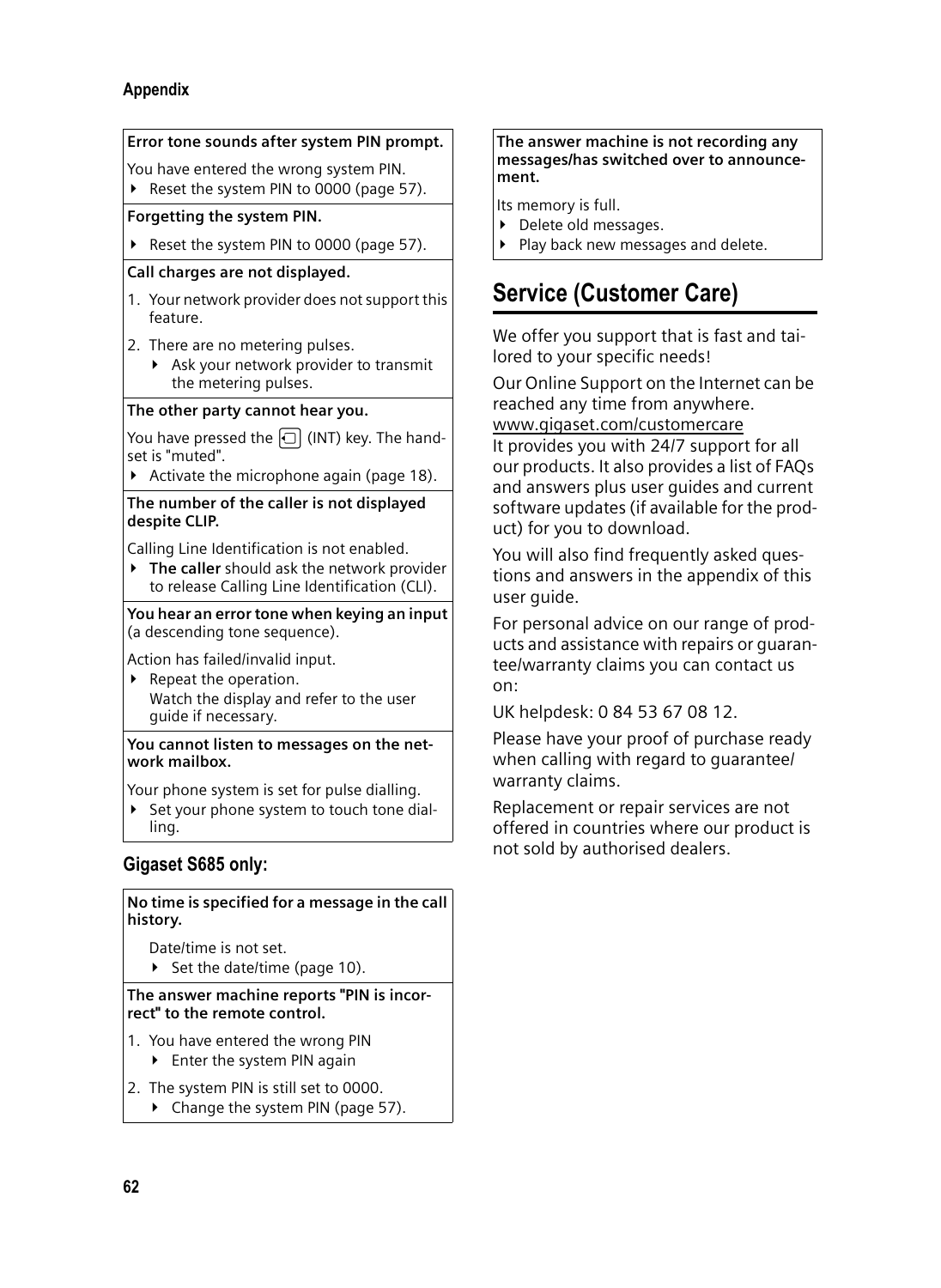# **Authorisation**

This device is intended for analogue phone lines in the UK.

Country-specific requirements have been taken into consideration.

We, Gigaset Communications GmbH, declare that this device meets the essential requirements and other relevant regulations laid down in Directive 1999/5/EC.

A copy of the 1999/5/EC Declaration of Conformity is available at this Internet address:

www.gigaset.com/docs.

# 0682  $\epsilon$

### **Bluetooth** ò **Qualified Design Identity**

The Bluetooth QD ID for your Gigaset S68H is: B012741.

# **Guarantee Certificate United Kingdom**

Without prejudice to any claim the user (customer) may have in relation to the dealer or retailer, the customer shall be granted a manufacturer's Guarantee under the conditions set out below:

- $\bullet$  In the case of new devices and their components exhibiting defects resulting from manufacturing and/or material faults within 24 months of purchase, Gigaset Communications shall, at its own option and free of charge, either replace the device with another device reflecting the current state of the art, or repair the said device. In respect of parts subject to wear and tear (including but not limited to, batteries, keypads, casing), this warranty shall be valid for six months from the date of purchase.
- $\blacklozenge$  This Guarantee shall be invalid if the device defect is attributable to improper treatment and/or failure to

comply with information contained in the user guides.

- $\blacklozenge$  This Guarantee shall not apply to or extend to services performed by the authorised dealer or the customer themselves (e. g. installation, configuration, software downloads). User guides and any software supplied on a separate data medium shall be excluded from the Guarantee.
- $\blacklozenge$  The purchase receipt, together with the date of purchase, shall be required as evidence for invoking the Guarantee. Claims under the Guarantee must be submitted within two months of the Guarantee default becoming evident.
- $\triangle$  Ownership of devices or components replaced by and returned to Gigaset Communications shall vest in Gigaset Communications.
- $\blacklozenge$  This Guarantee shall apply to new devices purchased in the European Union. For Products sold in the United Kingdom the Guarantee is issued by: Gigaset Communications GmbH, Schlavenhorst 66, D-46395 Bocholt, Germany.
- $\triangle$  Any other claims resulting out of or in connection with the device shall be excluded from this Guarantee. Nothing in this Guarantee shall attempt to limit or exclude a Customers Statutory Rights, nor the manufacturer's liability for death or personal injury resulting from its negligence.
- $\blacklozenge$  The duration of the Guarantee shall not be extended by services rendered under the terms of the Guarantee.
- $\triangle$  Insofar as no Guarantee default exists, Gigaset Communications reserves the right to charge the customer for replacement or repair.
- $\blacklozenge$  The above provisions does not imply a change in the burden of proof to the detriment of the customer.

To invoke this Guarantee, please contact the Gigaset Communications telephone service. The relevant number is to be found in the accompanying user guide.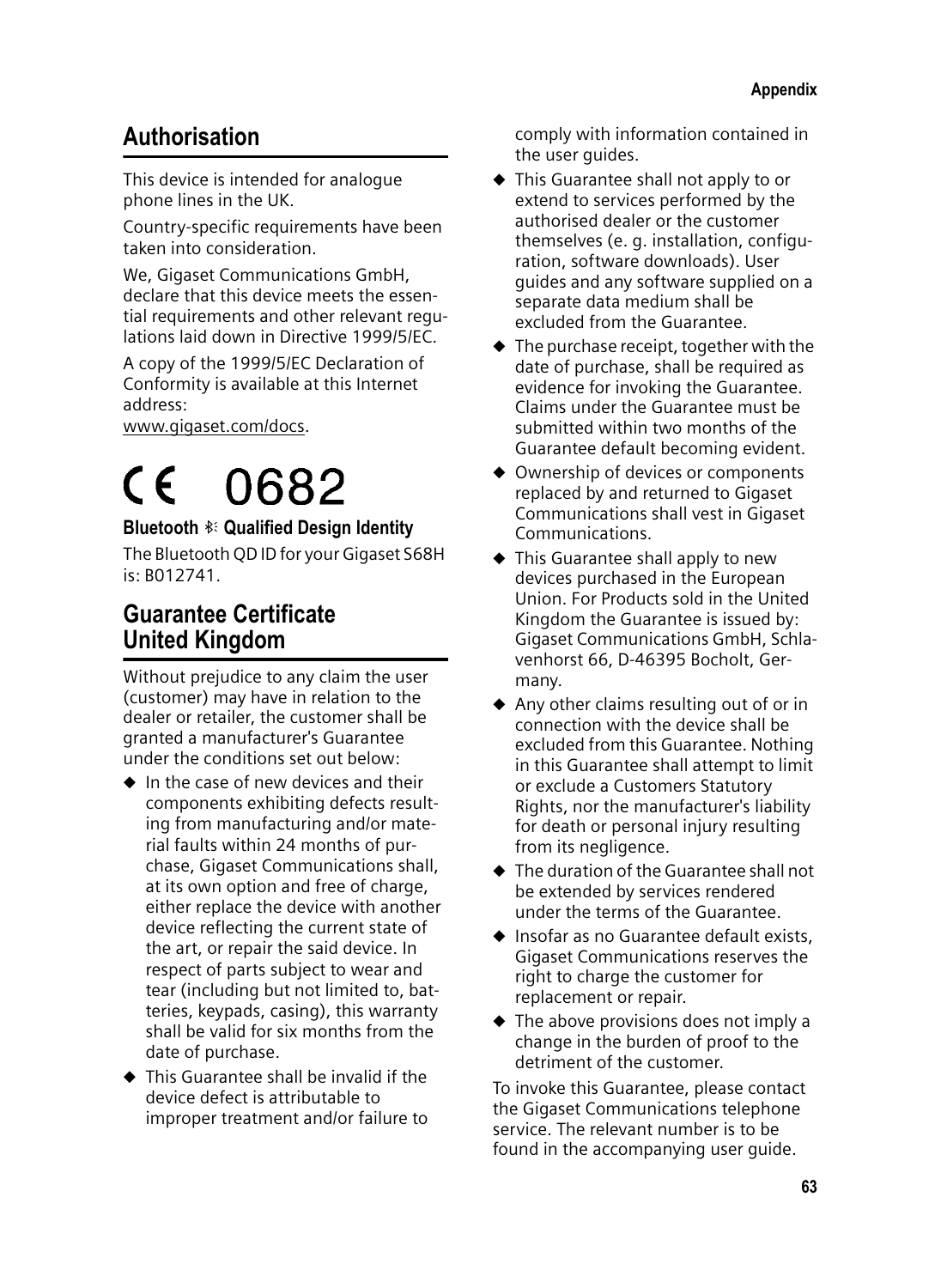# **Specifications**

## **Recommended batteries**

Technology:

Nickel-metal-hydride (NiMH)

Size: AAA (Micro, HR03)

Voltage: 1.2 V

Capacity: 600 – 1200 mAh

We recommend the following battery types, because these are the only ones that guarantee the specified operating times, full functionality and long service life:

- $\triangle$  Sanyo NiMH 800
- $\triangleleft$  GP 850 mAh
- ◆ Yuasa Technologies AAA 800

The device is supplied with two recommended batteries.

### **Handset operating times/charging times**

The operating time of your Gigaset depends on the age of the batteries and the way they are used. (All times are maximum possible times and apply only when the display backlight is deactivated.)

|                                                         | Capacity (mAh) approx. |     |      |      |  |  |
|---------------------------------------------------------|------------------------|-----|------|------|--|--|
|                                                         | 600                    | 800 | 1000 | 1200 |  |  |
| Standby time<br>(hours)                                 | 130                    | 180 | 220  | 265  |  |  |
| Talktime<br>(hours)                                     | 7                      | 10  | 12   | 14   |  |  |
| Operating time for<br>1.5 hour call each<br>day (hours) | 70                     | 90  | 115  | 135  |  |  |
| Charging time,<br>charging cradle<br>(hours)            | 6                      | 9   | 11   | 13   |  |  |
| Charging time,<br>base station<br>(hours)               | 5                      |     | 8    | 10   |  |  |

At the time of going to print, batteries up to 900 mAh were available and had been tested in the system. Due to the constant progression in battery development, the list of recommended batteries in the FAQ section of the Gigaset Customer Care pages is regularly updated:

www.gigaset.com/customercare

# **Base station power consumption**

In standby mode: Gigaset S680: approx. 1.2 watt Gigaset S685: approx. 1.6 watt

During a call: Gigaset S680: approx. 1 watt Gigaset S685: approx. 1.5 watt

# **General specifications**

| DFCT standard                               | is supported                                       |
|---------------------------------------------|----------------------------------------------------|
| <b>GAP</b> standard                         | is supported                                       |
| No. of channels                             | 60 duplex channels                                 |
| Radio frequency<br>range                    | 1880-1900 MHz                                      |
| Duplex method                               | Time multiplex,<br>10 ms frame length              |
| Channel grid                                | 1728 kHz                                           |
| <b>Bit rate</b>                             | 1152 kbit/s                                        |
| Modulation                                  | GFSK                                               |
| Language code                               | 32 khit/s                                          |
| Transmission<br>power                       | 10 mW, average power per<br>channel                |
| Range                                       | up to 300 m outdoors,<br>up to 50 m indoors        |
| <b>Base station</b><br>power supply         | 230 V ~/50 Hz                                      |
| Environmental<br>conditions in<br>operation | +5 °C to +45 °C:<br>20% to 75% humidity            |
| Dialling mode                               | DTMF (touch tone dialling)/<br>DP (pulse dialling) |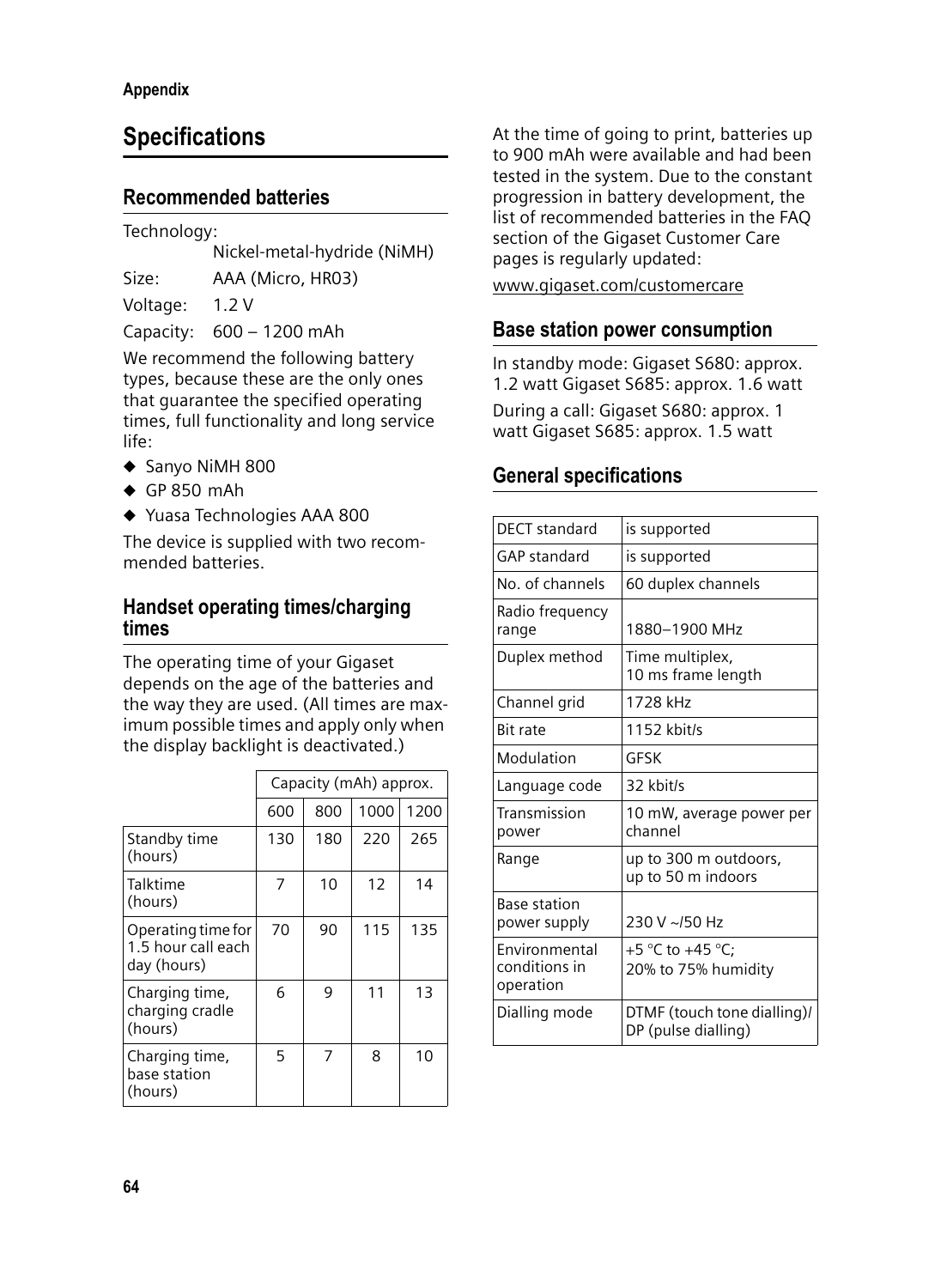# **Notes on the user guide**

This section explains the meaning of certain typographical conventions that are used in this user guide.

# **Example of a menu input**

The steps you need to perform are shown in abbreviated form in the user guide. This is illustrated below using the example of "Setting the contrast for the display". The things you have to do are explained in the boxes.

 $\Box \rightarrow \Box \rightarrow$  Display

- $\triangleright$  With the handset in idle status, press on the **right** of the control key ( $\boxed{\Box}$ ) to open the main menu.
- $\blacktriangleright$  With the  $\textcircled{\tiny{\textsf{T}}}/\textcircled{\tiny{\textsf{G}}}$  control key, select the icon.

**Settings** appears in the display header.

 $\triangleright$  Press the display key **OK** to confirm the **Settings** function.

The **Settings** submenu is displayed.

- ▶ Press on the bottom of control key **[1**] repeatedly until the **Display** menu function is selected.
- Press  $\Box$  or press the display key OK to confirm the selection.

**Contrast** Select and press OK.

- $\triangleright$  Press on the bottom of control key  $\lbrack \hat{\cdot} \rangle$ repeatedly until the **Contrast** menu function is selected.
- Press  $\Box$  or press the display key **OK** to  $\overline{\text{confirm}}$  the selection.

 $\overline{\odot}$  Select contrast and press the display key Save.

- $\triangleright$  Press on the right or left of the control key to set the contrast.
- ▶ Press the display key Save to confirm the selection.

s Press and **hold** (idle status).

 $\triangleright$  Press and hold the end call key until the handset returns to idle status.

# **Example of multiple line input**

In many situations you can change settings or enter data in several lines of a display.

In this user guide icons are used to guide you step by step through multiple line input. This is illustrated below using the example of "Setting the date and time". The things you have to do are explained in the boxes.

You will see the following display (example):



**Date:**

Enter the day, month and year in 8-digit format.

The second line is marked with [ ] to show it is active.

 $\blacktriangleright$  Enter the date using the digit keys.

**Time:**

Enter hours/minutes in 4-digit format.

Press the  $\lbrack\Box\rbrack$  key.

The fourth line is marked with [ ] to show it is active.

 $\blacktriangleright$  Enter the date using the digit keys.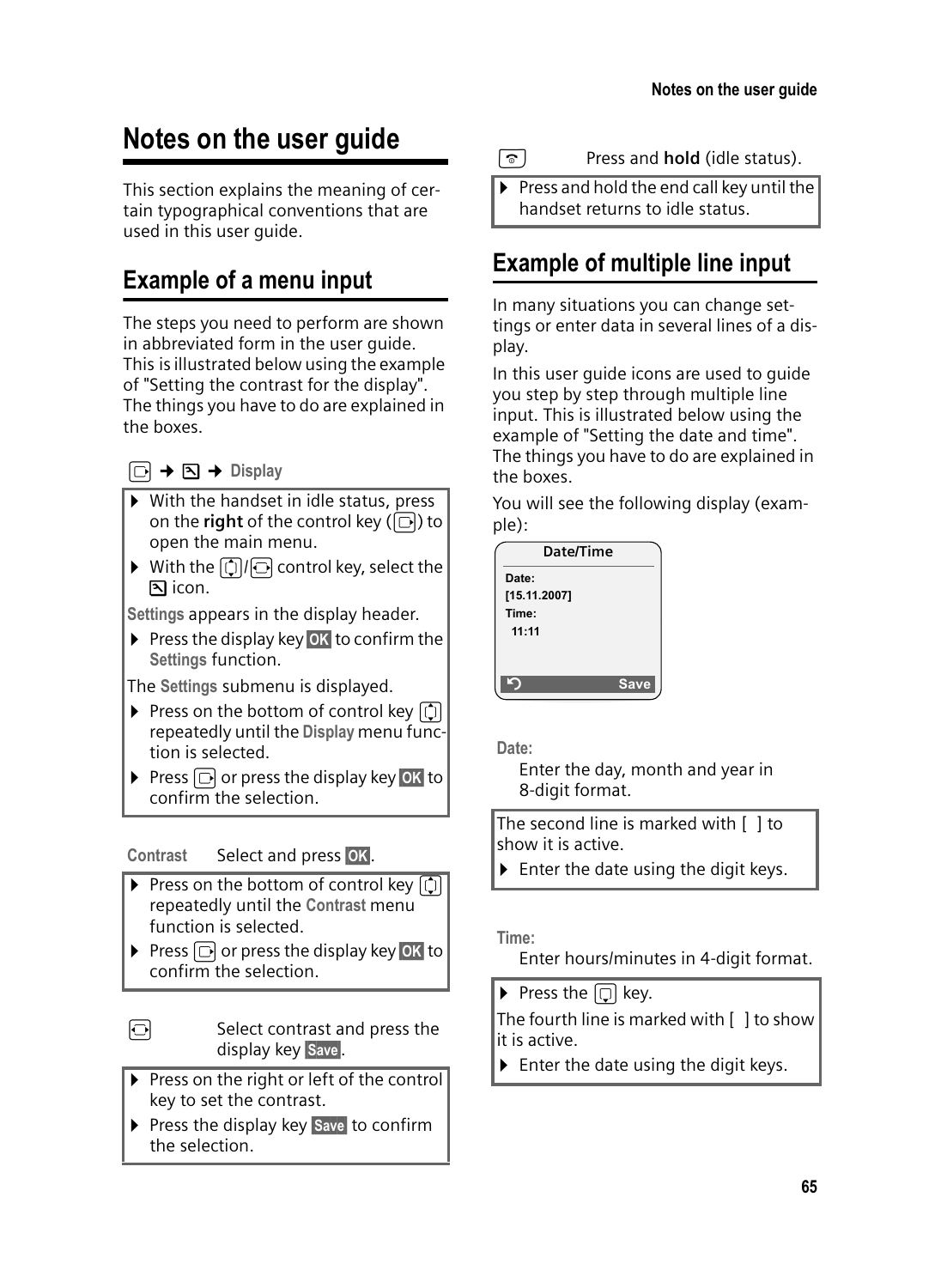- $\blacktriangleright$  Save the changes.
- $\triangleright$  Press the display key Save.
- Then press and **hold** the  $\boxed{\circ}$  key.

The handset switches to idle status.

# **Writing and editing text**

The following rules apply when writing a text:

- $\blacklozenge$  Control the cursor with  $\Box$   $\Box$   $\Box$   $\Box$   $\Box$ .
- $\triangle$  Characters are inserted on the left of the cursor.
- $\blacklozenge$  Press the star key  $(* \square)$  to show the table of special characters. Select the required character, press the display key Insert to insert the character at the cursor position.
- $\blacklozenge$  The first letter of the name of directory entries is automatically capitalised, followed by lower case letters.

# **Writing an SMS/name (without predictive text)**

Press the relevant key several times to enter letters/characters.

## **Standard characters**

|                   | 1x | 2x                    | 3x | 4x | 5x | 6x | <b>7x</b> | 8x | 9x | 10x |
|-------------------|----|-----------------------|----|----|----|----|-----------|----|----|-----|
| 1 <sub>op</sub>   | 1) | 2)<br>$\mathbf \cdot$ | 1  |    |    |    |           |    |    |     |
| $2$ abc           | a  | b                     | C  | 2  | ä  | á  | à         | â  | ã  | Ç   |
| 3 def             | d  | e                     | f  | 3  | ë  | é  | è         | ê  |    |     |
| 4 ghi             | g  | h                     | i  | 4  | ï  | í  | ì         | î  |    |     |
| $5$ jkl           | İ  | k                     | ı  | 5  |    |    |           |    |    |     |
| $6 \text{ mno}$   | m  | n                     | O  | 6  | ö  | ñ  | ó         | ò  | ô  | õ   |
| 7 <sub>pqrs</sub> | р  | q                     | r  | S  | 7  | ß  |           |    |    |     |
| $8$ tuv           | t  | u                     | v  | 8  | ü  | ú  | ù         | û  |    |     |
| $9$ voyz          | W  | x                     | у  | Z  | 9  | ÿ  | ý         | æ  | ø  | å   |
| $\sqrt{0}$        |    | ,                     | ?  | į  | 0  |    |           |    |    |     |

1) Space

2) Line break

When you press and **hold** a key, the characters of that key appear in the display and are highlighted one after the other. When you release the key, the highlighted character is inserted into the input field.

## **Setting upper/lower case or digits**

Press the hash key  $(\overline{a})$  **briefly** to switch from "Abc" mode to "123" and from "123" to "abc" and from "abc" to "Abc" (upper case: 1st letter upper case, all others lower case). Press the hash key ( $\overline{f}$ ) **before** entering the letter.

You can see in the display whether upper case, lower case or digits is selected.

# **Writing SMS (with predictive text)**

EATONI predictive text helps you when you are writing SMS messages.

Each key between  $\boxed{\bullet}$  and  $\boxed{\bullet}$  is assigned several letters and characters. These appear in a selection line immediately under the text panel (over the display keys) as soon as you press a key. The letter you are most likely looking for is shown in reversed highlights and is at the beginning of the selection line. It is copied into the text panel.



- 1 Remaining number of characters, in brackets: SMS part 1-n
- 2 SMS text
- 3 Selection line
- 4 EATONI is activated
- 5 Upper/lower case or digits

If this letter is the one you want, confirm it by pressing the next key. If it does not match the one you want, press the hash key  $(*\neg)$  **briefly** until the letter you are looking for is reverse highlighted in the display line and then transferred to the text field.

If you press and **hold** the hash key  $(\overline{m})$ you switch from "Abc" mode to "123" and from "123" to "abc" and from "abc" to "Abc".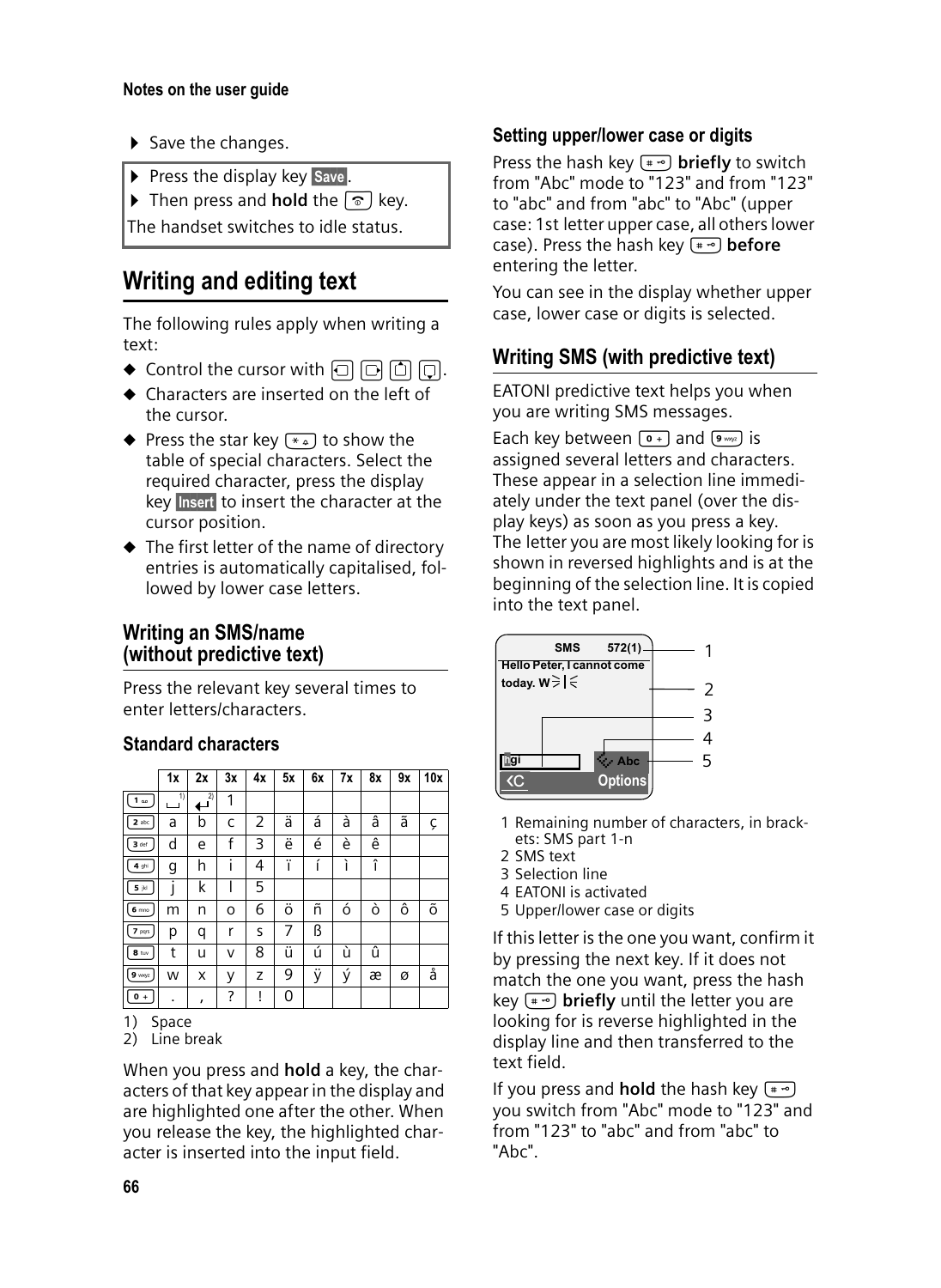#### **Deactivating/activating predictive text**

**Precondition:** You are writing an SMS.

Options Press the display key.

**Predictive Text** 

Select and press OK  $(\sqrt{}) = on$ ).

a Press the end call key **briefly** to return to the text field. Enter the text.

# **Additional functions via the PC interface**

You can connect the handset to your computer using Bluetooth (page 54). The computer must either be equipped with a suitable Bluetooth adapter or can be switched to Bluetooth mode.

Your handset can communicate with the computer via the "**Gigaset QuickSync**" program (free download at www.gigaset.com/gigasetS680).

You can

- $\bullet$  synchronise your handset's directory with Outlook,
- $\triangleleft$  download photos (.bmp) from the computer to the handset,
- $\blacklozenge$  download pictures (.bmp) as screensaver from the computer to the handset.

During the transfer of data between handset and PC, you will see  $\mathbb{S} \rightarrow \mathbb{R}$  on the display. During this time the keypad is disabled, and incoming calls will be ignored.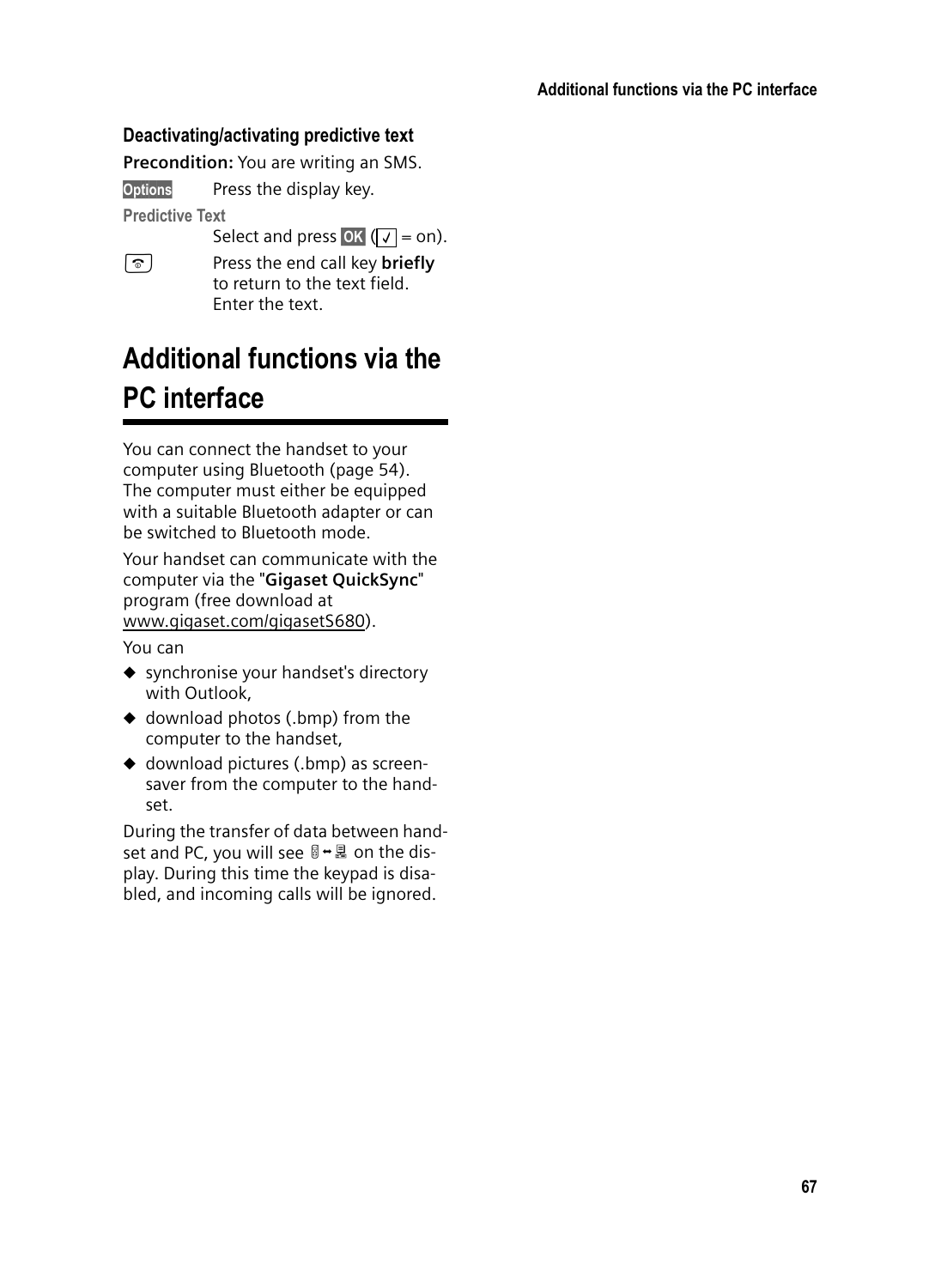# **Accessories**

### **Gigaset Handsets**

Upgrade your Gigaset to a cordless PABX:

### **Gigaset handset S68H**

- $\triangleq$  Illuminated graphical colour display (65 k colours)
- $\triangleleft$  Illuminated keypad
- $\triangleleft$  Handsfree talking
- $\blacklozenge$  Polyphonic ring tones
- $\blacklozenge$  Directory for around 250 entries
- $\triangle$  Picture CLIP
- $\triangleleft$  SMS (precondition: CLIP must be enabled)
- $\triangle$  Headset socket
- $\triangle$  Bluetooth
- $\triangleleft$  Room monitor

www.gigaset.com/gigasetS68H

## **Gigaset Handset SL37H**

- $\blacklozenge$  Illuminated graphical colour display (65 k colours)
- $\blacklozenge$  Illuminated keypad
- $\blacklozenge$  Handsfree talking
- $\blacklozenge$  Polyphonic ring tones
- $\blacklozenge$  Directory for around 250 entries
- $\triangle$  Picture CLIP
- $\triangleleft$  SMS (precondition: CLIP must be enabled)
- $\blacklozenge$  PC interface, e.g. for managing directory entries, ringer tones and screensavers
- $\blacklozenge$  Headset socket
- $\triangleleft$  Bluetooth
- $\triangleleft$  Room monitor
- $\blacklozenge$  Walky-talky function

www.gigaset.com/gigasetSL37H



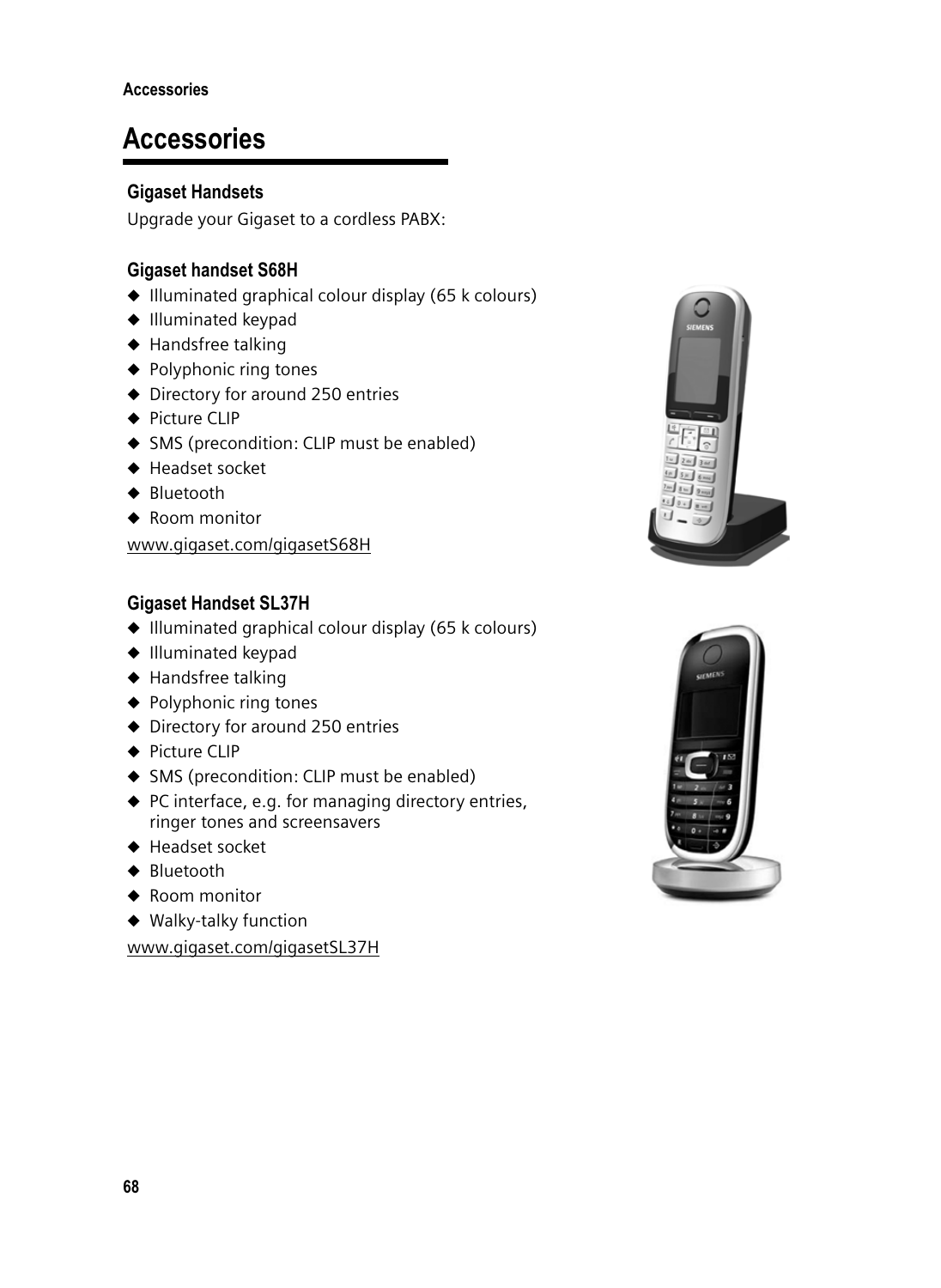#### **Accessories**

#### **Gigaset Handset SL56**

- $\triangleq$  Illuminated graphical colour display (65 k colours)
- $\triangleleft$  Illuminated keypad
- $\triangleleft$  Handsfree talking
- $\blacklozenge$  Polyphonic ring tones
- $\triangle$  Directory for around 250 entries
- $\triangle$  Picture CLIP
- $\triangleleft$  SMS (precondition: CLIP must be enabled)
- $\blacklozenge$  Voice dialling
- $\blacklozenge$  PC interface, e.g. for managing directory entries, ringer tones and screensavers
- $\blacklozenge$  Headset socket
- $\triangle$  Bluetooth

www.gigaset.com/gigasetSL56

#### **Gigaset C47H handset**

- $\triangleq$  Illuminated graphical colour display (4096 colours)
- $\bullet$  Illuminated keypad
- $\triangleleft$  Handsfree talking
- $\blacklozenge$  Polyphonic ringer tones
- $\blacklozenge$  Directory for around 150 entries
- $\triangleleft$  SMS (precondition: CLIP must be enabled)
- ♦ Headset socket
- $\triangle$  Room monitor

www.gigaset.com/gigasetC47H

#### **Gigaset Handset E45**

- $\blacklozenge$  Dust and splashproof casing
- $\blacklozenge$  Illuminated colour display (4096 colours)
- $\triangleleft$  Illuminated keypad
- $\blacklozenge$  Handsfree talking
- $\blacklozenge$  Polyphonic ring tones
- $\blacklozenge$  Directory for around 150 entries
- ◆ SMS (precondition: CLIP must be enabled)
- $\blacklozenge$  Headset socket
- $\triangle$  Room monitor

www.gigaset.com/gigasete45





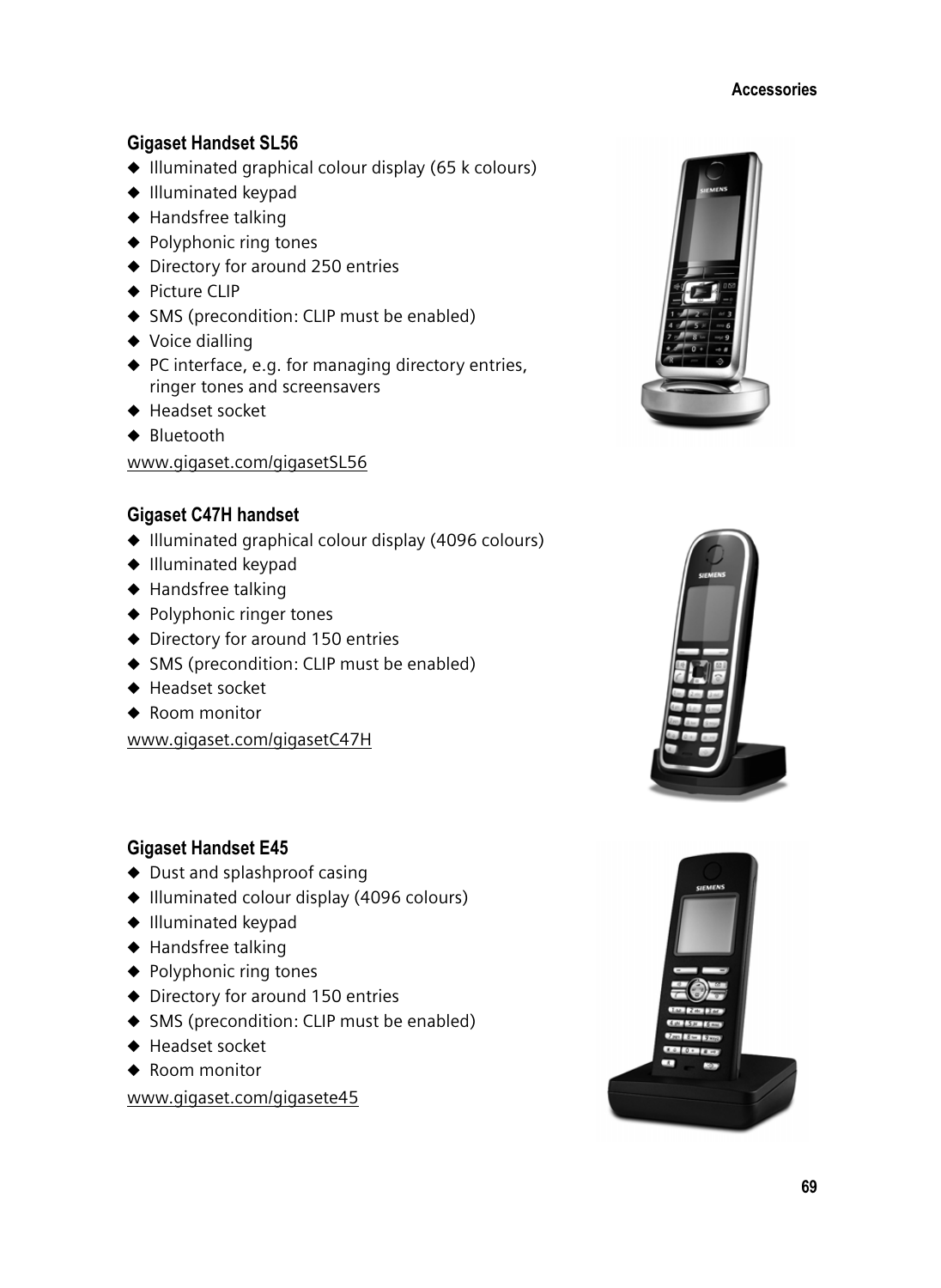**Wall-mounting the base station**

# **Wall-mounting the base station**

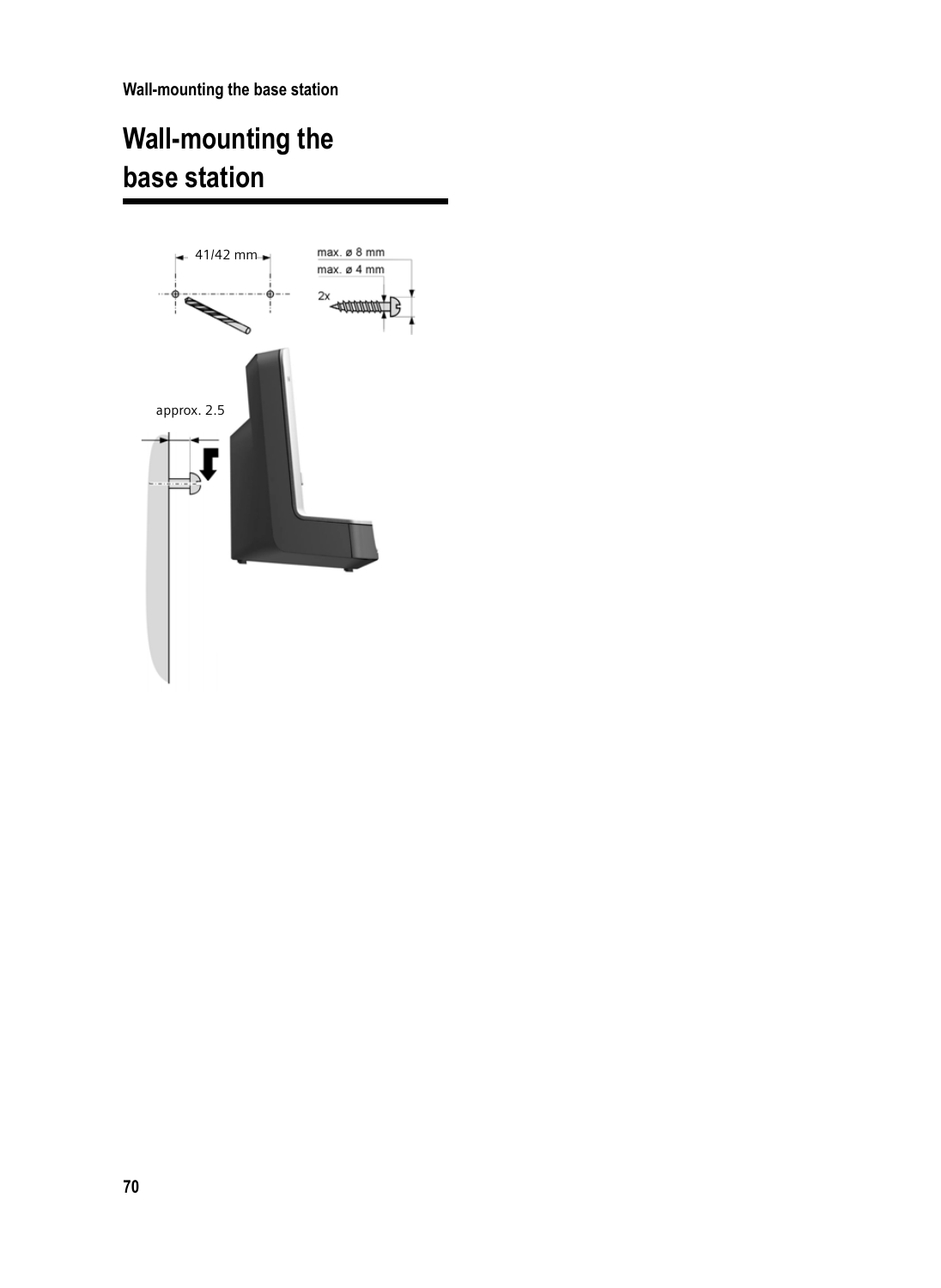# **Index**

# **A**

| Access code                                       |
|---------------------------------------------------|
|                                                   |
| Access protection57                               |
|                                                   |
| Acknowledge tones 52                              |
| Activating                                        |
| advisory tones 52                                 |
| answer machine 36                                 |
| answer machine                                    |
| (remote operation). 41                            |
| appointment 53                                    |
| Bluetooth mode 55                                 |
| call acceptance49                                 |
|                                                   |
| internal listening in. 45                         |
| keypad lock 11                                    |
| room monitor47                                    |
| two-way recording 39                              |
| Advisory tones. 52                                |
|                                                   |
|                                                   |
| Anniversary24                                     |
| deactivating 24                                   |
|                                                   |
| saving in directory 24                            |
| Announcement                                      |
| (answer machine) $\ldots \ldots \ldots \ldots$ 37 |
| Announcement mode                                 |
| (answer machine) 36, 37                           |
| Answer machine 36                                 |
| activating/deactivating 36                        |
| deleting messages 38                              |
| playing back messages 38                          |
| recording a personal announcement/                |
| announce only 36                                  |
| remote operation 41                               |
| scrolling back 38                                 |
|                                                   |
| scrolling forward38<br>Answer machine list25, 26  |
| Answer machine, see also                          |
| Network mailbox                                   |
| Appointment 53, 54                                |
| Appointment/anniversary                           |
| display missed 54                                 |
|                                                   |

| Appointments                                            |  |
|---------------------------------------------------------|--|
| activating/deactivating 53                              |  |
|                                                         |  |
| managing $\ldots \ldots \ldots \ldots \ldots \ldots 53$ |  |
| Area code                                               |  |
| setting own dialling code 56                            |  |
| Assigning a key 47                                      |  |
| Assigning numerical keys. 47                            |  |
| Authorisation 63                                        |  |
| Automatic                                               |  |
| call acceptance 17, 49                                  |  |
| last number redial 25                                   |  |
| network provider preselection 27                        |  |
|                                                         |  |

# **B**

| Base station                      |  |
|-----------------------------------|--|
|                                   |  |
| connecting 8                      |  |
| connecting and installing 7       |  |
| connecting to PABX 59             |  |
|                                   |  |
| restoring to factory settings 58  |  |
|                                   |  |
| system PIN 57                     |  |
| Battery                           |  |
| charging 1, 10                    |  |
|                                   |  |
|                                   |  |
|                                   |  |
| recommended batteries 64          |  |
|                                   |  |
| Beep, see Advisory tones          |  |
| Best base station 44              |  |
| Birthday, see Anniversary         |  |
| Bluetooth                         |  |
| accepting a call 17               |  |
| changing device name 55, 56       |  |
| deregistering devices 55          |  |
| list of known devices 55          |  |
| registering devices 55            |  |
| transferring directory (vCard) 23 |  |
| C                                 |  |
|                                   |  |
| Call                              |  |
| accepting 17                      |  |
| accepting (Bluetooth). 17         |  |
|                                   |  |
| external 17                       |  |

external. . . . . . . . . . . . . . . . . . . . . <sup>17</sup> internal . . . . . . . . . . . . . . . . . . . . . <sup>44</sup>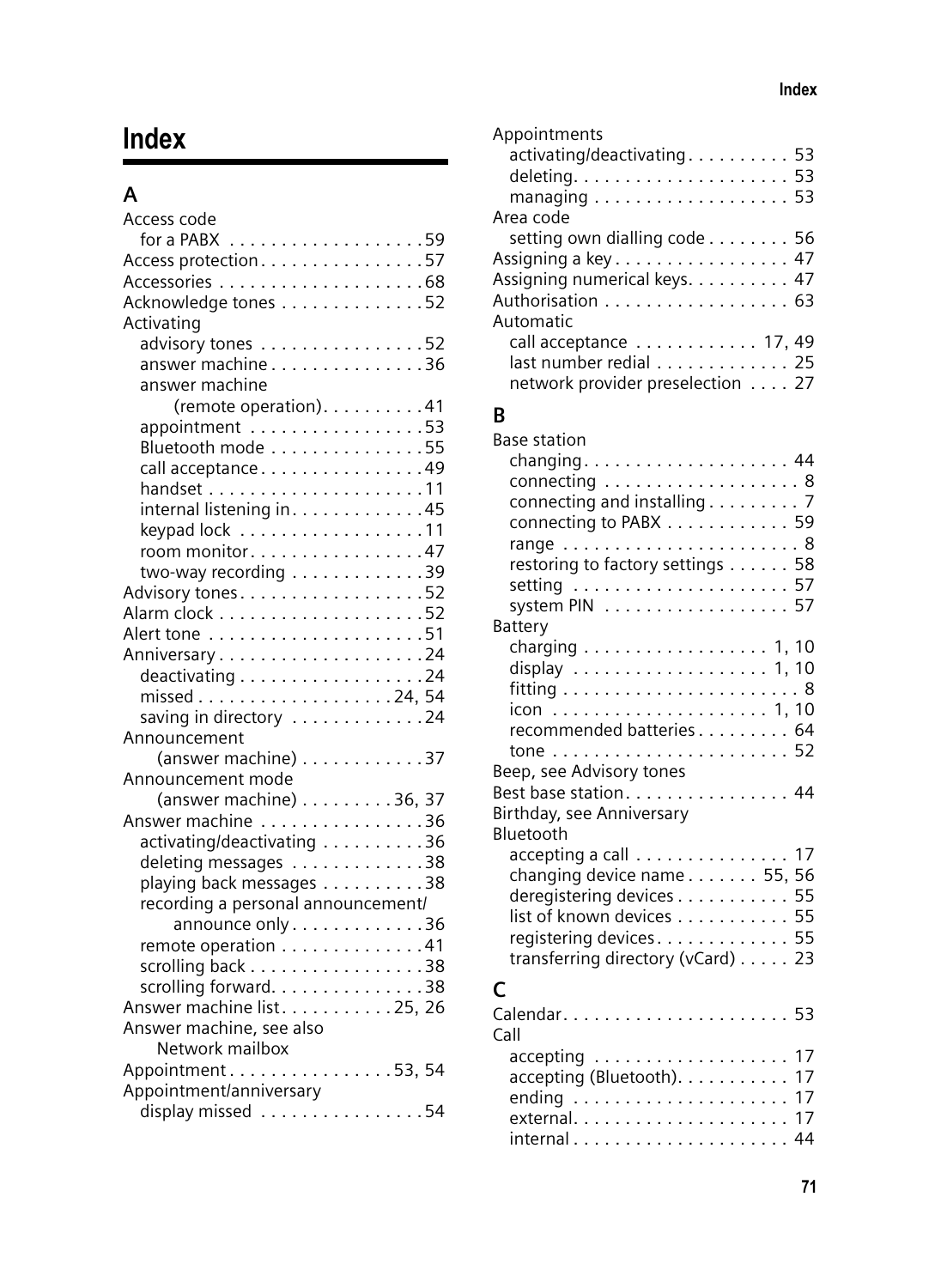#### **Index**

| party listening in. 45              |
|-------------------------------------|
| picking up from answer machine. 39  |
| transferring (connect). 44, 46      |
| two-way recording 39                |
| Call acceptance 40, 49              |
|                                     |
| Call duration 17                    |
|                                     |
|                                     |
| Call screening during recording 39  |
| Call waiting                        |
| accepting/rejecting 20              |
| activating/deactivating 19          |
|                                     |
|                                     |
| numbers 21, 27                      |
| Call-by-call list                   |
|                                     |
| Calling Line Identification. 17     |
| Care of the telephone 61            |
| Changing                            |
| destination number 47               |
| device name (Bluetooth)55, 56       |
| dialling mode 59                    |
|                                     |
| display language. 48                |
| earpiece volume49                   |
| handsfree volume49                  |
| internal number of a handset 46     |
| name of a handset 46                |
|                                     |
| ringer melody. 50                   |
|                                     |
| Character set 30, 32                |
| Charge saving function (remote      |
| operation). 40                      |
| Charge status display 1             |
|                                     |
| CLIP picture 18, 21, 51             |
|                                     |
| Configuring the network mailbox 42  |
| Confirmation tone 52                |
|                                     |
| Connecting, base station to PABX 59 |
|                                     |
| Consultation call (internal) 45     |
| Control key 1, 11                   |
| Correcting incorrect entries 13     |
| Customer Care62                     |
| D                                   |

| Deactivating      |  |  |  |  |
|-------------------|--|--|--|--|
| advisory tones 52 |  |  |  |  |
|                   |  |  |  |  |

| answer machine 36<br>appointment<br>appointment reminder | 53<br>54 |
|----------------------------------------------------------|----------|
| call acceptance 49                                       |          |
|                                                          | 11       |
| internal listening in 45                                 |          |
| keypad lock                                              | 11       |
| preselection.                                            | 28       |
| room monitor 47                                          |          |
| two-way recording. $\dots \dots \dots$                   | 39       |
|                                                          | 11       |
| Deleting                                                 |          |
| announcement for answer                                  |          |
| machine 37                                               |          |
|                                                          |          |
|                                                          |          |
|                                                          |          |
| Deregistering (handset). 44                              |          |
| Deregistering devices (Bluetooth) 55                     | 47       |
| Destination number (room monitor).                       |          |
| Dialling                                                 |          |
| call-by-call list 22                                     |          |
|                                                          |          |
| mode  59                                                 |          |
|                                                          |          |
| with quick dial 23                                       |          |
| Dialling pause 60                                        |          |
|                                                          |          |
| Directory  21                                            |          |
| copying number from text 23                              |          |
| managing entries. 22                                     |          |
| opening  11                                              |          |
| order of entries 22                                      |          |
| saving anniversary 24                                    |          |
| saving entry  21                                         |          |
| saving the sender's number                               |          |
|                                                          |          |
| sending entry/list to handset 23                         |          |
| transferring a vCard (Bluetooth) 23                      |          |
| using to enter numbers 24                                |          |
| Display                                                  |          |
| backlight 49                                             |          |
| changing display language 48                             |          |
| . 48<br>contrast                                         |          |
| in idle status 12                                        |          |
| memory (directory/call-by-call). 23                      |          |
| memory (My stuff) 52                                     |          |
| missed appointments/                                     |          |
| anniversaries. 54                                        |          |
| network mailbox report 42                                |          |
| number (CLI/CLIP) 17                                     |          |
|                                                          |          |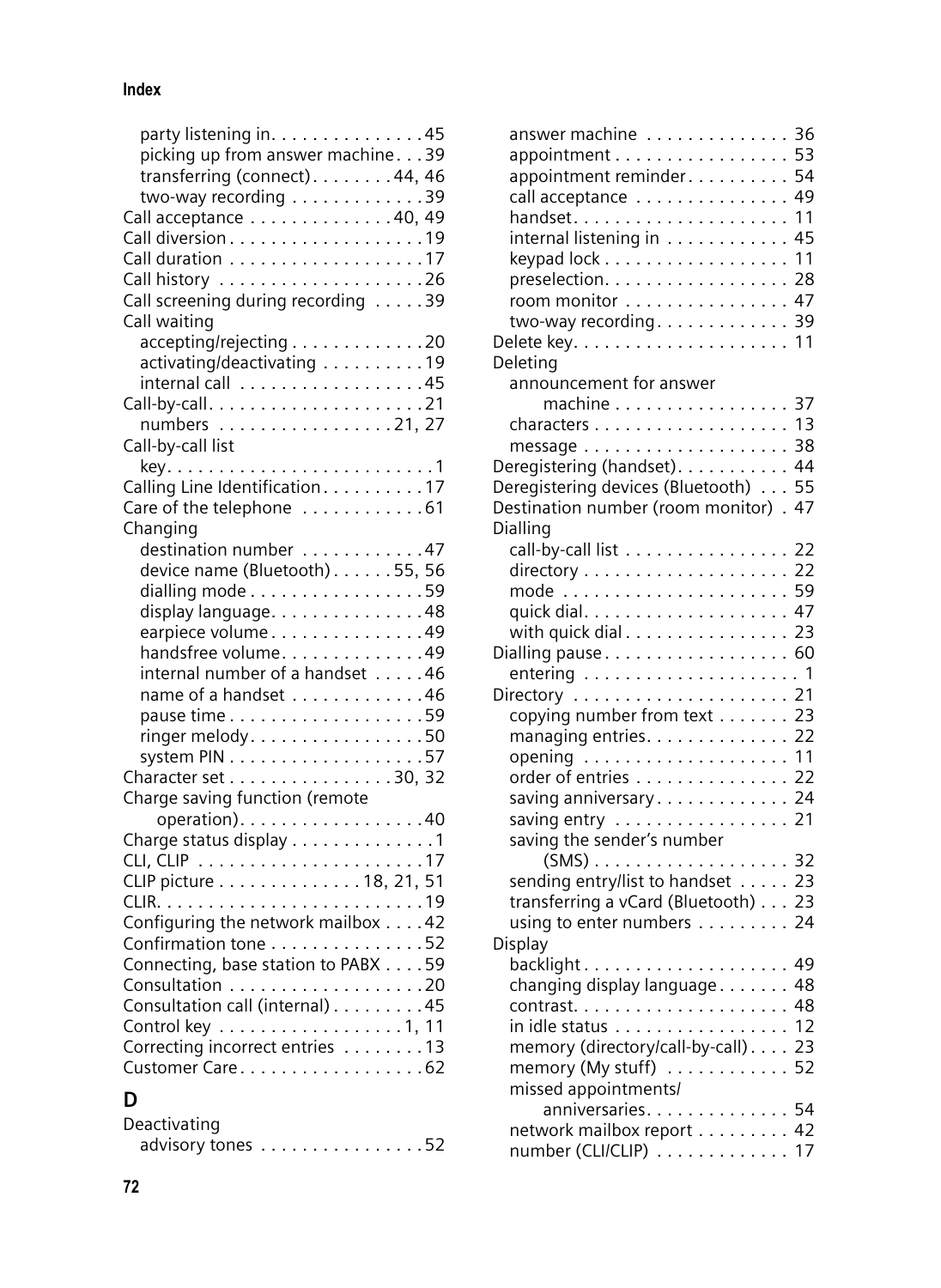| screensaver49                                      |
|----------------------------------------------------|
|                                                    |
| withholding (CLIR) 19                              |
| wrong language 48                                  |
| Display keys1, 11                                  |
|                                                    |
| DP (pulse dialling) $\dots\dots\dots\dots\dots$ 59 |
| Draft message list (SMS). 30                       |
|                                                    |

## **E**

| Earpiece mode18                                       |
|-------------------------------------------------------|
| Earpiece volume 49                                    |
| EATONI (predictive text) 66                           |
|                                                       |
| E-mail address                                        |
| copying from the directory 24                         |
| End call key 1, 17                                    |
|                                                       |
| Ending, see deactivate                                |
| Entry                                                 |
|                                                       |
| saving, changing (preselection). 28                   |
| selecting (menu) $\dots\dots\dots\dots.$ 65           |
| selecting from directory 22                           |
|                                                       |
| Example                                               |
| menu input $\ldots \ldots \ldots \ldots \ldots .65$   |
| multiple line input $\ldots \ldots \ldots \ldots$ .65 |
| External call                                         |
| diverting to answer machine39                         |

## **F**

| <b>Fast access</b> |
|--------------------|
| answer machine40   |
| network mailbox42  |
|                    |

## **G**

| Guarantee Certificate 63 |  |
|--------------------------|--|
|                          |  |

### **H**

| Handset                       |
|-------------------------------|
| activating/deactivating 11    |
| advisory tones 52             |
| changing internal number. 46  |
| changing name 46              |
| changing the number 46        |
| changing to a different base  |
|                               |
| changing to best reception 44 |
| contact with liquid 61        |
| deregistering 43, 44          |
|                               |

|                                                                    | display backlight 49 |
|--------------------------------------------------------------------|----------------------|
| display language 48                                                |                      |
| earpiece volume 49                                                 |                      |
| handsfree volume 49                                                |                      |
|                                                                    |                      |
|                                                                    | 11                   |
|                                                                    |                      |
|                                                                    |                      |
|                                                                    |                      |
| paging                                                             | 44                   |
|                                                                    |                      |
| registering to a different base                                    |                      |
| station 44                                                         |                      |
| restoring to factory settings 56                                   |                      |
| screensaver 49                                                     |                      |
| setting $\ldots \ldots \ldots \ldots \ldots \ldots$ . 47           |                      |
| setting up $\ldots \ldots \ldots \ldots \ldots$ .                  |                      |
|                                                                    |                      |
| signal strength. 8                                                 |                      |
| transferring a call. 44                                            |                      |
| using room monitor 46                                              |                      |
| using several 43                                                   |                      |
| Handset operating time                                             |                      |
| in room monitor mode 46                                            |                      |
| Handsfree key 1                                                    |                      |
| Handsfree talking 18                                               |                      |
|                                                                    |                      |
| Headset socket 10                                                  |                      |
|                                                                    |                      |
|                                                                    |                      |
|                                                                    |                      |
| Hold music 18, 57                                                  |                      |
|                                                                    | 57                   |
|                                                                    |                      |
| ı                                                                  |                      |
| Icon                                                               |                      |
| alarm clock 52                                                     |                      |
| answer machine                                                     | 36                   |
|                                                                    | 10                   |
|                                                                    | 11                   |
|                                                                    |                      |
| for new messages 25                                                | 11                   |
| keypad $lock \ldots \ldots \ldots \ldots \ldots$                   |                      |
| new message                                                        | 38                   |
|                                                                    | 31                   |
| ringer melody                                                      | 50                   |
| Idle status (display)                                              | 12                   |
| Idle status, returning to                                          | 12                   |
| Incoming message list (SMS) 31                                     |                      |
| Incorrect input (correction) 13                                    |                      |
| Input language (SMS)                                               | 30                   |
| Installation, base station                                         | .7                   |
| Internal                                                           |                      |
|                                                                    | 45                   |
| consulting<br>listening in $\ldots \ldots \ldots \ldots \ldots$ 45 |                      |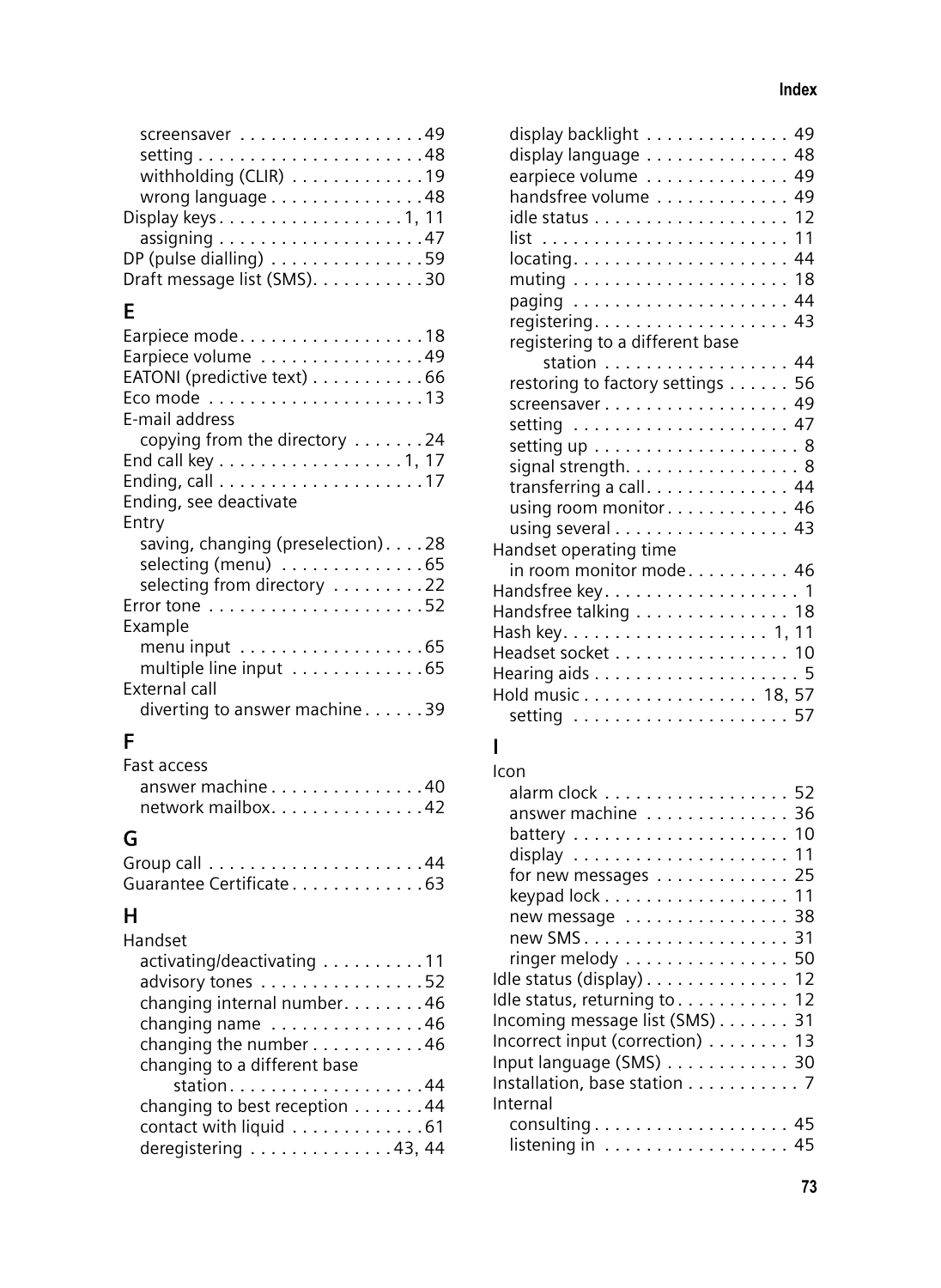#### **Index**

## **K**

| Key 1 (fast access) $\dots\dots\dots\dots$ 1, 40              |
|---------------------------------------------------------------|
| Keys                                                          |
| call-by-call list. 1                                          |
| control key 1, 11                                             |
|                                                               |
| display keys $\ldots \ldots \ldots \ldots \ldots 1, 11$       |
| end call key 1, 17                                            |
| fast access $\ldots \ldots \ldots \ldots \ldots \ldots$ 1, 40 |
| handsfree key. 1                                              |
|                                                               |
| message key1                                                  |
|                                                               |
|                                                               |
|                                                               |
|                                                               |
|                                                               |
|                                                               |
|                                                               |

# **L**

| Language, display 48<br>Last number redial 25<br>Linking, see SMS |
|-------------------------------------------------------------------|
|                                                                   |
|                                                                   |
| answer machine 25, 26                                             |
|                                                                   |
|                                                                   |
| call-by-call list. 21                                             |
|                                                                   |
| known devices (Bluetooth) 55                                      |
|                                                                   |
| network mailbox. 26                                               |
| SMS draft message list 30                                         |
| SMS incoming message list 31                                      |
|                                                                   |
| Listening in to call 45                                           |
| Locating, handset 44                                              |
| Lock                                                              |
| activating/deactivating keypad                                    |
| protection $\ldots \ldots \ldots \ldots \ldots 11$                |
|                                                                   |
| М                                                                 |
| Mailbox ID, see SMS                                               |
| Mailboxes, see SMS                                                |
|                                                                   |
|                                                                   |
|                                                                   |

| Making calls                                         |
|------------------------------------------------------|
| accepting a call 17                                  |
|                                                      |
|                                                      |
| Making cost-effective calls. 27                      |
| Manual last number redial 25                         |
| Medical appliances 5                                 |
| Memory                                               |
| directory/call-by-call. 23                           |
|                                                      |
| Menu                                                 |
|                                                      |
| menu guidance 12                                     |
| menu input $\ldots \ldots \ldots \ldots \ldots$ . 65 |
| opening  11                                          |
|                                                      |
| Message key                                          |
|                                                      |
| opening lists 25                                     |
|                                                      |
|                                                      |
|                                                      |
| marking as "new". 38                                 |
| new message icon 38                                  |
| playing back 38                                      |
|                                                      |
| Missed                                               |
| anniversary 54                                       |
| appointment 54                                       |
| calls                                                |
| Multiple line input. 65                              |
| Muting                                               |
|                                                      |
| N                                                    |
| N <sub>nm<sub>n</sub></sub>                          |

| Name                                  |
|---------------------------------------|
| of a handset 46                       |
| Network provider (numbers list) 21    |
| Network provider preselection,        |
| automatic 27                          |
| Network services. 19                  |
| Notification by SMS. 32               |
| Number                                |
| as destination for room monitor 47    |
| copying from an SMS text 32           |
| copying from directory 24             |
| copying to directory 23               |
| displaying caller's number (CLIP). 17 |
| entering with directory. 24           |
| saving in the directory 21            |
|                                       |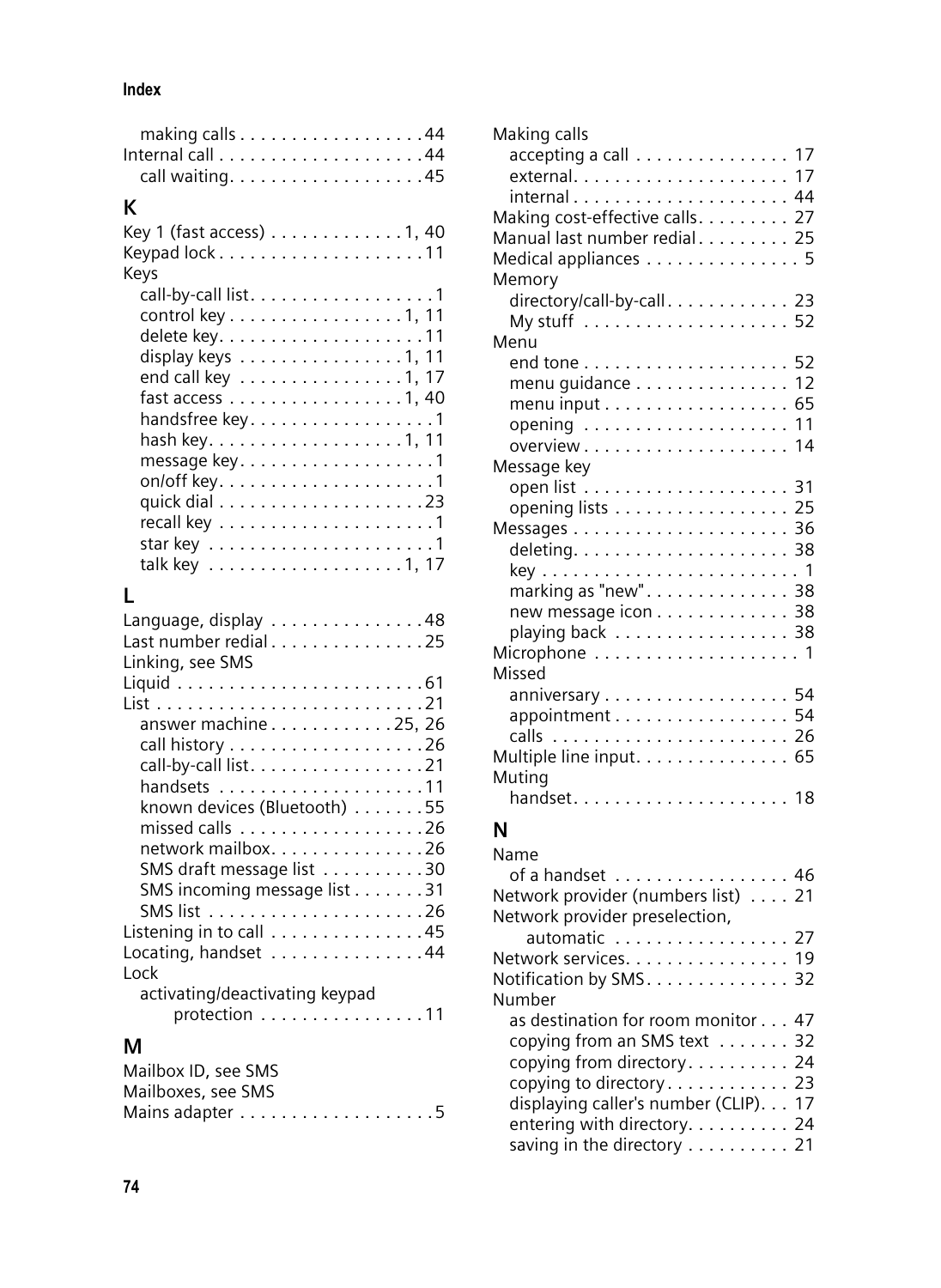| withholding 19      |  |  |  |  |  |  |  |
|---------------------|--|--|--|--|--|--|--|
| Numbers list        |  |  |  |  |  |  |  |
| network provider 21 |  |  |  |  |  |  |  |
|                     |  |  |  |  |  |  |  |

# **O**

| Order in directory. 22 |  |
|------------------------|--|
| Outside line code59    |  |
|                        |  |

## **P**

| PABX                                                      |
|-----------------------------------------------------------|
| connecting base station 59                                |
|                                                           |
|                                                           |
| setting dialling mode 59                                  |
| setting recall. 59                                        |
| SMS34                                                     |
| switch to touch tone dialling 60                          |
|                                                           |
|                                                           |
| Pause 59,60                                               |
| PC interface67                                            |
| Phone jack assignment. 8                                  |
| Picture                                                   |
|                                                           |
|                                                           |
|                                                           |
| Picture CLIP 21, 51                                       |
| PIN change                                                |
| system $PIN \ldots \ldots \ldots \ldots \ldots \ldots 57$ |
| Playing back                                              |
| announcement (answer                                      |
| machine)37                                                |
| message (answer machine)38                                |
| Power consumption 64                                      |
| Predictive text 66                                        |
| Preselection27                                            |
| deactivating 28                                           |
| Protecting the phone against                              |
|                                                           |
|                                                           |
|                                                           |
| O                                                         |
| Questions and answers 61                                  |
| Quick dial 21, 47                                         |
| R                                                         |
|                                                           |
|                                                           |

| pause after60                   |  |
|---------------------------------|--|
| Reception booster, see Repeater |  |
|                                 |  |

| Recording                          |
|------------------------------------|
|                                    |
|                                    |
| two-way recording 39               |
| Registering (handset) 43           |
| Registering devices (Bluetooth) 55 |
|                                    |
| Remote operation 41                |
|                                    |
| Resource Directory 51              |
|                                    |
| Ringer melody                      |
| changing 50                        |
| setting melody. 57                 |
| setting volume 50, 57              |
| Room monitor. 46                   |
|                                    |

### **S**

| Saving (access code) 59<br>Screensaver 49 |  |
|-------------------------------------------|--|
|                                           |  |
| Searching in directory 22<br>Sending      |  |
| directory entry to handset 23             |  |
| Sensitivity (room monitor). 47            |  |
|                                           |  |
| Setting                                   |  |
| date  10                                  |  |
|                                           |  |
| screensaver 49                            |  |
|                                           |  |
| Setting up                                |  |
| handset8                                  |  |
| Shortcut 14                               |  |
| Signal strength 8                         |  |
|                                           |  |
| active send service centre  29            |  |
| changing mailbox 33                       |  |
|                                           |  |
| draft message list 30                     |  |
| forwarding 31                             |  |
| incoming message list 31                  |  |
| input language 30                         |  |
|                                           |  |
|                                           |  |
|                                           |  |
| notification by SMS 32                    |  |
| notification number 32                    |  |
|                                           |  |
| notification type 32                      |  |
| PIN protection 33                         |  |
|                                           |  |
|                                           |  |